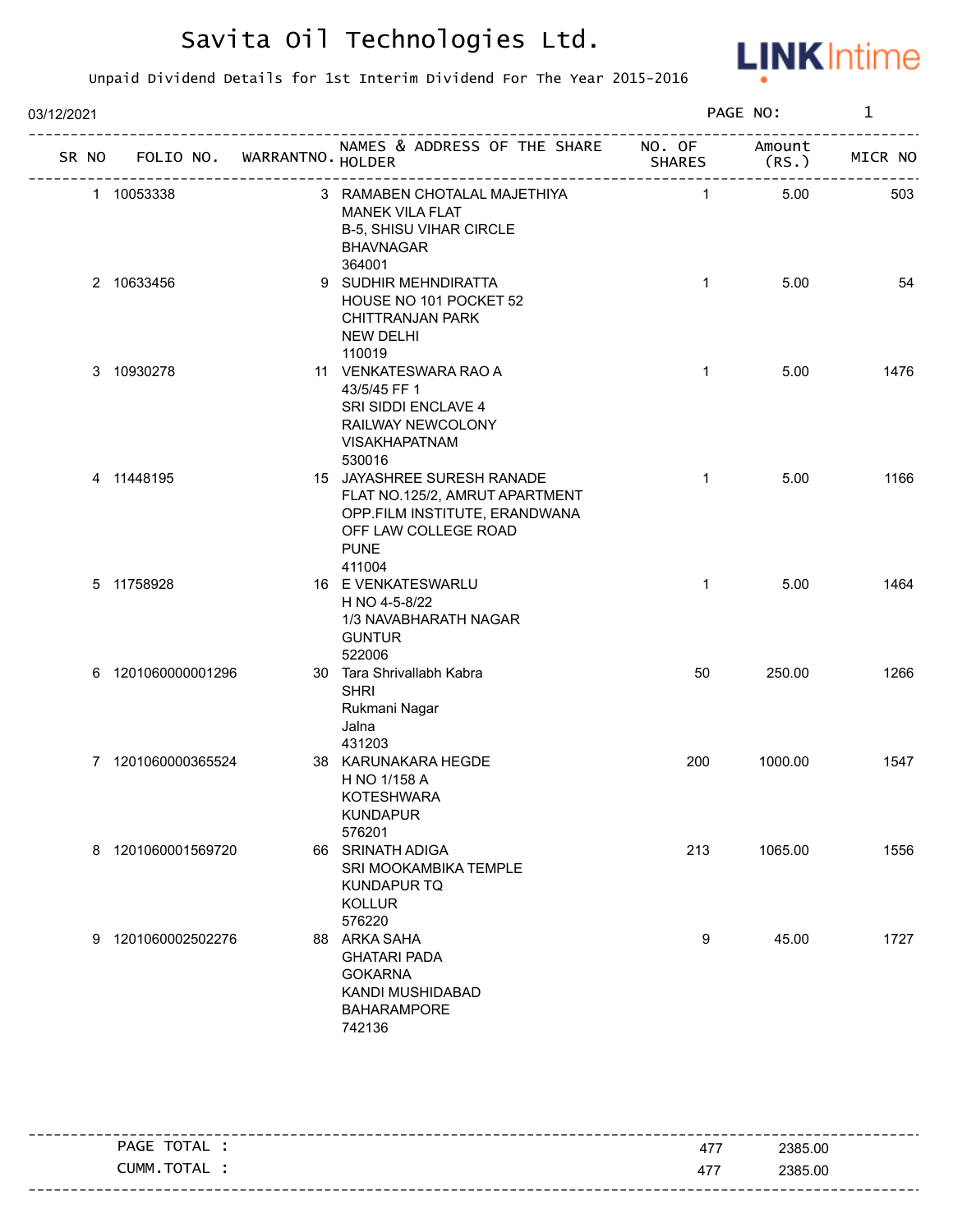

| 03/12/2021 |                     |                             |                                                                                                                                             |                         | PAGE NO:        | $\overline{2}$ |
|------------|---------------------|-----------------------------|---------------------------------------------------------------------------------------------------------------------------------------------|-------------------------|-----------------|----------------|
| SR NO      |                     | FOLIO NO. WARRANTNO. HOLDER | NAMES & ADDRESS OF THE SHARE                                                                                                                | NO. OF<br><b>SHARES</b> | Amount<br>(RS.) | MICR NO        |
|            | 10 1201060002560835 |                             | 91 NEETA BHATIA<br>NO 12 A 1/5697 GURU<br>ARJUN NAGAR NEAR<br>ENGLISH MED SHOPHIA SCHOOL<br>SAHARANPUR                                      | 100                     | 500.00          | 256            |
|            | 11 1201060100131611 |                             | 247001<br>101 Kalpana Dilip Khandelwal<br>W/o Shri Dlip K Khandelwal<br>Lalbarra Road<br>Waraseoni<br>Balaghat<br>481331                    | 166                     | 830.00          | 1366           |
|            | 12 1201060500038100 |                             | 108 DWARKA PRASAD GOYAL<br>B-16, VIVEKANAND COLONY<br><b>KHETRI HOUSE</b><br><b>OUTSIDE CHANDPOLE GATE</b><br><b>JAIPUR</b><br>302002       | 166                     | 830.00          | 324            |
|            | 13 1201090000741318 |                             | 174 MAHENDRA KUMAR JAIN<br><b>46 SARAIPURA</b><br><b>LALITPURA</b><br>284403                                                                | 166                     | 830.00          | 307            |
|            | 14 1201090001107686 |                             | 185 SANTOSHKUMAR RAJASHEKHAR<br><b>PATTAN</b><br>OLD TALUK KACHERI ONI<br><b>GANDHI CHOWK</b><br><b>DHARWAD</b><br><b>DHARWAD</b><br>580001 | 8                       | 40.00           | 1570           |
|            | 15 1201090001289826 |                             | 189 MAHMOD ALI LASKAR<br>VILL-GHUNGOOR, P.O-<br>SILCHAR MEDICAL COLLEGE<br><b>SILCHAR</b><br><b>SILCHAR</b><br>788014                       | 41                      | 205.00          | 1755           |
|            | 16 1201090003087963 |                             | 224 YOGESHKUMAR BHOGILAL CHOKSHI<br>VADIPARA CHOWK,<br>SAKTI APPARTMENT,<br>A-VIBHAG BLOCK NO.5<br>SURENDRANAGAR<br>363001                  | 10                      | 50.00           | 485            |
|            | 17 1201090700031561 |                             | 296 RAVINDRA PANDURANG WANI<br>A/P. DABHADI,<br>TAL. MALEGAON,<br>DIST. NASIK.<br><b>DABHADI</b>                                            | 166                     | 830.00          | 3              |
|            | 18 1201091900131316 |                             | 311 VITHAL MAHADEV KOGALE<br>AT / PO - NANGANUR,<br>TAL- CHIKODI,<br>DIST-BELGAUM,<br><b>NANGNUR</b><br>591241                              | $\mathbf{1}$            | 5.00            | ECS            |
|            | PAGE TOTAL :        |                             |                                                                                                                                             | 1301                    | 6505.00         |                |
|            | CUMM.TOTAL :        |                             |                                                                                                                                             | 1301                    | 6505.00         |                |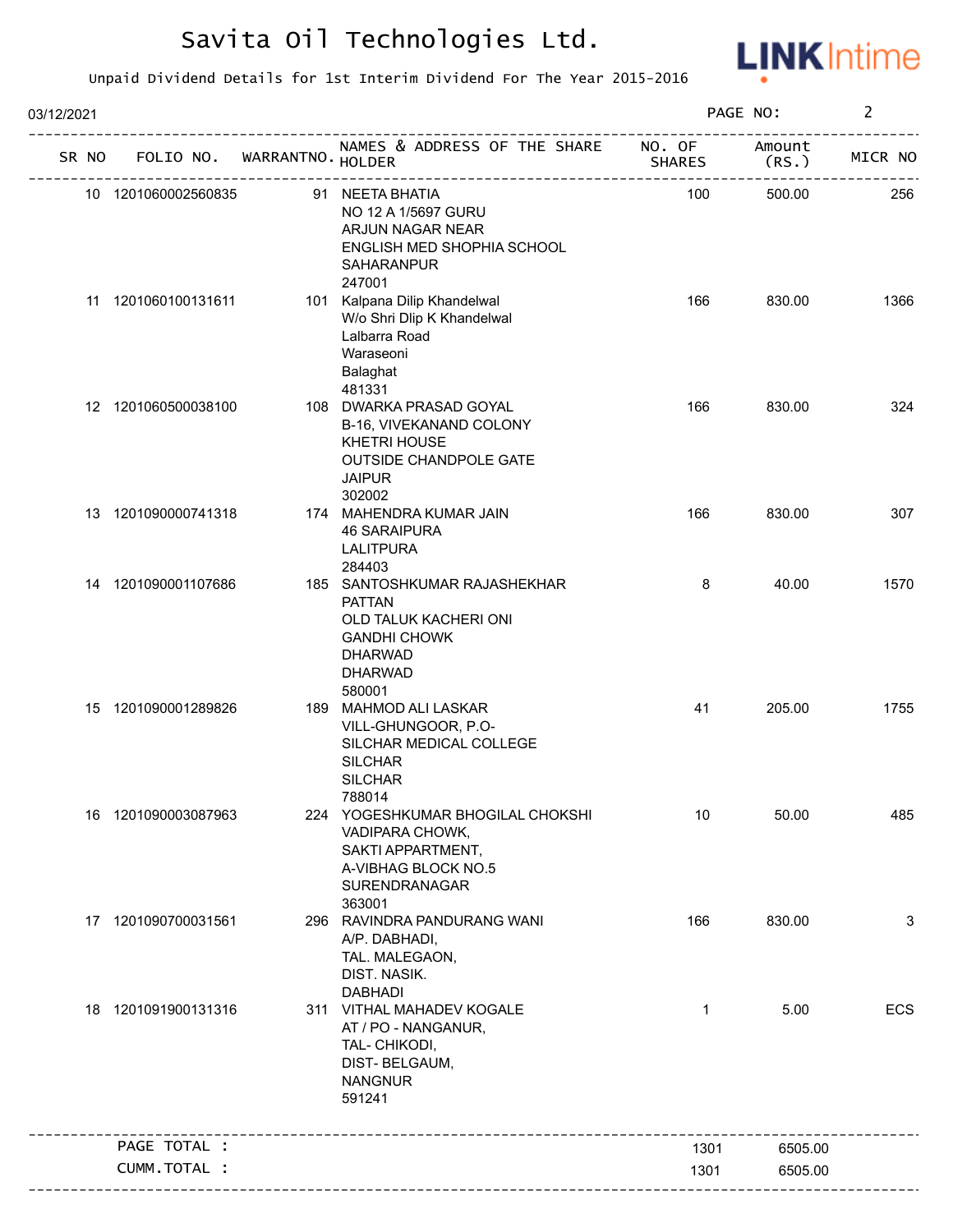

| 03/12/2021 |                             |                                                                                                                               |                         | PAGE NO:        | 3       |
|------------|-----------------------------|-------------------------------------------------------------------------------------------------------------------------------|-------------------------|-----------------|---------|
| SR NO      | FOLIO NO. WARRANTNO. HOLDER | NAMES & ADDRESS OF THE SHARE                                                                                                  | NO. OF<br><b>SHARES</b> | Amount<br>(RS.) | MICR NO |
|            | 19 1201092600098568         | 314 YASWANT KUMAR SINGH<br>EAST BASURIA, BANSJORA<br><b>DHANBAD</b><br>828104                                                 | 41                      | 205.00          | 1763    |
|            | 20 1201120000142302         | 325 JAYANTILAL KANYA GADA<br>ROOM NO-729, BLDG NO.18,<br>DEEP LAXMI, D.N. NAGAR,<br>ANDHERI(WEST).<br><b>MUMBAI</b><br>400053 | 34                      | 170.00          | ECS     |
|            | 21 1201130000026090         | 337 MUSTAKAHMED GULAMAHIYODIN<br><b>NETARWALA</b><br>SAKER - TALAO,<br><b>GHANS - MANDAI,</b><br><b>BHARUCH</b><br>392001     | 66                      | 330.00          | 841     |
|            | 22 1201130000285110         | 350 JAYRAMRAO CHANDRAVADAN<br><b>MARATHE</b><br>TANUJ, B - 12,<br>HARIBA PARK SOCIETY,<br>DIWALIPURA,<br>VADODARA<br>390007   | 136                     | 680.00          | 808     |
|            | 23 1201210100028130         | 407 RAM JOT DEVI SABOO<br><b>TIRUPATI</b><br>44, BAPU NAGAR<br>PALI-MARWAR<br>306401                                          | 83                      | 415.00          | 356     |
|            | 24 1201640200005478         | 505 BIRINDER SINGH<br>HOUSE NO: 100<br>PREET NAGAR<br><b>TRIPURI ROAD</b><br><b>PATIALA</b><br>147004                         | 166                     | 830.00          | ECS     |
|            | 25 1201700000123090         | 520 SOBHAG SINGH KALRA<br>13, GURU NANAK PURAJ<br>SIKH COLONY<br><b>UDAIPUR</b>                                               | 166                     | 830.00          | 364     |
|            | 26 1201700000149541         | 313001<br>521 ROOPNARAYAN JOSHI<br>MANGLAM,<br>SANJEET NAKA,<br>SANJEET ROAD,<br><b>MANDSAUR</b><br>458001                    | 25                      | 125.00          | 1345    |
|            | 27 1201750000036273         | 528 MEENAKSHI ACHI RM<br>3-III-RD STREET<br>V.O.C. NAGAR<br>KOOTHAPPAR ROAD<br><b>TRICHY</b><br>620013                        | 3                       | 15.00           | 1623    |
|            | PAGE TOTAL :                |                                                                                                                               | 2021                    | 10105.00        |         |
|            | CUMM.TOTAL :                |                                                                                                                               | 2021                    | 10105.00        |         |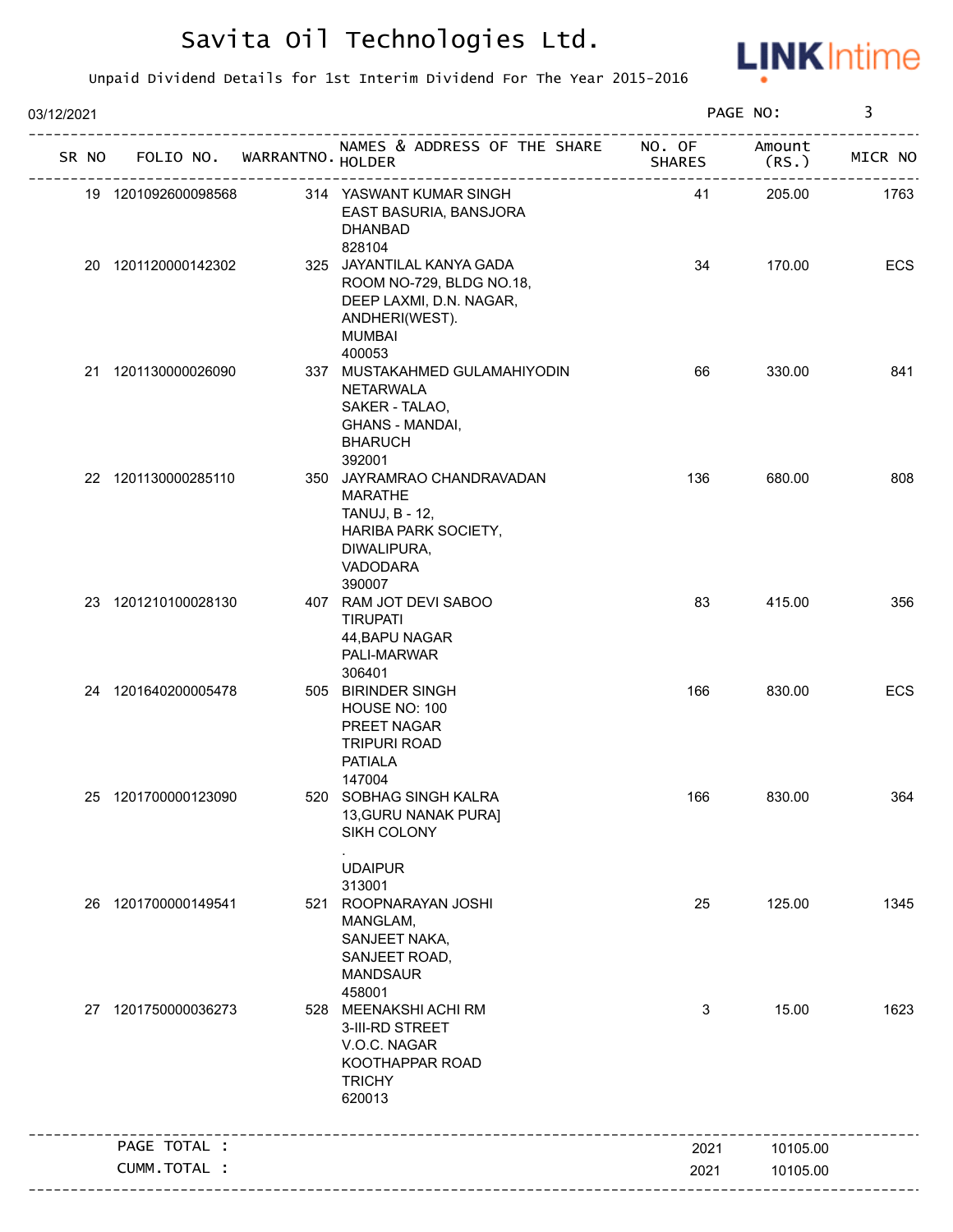

| 03/12/2021 |                     |              |                            |                                                                                                                                         |                | PAGE NO:        | 4          |
|------------|---------------------|--------------|----------------------------|-----------------------------------------------------------------------------------------------------------------------------------------|----------------|-----------------|------------|
| SR NO      |                     |              | FOLIO NO. WARRANTNO HOLDER | NAMES & ADDRESS OF THE SHARE NO. OF<br>---------------------                                                                            | <b>SHARES</b>  | Amount<br>(RS.) | MICR NO    |
|            | 28 1201750000312487 |              |                            | 531 VIJAY KUMAR AGARWAL -<br>487A/1<br>PRABHAT NAGAR,<br><b>MEERUT</b>                                                                  | 133            | 665.00          | 264        |
|            | 29 1201910100032088 |              |                            | 250001<br>597 RITU MAHESHWARI<br>HOUSE NO-46, GALI NO-2<br>KHANNA NAGAR<br><b>JAWLAPUR</b><br><b>HARDWAR</b><br>225934                  | 75             | 375.00          | 226        |
|            | 30 1201910100774946 |              |                            | 603 GUDIA RANI AGARWAL<br>C/O SANJAY PAUL GHOSH COLONY<br><b>KALI MANDIR</b><br>PETROL PUMP<br><b>JHARSUGUDA</b><br>768201              | $\overline{2}$ | 10.00           | 1738       |
|            | 31 1201910300039485 |              |                            | 621 RUPAK CHATTERJEE<br>PHULPUKUR SIL BAGAN<br>POST - CHINSURAH<br><b>DIST - HOOGHLY</b><br><b>CHINSURAH</b><br>712101                  | $\mathbf{1}$   | 5.00            | ECS        |
|            | 32 1202000000143558 |              |                            | 644 AMIT RAJAN SHAH<br>AAKAR - NEMINATH NAGAR<br>CS NO.350, DHAMANI ROAD<br>SANGLI<br>416415                                            | 100            | 500.00          | 1217       |
|            | 33 1202300000086582 |              |                            | 691 NAYANA DILIP CHASMAWALA<br>21 DHARMAYUG SOC.<br>NEAR BLIND SCHOOL,<br>OPP PIZZA HUT, GHODDOD RD,<br><b>SURAT</b><br>395007          | 41             | 205.00          | ECS        |
|            | 34 1202300000260384 |              |                            | 692 GHANSHYAM HARILAL BHARUCHA<br>MAGANBAUG FLAT NO 131,<br>SUNMILL ROAD,<br>LOWER PAREL,<br><b>MUMBAI</b><br>400013                    | 5              | 25.00           | <b>ECS</b> |
|            | 35 1202300001057075 |              |                            | 703 SINNATHAMBI MOHAMED SIDEEK<br>6 / 14 SUBADARSAN GARDEN<br><b>VEERIAM PALAYAM</b><br><b>KALAPATTI</b><br><b>COIMBATORE</b><br>641032 | 50             | 250.00          | 1866       |
|            | 36 1202390000022477 |              |                            | 716 NISHA HAMID.<br>VADUTHALA<br>BUNGALOW, ELIPPAKULAM<br>PALLICKAL<br><b>MAVELIKARA</b><br>690503                                      | 10             | 50.00           | 1682       |
|            | PAGE TOTAL :        |              |                            |                                                                                                                                         | 2438           | 12190.00        |            |
|            |                     | CUMM.TOTAL : |                            |                                                                                                                                         | 2438           | 12190.00        |            |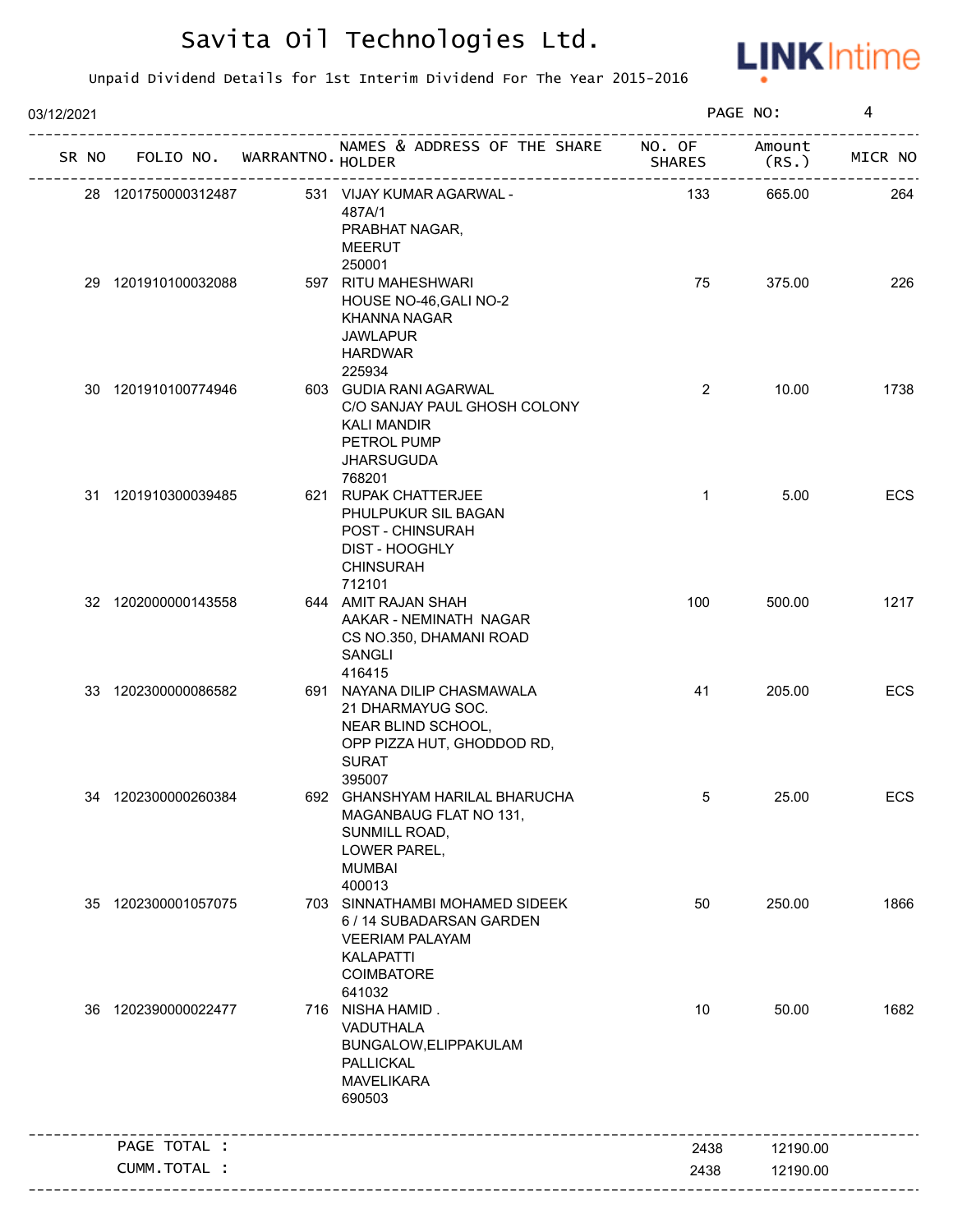

| 03/12/2021 |       |                     |                             |                                                                                                                                         |                         | PAGE NO:        | 5          |
|------------|-------|---------------------|-----------------------------|-----------------------------------------------------------------------------------------------------------------------------------------|-------------------------|-----------------|------------|
|            | SR NO |                     | FOLIO NO. WARRANTNO. HOLDER | NAMES & ADDRESS OF THE SHARE                                                                                                            | NO. OF<br><b>SHARES</b> | Amount<br>(RS.) | MICR NO    |
|            |       | 37 1202810000010634 |                             | 807 ANIL PREMCHAND AGARWAL<br>122, NARAYANDURU STREET,<br>2nd FLOOR,<br>NAG DEVI,<br><b>MUMBAI</b>                                      | 50                      | 250.00          | ECS        |
|            |       | 38 1202890000006223 |                             | 400003<br>826 TAHERI JAINUDDINBHAI<br>DALROTIWALA<br>HATIM MANZIL,<br>EVANE MOHMADI HALL,<br>POST BOX NO: 67,<br><b>DAHOD</b><br>389151 | 5                       | 25.00           | 780        |
|            |       | 39 1202890000057775 |                             | 833 SHARAD GULABCHANDJI SHARDA<br>KALA HANUMAN THANA PETH<br>BEED<br>431122                                                             | 66                      | 330.00          | 1264       |
|            |       | 40 1202890000809050 |                             | 853 NANDISH KUMAR G. .<br>376, NETHAJI NAGAR<br>ALANAHALLI<br><b>MYSORE</b><br>570010                                                   | $\mathbf{1}$            | 5.00            | 1533       |
|            |       | 41 1202990001323706 |                             | 896 MULRAJ SHAMJI POPAT<br>FLAT NO 12<br>ARUN BLDG 3RD FLOOR<br>34 N D ROAD<br><b>MUMBAI</b><br>400003                                  | 120                     | 600.00          | ECS        |
|            |       | 42 1202990003365127 |                             | 903 SHITAL MAHESH ATHA<br>FLAT NO 4 VIMAL BLDG<br>MULUND VIJAY CHS DEVIDAYA RD<br>DEVIDAYAL GARDEN MULUND W<br><b>MUMBAI</b><br>400080  | 132                     | 660.00          | <b>ECS</b> |
|            |       | 43 1203040000009969 |                             | 930 SUJATA SRIVASTAVA<br>$3 - 1154$<br>N.T.P.C COLONY<br><b>UNCHAHAR</b><br><b>RAEBARELI</b><br>229406                                  | 10                      | 50.00           | 245        |
|            |       | 44 1203160000212621 |                             | 961 A. K. SAKPAL<br>A-177, CISE COLONY SPM<br>HOSHANGABAD<br>HOSHANGABAD<br>461001                                                      | 6                       | 30.00           | 1351       |
|            |       | 45 1203210000056249 |                             | 964 MADHUKANTA JAMNADAS KOTHADIA<br>701 SHREE PALACE PATEL<br>PATEL MILL COMPOUND<br>AMBAVADI<br><b>KESHOD</b><br>362220                | 100                     | 500.00          | 477        |
|            |       | PAGE TOTAL :        |                             |                                                                                                                                         | 2928                    | 14640.00        |            |
|            |       | CUMM.TOTAL :        |                             |                                                                                                                                         | 2928                    | 14640.00        |            |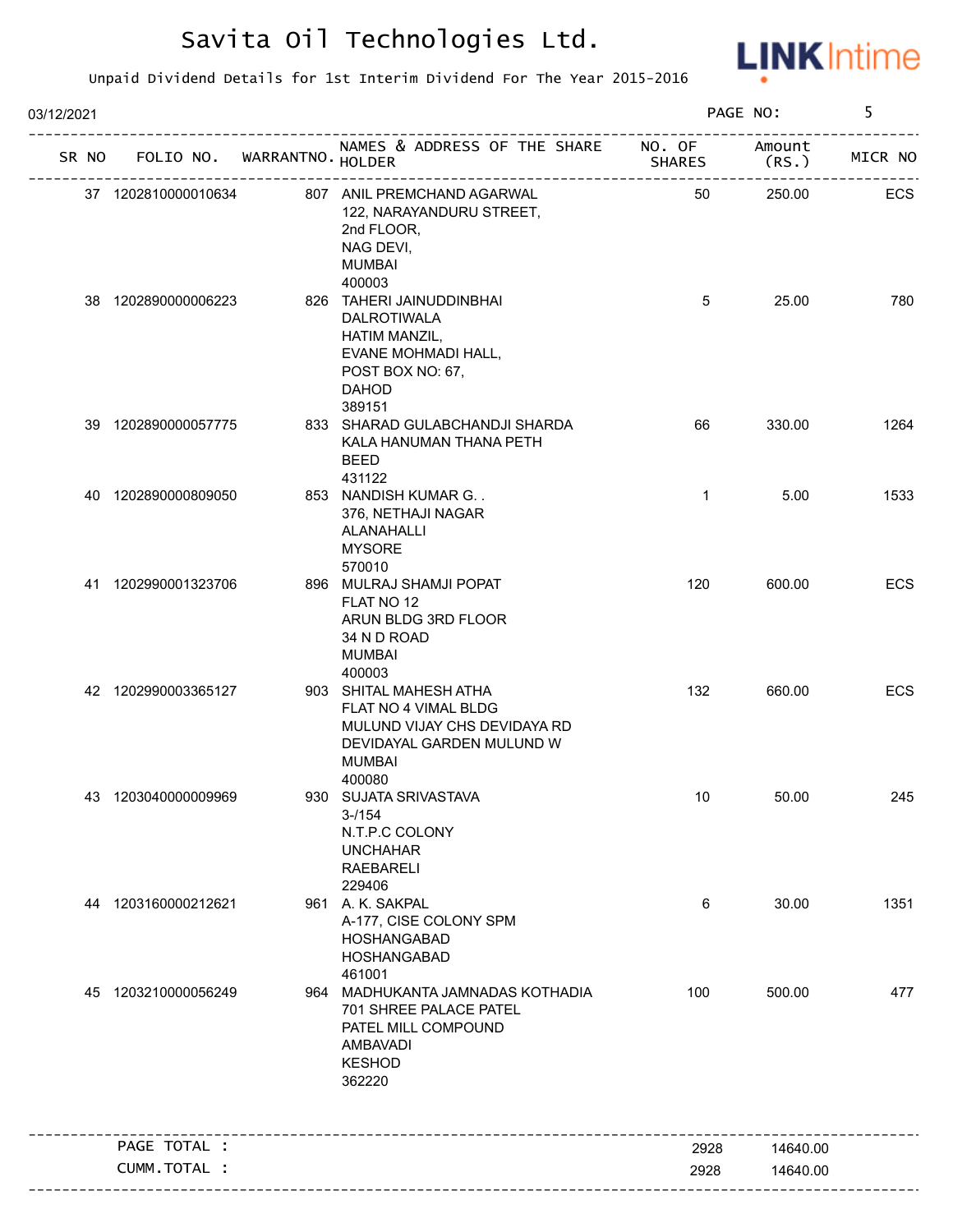

| 03/12/2021 |                     |                             |                                                                                                                                                                           |               | PAGE NO:        | 6       |
|------------|---------------------|-----------------------------|---------------------------------------------------------------------------------------------------------------------------------------------------------------------------|---------------|-----------------|---------|
| SR NO      |                     | FOLIO NO. WARRANTNO. HOLDER | NAMES & ADDRESS OF THE SHARE NO. OF                                                                                                                                       | <b>SHARES</b> | Amount<br>(RS.) | MICR NO |
|            | 46 1203320007125090 |                             | 1078 NEHA GAURAV THAKKAR<br>10/401 MORA MANDIR<br><b>GANDHI CHOWK</b><br><b>SURAT</b>                                                                                     | 3             | 15.00           | ECS     |
|            | 47 1203350001818086 |                             | 395003<br>1144 VEENA GUPTA<br>7 DEV KUNJ<br><b>SANT VIHAR</b><br>T P NAGAR BAGPAT ROAD<br><b>MEERUT</b>                                                                   | 66            | 330.00          | 268     |
|            | 48 1203500000659195 |                             | 250002<br>1245 SUSHMITA PARASHARADASH<br><b>SHARMA</b><br>FLAT NO 22<br><b>GROUND FLOOR E WING</b><br>RAJSALYM CHS RAWALPADA<br><b>DAISHAR</b><br><b>MUMBAI</b><br>400068 | 22            | 110.00          | ECS     |
|            | 49 1203510000017327 |                             | 1247 ALKESH VRAJLAL RADIA<br>C/O. BRAJLAL SHAMJI<br>OPP. TOWER<br><b>BHANVAD</b><br>360510                                                                                | 66            | 330.00          | 440     |
|            | 50 1203600000099121 |                             | 1258 SHRADDHA OMPRAKASH MURARKA<br><b>MURARKA GARDEN</b><br>WARD NO 23<br><b>WARDHA</b><br>442001                                                                         | 10            | 50.00           | 1283    |
|            | 51 1203760000103252 |                             | 1305 PEACE RUTH G<br>NO 32 WEST CAR STREET<br><b>THENTIRUPERAI</b><br><b>THENTIRUPERAITK</b><br><b>THENTIRUPERAI</b><br>628623                                            | 166           | 830.00          | 1640    |
|            | 52 1203810000013968 |                             | 1316 VENKATA SUBBA SASTRY PELLURI<br>93/2 MES OFFICERS QUARTERS<br>TYPE 5 MUD FORT<br>SECUNDRRABAD<br>SECUNDERABAD<br>500003                                              | 50            | 250.00          | ECS     |
| 53         | 1203820000027108    |                             | 1320 MINA YOGESH JOSHI<br>B/13/116, VALLABH PARK,<br>ATMA JYOTI ASHRAM ROAD,<br>N/R ELLORA PARK, SUBHANPURA,<br>VADODARA<br>390023                                        | 166           | 830.00          | ECS     |
|            | 54 1203840000165749 |                             | 1329 SWAPNA NAG<br>HOUSE NO. 547<br>HILL VIEW NORTH<br>ASANSOL<br>713304                                                                                                  | 3             | 15.00           | ECS     |
|            | PAGE TOTAL :        |                             |                                                                                                                                                                           | 3480          | 17400.00        |         |
|            | CUMM.TOTAL :        |                             |                                                                                                                                                                           | 3480          | 17400.00        |         |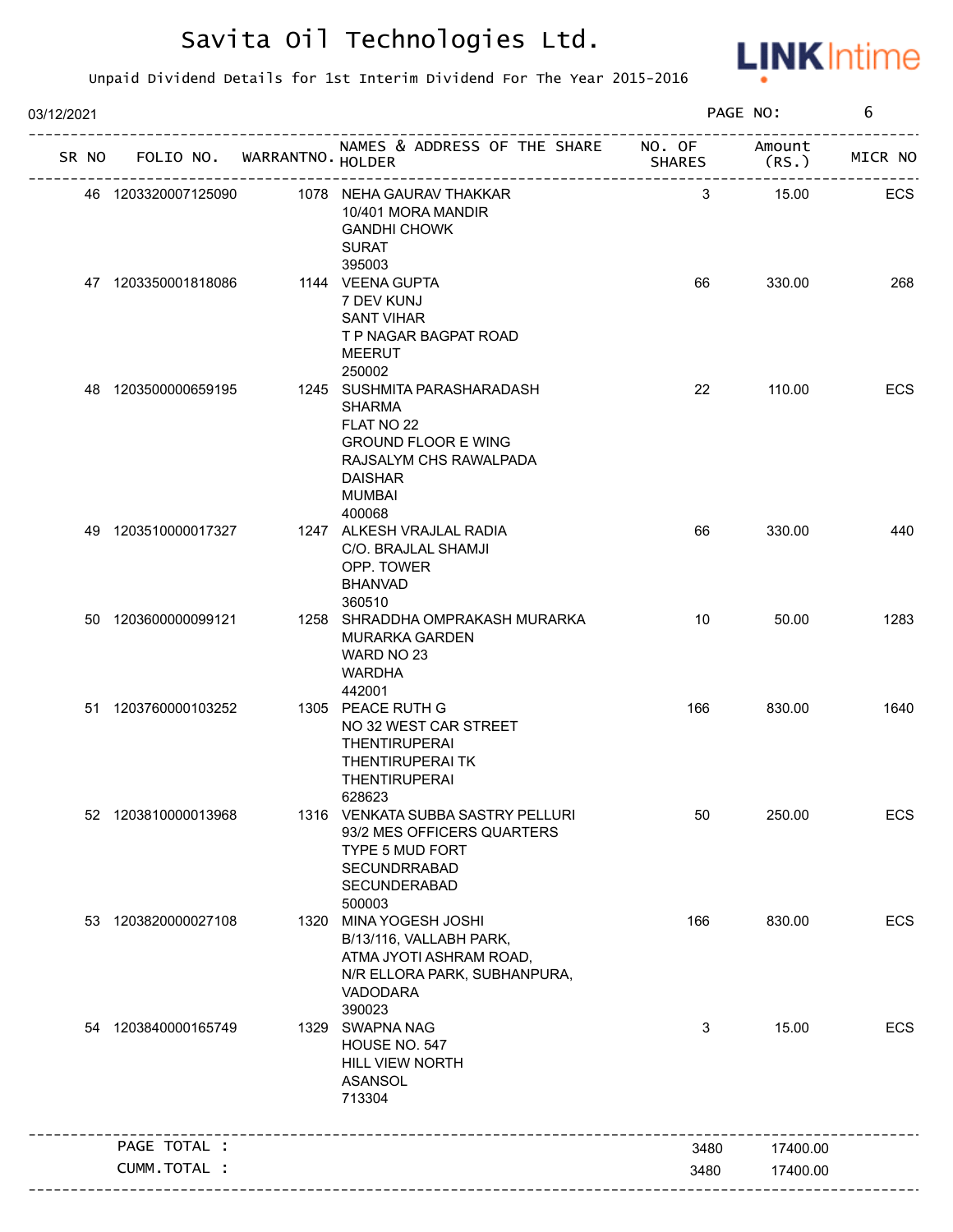

| 03/12/2021 |                     |                             |                                                                                                                                 |               | PAGE NO:        | $\overline{7}$ |
|------------|---------------------|-----------------------------|---------------------------------------------------------------------------------------------------------------------------------|---------------|-----------------|----------------|
| SR NO      |                     | FOLIO NO. WARRANTNO. HOLDER | NAMES & ADDRESS OF THE SHARE NO. OF                                                                                             | <b>SHARES</b> | Amount<br>(RS.) | MICR NO        |
|            | 55 1204470002916864 |                             | 1475 JAGRITI KINJAL SHAH<br>439/11, 1st FLOOR 64th CROSS,<br>5th BLOCK RAJAJI NAGAR,<br><b>BANGALORE</b><br>560010              | 50            | 250.00          | 1500           |
|            | 56 1204880000087801 |                             | 1591 VINOD AGARWAL<br>8-2-686/D/B3, ROAD NO.12,<br><b>BANJARA HILLS.</b><br><b>HYDERABAD</b><br>500034                          | 166           | 830.00          | ECS            |
|            | 57 1205450000074625 |                             | 1632 VENKATESWARA RAO KANDULA<br>FLAT NO 13 1ST FLOOR<br>SEETHAPATI COLONY<br><b>WEST MARREDPALLY</b><br>SECUNDERABAD<br>500026 | 166           | 830.00          | ECS            |
|            | 58 1205460000228790 |                             | 1674 RAVINDER SINGH<br>E-108 SECTOR-21<br>JAL VAYU VIHAR NOIDA<br><b>GAUTAM BUDH NAGAR</b><br><b>NOIDA</b><br>201301            | 100           | 500.00          | ECS            |
|            | 59 1205520000002694 |                             | 1687 PRAYAG NARHARI GINDODIYA<br>$2 - 14 - 14$ ,<br>NEHARU ROAD<br>JALNA<br>431203                                              | 66            | 330.00          | 1267           |
|            | 60 1205730000045779 |                             | 1700 JOHNY THOMAS<br>NEDUMPULLY HOUSE<br>ILLATHUTHAZHE<br><b>TEMPLE GATE POST</b><br>THALASSERY<br>670102                       | $\mathbf{1}$  | 5.00            | 1665           |
|            | 61 1205830000008023 |                             | 1714 SHAIKH KAMAL KARIM HOSSAIN<br>C/O ORIENTAL BANK OF COMMERCE<br><b>JOHARI BAZAR</b><br><b>JAIPUR</b><br>302019              | 20            | 100.00          | 343            |
|            | 62 1206120000033177 |                             | 1725 AMIT KUMAR AGRAHARI<br>40/39 AMIT TRADERS<br><b>BANDA SAGAR ROAD</b><br><b>ASHOK NAGAR</b><br><b>FATEHPUR</b><br>212601    | 50            | 250.00          | 220            |
|            | 63 1206120000283980 |                             | 1729 PRASHANT ROY SAXENA<br>N-45, NORTH CITY<br>EXTENTION, PILIBHIT ROAD<br><b>BAREILLY</b><br>243122                           | 300           | 1500.00         | 248            |
|            | PAGE TOTAL :        |                             |                                                                                                                                 | 4399          | 21995.00        |                |
|            | CUMM.TOTAL :        |                             |                                                                                                                                 | 4399          | 21995.00        |                |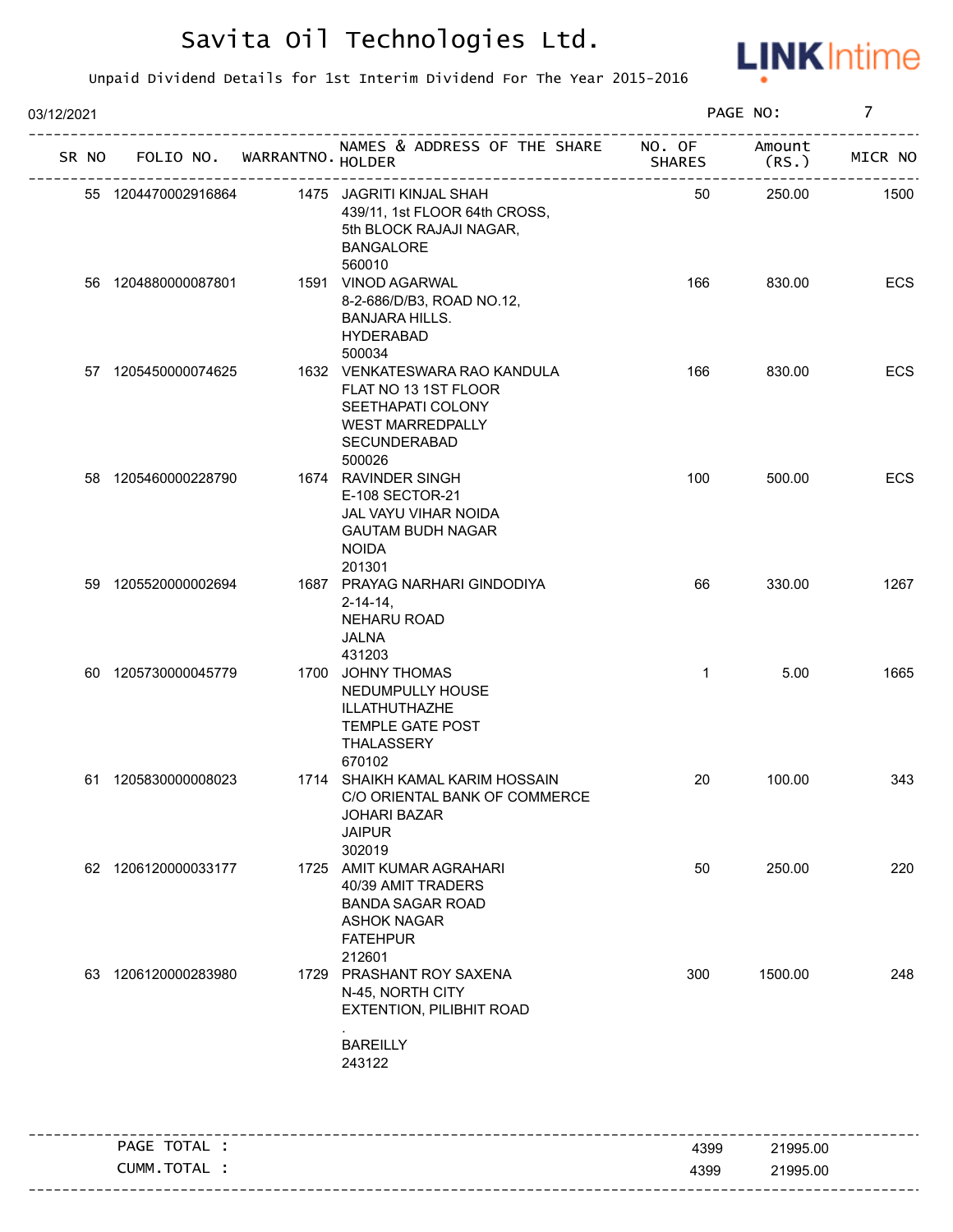

| 03/12/2021 |                     |                    |                                                                                                                                    |                         | PAGE NO:        | 8       |
|------------|---------------------|--------------------|------------------------------------------------------------------------------------------------------------------------------------|-------------------------|-----------------|---------|
| SR NO      | FOLIO NO.           | WARRANTNO . HOLDER | NAMES & ADDRESS OF THE SHARE                                                                                                       | NO. OF<br><b>SHARES</b> | Amount<br>(RS.) | MICR NO |
|            | 64 12644859         |                    | 1842 KAMALA HARISH KESWANI<br><b>BHAGWAN NIWAS</b><br>NR TILAK NAGAR SOCIETY<br>WADAJ<br>AHMEDABAD<br>380013                       | $\mathbf{1}$            | 5.00            | 585     |
|            | 65 12893276         |                    | 1843 VORA PRASHANT KIRITKUMAR<br>A/9, MANGAL JYOT SOCIETY<br>NEAR ATAR SCHOOL<br>DAHEJ BY PASS ROAD<br><b>BHARUCH</b><br>392001    | $\mathbf{1}$            | 5.00            | 842     |
|            | 66 1301190000005241 |                    | 1844 NVS BROKERAGE PVT.LTD.<br>A<br>Α                                                                                              | 16                      | 80.00           | ECS     |
|            | 67 1301380000038856 |                    | 1868 LAHERCHAND BHURMAL GAUDANI<br>4TH KUMBHARWADA, BHANJI BLDG,<br>1ST FLR.R.NO.7.<br>S.P.ROAD, MUMBAI<br><b>MUMBAI</b><br>400004 | 100                     | 500.00          | ECS     |
|            | 68 1301380000069549 |                    | 1869 JUGAL KISHORE MEHRA<br>C/52, TARAPUR GARDEN<br>NEW LINK ROAD (W)<br>OSHIWARA, ANDHERI (W)<br><b>MUMBAI</b><br>400058          | 100                     | 500.00          | ECS     |
|            | 69 1301760000469981 |                    | 1951 SUNIL RATHI.<br>30, BARA BHAYA KI KOTDI<br>TEH. PARABATSAR<br><b>KISHANGARH</b><br>35801                                      | 166                     | 830.00          | 402     |
|            | 70 1301930000533461 |                    | 1977 SANDEEP SHRIRANGE<br>QTR NO B-14,<br>POWER GRID TOWNSHIP,<br>HARSOD ROAD,<br><b>KHANDWA</b><br>450001                         | 15                      | 75.00           | 1311    |
|            | 71 1301990000213225 |                    | 2014 KIRIT ZAVERCHAND LAKHTARIYA<br><b>BAZAR</b><br><b>SARDHAR</b><br>360025                                                       | 166                     | 830.00          | 431     |
|            | 72 1301990000213231 |                    | 2015 NITIN ZAVERCHAND LAKHTARIYA<br><b>BAZAR</b><br><b>SARDHAR</b><br>360025                                                       | 166                     | 830.00          | 432     |

| _ _ _ _ _ _ _ _ |                   |      |          |
|-----------------|-------------------|------|----------|
|                 | PAGE TOTAL        | 5130 | 25650.00 |
|                 | <b>CUMM.TOTAL</b> | 5130 | 25650.00 |
|                 |                   |      |          |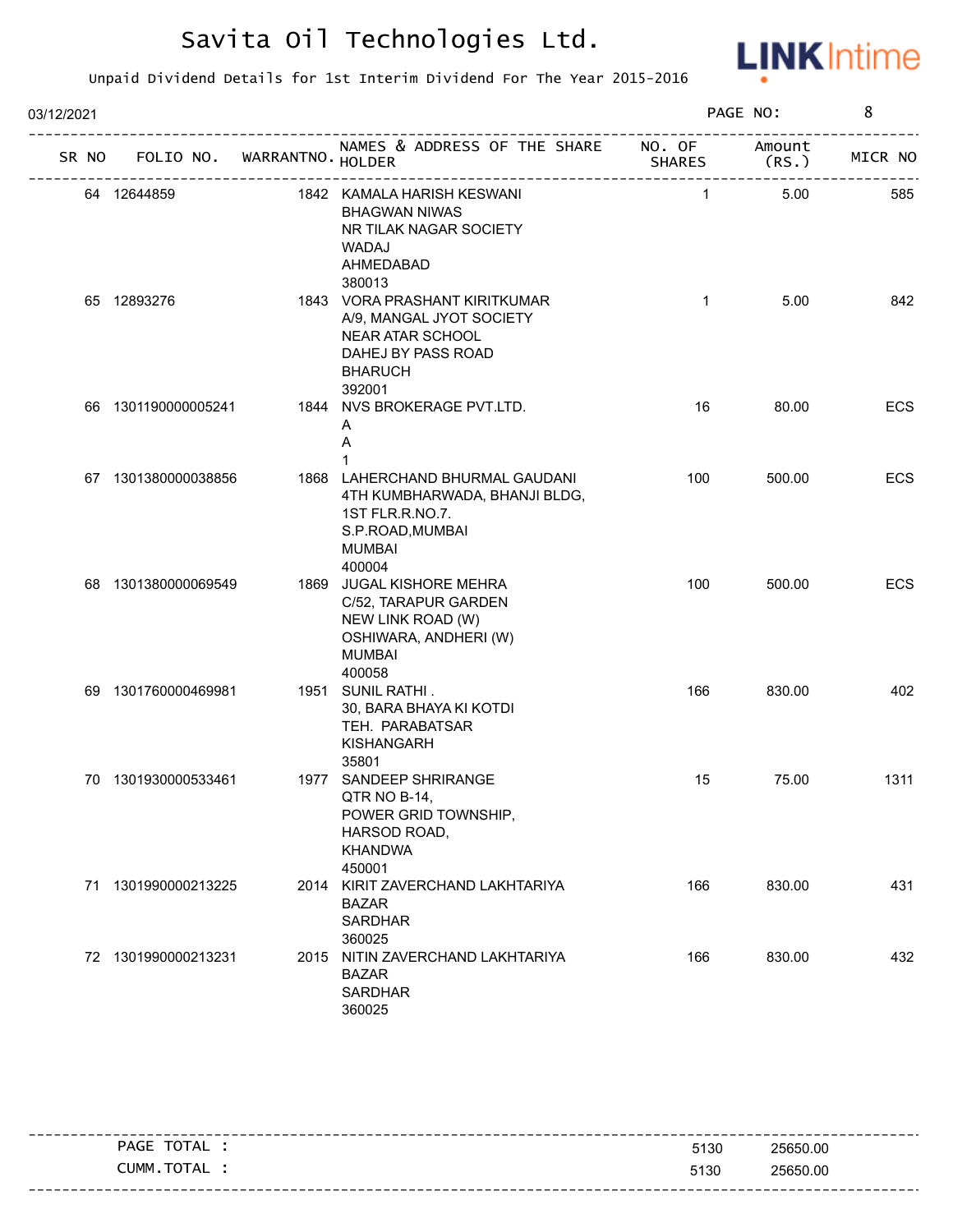

| 03/12/2021 |                     |                             |                                                                                                                                                            |                         | PAGE NO:        | 9       |
|------------|---------------------|-----------------------------|------------------------------------------------------------------------------------------------------------------------------------------------------------|-------------------------|-----------------|---------|
| SR NO      |                     | FOLIO NO. WARRANTNO. HOLDER | NAMES & ADDRESS OF THE SHARE                                                                                                                               | NO. OF<br><b>SHARES</b> | Amount<br>(RS.) | MICR NO |
|            | 73 1302080000090910 |                             | 2027 MALLIKARJUNA SHANKAREPPA<br><b>CHINNANNAVAR</b><br>NO 445,1ST FLOOR<br>13TH MAIN, 18TH CROSS<br>M.C LAYOUT, VIJAYANAGAR<br><b>BANGALORE</b><br>560040 | 20                      | 100.00          | ECS     |
|            | 74 1302190000068479 |                             | 2037 RASIKLAL ZUMBERLAL GANDHI<br>2, NAVJEEVAN COLONY<br>BEHIND POONAM MOTI NAGAR<br><b>MARKET YARD ROAD</b><br>AHMEDNAGAR<br>414001                       | 166                     | 830.00          | 1200    |
|            | 75 1302310000039678 |                             | 2043 SAGAR VIJAY HEDA<br>C/O BALAJI AUTO CENTRE,<br>OPP.MANEK TALKIES,<br>MALIPURA,<br><b>AKOLA</b><br>444001                                              | $\overline{2}$          | 10.00           | 1287    |
|            | 76 1302590001180161 |                             | 2079 RAJA ANIRUDH AGRAWAL<br>101<br>M.G.ROAD<br><b>DHAR</b><br><b>DHAR</b><br>454001                                                                       | 166                     | 830.00          | 1338    |
|            | 77 1303580000004602 |                             | 2094 MAGAN RANCHHODBHAI GOHEL<br>LAXMI NAGAR,<br>OPP.GOVT.MILK SCHEME,<br><b>AKOLA</b><br>444004                                                           | 15                      | 75.00           | 1296    |
|            | 78 1601010000435667 |                             | 2188 PRIYA P KARTHA<br>PUNARTHAM,<br>UNIVERSITY NAGAR,<br>KAU POST VELLANIKKARA,<br><b>TRICHUR</b><br>680656                                               | 10                      | 50.00           | 1671    |
|            | 79 20225146         |                             | 2205 WINNIE ELMA ROY<br>NO.S-1, NAVANEETH APARTMENTS<br>75, DR A N K RAO ROAD<br>V V PURAM<br><b>BANGALORE</b><br>560004                                   | 1                       | 5.00            | 1496    |
|            | 80 40398900         |                             | 2206 KIRAN KUMAR VARANASI<br>19F NOFRA<br><b>COLABA</b><br><b>MUMBAI</b><br>400005                                                                         | $\mathbf{1}$            | 5.00            | 938     |
|            | 81 A00018           |                             | 2209 ASHOK G MOURYA<br><b>KARNATAK HOS SOC</b><br>P K ROAD MULUND W<br><b>BOMBAY</b><br>400080                                                             | 83                      | 415.00          | 1092    |
|            | PAGE TOTAL :        |                             |                                                                                                                                                            | 5594                    | 27970.00        |         |
|            | CUMM.TOTAL :        |                             |                                                                                                                                                            | 5594                    | 27970.00        |         |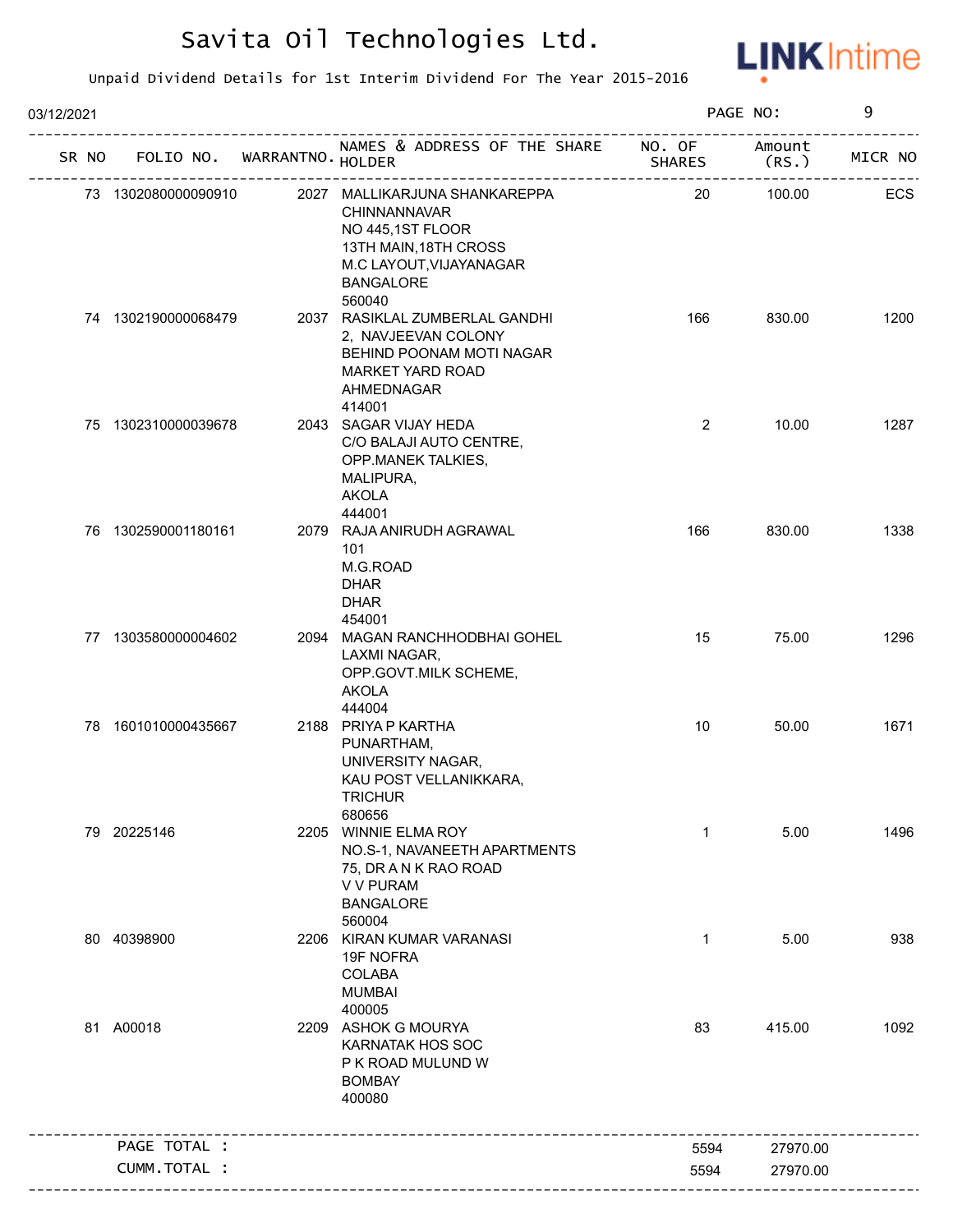

| SR NO FOLIO NO. WARRANTNO. HOLDER<br>82 A00057<br>83 A00514 | NAMES & ADDRESS OF THE SHARE NO. OF<br>2212 ARUN D MEHRA<br>59 B FIONIKA<br>WALKESHWAR<br><b>BOMBAY</b><br>400006 | <b>SHARES</b><br>166 | Amount<br>(RS.)<br>830.00 | MICR NO<br>941 |
|-------------------------------------------------------------|-------------------------------------------------------------------------------------------------------------------|----------------------|---------------------------|----------------|
|                                                             |                                                                                                                   |                      |                           |                |
|                                                             |                                                                                                                   |                      |                           |                |
|                                                             | 2215 A P MAHAJAN<br>A-23 PALIKA NIWAS<br>LODHI COLONY<br>N DELHI<br>110003                                        | 166                  | 830.00                    | 26             |
| 84 A00566                                                   | 2219 ABHINAW KUMAR CHAURASIA<br>C/O DR D MANDAL<br>RASULABAD CHUNGHI<br><b>DIST JAUNPUR</b><br>222001             | 166                  | 830.00                    | 223            |
| 85 A00613                                                   | 2221 AJAY KUMAR<br>MUKAND LAL MEHTA<br><b>HOLI CHOWK PAKKA BAGH</b><br>KHATAULI U P<br>251201                     | 66                   | 330.00                    | 278            |
| 86 A00619                                                   | 2223 AJAY KUMAR GANGWAR<br>C/O SHREE LUXMI COLD STORAGE<br>THANDI SARAK<br><b>FARRUKHABAD</b><br>209625           | 66                   | 330.00                    | 207            |
| 87 A00629                                                   | 2224 AJAY SINGH<br>SAMARPANA<br><b>CIVIL LINE</b><br><b>GONDA UP</b><br>271001                                    | 166                  | 830.00                    | 285            |
| 88 A00642                                                   | 2226 AJIT KUMAR RATTA<br>10 COMMUNITY CENTER-2<br><b>ASHOK VIHAR II</b><br><b>DELHI</b><br>110052                 | 166                  | 830.00                    | 1977           |
| 89 A00663                                                   | 2227 ALAMKHAN P BIHARI<br>CHANDA BHAVAN IST FLOOR<br><b>TARTIYA HANUMAN ST</b><br><b>HARIPURA SURAT</b><br>395003 | 166                  | 830.00                    | 868            |
| 90 A00675                                                   | 2228 ALKA BALU<br>2/8 RAMAN SMRUTI<br>PRATHANA SAMAJ<br>V P ROAD<br><b>MUMBAI</b><br>400004                       | 166                  | 830.00                    | 926            |
| 91 A00687                                                   | 2229 ALKA PATEL<br>15 PATEL SOCIETY<br>NEAR PANCHVATI ELLISBRIDGE<br>AHMEDABAD<br>380006                          | 166                  | 830.00                    | 557            |
| PAGE TOTAL :                                                |                                                                                                                   |                      |                           |                |
| CUMM.TOTAL :                                                |                                                                                                                   | 7054<br>7054         | 35270.00<br>35270.00      |                |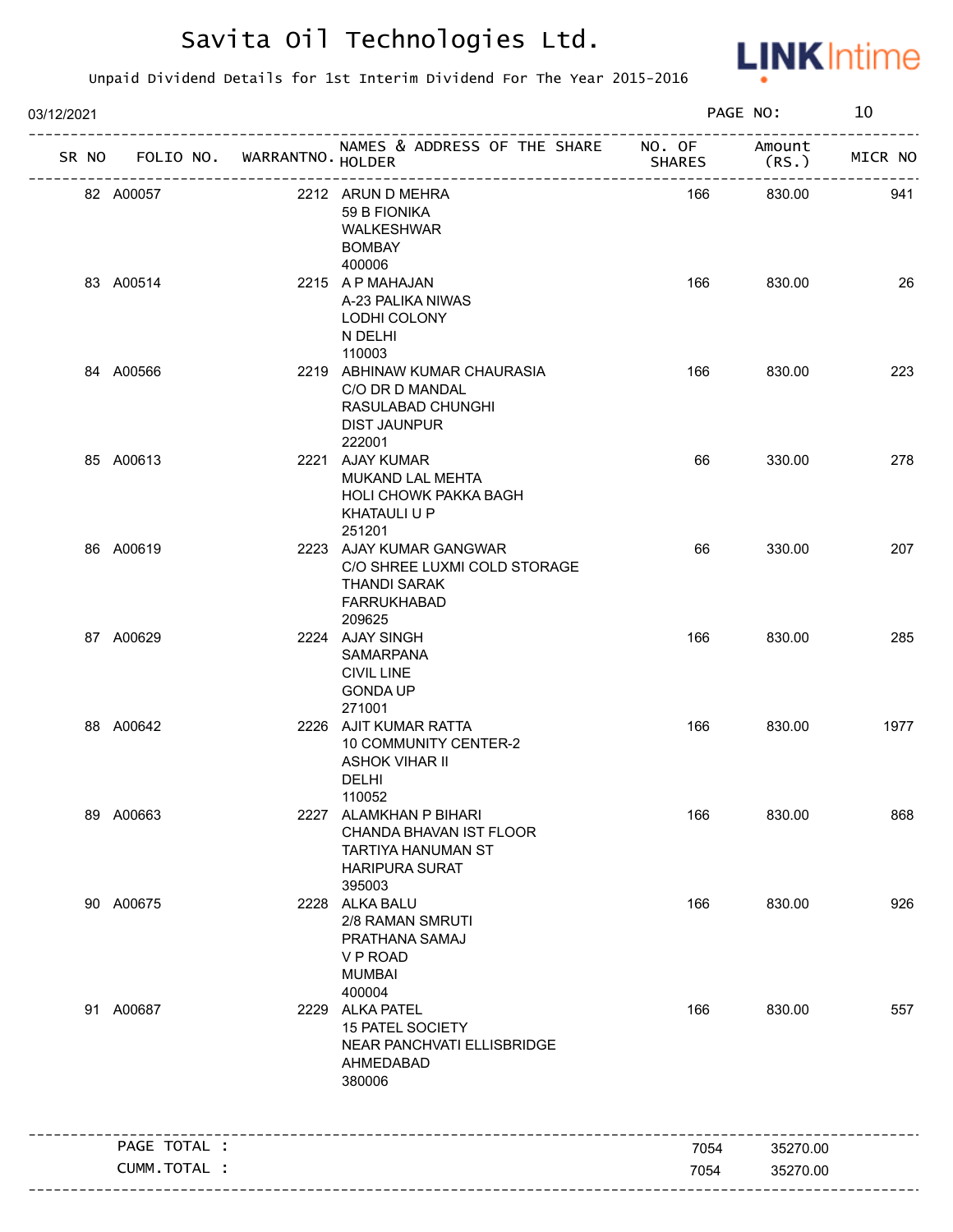

| 03/12/2021 |                 |                   |                                                                                                                  |        | PAGE NO:                   | 11      |
|------------|-----------------|-------------------|------------------------------------------------------------------------------------------------------------------|--------|----------------------------|---------|
|            | SR NO FOLIO NO. | WARRANTNO. HOLDER | NAMES & ADDRESS OF THE SHARE NO. OF                                                                              | SHARES | Amount<br>(RS.)            | MICR NO |
|            | 92 A00717       |                   | 2233 ALOL DEVI JAJOO<br>4-KA-3<br><b>JAWAHAR ROAD</b><br><b>JAIPUR</b><br>302004                                 | 166    | ----------------<br>830.00 | 328     |
|            | 93 A00740       |                   | 2237 AMAR NATH SARASWAT<br>3A/60 AZAD NAGAR<br><b>KANPUR</b><br>208002                                           | 166    | 830.00                     | 194     |
|            | 94 A00744       |                   | 2238 AMARJIT SINGH NANDA<br>B BASEMENT KAILASH APARTMENT<br>LALA LAJPAT RAI MARG<br><b>NEW DELHI</b><br>999999   | 500    | 2500.00                    | 1955    |
|            | 95 A00774       |                   | 2240 AMIT GANDHI<br>104 RAJARAM MOHAN ROY MARG<br>OPP H N HOSPITAL<br>3RD FLR FLAT NO 2 B BOMBAY<br>400004       | 166    | 830.00                     | 927     |
|            | 96 A00851       |                   | 2245 ANAGRAM FINANCE LIMITED<br>901 SAKAR COMPLEX<br>NEHRU BRIDGE ASHRAM ROAD<br>AHMEDABAD<br>380009             | 333    | 1665.00                    | 2044    |
|            | 97 A00903       |                   | 2248 ANIL CHOPRA<br><b>BHILWARA TEXTILES MARKET</b><br>1ST FLOOR SHOP NO 12A<br><b>BHILWARA</b><br>311001        | 66     | 330.00                     | 360     |
|            | 98 A00954       |                   | 2252 ANIL SHANKARLAL SAWAIWALA<br>HOUSE NO 3-5-25 SARAFA RD<br>AT POST AURANGABAD<br>MAHARASHTRA<br>431001       | 100    | 500.00                     | 1262    |
|            | 99 A00985       |                   | 2255 ANITA GUPTA<br>HOUSE NO 187 RAM NAGAR EXTN<br><b>KRISHNA NAGAR</b><br><b>DELHI</b><br>110051                | 166    | 830.00                     | 79      |
|            | 100 A00987      |                   | 2256 ANITA GUPTA<br>9 GANDHI SADAN<br><b>MANDIR MARG</b><br><b>NEW DELHI</b><br>110001                           | 166    | 830.00                     | 22      |
|            | 101 A01032      |                   | 2257 ANJANA SHUKLA<br>A-1 SUKHSAGAR APPARTMENT<br>NEAR KAMALA KAMDHENV HALL<br>DRIVE IN ROAD AHMEDABAD<br>380052 | 66     | 330.00                     | 629     |

| TOTAL<br>PAGE    |              | -----------------------<br>44745.00 |
|------------------|--------------|-------------------------------------|
| TOTAL T<br>CUMM. | 8949<br>8949 | 44745.00                            |
|                  |              |                                     |
|                  |              |                                     |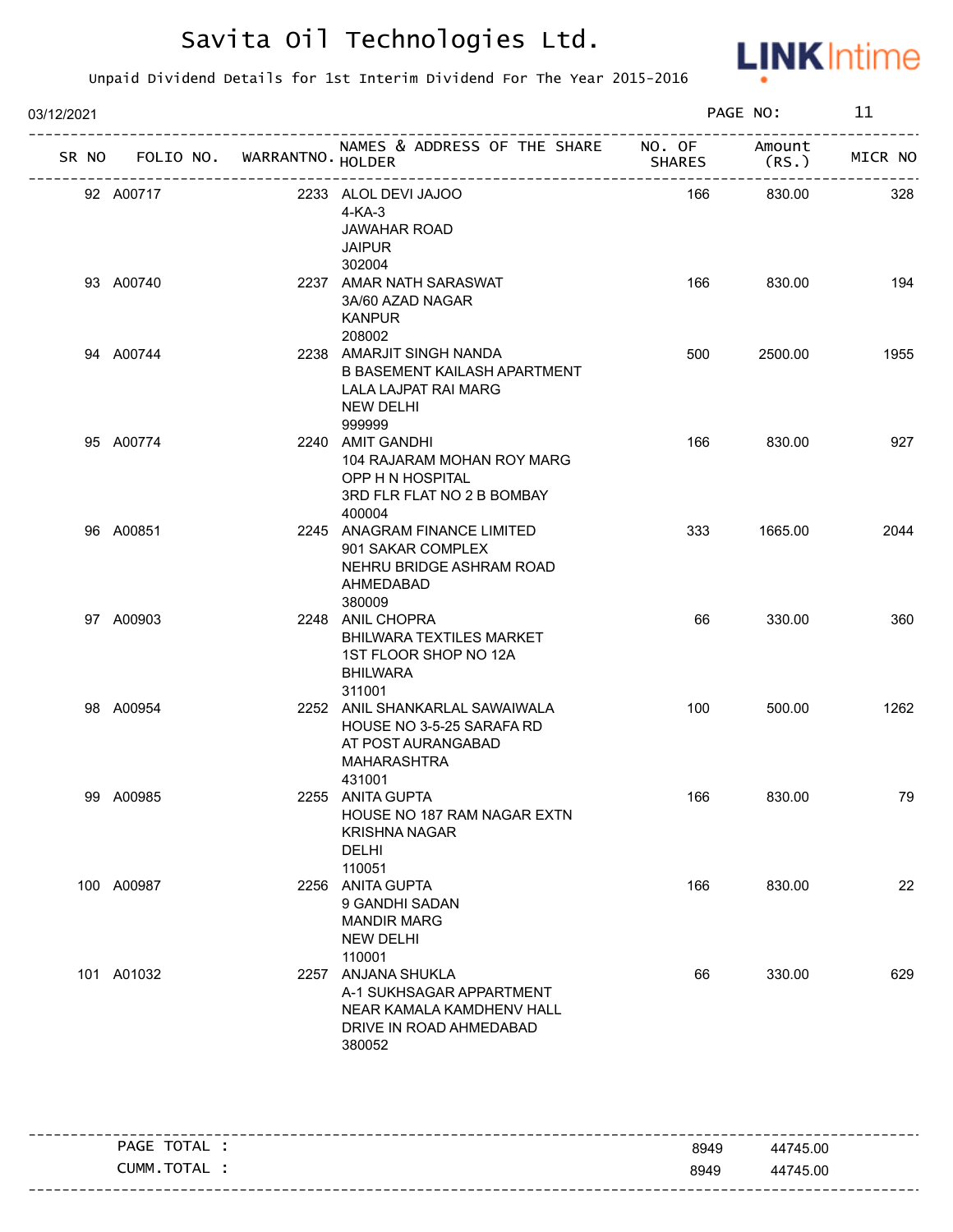

| 03/12/2021 |                                   |                                                                                                                                       | PAGE NO:      |                 | 12      |
|------------|-----------------------------------|---------------------------------------------------------------------------------------------------------------------------------------|---------------|-----------------|---------|
|            | SR NO FOLIO NO. WARRANTNO. HOLDER | NAMES & ADDRESS OF THE SHARE NO. OF                                                                                                   | <b>SHARES</b> | Amount<br>(RS.) | MICR NO |
|            | 102 A01035                        | 2258 ANJANEYULULSR<br>D NO 3 15 1/2<br>OLD PATTABHIPURAM<br><b>GUNTUR</b><br>522006                                                   | 166           | 830.00          | 1465    |
|            | 103 A01038                        | 2259 ANJU AGARWAL<br>12 N/1 BLOCK A<br><b>NEW ALIPORE</b><br><b>CALCUTTA</b><br>700053                                                | 166           | 830.00          | 1713    |
|            | 104 A01041                        | 2260 ANJU AGRAWAL<br>C/O RAVINDRA KUMAR AGRAWAL<br><b>KM ANAESTHETIST</b><br><b>DISTRICT WOMEN HOSPITAL</b><br>KEBIRCHAURA VARANASI   | 66            | 330.00          | 4       |
|            | 105 A01052                        | 2261 ANJU TEWARY<br>FLAT NO 2 SEA VIEW APARTMENT<br>27TH PLOT 17TH ROAD<br>SANTACRUZ WEST<br>MUMBAI<br>400054                         | 66            | 330.00          | 1031    |
|            | 106 A01087                        | 2262 ANTIM KUMAR JAIN<br>LUHADIYA CUTPICE CENTRE<br>RAM PURA BAZAR KOTA<br>KOTA RAJ<br>324006                                         | 166           | 830.00          | 377     |
|            | 107 A01118                        | 2264 ANURADHA RASTOGI<br>C/O DELIGHT METAL WORKS<br><b>DINDARPURA</b><br><b>MORADABAD</b><br>244001                                   | 166           | 830.00          | 250     |
|            | 108 A01138                        | 2266 ARCHANA JAIN<br>7-B MAHAVIR APARTMENTS<br><b>INFRONT OF PALACE AT SAI</b><br>SCHOOL ROAD PO JAMNAGAR<br><b>GUJARAT</b><br>361008 | 166           | 830.00          | 457     |
|            | 109 A01146                        | 2267 ARCHITA GHOSH<br>FLAT NO-204 ANAND TEMPLE<br>7/115 SWARUP NAGAR<br><b>KANPUR</b><br>208002                                       | 166           | 830.00          | 195     |
|            | 110 A01239                        | 2271 ARVIND KOTAK<br>C/O H J KOTAK<br>16 PRANNAGAR 2 RAVAPAR RD<br><b>MORBI</b><br>363641                                             | 166           | 830.00          | 500     |
|            | 111 A01246                        | 2273 ARVIND KUMAR SINGH<br><b>AZAD CLINIC</b><br>196 S BHAGATSINH CHS LTD<br>J B NAGAR A K ROAD BOMBAY<br>400059                      | 166           | 830.00          | 1045    |
|            | PAGE TOTAL :                      |                                                                                                                                       | 10409         | 52045.00        |         |
|            | CUMM.TOTAL :                      |                                                                                                                                       | 10409         | 52045.00        |         |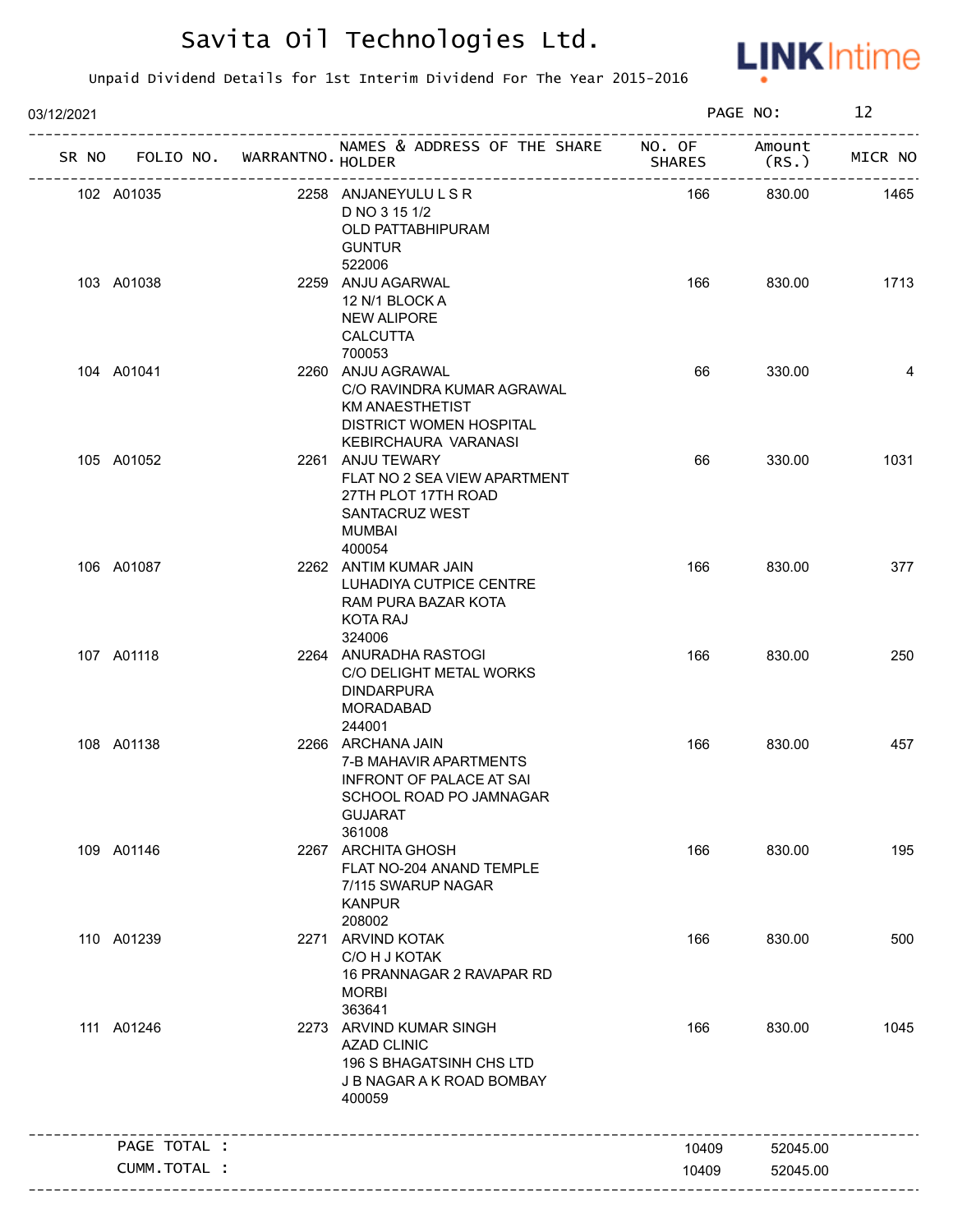

| 03/12/2021 |                 |                   |                                                                                                                           |               | PAGE NO:       | 13      |
|------------|-----------------|-------------------|---------------------------------------------------------------------------------------------------------------------------|---------------|----------------|---------|
|            | SR NO FOLIO NO. | WARRANTNO. HOLDER | NAMES & ADDRESS OF THE SHARE NO. OF                                                                                       | <b>SHARES</b> | Amount<br>(RS. | MICR NO |
|            | 112 A01278      |                   | 2276 ARVINDBHAI SONI<br>BHATVASH NEAR RAMJI MANDIR<br>TO BAVLA DIST AHMEDABAD<br>382220                                   | 166           | 830.00         | 646     |
|            | 113 A01280      |                   | 2277 ARVINDKUMAR ABBURI<br>PLOT 50-55 PNB APARTMENTS<br><b>JUPITER SOCIETY SIKH ROAD</b><br><b>SEC BAD</b>                | 166           | 830.00         | 1395    |
|            | 114 A01319      |                   | 500009<br>2279 ASHABEN NAGINBHAI GANDHI<br>KRISHNA NAGAR SOC II GAYATRI<br>KRUPA 26 C ADAJAN RD<br><b>SURAT</b><br>395009 | 166           | 830.00         | 879     |
|            | 115 A01334      |                   | 2280 ASHISH KUMAR GOEL<br>SARASWATI PAPER HOUSE<br><b>46 B CHAH CHAND ALLAHABAD</b><br>ALLAHABD<br>211003                 | 166           | 830.00         | 217     |
|            | 116 A01356      |                   | 2281 ASHOK CHEEKATIMALLA<br>H NO 16-11-660/6<br>GADDIANNARAM DILUSUKH NAGAR<br><b>HYDERABAD</b><br>500660                 | 166           | 830.00         | 1417    |
|            | 117 A01378      |                   | 2283 ASHOK KUMAR<br><b>IMPRIAL HOTEL</b><br><b>NEHRU ROAD</b><br><b>FARRUKHABAD UP</b><br>209625                          | 166           | 830.00         | 209     |
|            | 118 A01399      |                   | 2286 ASHOK KUMAR GUPTA HUF<br>122 GALI BANDOOK WALI<br><b>AJMERI GATE</b><br><b>DELHI</b><br>110006                       | 166           | 830.00         | 30      |
|            | 119 A01404      |                   | 2288 ASHOK KUMAR JAINWAL<br>RLY QR 900/E-A<br><b>RLY COLONY W</b><br><b>VALASAD W</b><br>396001                           | 166           | 830.00         | 886     |
|            | 120 A01436      |                   | 2290 ASHOK THAKORBHAI DESAI<br>247/3 OM TEXTILE 2ND FLOOR<br>NEW CLOTH MARKET SARANGPUR<br>AHMEDABAD<br>380002            | 166           | 830.00         | 539     |
|            | 121 A01602      |                   | 2299 AMIT KUCHHAL<br>C/O NAVEEN MEDICAL STORE<br>OPP SHIVCHOWK ROOYKEE ROAD<br>DIST MUZAFFARNAGAR<br><b>UP</b><br>251001  | 166           | 830.00         | 273     |
|            | PAGE TOTAL :    |                   |                                                                                                                           | 12069         | 60345.00       |         |
|            | CUMM.TOTAL :    |                   |                                                                                                                           | 12069         | 60345.00       |         |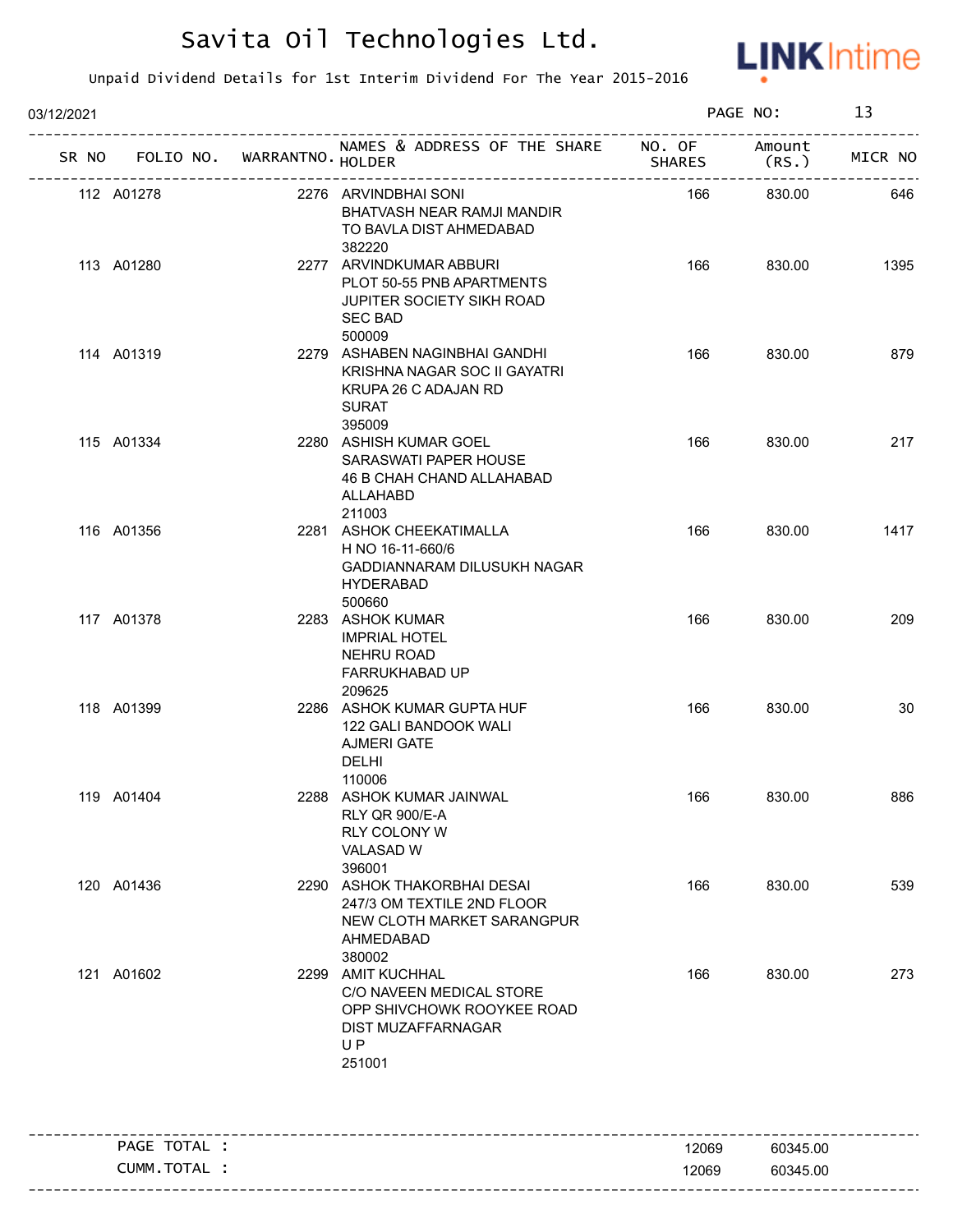

| 03/12/2021    |                             |                                                                                                                                      |               | PAGE NO:        | 14      |
|---------------|-----------------------------|--------------------------------------------------------------------------------------------------------------------------------------|---------------|-----------------|---------|
| SR NO         | FOLIO NO. WARRANTNO. HOLDER | NAMES & ADDRESS OF THE SHARE NO. OF                                                                                                  | <b>SHARES</b> | Amount<br>(RS.) | MICR NO |
| 122 A01834    |                             | 2303 ARUNKUMAR DUBEY<br>C/O UMA LAUNDRY<br>ATTAR SINGH CHAWL<br>CARTER RD 4, MAIN KASTURBA RD<br><b>BORIVLI (E) BOMBAY</b><br>400066 | 66            | 330.00          | 1065    |
| 123 A01860    |                             | 2305 ARCHANA V PUNWANI<br>C/O DENIMITE<br>25B CAMAC STREET<br><b>CAMAC COURT</b><br><b>CALCUTTA</b><br>700016                        | 166           | 830.00          | 2016    |
| 124 A01885    |                             | 2306 ASHA BANG<br>H NO 5-2-49<br>PARI PALLY STREET<br>POST SIDDIPET 502103<br>DIST MEDAK A P<br>502103                               | 166           | 830.00          | 1422    |
| 125 A01957    |                             | 2309 ANAND KUMAR BHATIA<br>C/O ANAND STORE<br>218A JAMUNALAL BAJAJ STREET<br>CALCUTTA<br>700007                                      | 166           | 830.00          | 1693    |
| 126 A01980    |                             | 2310 AJAY GUPTA<br>145 BANK ENCLAVE<br>OPP ARYA SAMAJ MANDIR<br>LAXMI NAGAR<br>DELHI<br>110092                                       | 333           | 1665.00         | 1869    |
| 127 A01985    |                             | 2311 ARUNDHATI BHIDE<br><b>B-8 SAINANDAN APTS</b><br>TULSHBAGWALE CORDNY<br>SAHAKARNAGAR NO 2<br><b>PUNE</b><br>411009               | 166           | 830.00          | 1169    |
| 128 A01988    |                             | 2312 ARJUN DASS<br><b>MANSHA RAM NIWAS</b><br>JASSA RAM ROAD<br>HARIDWAR U P<br>249401                                               | 100           | 500.00          | 260     |
| 129 A02058    |                             | 2314 ANITA<br>MEENA INVESTMENT & CO<br>205-A ASHIANA PLAZA<br><b>BUDH MARG</b><br><b>PATNA</b><br>800001                             | 333           | 1665.00         | 1953    |
| 130 A02086    |                             | 2316 AVSASHOK<br><b>SRIKALIGARDENS</b><br><b>NAMBUR</b><br><b>GUNTUR DT AP</b><br>522508                                             | 100           | 500.00          | 1468    |
| PAGE TOTAL :  |                             |                                                                                                                                      | 13665         | 68325.00        |         |
| CUMM. TOTAL : |                             |                                                                                                                                      | 13665         | 68325.00        |         |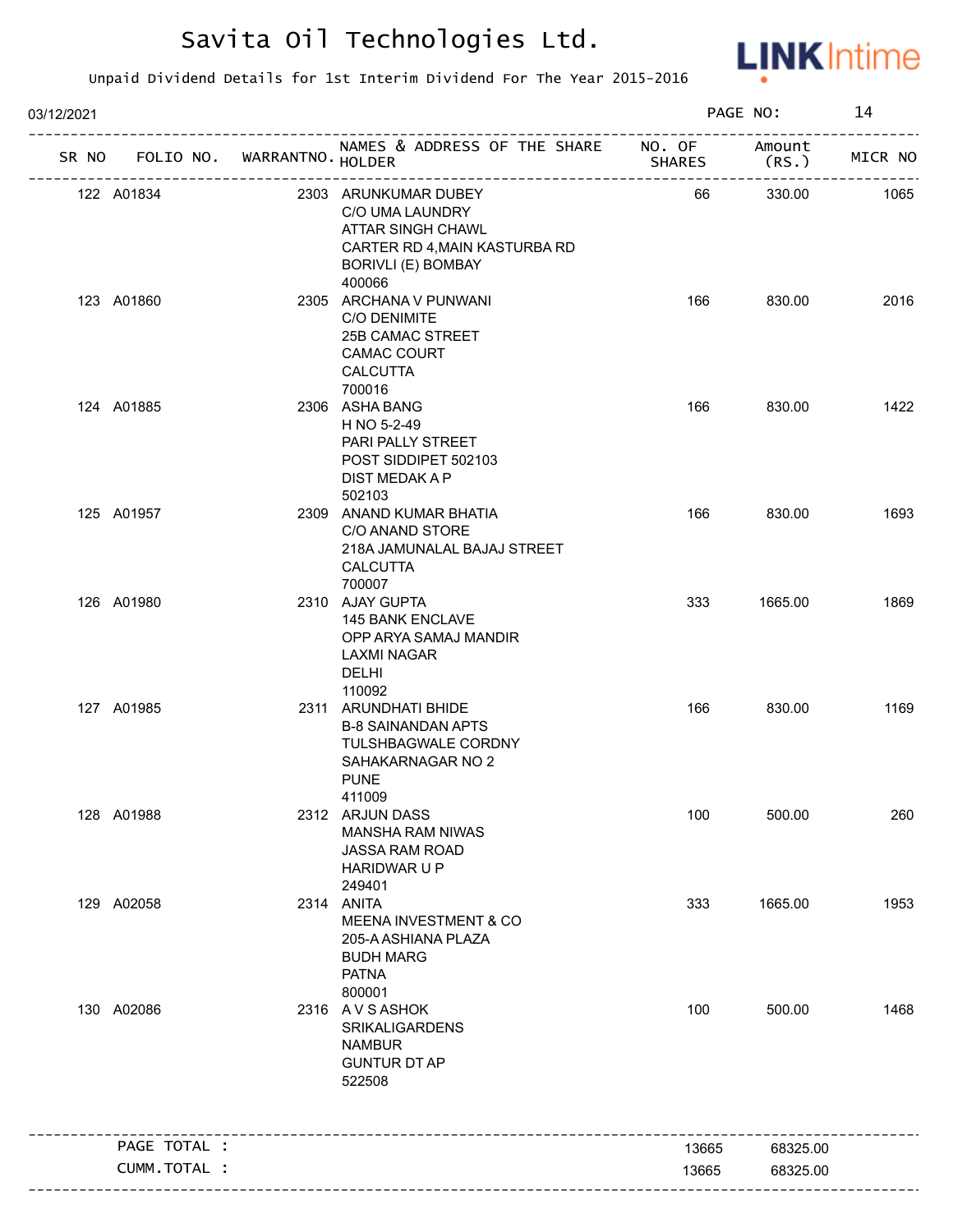

| 03/12/2021 |              |                   |                                                                                                                                                 | PAGE NO:       |                      | 15      |
|------------|--------------|-------------------|-------------------------------------------------------------------------------------------------------------------------------------------------|----------------|----------------------|---------|
| SR NO      | FOLIO NO.    | WARRANTNO. HOLDER | NAMES & ADDRESS OF THE SHARE NO. OF                                                                                                             | <b>SHARES</b>  | Amount<br>(RS.       | MICR NO |
| 131 A02125 |              |                   | 2317 ANIL KUMAR ARORA<br>H <sub>NO</sub> <sub>5</sub><br>ASHOKA COLONY<br><b>KARNAL</b><br>132001                                               | 100            | 500.00               | 123     |
| 132 A02145 |              |                   | 2319 AAYUSHI MEHTA<br>D/5 VENUS APARTMENTS<br>DR R G THANDANI MARG<br><b>WORLI</b><br><b>MUMBAI</b><br>400018                                   | 166            | 830.00               | 976     |
| 133 A02153 |              |                   | 2320 AMIT GHOSHAL<br>16 HARALAL MITRA STREET<br>PO BAGHBAZAR<br><b>CALCUTTA</b><br>700003                                                       | 333            | 1665.00              | 1949    |
| 134 A02250 |              |                   | 2322 AJAY M SANGANIWALA<br>96 DATTATRAY NAGAR<br>NEAR HANUMAN MANDIR<br><b>NAGPUR</b><br><b>MAHARASHTRA</b><br>440024                           | 166            | 830.00               | 1279    |
| 135 A02462 |              |                   | 2327 ANANT KRISHNARAO DESHMUKH<br>12 ASHIRVAD CO-OP HSG SOCIETY<br>DR AMBEDKAR RD B/H RATIONING<br>OFFICE VISHNUNAGAR<br>DOMBIVLI (W)<br>421202 | 333            | 1665.00              | 1930    |
| 136 A02595 |              |                   | 2329 ASHOK KUMAR GUPTA<br>114 BANK COLONY<br>PREMIER NAGAR<br><b>ALIGARH</b><br><b>UP</b><br>202001                                             | 166            | 830.00               | 175     |
| 137 A02823 |              |                   | 2334 ARIF ALI FARISHTA<br>TRIVENI COMPLEX FLAT 3C<br>BESIDE PALACE HEIGHT HOTEL<br>ABIDS HYDERABAD<br>AP<br>500001                              | 100            | 500.00               | 1389    |
| 138 B00011 |              |                   | 2336 BABASAHEB UMAJI KAMBLE<br>C/O D B BHARAT<br>BLDG NO AL-5-5 FLAT NO 6<br><b>SECTOR 17 AIROLI</b><br>400708                                  | 83             | 415.00               | 1144    |
| 139 B00015 |              |                   | 2337 BHAGWATI MOHAR MISHRA<br>ANAND NAGAR<br>KALWE NEAR MANGAL STORE<br><b>THANE</b><br>999999                                                  | 250            | 1250.00              | 1785    |
|            | PAGE TOTAL : |                   |                                                                                                                                                 |                |                      |         |
|            | CUMM.TOTAL : |                   |                                                                                                                                                 | 15362<br>15362 | 76810.00<br>76810.00 |         |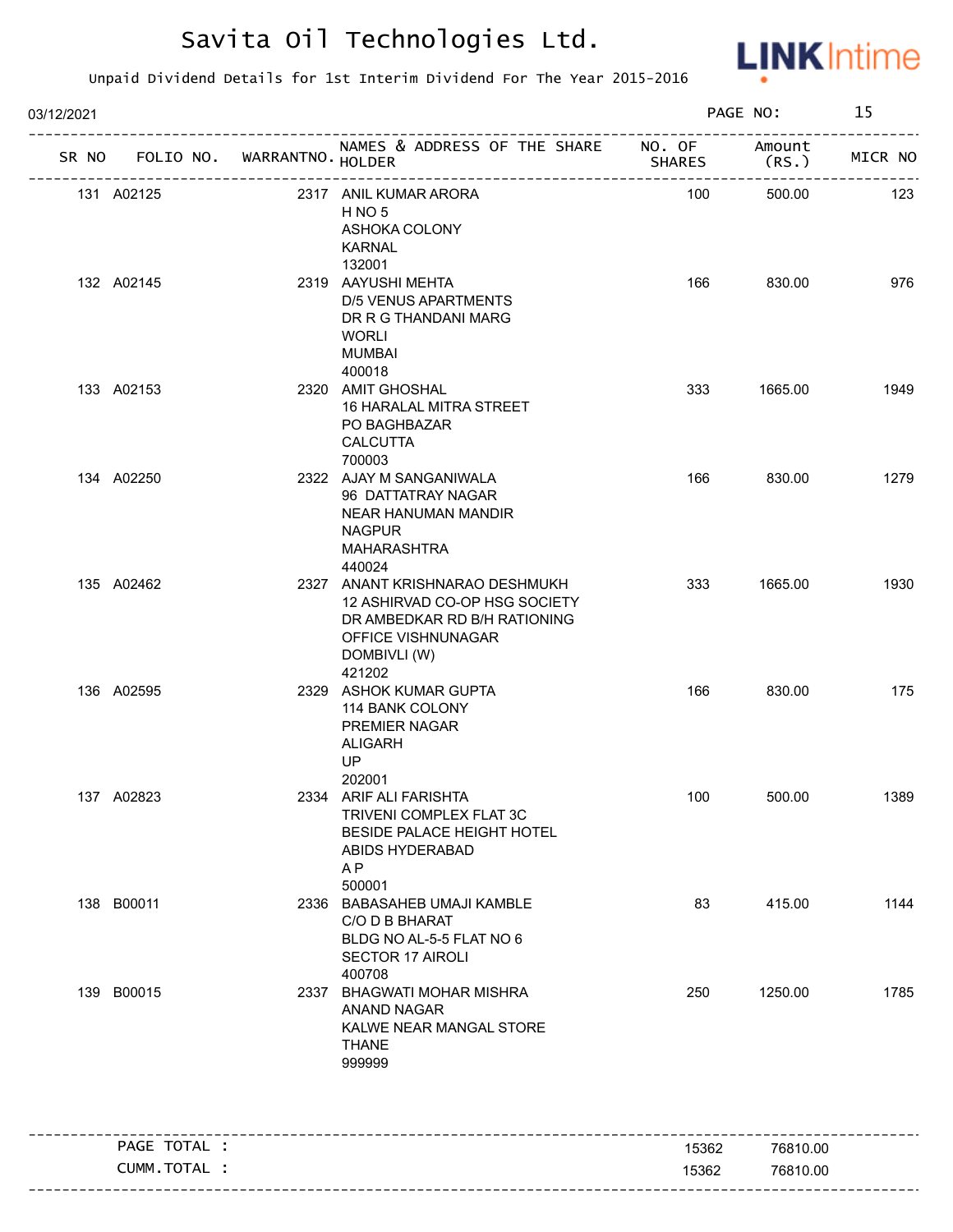

| 03/12/2021 |                                   |                             |                                                                                                                                              |              | PAGE NO: | 16      |
|------------|-----------------------------------|-----------------------------|----------------------------------------------------------------------------------------------------------------------------------------------|--------------|----------|---------|
|            | SR NO FOLIO NO. WARRANTNO. HOLDER | --------------------------- | NAMES & ADDRESS OF THE SHARE NO. OF Amount                                                                                                   | SHARES (RS.) |          | MICR NO |
|            | 140 B00016                        |                             | 2338 BHARAT VITTHAL KAVE<br><b>VITTHAL KRUPA</b><br><b>JUNI PETH KOT ALLI</b><br>MAHAD<br>999999                                             | 83           | 415.00   | 1786    |
|            | 141 B00521                        |                             | 2345 B N SHIVASHANKAR<br>AKSHYA NO 17 I A MAIN<br>PIPELINE EXTN VIJAY NAGAR EAST<br><b>BANGALORE</b><br>560040                               | 166          | 830.00   | 1511    |
|            | 142 B00569                        |                             | 2348 BABUBHAI NAGJIBHAI RAJPARA<br>DHASA JN<br><b>DIST BHAVNAGAR</b><br>364730                                                               | 166          | 830.00   | 517     |
|            | 143 B00575                        |                             | 2349 BABULAL<br>RAJ KAMAL AGENCIES<br>65/21 HAINES ROAD<br><b>BANGALORE</b><br>560051                                                        | 166          | 830.00   | 1516    |
|            | 144 B00596                        |                             | 2350 BABULAL TILVA<br>OM BHAGVATI<br>DWARKADISH SOCIETY<br>AT UPLETA GUJARAT<br>360490                                                       | 166          | 830.00   | 438     |
|            | 145 B00620                        |                             | 2354 BAJAJ AUTO FINANCE LIMITED<br><b>BOMBAY PUNE ROAD</b><br><b>AKURDI</b><br><b>PUNE</b><br>411035                                         | 200          | 1000.00  | 1859    |
|            | 146 B00638                        |                             | 2355 BALDEV KHANNA<br>AE 48 TAGORE GARDEN<br>NEW DELHI<br>110027                                                                             | 166          | 830.00   | 61      |
|            | 147 B00648                        |                             | 2356 BALJINDER SINGH<br>762/B PHASE 9 HIG FLATS<br>MOHALI CHANDIGARH<br>160059                                                               | 66           | 330.00   | 163     |
|            | 148 B00693                        |                             | 2359 BASANTI GUPTA<br>54/38 NAYAGANJ<br><b>KANPUR</b><br>208001                                                                              | 166          | 830.00   | 183     |
|            | 149 B00709                        |                             | 2361 BEAVER INVESTMENT AND FINANCE<br><b>PVT LTD</b><br><b>201 TULSIAN CHAMBERS</b><br>212 FREE PRESS ROAD<br>NARIMAN POINT BOMBAY<br>400021 | 166          | 830.00   | 1850    |
|            | 150 B00716                        |                             | 2362 BEENA JASORIA<br>C/O MAHESH ENTERPRISES<br>PATWON KA RASTA BAPU BAZAR<br><b>JAIPUR</b><br>302003                                        | 66           | 330.00   | 326     |
|            | PAGE TOTAL :                      |                             |                                                                                                                                              | 16939        | 84695.00 |         |
|            | CUMM.TOTAL :                      |                             |                                                                                                                                              | 16939        | 84695.00 |         |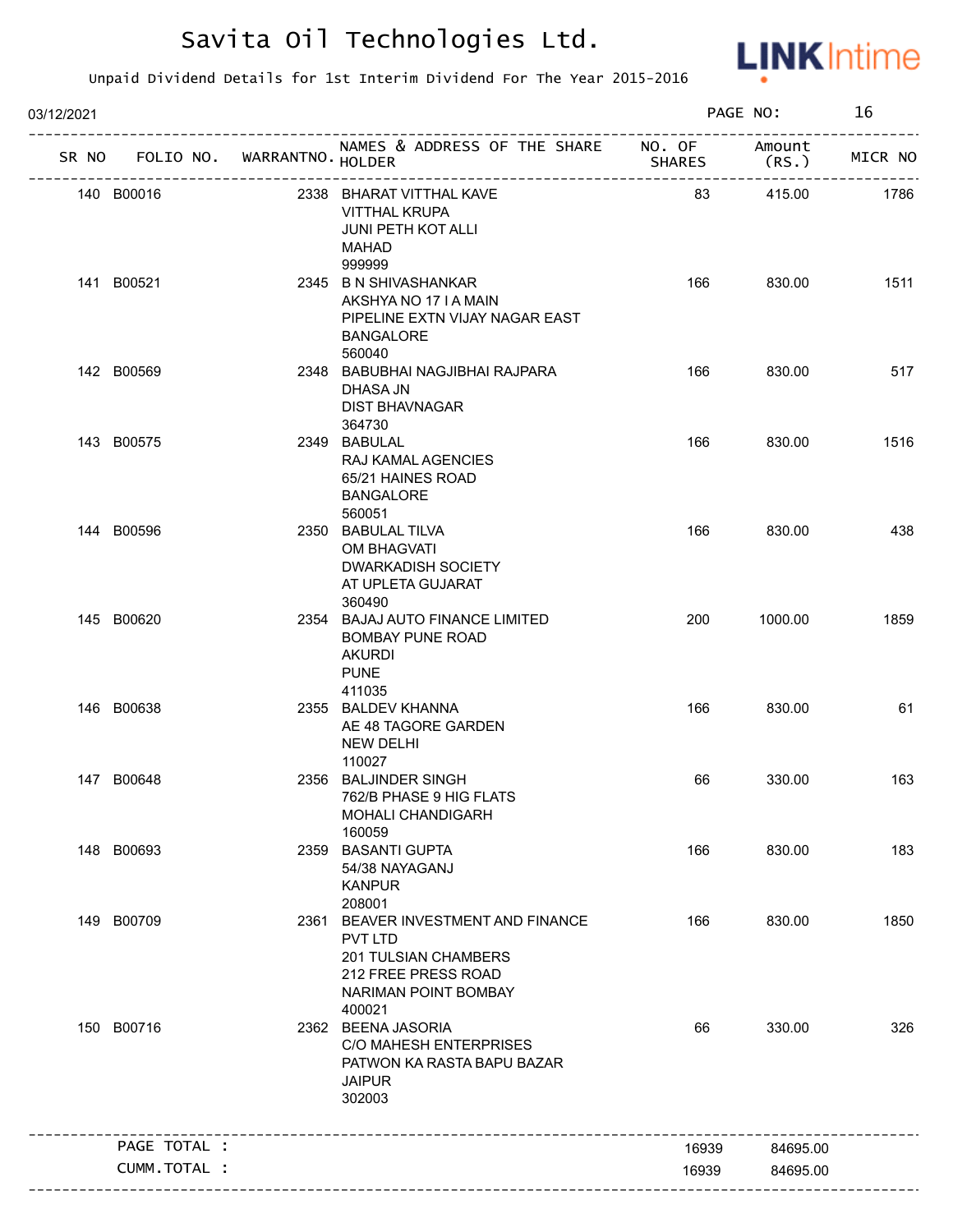

| 03/12/2021 |              |                             |                                                                                                                    | PAGE NO:      |                 |         |
|------------|--------------|-----------------------------|--------------------------------------------------------------------------------------------------------------------|---------------|-----------------|---------|
| SR NO      |              | FOLIO NO. WARRANTNO. HOLDER | NAMES & ADDRESS OF THE SHARE NO. OF                                                                                | <b>SHARES</b> | Amount<br>(RS.) | MICR NO |
|            | 151 B00721   |                             | 2363 BEENA TALATI<br>SHRI MANISH COOP HSG SOC<br>FLAT NO 8 II FLR NEW ST ROAD<br>KALYAN DIST THANE<br>421301       | 166           | 830.00          | 1236    |
|            | 152 B00732   |                             | 2364 BELADEVI AGARWAL<br>C/O CALCUTTA CLOTH STORE<br>POST JOGBANI BIHAR<br>DIST-ARARIA<br>854328                   | 166           | 830.00          | 1778    |
|            | 153 B00807   |                             | 2367 BHAIRAVLAL KULMI<br>S/O SHRI UDAI RAM JI PATEL<br><b>NEAR RAMDWARA</b><br>MISHROLI DISTT-JHALAWAR<br>326512   | 166           | 830.00          | 384     |
|            | 154 B00822   |                             | 2368 BHANU KUMAR JAIN<br>SHA MISHRIMAL JAIN<br>RAMGOPAL STREET<br>VIJAYAWADA<br>520001                             | 166           | 830.00          | 1453    |
|            | 155 B00964   |                             | 2373 BHASKER KALWA<br>D NO 2-12-14/3 OPP<br>S B H MAIN BR POST<br>MAHABUBNAGAR<br>509001                           | 66            | 330.00          | 1433    |
|            | 156 B01050   |                             | 2376 BHOPAL SINGH JAIN<br>46 DHANMANDI<br><b>MANDSAUR</b><br>MP.<br>458002                                         | 166           | 830.00          | 1347    |
|            | 157 B01074   |                             | 2379 BHUPENDRA TANK<br>C/O L D TANK<br>UDYOG NAGAR COLONY QRT NO 31<br><b>RAJKOT</b><br>360002                     | 166           | 830.00          | 416     |
|            | 158 B01076   |                             | 2380 BHUPENDRABHAI BHALODIA<br>ATUL 6 AMBAJI KADWA PLOT<br><b>BEHIND MALAVIA NAGAR</b><br><b>RAJKOT</b><br>360004  | 166           | 830.00          | 420     |
|            | 159 B01088   |                             | 2381 BHUSHAN BAL<br>7 AMRAPALI CHS<br>PARANJIE A ROAD NO 2<br>VILE PARLE E BOMBAY<br>400057                        | 166           | 830.00          | 1994    |
|            | 160 B01125   |                             | 2384 BIMLA DEVI AGARWAL<br>C/O ANNA PURNA BHANDAR<br>MASJEED ROAD POST KATRASGARH<br><b>DIST DHANBAD</b><br>828113 | 166           | 830.00          | 1764    |
|            | PAGE TOTAL : |                             |                                                                                                                    | 18499         | 92495.00        |         |
|            | CUMM.TOTAL : |                             |                                                                                                                    | 18499         | 92495.00        |         |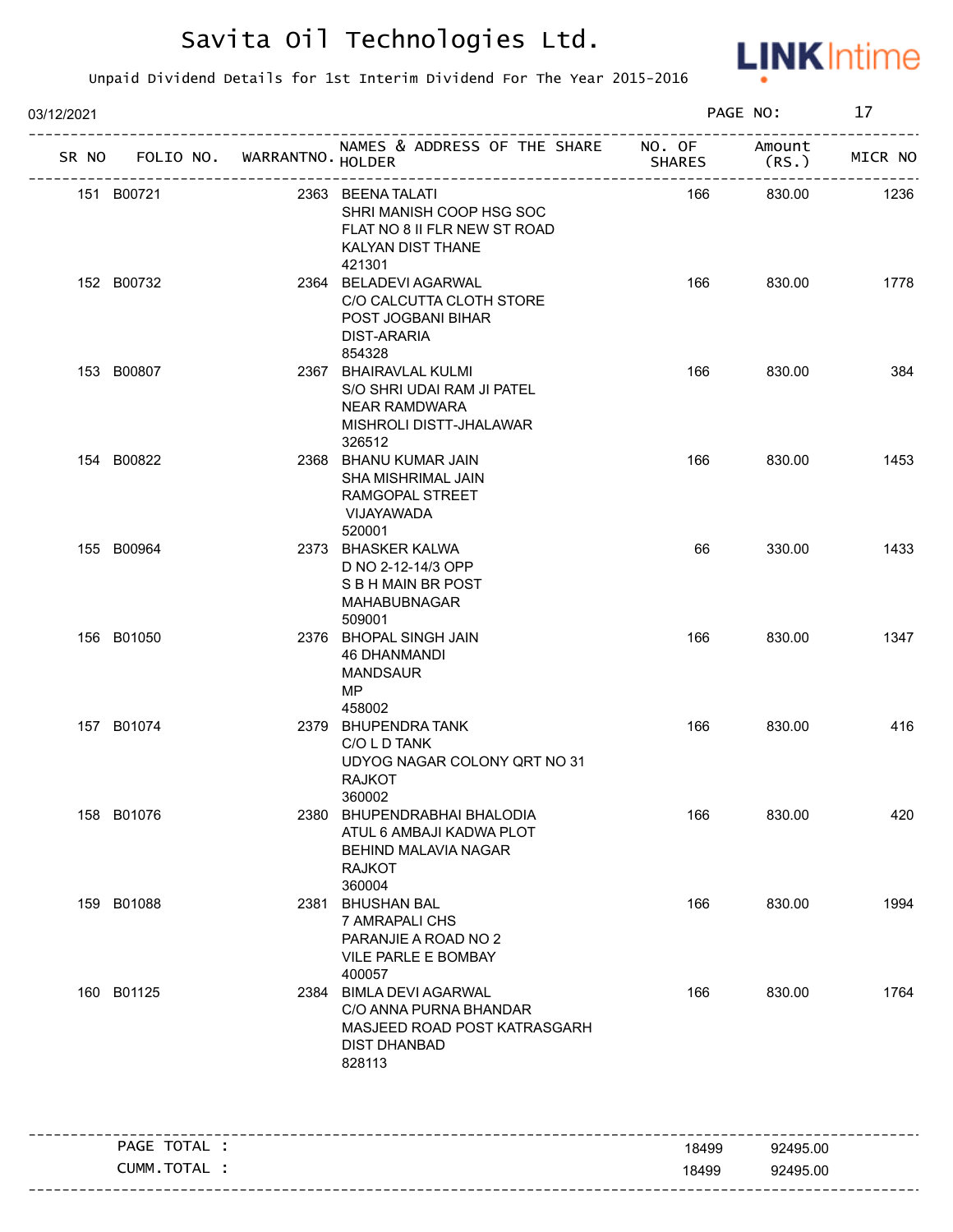

| 03/12/2021 |                                   |                                                                                                                             |               | PAGE NO: | 18             |
|------------|-----------------------------------|-----------------------------------------------------------------------------------------------------------------------------|---------------|----------|----------------|
|            | SR NO FOLIO NO. WARRANTNO. HOLDER | NAMES & ADDRESS OF THE SHARE NO. OF Amount                                                                                  | <b>SHARES</b> | (RS.)    | MICR NO        |
|            | 161 B01175                        | 2390 BIPIN SHETH<br>20 B HAREKRISHNA COMPLEX<br>ELLIS-BRIDGE PRIMMNAGAR<br>AHMEDABAD<br>380006                              | 166           | 830.00   | 558            |
|            | 162 B01214                        | 2392 BRIJESH PARSOTTAM PATEL<br>36/5 PUNITNAGAR SOCIETY<br>PRANAV APT OLD PADRA ROAD<br>VADODAR GUJ<br>390015               | 66            | 330.00   | 814            |
|            | 163 B01254                        | 2396 BHARAT N PATEL<br>11 KRISHNA GOPAL SOCIETY<br><b>RANIP</b><br>AHMEDABAD<br>382480                                      | 166           | 830.00   | 658            |
|            | 164 B01323                        | 2400 BHIKHABHAI MAGANDAS PATEL<br>2 ELORA SOC<br><b>OPP GAYATRI TEMPLE</b><br>NA HIGHWAY AT KALOL<br>DIST MEHSANA<br>382721 | 166           | 830.00   | 663            |
|            | 165 B01376                        | 2402 B INDER CHAND<br>C/O JAIN PAWN BROKER<br>NEAR POST OFFICE<br>NAYUDPET<br>524126                                        | 166           | 830.00   | 1474           |
|            | 166 B01418                        | 2404 BAL KRISHAN GUPTA<br>26/46 BIRHANA RODA<br><b>KANPUR</b><br>208001                                                     | 166           | 830.00   | 184            |
|            | 167 B01469                        | 2405 BISHNU KUMAR SHAH<br>M S DAS STREET<br><b>GOPALGAN BALASORE</b><br><b>ORISSA</b><br>756001                             | 166           | 830.00   | 1733           |
|            | 168 B01626                        | 2406 BOBBY GARG<br>C/O SH VISHNU SAROOP GARG<br>RED ROAD NEAR ANAJ MANDI<br>LADWA<br><b>DISTT KURUKSHTRA</b>                | 166           | 830.00   | $\overline{7}$ |
|            | 169 C00012                        | 2413 CHANAN KUMAR NANAK CHAND<br><b>GUUPTA</b><br>B-3 BLD 34 1ST FLOOR<br>ROOM 2 SECT 15<br>VASHI N BOMBAY<br>999999        | 41            | 205.00   | 1788           |
|            | 170 C00564                        | 2419 CHANDAN JAIN<br><b>MAHAVIR GANJ</b><br><b>MORAR</b><br><b>GWALIOR</b><br>M <sub>P</sub><br>474006                      | 166           | 830.00   | 1360           |
|            | PAGE TOTAL :                      |                                                                                                                             | 19934         | 99670.00 |                |
|            | CUMM.TOTAL :                      |                                                                                                                             | 19934         | 99670.00 |                |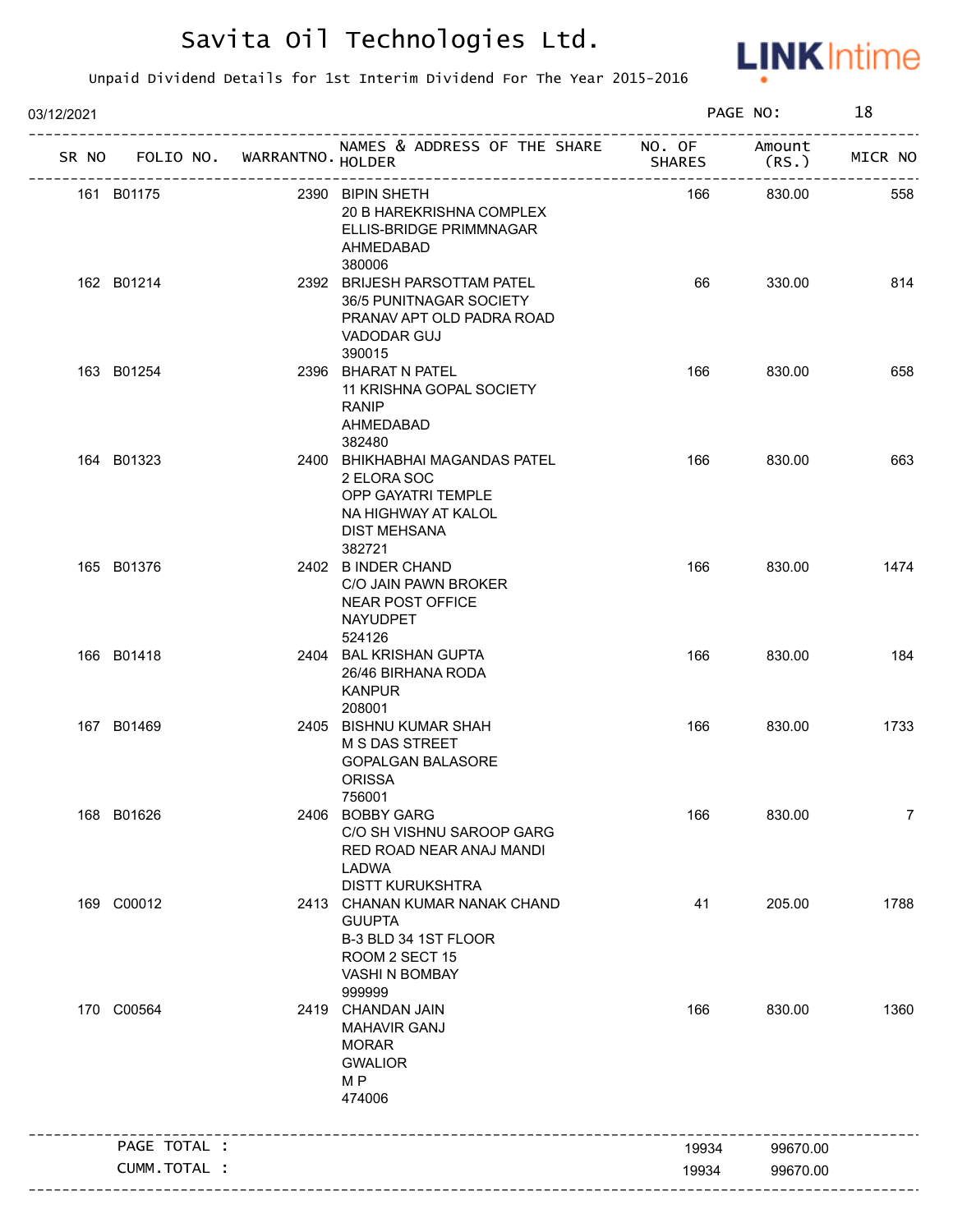

| 03/12/2021 |                                   |  | PAGE NO:                                                                                                                   |               | 19              |         |
|------------|-----------------------------------|--|----------------------------------------------------------------------------------------------------------------------------|---------------|-----------------|---------|
|            | SR NO FOLIO NO. WARRANTNO. HOLDER |  | NAMES & ADDRESS OF THE SHARE NO. OF                                                                                        | <b>SHARES</b> | Amount<br>(RS.) | MICR NO |
|            | 171 C00603                        |  | 2420 CHANDRA MOHAN KANDURU<br>4/163 NAWAB PETA<br><b>NELLORE</b><br>A <sub>P</sub><br>999999                               | 66            | 330.00          | 1789    |
|            | 172 C00639                        |  | 2422 CHANDRAKANT POSHIA<br>1 SAGAR COMPLEX<br>OPP PURVI SOC 2<br>HIRA BAUG VARACHHA RD SURAT<br><b>SURAT GUJ</b><br>395006 | 166           | 830.00          | 873     |
|            | 173 C00685                        |  | 2424 CHANDRIKABEN R PATEL<br>ROOPAM OPP-NARIKENDRA<br><b>ALKAPURI CHOCK</b><br>AT SURENDRANAGAR<br>363001                  | 166           | 830.00          | 486     |
|            | 174 C00693                        |  | 2425 CHANDULAL L SHAH<br>1 SHARDA SHOPPING CENTER<br>RABBARI COLONY AMRAIWADI<br>AHMEDABAD<br>380026                       | 166           | 830.00          | 622     |
|            | 175 C00735                        |  | 2428 CHHAGANBHAI SIDPARA<br>CHHAGANBHAI BHANJIBHAI<br>SIDPARA 18 GUNDAWADI<br>SHREE RAJ RAJKOT<br>360002                   | 166           | 830.00          | 417     |
|            | 176 C00740                        |  | 2429 CHHATRASINH KOSAMIYA<br>25A FIRST FLR DEVIKRUPA SOCI<br>POWER HOUSE RD UTRAN<br>DI SURAT GUJ<br>394105                | 100           | 500.00          | 856     |
|            | 177 C00788                        |  | 2432 CHITRA B TANDUR<br>C/O B G TANDUR<br>HATTARAGERI ONE<br><b>HAVERI</b><br>501110                                       | 166           | 830.00          | 1420    |
|            | 178 C00803                        |  | 2434 COLONEL GURPAL CHHATWAL<br><b>COLONEL A</b><br>HQ BOMBAY SUB AREA<br>COLABA BOMBAY<br>400005                          | 66            | 330.00          | 939     |
|            | 179 C00983                        |  | 2443 CHHAYA MANSINGH<br>C/O DR KESAR KENIA<br>OPP BHABHA HOSPITAL<br>KURLA (WEST)<br><b>MUMBAI</b><br>400070               | 166           | 830.00          | 1081    |
|            | 180 D00017                        |  | 2450 DHARIYA RAJENDRA DATTATRAYA<br><b>NAVI PETH</b><br>1945 MAHAD<br><b>RAIGAD</b><br>999999                              | 83            | 415.00          | 2026    |
|            | PAGE TOTAL :                      |  |                                                                                                                            | 21245         | 106225.00       |         |
|            | CUMM.TOTAL :                      |  |                                                                                                                            | 21245         | 106225.00       |         |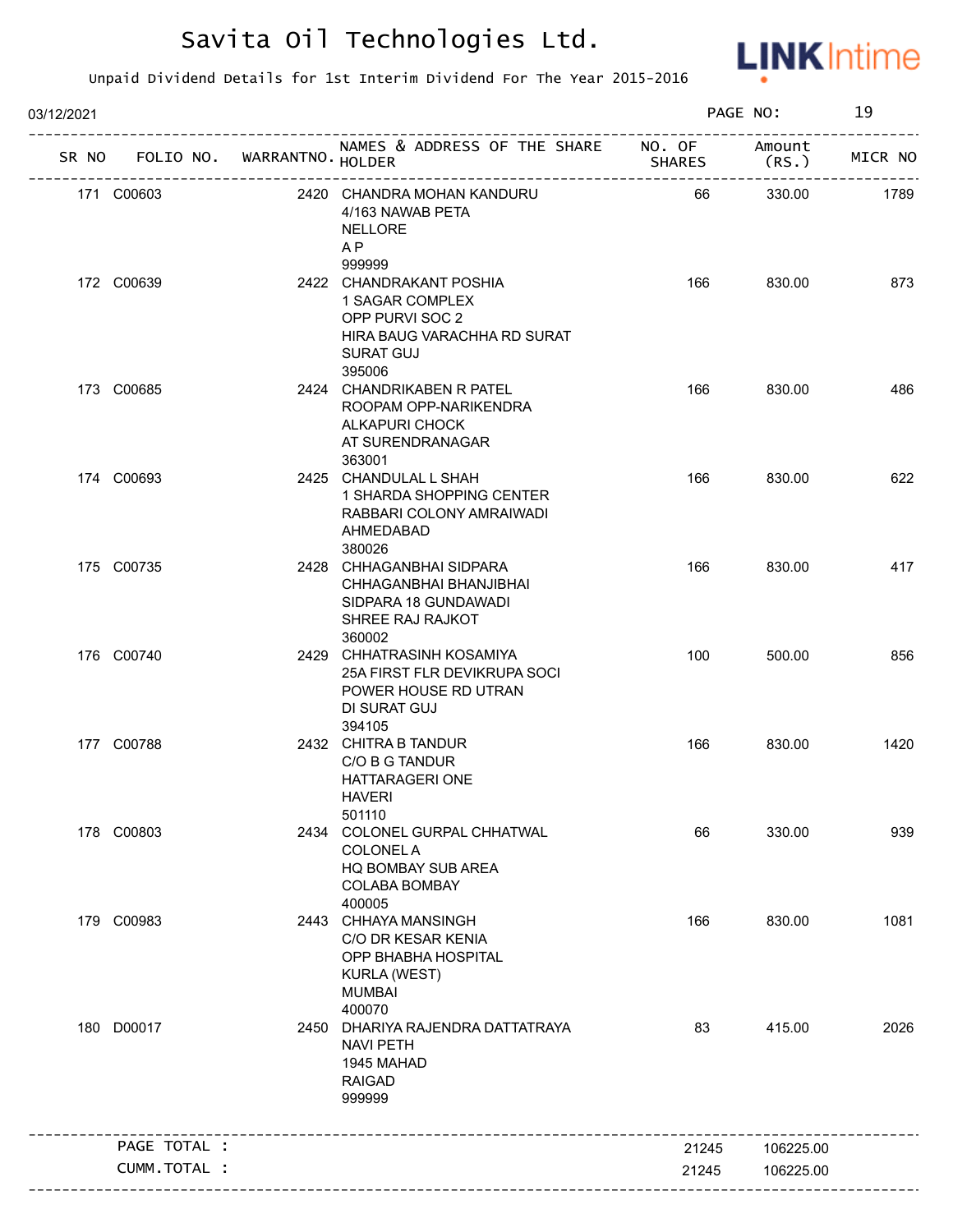

| 03/12/2021 |              |                                   |                                                                                                                                 |        | PAGE NO:                  | 20      |
|------------|--------------|-----------------------------------|---------------------------------------------------------------------------------------------------------------------------------|--------|---------------------------|---------|
|            |              | SR NO FOLIO NO. WARRANTNO. HOLDER | NAMES & ADDRESS OF THE SHARE NO. OF                                                                                             | SHARES | Amount<br>(RS.)           | MICR NO |
| 181 D00523 |              |                                   | 2457 D VENKAT<br>24/2 SANGAM RD<br><b>VEERAPILLAI ST</b><br><b>BANGALORE</b><br>560042                                          | 166    | ---------------<br>830.00 | 1513    |
| 182 D00541 |              |                                   | 2458 DAMAYANTI JOYSHER<br>20 KERAN HOUSE 2ND FLR<br>D SOUZA WADI CHECKNAKA<br><b>THANE</b><br>400604                            | 166    | 830.00                    | 1130    |
| 183 D00599 |              |                                   | 2462 DAXABEN H NAIK<br>C-64 STAFF QTRS<br><b>GUJARAT AGRIL UNIVERSITY</b><br>NAVSARI CAMPUS<br>396450                           | 166    | 830.00                    | 905     |
| 184 D00718 |              |                                   | 2468 DEVENDRA KUMAR JAIN<br>E/24 BLA KOHEFIZA<br>BHOPAL (M P)<br>999999                                                         | 166    | 830.00                    | 1791    |
| 185 D00746 |              |                                   | 2470 DEVRAJ TOSHNIWAL<br><b>VENKTESH CORPORTION</b><br><b>JIJAMATA MARKET</b><br>ICHALKARANJI<br>416115                         | 166    | 830.00                    | 1214    |
| 186 D00765 |              |                                   | 2471 DHANPAL JAIN<br>SHA TARACHAND DEVICHAND &<br><b>COMP</b><br>POST SHORAPUR DIST GULBARGA<br>585224                          | 166    | 830.00                    | 1583    |
| 187 D00766 |              |                                   | 2472 DHANRAJ C JAIN<br>41/1204 PANT NAGAR<br><b>GHATKOPAR E</b><br><b>BOMBAY</b><br>400075                                      | 166    | 830.00                    | 1087    |
| 188 D00769 |              |                                   | 2473 DHANSUKH RAJ<br>58 PONDY BAZAAR<br><b>T NAGAR</b><br><b>MADRAS</b><br>600017                                               | 166    | 830.00                    | 1601    |
| 189 D00804 |              |                                   | 2474 DHAVAL SANGHANI<br>STAYDIAM COLONEY<br>RLY QUARTER NO 149 D I A ONE<br><b>BHAVNAGAR</b><br>364003                          | 166    | 830.00                    | 511     |
| 190 D00824 |              |                                   | 2475 DHIREN SAVRAJ GALA<br>D L GALA & CO 1 MUKTI SAGAR<br>OLD NAGARDAS RD<br>NR BHULA HIGH SCHOOL<br>ANDHERI E BOMBAY<br>400069 | 166    | 830.00                    | 1078    |
|            | PAGE TOTAL : |                                   |                                                                                                                                 | 22905  | 114525.00                 |         |
|            | CUMM.TOTAL : |                                   |                                                                                                                                 | 22905  | 114525.00                 |         |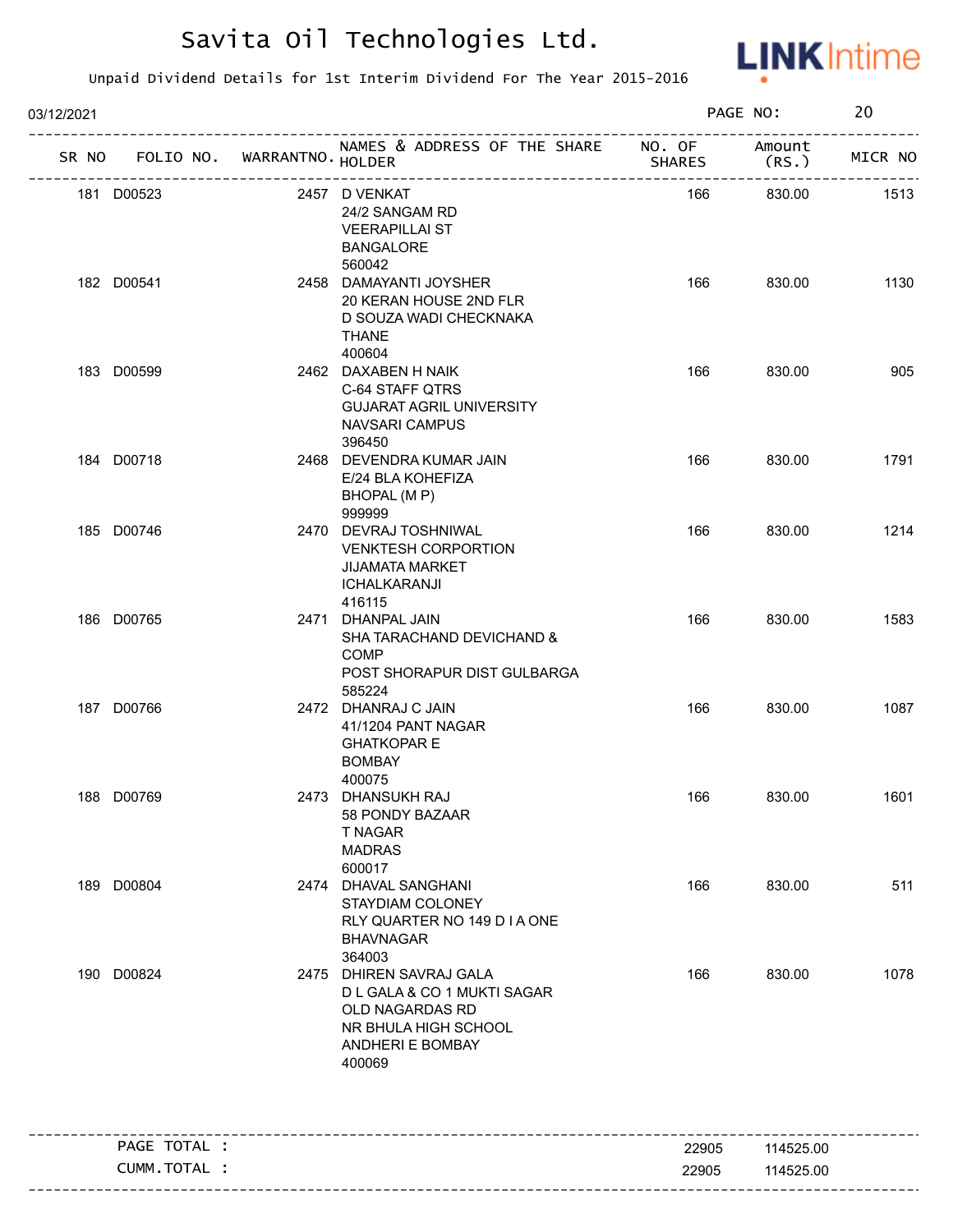

| 03/12/2021 |            |                                   |                                                                                                                                    |               | PAGE NO:       | 21      |
|------------|------------|-----------------------------------|------------------------------------------------------------------------------------------------------------------------------------|---------------|----------------|---------|
|            |            | SR NO FOLIO NO. WARRANTNO. HOLDER | NAMES & ADDRESS OF THE SHARE NO. OF                                                                                                | <b>SHARES</b> | Amount<br>(RS. | MICR NO |
|            | 191 D00897 |                                   | 2482 DIMPAL T JAIN<br>C/O DIMPAL TRADERS<br>33 ARBUDGIRI SOCIETY<br>RAMBAG ROAD SABARMATI<br>AHMEDABAD<br>380005                   | 100           | 500.00         | 550     |
|            | 192 D00927 |                                   | 2484 DINESH KUMAR<br>6020 GALI ARYA SAMAJ<br>NAYA BANS KHARI BAULI<br><b>DELHI</b><br>110006                                       | 166           | 830.00         | 31      |
|            | 193 D00938 |                                   | 2485 DINESH KUMAR TEWARI<br>563/135 CHITRA GUPTA NAGAR<br>ALAMBAGH<br><b>LUCKNOW</b><br>226005                                     | 66            | 330.00         | 233     |
|            | 194 D00989 |                                   | 2487 DIPAK SHETH<br><b>FATEHSINH JINING FACTORY</b><br>OPP PETROL PUMP<br>LIMBDI<br>363421                                         | 100           | 500.00         | 496     |
|            | 195 D01038 |                                   | 2492 DIWAN CHAND GARG<br>GARG ROLLING SHUTTER MFG CO<br>KATCHA COLLEGE ROAD GALI NO 5<br><b>BARNALA PUNJAB</b><br>148101           | 166           | 830.00         | 154     |
|            | 196 D01072 |                                   | 2495 DROPATI<br>C/O CANARA BANK<br><b>BAHADUR GARH</b><br>DIST ROHTAK<br>124507                                                    | 166           | 830.00         | 116     |
|            | 197 D01161 |                                   | 2496 DENIS TAURO<br>2/39 THIRD FLOOR<br><b>HAPPY HOUSE</b><br>VAKOLA SANTACRUZ (E)<br><b>BOMBAY</b><br>400055                      | 166           | 830.00         | 1036    |
|            | 198 D01162 |                                   | 2497 DEVANG H DOSHI<br>M 32/174 GUJARAT HSG BOARD<br><b>NEAR NEW BUS STAND</b><br><b>SANALA ROAD</b><br><b>MORBI GUJ</b><br>363691 | 166           | 830.00         | 502     |
|            | 199 D01183 |                                   | 2498 DEEPAK K SLAH<br>37/A BURJOR NLDG<br>3RD FLOOR WADIA STREET<br>NEAR GANGA JAMUNA<br><b>TARDEO BOMBAY</b><br>400054            | 166           | 830.00         | 1033    |

| TOTAL<br><b>PAGE</b> | 24167 | 120835.00 |
|----------------------|-------|-----------|
| TOTAL<br><b>CUMM</b> | 24167 | 120835.00 |
|                      |       |           |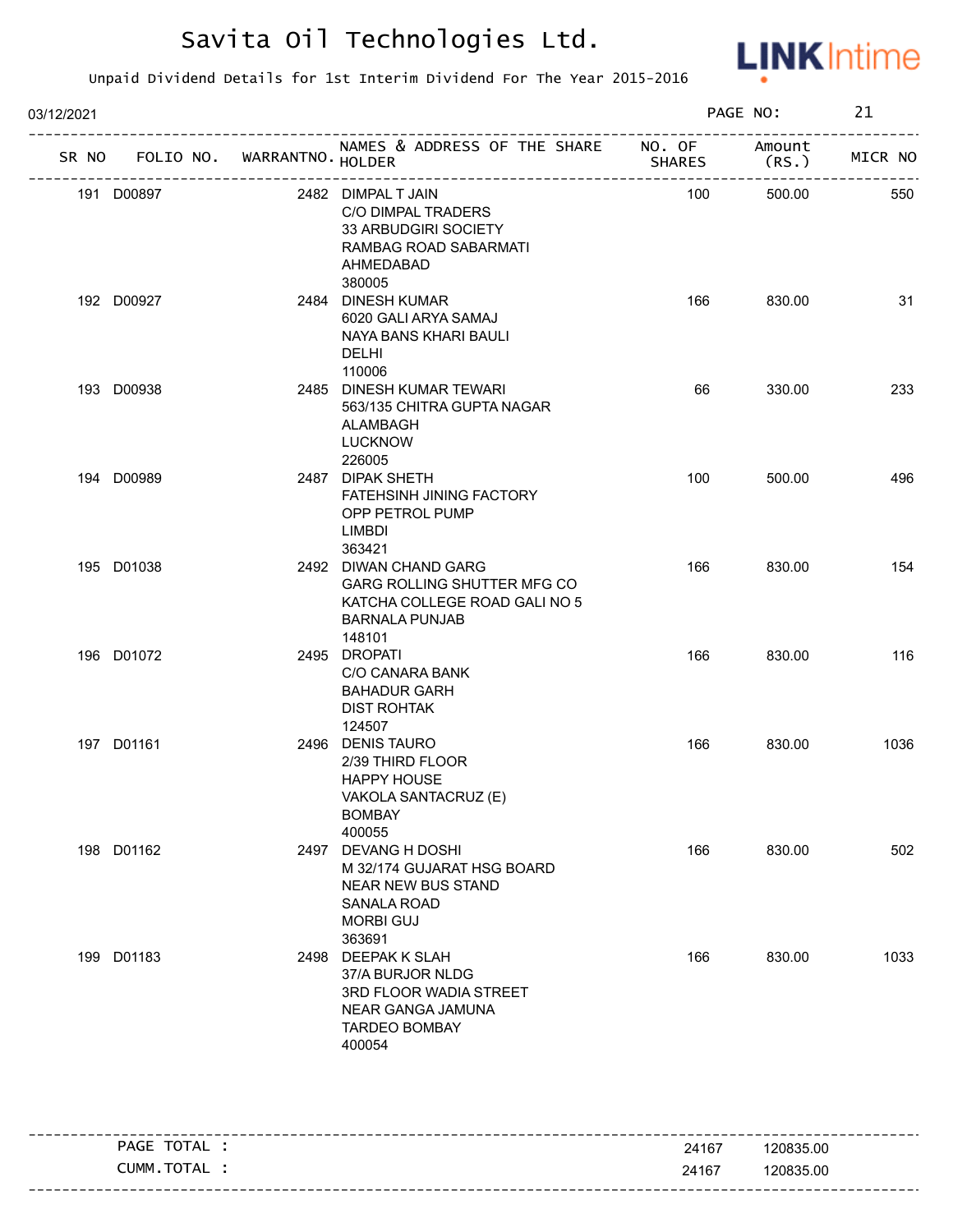

| 03/12/2021 |                                   |                                                                                                                                        |               | PAGE NO:        | 22      |
|------------|-----------------------------------|----------------------------------------------------------------------------------------------------------------------------------------|---------------|-----------------|---------|
|            | SR NO FOLIO NO. WARRANTNO. HOLDER | NAMES & ADDRESS OF THE SHARE NO. OF                                                                                                    | <b>SHARES</b> | Amount<br>(RS.) | MICR NO |
|            | 200 D01198                        | 2499 DILIP MAHADEV NAIKWADI<br>C/O MADAN LAL<br>32/36 SHAMSETH STREET<br>CHIPPI CHAWL<br><b>BOMBAY</b>                                 | 166           | 830.00          | 910     |
|            | 201 D01264                        | 400002<br>2500 DILIP KUMAR G PATEL<br>PIONEER AGRO IND<br>C-1 30/37 FASE-III<br><b>GID C NAKUDA</b><br>AHMEDABAD<br>382330             | 66            | 330.00          | 650     |
|            | 202 D01268                        | 2501 DILIP MAHADEV NAIKWADI<br>C/O MADAN & CO 32/36<br><b>SHAMSETH STREET</b><br>Z BAZAR<br><b>BOMBAY</b><br>400002                    | 166           | 830.00          | 911     |
|            | 203 D01298                        | 2502 DEVANGI RAJESHKUMAR SHAH<br><b>B/9 RADHE APPARTMENTS</b><br>BEHIND BOMBAY GARAGE<br><b>SHAHIBAG</b><br>AHMEDABAD<br>380004        | 166           | 830.00          | 547     |
|            | 204 D01319                        | 2503 DEVENDRA KUMAR<br>29-K GANESH NAGAR<br><b>II-EXTN</b><br><b>SHAKARPUR</b><br>DELHI<br>110092                                      | 166           | 830.00          | 101     |
|            | 205 E00510                        | 2522 ENIGMA ELECTRONICS PVT LTD<br>303-A HIGHLAND PARK<br>NEW LINK ROAD ANDHERI WEST<br><b>BOMBAY</b><br>400058                        | 166           | 830.00          | 1856    |
|            | 206 F00554                        | 2528 FOLKLORE HOLDINGS &<br><b>INVESTMENT PVT LTD</b><br>26 AKASHDEEP SAI BABA PARK<br>MITH CHOWKI MALAD(W)<br><b>MUMBAI</b><br>400064 | 166           | 830.00          | 1857    |
|            | 207 G00011                        | 2529 G NARAYANAN<br>1973B 1ST FLOOR<br>SAWANT HOUSE M G ROAD<br>NAVIPETH MAHAD DIST RAIGAD<br>402301                                   | 83            | 415.00          | 1156    |
|            | 208 G00554                        | 2539 GANGARAM INGLE<br>101 KAILASH TOWER<br><b>VALLABAUG LANE</b><br><b>GHATKOPAR E BOMBAY</b><br>400077                               | 166           | 830.00          | 1089    |
|            | PAGE TOTAL :                      |                                                                                                                                        | 25478         | 127390.00       |         |
|            | CUMM.TOTAL :                      |                                                                                                                                        | 25478         | 127390.00       |         |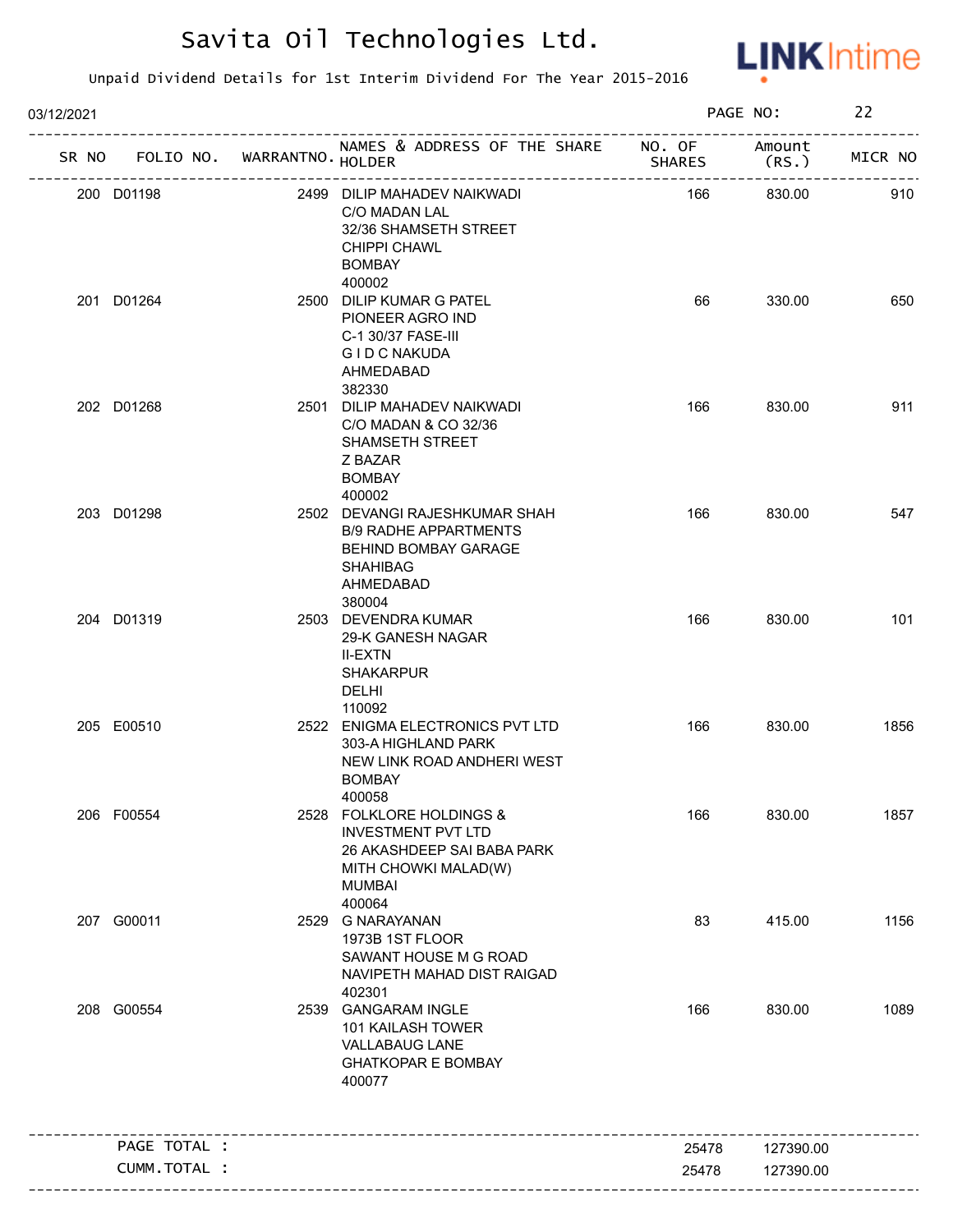

| 03/12/2021 |                                   |                                                                                                                                           |               | PAGE NO:        | 23      |
|------------|-----------------------------------|-------------------------------------------------------------------------------------------------------------------------------------------|---------------|-----------------|---------|
|            | SR NO FOLIO NO. WARRANTNO. HOLDER | NAMES & ADDRESS OF THE SHARE NO. OF<br>---------------------------                                                                        | <b>SHARES</b> | Amount<br>(RS.) | MICR NO |
|            | 209 G00558                        | 2540 GANPAT PUSHP<br><b>DELHI TRADERS</b><br>A-5 TRANSPORT NAGAR<br><b>JAIPUR</b><br>302003                                               | 166           | 830.00          | 327     |
|            | 210 G00655                        | 2543 GHANSHYAMBHAI G PATEL<br><b>VIMAL COTTAGES</b><br>HOSPITAL ROAD PO SARSA<br>TA ANAND<br>388365                                       | 166           | 830.00          | 768     |
|            | 211 G00666                        | 2544 GIRAJ MADIYA<br>C/O SATYANARAIN & CO<br>D 43 44 ANAJ MANDI CHAND POLE<br><b>JAIPUR</b><br>302001                                     | 166           | 830.00          | 320     |
|            | 212 G00786                        | 2549 GOUTAM JALAN<br>30/5 C I T ROAD<br>SCHEME-VIM<br><b>KOLKATA</b><br>700054                                                            | 66            | 330.00          | 1714    |
|            | 213 G00812                        | 2551 GREENLINE FINLEASE PVT LTD<br>303-A HIGHLAND PARK<br>NEW LINK ROAD ANDHERI WEST<br><b>BOMBAY</b><br>400058                           | 333           | 1665.00         | 1965    |
|            | 214 G00848                        | 2554 GUPTA GAMES PVT LTD<br>METRO HOUSE 2ND FLOOR<br>MAHATMA GANDHI ROAD<br><b>BOMBAY</b><br>400020                                       | 300           | 1500.00         | 1849    |
|            | 215 G00881                        | 2556 G R RAMANI<br>217 CUTCHERY STREET<br>OPP POLICE STATION<br><b>GOBICHETTI PALAYAM</b><br>999999                                       | 166           | 830.00          | 1794    |
|            | 216 G00911                        | 2557 GOMTIBEN PINAKIN PATEL<br><b>B-9 ADDISHWAR APPARTMENT</b><br>NEAR JAIN DERASAR<br><b>ANKUR ROAD</b><br>NARANPURA AHMEDABAD<br>380063 | 100           | 500.00          | 639     |
|            | 217 G00953                        | 2558 GANPATBHAIK PATEL<br>9 HARI KRISHNA SOCIETY<br>NEAR DESHAL BHATAT VAU<br>BEHIND LAVUA PATEL BOARD<br>SURENDRANAGAR<br>363001         | 166           | 830.00          | 487     |
|            | 218 G01015                        | 2559 GOPI KUKREJA<br><b>BASANT BAHAR APARTMENTS</b><br>B WING FLAT NO 401<br><b>ULHASNAGAR</b><br>421005                                  | 166           | 830.00          | 1227    |
|            | PAGE TOTAL :                      |                                                                                                                                           | 27273         | 136365.00       |         |
|            | CUMM.TOTAL :                      |                                                                                                                                           | 27273         | 136365.00       |         |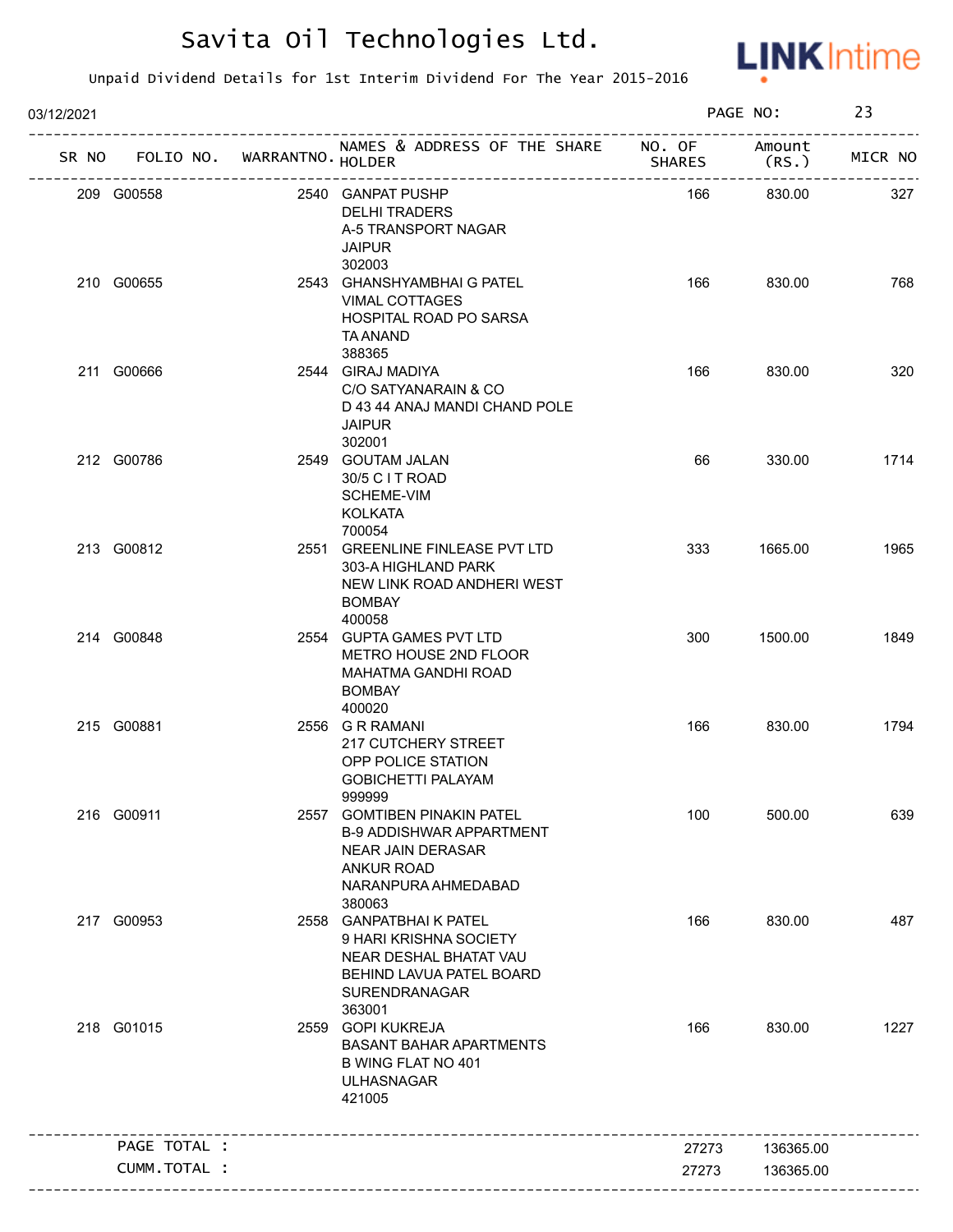

| 03/12/2021         |                  |                                                                                                                           |               | PAGE NO:       | 24      |
|--------------------|------------------|---------------------------------------------------------------------------------------------------------------------------|---------------|----------------|---------|
| SR NO<br>FOLIO NO. | WARRANTNO HOLDER | NAMES & ADDRESS OF THE SHARE NO. OF                                                                                       | <b>SHARES</b> | Amount<br>(RS. | MICR NO |
| 219 G01090         |                  | 2565 GHEESULAL M JAIN<br>B MALHARAO WADI 2ND FLOOR<br>R N-14 DUDI SETH AGIYARI LANE<br>KALBADEVI ROAD<br>MUMBAI<br>400002 | 166           | 830.00         | 912     |
| 220 H00016         |                  | 2571 HARSHALA KISHOR RAUT<br>NARAYAN NIVAS<br>MANVEL PADA ROAD<br><b>VIRAR EAST</b><br>999999                             | 50            | 250.00         | 1795    |
| 221 H00103         |                  | 2572 HARIRAM NAYAKWADI<br>M T CHASKAR M G HOSG COMPLEX<br>A-16/15 SECTOR NO 14<br>VASHI NEW BOMBAY<br>400705              | 166           | 830.00         | 1141    |
| 222 H00513         |                  | 2573 H V SHARMA<br>B-4/208 (GROUND FLOOR)<br>SAFDARJUNG ENCLAVE<br><b>NEW DELHI</b><br>110029                             | 166           | 830.00         | 1976    |
| 223 H00569         |                  | 2576 HARBINDER KAUR<br>246 A/1 BLOCK B<br><b>BANGUR AVENUE</b><br><b>CALCUTTA</b><br>700055                               | 166           | 830.00         | 1715    |
| 224 H00613         |                  | 2577 HARIBHAU NANDKHEDKAR<br><b>GURUKRUPA HOSPITAL</b><br>SHIVAGI NAGAR BUS STOP<br>PARBHANI<br>431401                    | 166           | 830.00         | 1270    |
| 225 H00725         |                  | 2581 HARSHARAN KAUR BHUTANI<br>C/O L K AHLUWAUA ADVOCATE<br><b>JAWAHAR NAGAR</b><br>RAIPUR MP<br>492001                   | 166           | 830.00         | 1379    |
| 226 H00828         |                  | 2586 HEMANT KUMAR C TRIVEDI<br>II 22/3 GEB COLONY<br><b>WANAKBORI TPS</b><br>TAL THASARA DIST KHEDA<br>388239             | 100           | 500.00         | 762     |
| 227 H00845         |                  | 2587 HEMLATA GUPTA<br>122 GALI BANDOOK WALI<br><b>AJMERI GATE</b><br><b>DELHI</b><br>110006                               | 166           | 830.00         | 32      |
| 228 H00888         |                  | 2591 HIMATLAL VAGHASIA<br><b>TELEPHONE OFFICE</b><br>UNA (GUJRAT)<br>362560                                               | 166           | 830.00         | 484     |
| PAGE TOTAL :       |                  |                                                                                                                           | 28751         | 143755.00      |         |
| CUMM.TOTAL :       |                  |                                                                                                                           | 28751         | 143755.00      |         |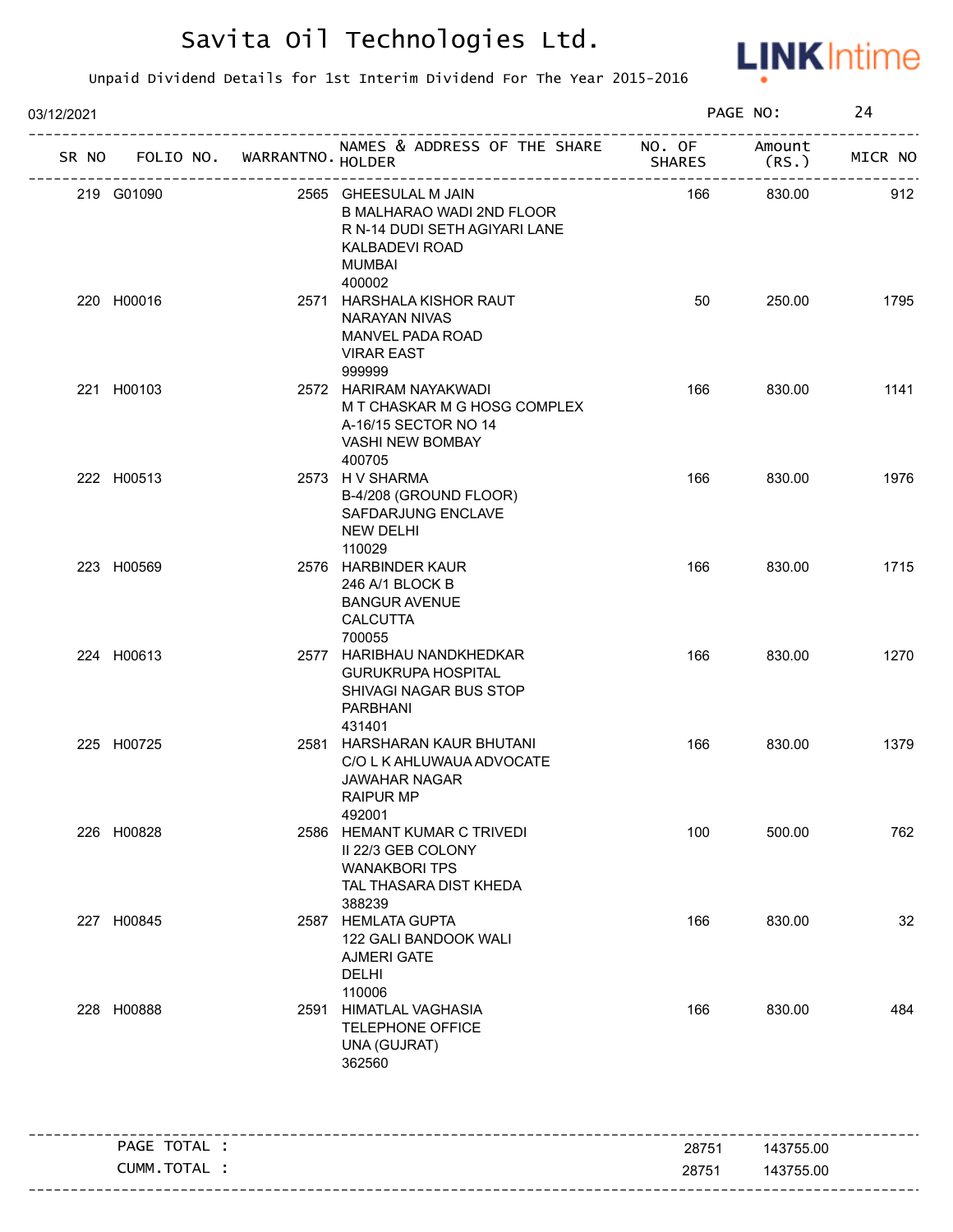

| 03/12/2021   |                             |                                                                                                                                                               |        | PAGE NO:                   | 25      |
|--------------|-----------------------------|---------------------------------------------------------------------------------------------------------------------------------------------------------------|--------|----------------------------|---------|
| SR NO        | FOLIO NO. WARRANTNO. HOLDER | NAMES & ADDRESS OF THE SHARE NO. OF                                                                                                                           | SHARES | Amount<br>(RS.)            | MICR NO |
| 229 H01016   | -----------------------     | 2595 H R AMBIKA<br><b>GURUKRUPA 1ST FLOOR</b><br><b>IIIRD MAIN IIND CROSS</b><br>J C EXTN HARIHAR<br>577601                                                   | 166    | ----------------<br>830.00 | 1568    |
| 230 H01091   |                             | 2598 HIRABEN PATEL<br>82/488 VIJAY NGR FL, NR VIJAY<br>NAGAR BUS STOP, OPP RUPAL PARK<br>COMMAN PLOT VIJAY NGR RD<br>NAVRANPURA AHMEDABAD                     | 166    | 830.00                     | 590     |
| 231 H01344   |                             | 380013<br>2605 HARIKRISHNA CHANDULAL SHAH<br>VANIA VAD<br>PO ALINA<br>DIST KHEDA<br><b>GUJARAT</b><br>387305                                                  | 166    | 830.00                     | 746     |
| 232 H01502   |                             | 2607 HARIDAS LAXMIDAS ASHER<br>708/B KHAKHAR APTS<br>BEHIND PAREKH NAGAR<br>S V ROAD KANDIVLI WEST<br>MUMBAI<br>400067                                        | 100    | 500.00                     | 1072    |
| 233 100504   |                             | 2610 I RAMJI SONI<br>C/5/42 MAHESHWARI APTS<br>PURUSHOTTAM NAGAR<br>SUBHASH BRIDGE AHMEDABAD<br>380027                                                        | 166    | 830.00                     | 626     |
| 234 100510   |                             | 2611 ICICI TRUST LIMITED A C<br><b>ICICI MUTUAL FUND PREMIER</b><br>STOCK HOLDING CORP OF INDIA<br><b>B-224 MITTA COURT</b><br><b>NARIMAN POINT</b><br>400021 | 166    | 830.00                     | 1867    |
| 235 100558   |                             | 2613 INDIRA NAVNIT GANDHI<br><b>GIRIRAJ TRADERS</b><br>NEW GHEE KANTA RD<br><b>RAJKOOT</b><br>360001                                                          | 166    | 830.00                     | 409     |
| 236 100576   |                             | 2614 INDRADEVI SAWANSUKHA<br>C/O RUPCHAND SAWAN SUKHA<br>10/1/E DIAMOND HARBAR ROAD<br>CALCUTTA<br>700027                                                     | 166    | 830.00                     | 1710    |
| 237 100602   |                             | 2615 INDUMATI MANGALDAS KAMDAR<br>SAMRUDDHI AMIN ROAD<br>L-57 GUJ HSG BOARD<br><b>RAJKOT</b><br><b>GUJRAT</b><br>360001                                       | 166    | 830.00                     | 1985    |
| PAGE TOTAL : |                             |                                                                                                                                                               | 30179  | 150895.00                  |         |
| CUMM.TOTAL : |                             |                                                                                                                                                               | 30179  | 150895.00                  |         |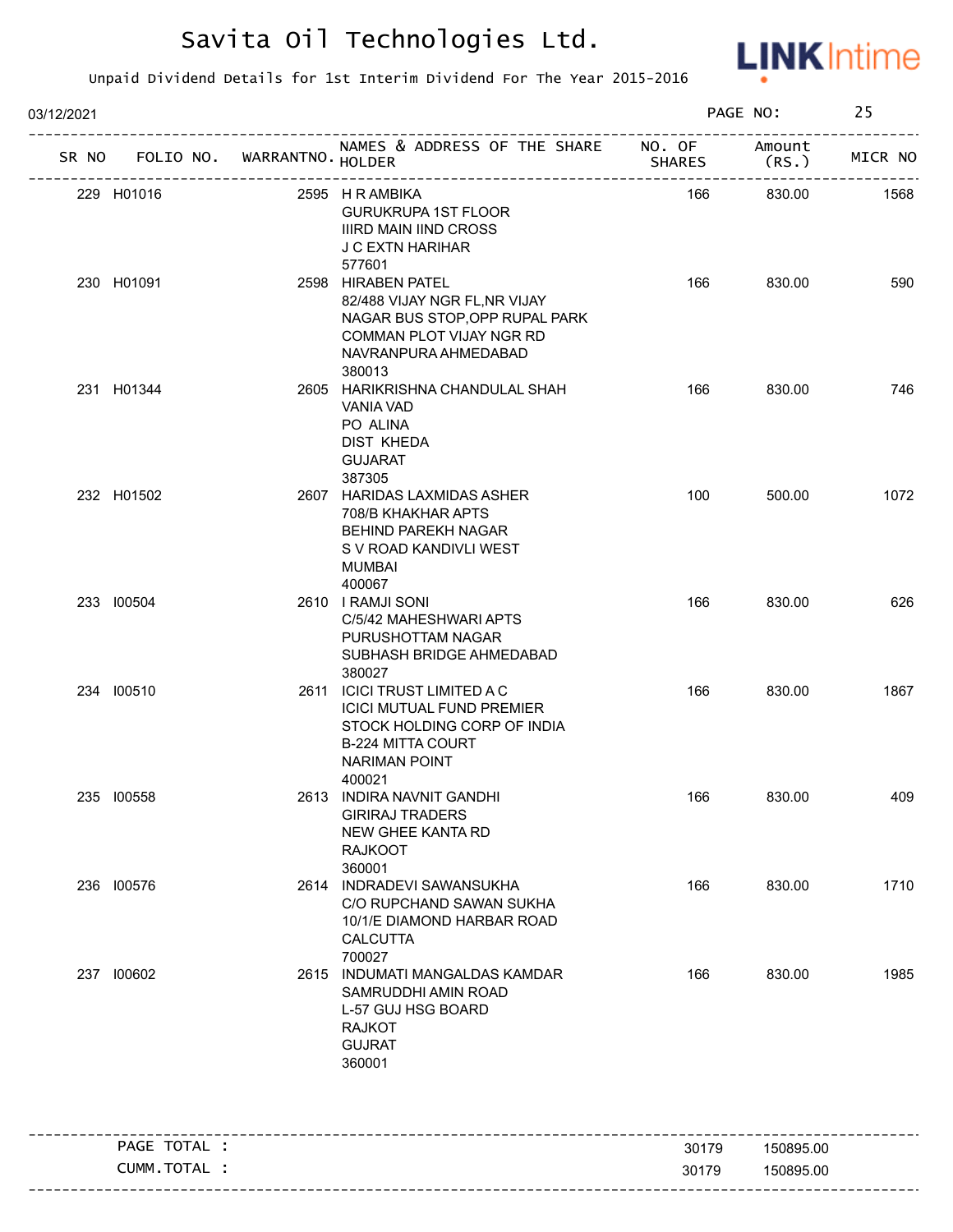

| 03/12/2021 |                      |                   |                                                                                                                                                |               | PAGE NO:        | 26      |
|------------|----------------------|-------------------|------------------------------------------------------------------------------------------------------------------------------------------------|---------------|-----------------|---------|
| SR NO      | FOLIO NO.            | WARRANTNO. HOLDER | NAMES & ADDRESS OF THE SHARE NO. OF                                                                                                            | <b>SHARES</b> | Amount<br>(RS.) | MICR NO |
|            | 238 100609           |                   | 2616 IOTA CHEMICULTURE LTD<br>302/A KOHLI HOUSE<br>DR D D SATHE ROAD<br>NEAR ST TERESA'S CHURCH<br><b>GIRGOUN MUMBAI</b><br>400004             | 166           | 830.00          | 1848    |
|            | 239 100616           |                   | 2617 ISHWAR JIT CHOUDHARY<br>F-105 PIPAL WALA ROAD<br>MOHAN GARDEN UTTAM NAGAR<br>N DELHI<br>110059                                            | 166           | 830.00          | 90      |
|            | 240 IN30011810172650 |                   | 2863 AMIT GARG<br>$272 - 1/1$<br><b>BANK COLONY</b><br><b>SHRI NAGAR</b><br><b>HAPUR</b><br>245101                                             | 166           | 830.00          | 254     |
|            | 241 IN30011810184878 |                   | 2864 MANISH GUPTA<br>61 G 27<br><b>SECTOR 3</b><br><b>ROHINI</b><br><b>NEW DELHI</b><br>110085                                                 | 166           | 830.00          | ECS     |
|            | 242 IN30012610475827 |                   | 2933 SHUBHADA YASHWANT KOPARKAR<br>SUMATI NIWAS, 1ST FLOOR,<br>93, AARAY ROAD,<br>GOREGAON (E)<br><b>MUMBAI</b><br>400063                      | 166           | 830.00          | 1052    |
|            | 243 IN30017510055915 |                   | 3027 LALITHA. S<br>DOOR NO 1B<br>STATE BANK OFFICERS COLONY<br>COIMBATORE<br>641028                                                            | 50            | 250.00          | 1662    |
|            | 244 IN30021410446051 |                   | 3215 SHRIKANT SHRIKRISHNA CHOUHAN<br>KOTAK SECURITIES LTD<br><b>BAKHTAWAR 1ST FLOOR</b><br><b>229 NARIMAN POINT</b><br><b>MUMBAI</b><br>400021 | 50            | 250.00          | 985     |
|            | 245 IN30021411053060 |                   | 3233 BALAKRISHNAN K<br>30/371 DEVI NAGAR<br><b>MOOTHANTHARA</b><br>PALAKKAD<br>678012                                                          | 30            | 150.00          | 1668    |
|            | 246 IN30021411535116 |                   | 3255 VILAS YESKADE<br>P NO 66 SHRI HARI NAGAR B NO 3<br>NAGPUR MAHARASHTRA<br>440030                                                           | 70            | 350.00          | ECS     |
|            | PAGE TOTAL :         |                   |                                                                                                                                                | 31209         | 156045.00       |         |
|            | CUMM.TOTAL :         |                   |                                                                                                                                                | 31209         | 156045.00       |         |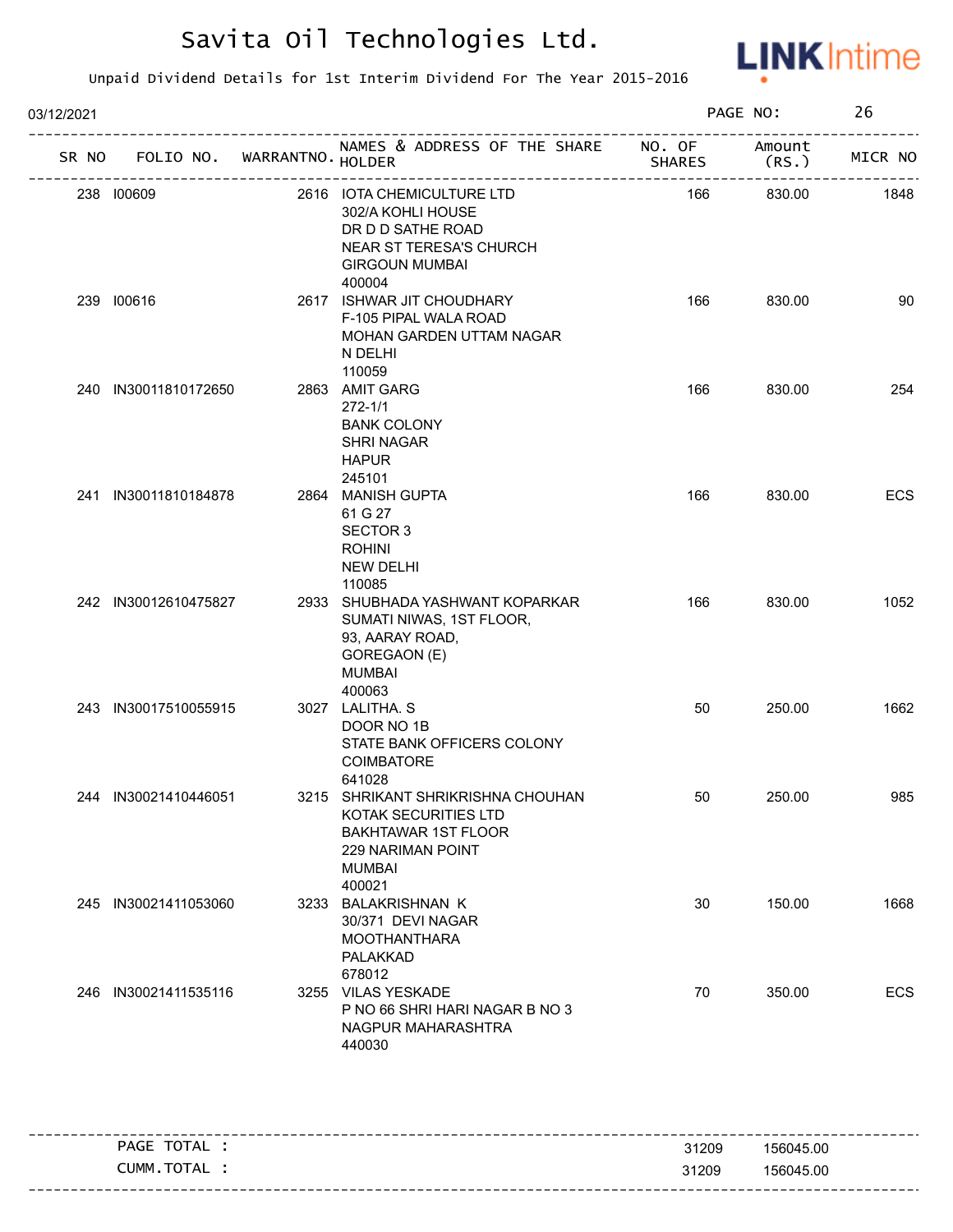

| 03/12/2021 |                      |                                   |                                                                                                                                                      |               | PAGE NO:        | 27         |
|------------|----------------------|-----------------------------------|------------------------------------------------------------------------------------------------------------------------------------------------------|---------------|-----------------|------------|
|            |                      | SR NO FOLIO NO. WARRANTNO. HOLDER | NAMES & ADDRESS OF THE SHARE NO. OF                                                                                                                  | <b>SHARES</b> | Amount<br>(RS.) | MICR NO    |
|            | 247 IN30021411923465 |                                   | 3265 N SRINIVAS RAO<br>ZONE 1 B BISRA NAGAR ANDHRA<br><b>SAMITI</b><br>COMPLEX PLOT NO 10 FLAT 1 1<br><b>TELCO</b><br>JAMSHEDPUR JHARKHAND<br>831004 | 16            | 80.00           | 1769       |
|            | 248 IN30021412223071 |                                   | 3274 SEEMA GUPTA<br>ICD OKHLA COLONY SIKANDRA<br>AGRA UTTAR PRADESH<br>282007                                                                        | 25            | 125.00          | <b>ECS</b> |
|            | 249 IN30021414195573 |                                   | 3297 ANNAREDDY REDDYRAJA<br>3912 NEW MIG BHEL VIDYUT NGR PH<br>$\mathbf{II}$<br>RAMACHANDRA PURAM<br>HYDERABAD ANDHRA PRADESH<br>502032              | $\mathbf{1}$  | 5.00            | 1421       |
|            | 250 IN30021418714703 |                                   | 3377 RAMACHANDRAN P<br>24 BOLTEN PURAM II STREET<br>TUTICORIN TAMIL NADU<br>628003                                                                   | $\mathbf{1}$  | 5.00            | <b>ECS</b> |
|            | 251 IN30023910586775 |                                   | 3393 RANGANATHA ACHAR KRISHNA<br>PO BOX 2443<br><b>BILDCO</b><br>ABU DHABI<br>UNITED ARAB EMIRATES                                                   | 58            | 290.00          | <b>ECS</b> |
|            | 252 IN30023910748394 |                                   | 3395 ANEES SHAHID LATEEF<br>DOOR 8.2.623<br><b>BAITUL NAJAM</b><br>ROAD NO 10, BANJARA HILLS<br><b>HYDERABAD</b><br>500034                           | 166           | 830.00          | ECS        |
|            | 253 IN30023912473584 |                                   | 3449 GESLY ABRAHAM GEORGE<br>PUTHUPARAMPIL ADIMURIYIL<br>VAZHAMUTTOM EAST PO<br>PATHANAMTHITTA<br>PATHANAMTHITTA<br>689646                           | 50            | 250.00          | 1680       |
|            | 254 IN30026310048959 |                                   | 3489 BIMAL KUMAR DUGAR<br>113-B, MANOHAR DAS KATRA<br>BURRA BAZAR, 1ST FLOOR<br><b>CALCUTTA</b><br>700007                                            | 83            | 415.00          | ECS        |
|            | 255 IN30032710209737 |                                   | 3547 KANCHAN OIL INDUSTRIES LTD.<br>SITLADAHI, JHARGRAM<br><b>WEST BENGAL</b><br>PASCHIM MEDINIPORE<br>721507                                        | 25            | 125.00          | ECS        |

| TOTAL<br>PAGE | 31634 | 158170.00 |
|---------------|-------|-----------|
| CUMM.TOTAL    | 31634 | 158170.00 |
|               |       |           |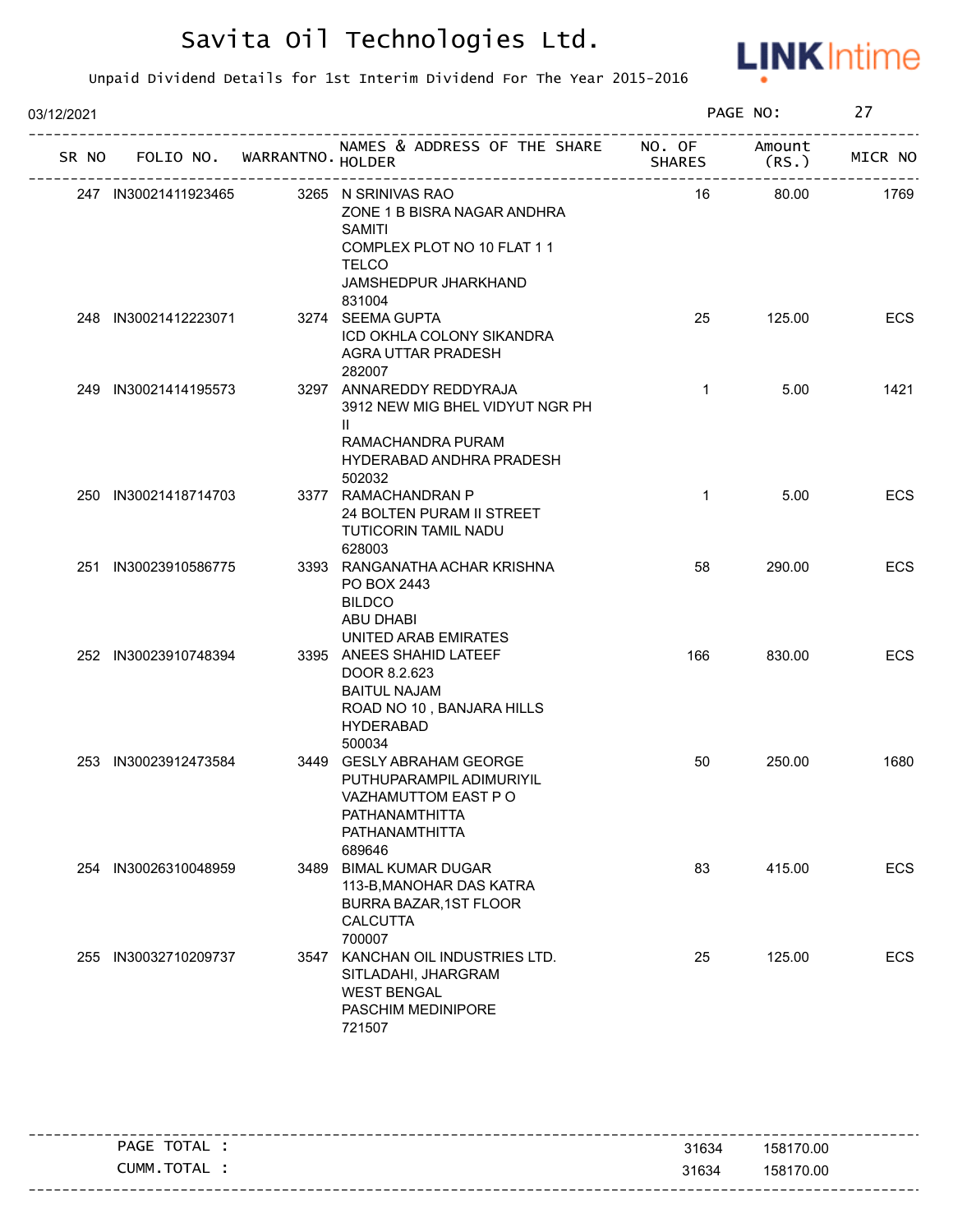

| 03/12/2021 |       |                      |                             |                                                                                                                                                  |               | PAGE NO:       | 28      |
|------------|-------|----------------------|-----------------------------|--------------------------------------------------------------------------------------------------------------------------------------------------|---------------|----------------|---------|
|            | SR NO |                      | FOLIO NO. WARRANTNO. HOLDER | NAMES & ADDRESS OF THE SHARE NO. OF                                                                                                              | <b>SHARES</b> | Amount<br>(RS. | MICR NO |
|            |       | 256 IN30032710369125 |                             | 3552 SUMITRA DEVI RAJGARIA<br>214 CHITTARANJAN AVENUE<br><b>1ST FLOOR</b><br><b>NEAR GIRISH PARK</b><br><b>KOLATA</b><br>700006                  | 10            | 50.00          | ECS     |
|            |       | 257 IN30034310312306 |                             | 3580 SUMANTBHAI RAMDAS PATEL<br>22, SHAYONA ORCHID,<br>OPP. R.P.VASANI SCHOOL,<br>NR SHYAMKUTIR, NIKOL ROAD,<br>NAVA NARODA AHMEDABAD.<br>382350 | 83            | 415.00         | ECS     |
|            |       | 258 IN30034311328949 |                             | 3615 DILIPKUMAR PURUSHOTTAMDAS<br><b>PATEL</b><br>8-ISHWERKRUPA SOCIETY<br><b>BILADI BAG</b><br><b>MEHSANA ROAD</b><br><b>MEHSANA</b><br>384001  | 6             | 30.00          | 681     |
|            |       | 259 IN30038610119679 |                             | 3691 ARUN HARIBHAU PATIL<br>1/7, NAVSARVODAYA SOCIETY,<br>VARTAK ROAD, DIXIT ROAD(EXT,),<br>VILE PARLE (EAST),<br>MUMBAI.<br>400057              | 83            | 415.00         | ECS     |
|            |       | 260 IN30039410821225 |                             | 3711 GEETA DEVI KHANDELWAL<br>42 SHANTI VIHAR COLONY<br>OPP MANGODIWALA FARM<br><b>TONK ROAD</b><br><b>JAIPUR</b><br>302011                      | 100           | 500.00         | 334     |
|            |       | 261 IN30039415774455 |                             | 3745 BHAVESH MAGANBHAI PATEL<br>91-92 AMBICA PARK-2<br>NR OM NAGAR KHARVASA ROAD<br><b>DINDOLI</b><br><b>SURAT GUJRAT</b><br>395003              | 166           | 830.00         | 870     |
|            |       | 262 IN30039417746387 |                             | 3754 SHOBHA DIGAMBAR JAIN<br>TWIN BUNGLOW NO 8<br><b>HARMANY KANCHNWADI</b><br><b>AURANGABAD</b><br>431001                                       | 100           | 500.00         | ECS     |
|            |       | 263 IN30039417816300 |                             | 3755 SMC INFRASTRUCTURES PVT LTD<br><b>1ST FLOOR KONARK TOWERS</b><br>SHRI GHANTALI DEVI ROAD<br>OPP SAIBABA TEMPLE<br><b>THANE</b><br>400602    | 100           | 500.00         | ECS     |

| TOTAL<br>PAGE | 32282 | 161410.00 |
|---------------|-------|-----------|
| CUMM.TOTAL    | 32282 | 161410.00 |
|               |       |           |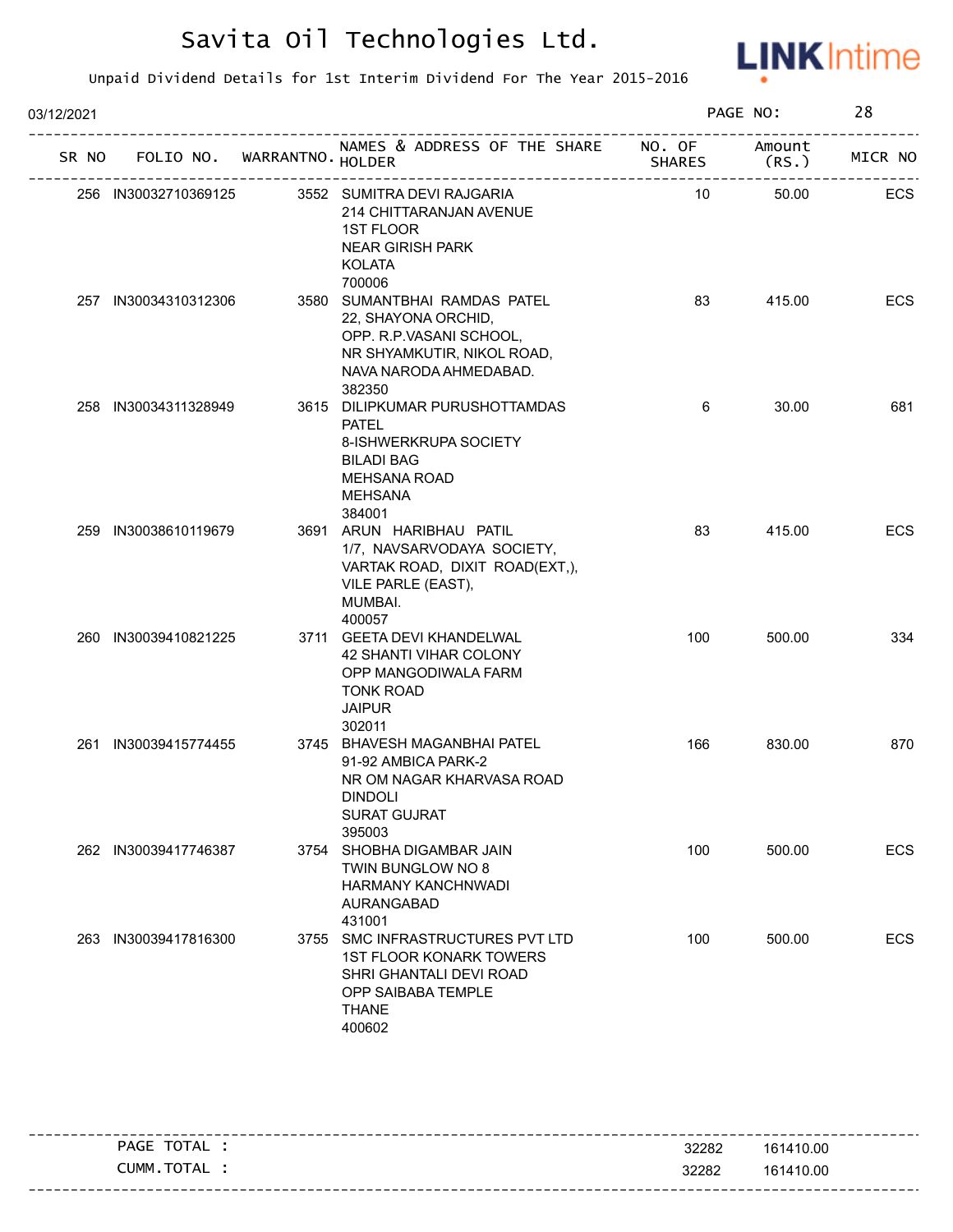

| 03/12/2021 |                      |                             |                                                                                                                                                |                         | PAGE NO:        | 29         |
|------------|----------------------|-----------------------------|------------------------------------------------------------------------------------------------------------------------------------------------|-------------------------|-----------------|------------|
| SR NO      |                      | FOLIO NO. WARRANTNO. HOLDER | NAMES & ADDRESS OF THE SHARE                                                                                                                   | NO. OF<br><b>SHARES</b> | Amount<br>(RS.) | MICR NO    |
|            | 264 IN30042510072305 |                             | 3783 NARESH ISHVARLAL CHAPADIA<br>203, RANCHHOD NAGAR SOCIETY,<br>B/H - TARA VIDHYA MANDIR SCHOOL,<br>BHATHENA, ANJANA,<br>SURAT.<br>394210    | 166                     | 830.00          | 857        |
|            | 265 IN30042510102568 |                             | 3785 MANSUKHBHAI VALLABHBHAI PATEL<br>C-5, LAXMAN NAGAR SOCIETY<br>NR.NAVAGAM PUMPING STATION<br>L.H.ROAD<br><b>SURAT</b><br>395006            | 166                     | 830.00          | ECS        |
|            | 266 IN30042510152807 |                             | 3787 JAYANTILAL H. BARVALIYA<br>A - 2/102, CENTRE POINT BUILDING,<br>ANAND MAHAL ROAD,<br>ADAJAN,<br>SURAT.<br>395009                          | 166                     | 830.00          | ECS        |
|            | 267 IN30045010298938 |                             | 3833 KRUPA NARENDRA PATEL<br>63 AJIT SOCITEY<br>NR URMI SOCITEY<br><b>AKOTA</b><br>VADODARA<br>390020                                          | 166                     | 830.00          | ECS        |
|            | 268 IN30045010925034 |                             | 3853 DAMAYANTI BHATTACHARYA<br>FLAT-1601 TOWER-2<br><b>CHALLENGERS CHS</b><br>THAKUR VILLAGE KANDIVALI EAST<br>MUMBAI MAHARASHTRA<br>400101    | 166                     | 830.00          | ECS        |
|            | 269 IN30045011138433 |                             | 3856 MAYURI SATISH PAREKH<br>C/O DR SATISH MEHTA<br><b>SAMARPAN</b><br><b>MAHAVIR PATH</b><br>KOPARGAON DIST ANAGAR<br>423601                  | 166                     | 830.00          | ECS        |
|            | 270 IN30045011321802 |                             | 3859 GOBARDHAN DAS RATERIA<br>137 COTTON STREET<br>2nd FLOOR<br><b>KOLKATA</b><br><b>WEST BENGAL</b><br>700001                                 | 166                     | 830.00          | <b>ECS</b> |
| 271        | IN30045012963389     |                             | 3872 VENKATA RAMANA PRASAD MALLADI<br>1-9-286/1/2/4/3/1/A<br><b>VIGHNASAI APARTMENTS</b><br><b>VIDYANAGAR</b><br><b>HYDERABAD AP</b><br>500044 | 166                     | 830.00          | ECS        |

| TOTAL<br><b>PAGE</b> | 33610 | 168050.00                         |
|----------------------|-------|-----------------------------------|
| TOTAL<br>CUMM.       | 33610 | 168050.00                         |
|                      |       | --------------------------------- |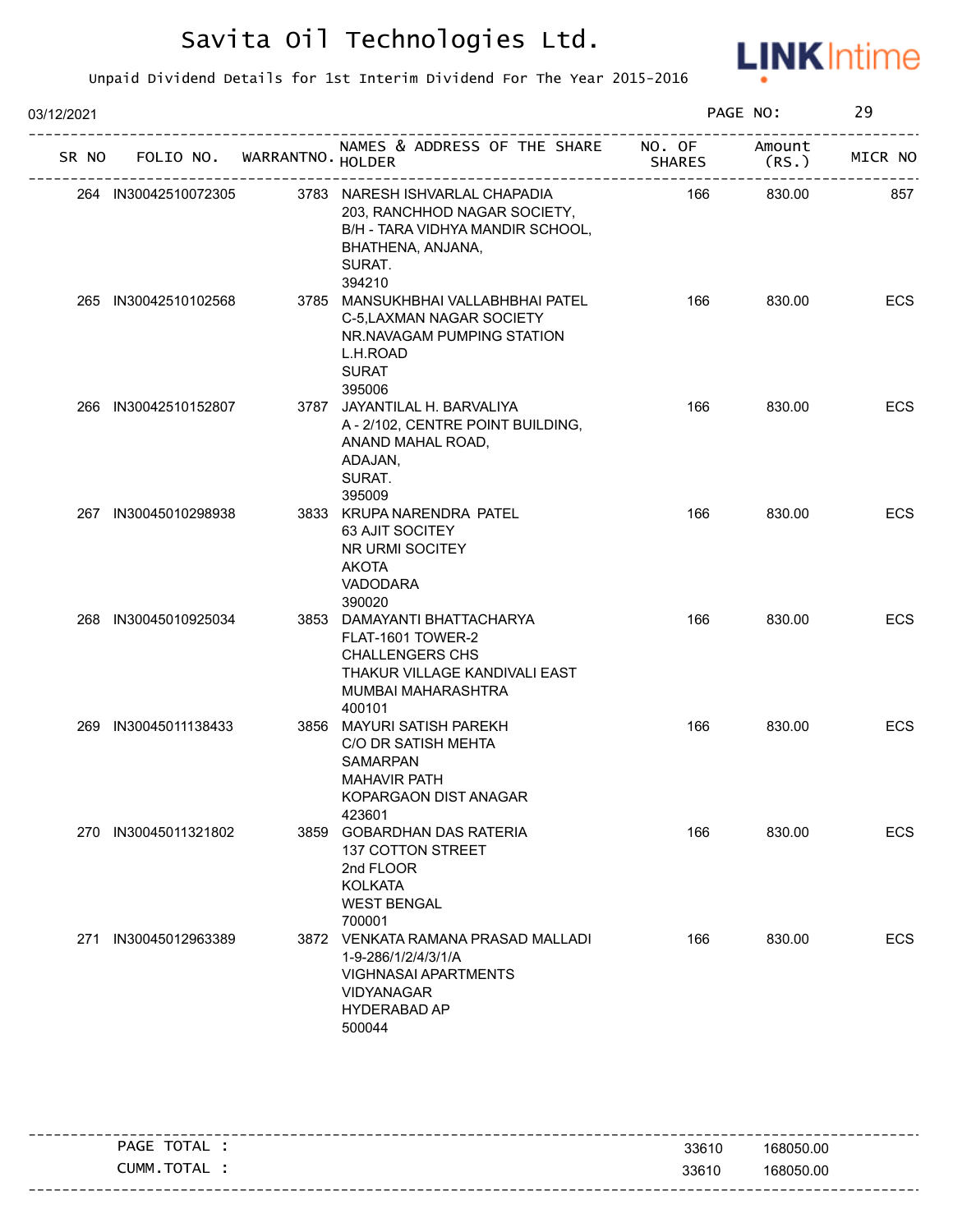

| 03/12/2021 |                      |                                   |                                                                                                                                                             |               | PAGE NO:  | 30      |
|------------|----------------------|-----------------------------------|-------------------------------------------------------------------------------------------------------------------------------------------------------------|---------------|-----------|---------|
|            |                      | SR NO FOLIO NO. WARRANTNO. HOLDER | NAMES & ADDRESS OF THE SHARE NO. OF Amount                                                                                                                  | <b>SHARES</b> | (RS.)     | MICR NO |
|            | 272 IN30045013434277 |                                   | 3878 KAMALKISHOR M VAISHNAV<br><b>CHAMUNDA KRUPA</b><br>BHOMESHWAR WADI NO 2<br><b>JAMNAGAR ROAD</b><br>RAJKOT GUJARAT<br>360001                            | 10            | 50.00     | ECS     |
|            | 273 IN30045013441758 |                                   | 3879 POPATLAL RAGHVBHAI MENDAPARA<br><b>MIRA PARK SOCIETY</b><br>PLOT NO 13/B<br><b>BHAVNAGAR</b><br><b>GUJARAT</b><br>364002                               | 166           | 830.00    | ECS     |
|            | 274 IN30045013749294 |                                   | 3885 AVANTIKA KUMAR<br>PLOT NO 4 SECTOR 24<br>SHIVAJI ROAD PRADHIKARAN<br><b>NIGDI PUNE</b><br>MAHARASHTRA<br>411044                                        | 70            | 350.00    | ECS     |
|            | 275 IN30045013758728 |                                   | 3886 PRANALI PRAKASH RANE<br><b>12 SHANTINIKETAN</b><br><b>B/D AMBOLI CHURCH</b><br>CEASAR RD JOGESHWARI W<br>MUMBAI MAHARASHTRA<br>400102                  | 25            | 125.00    | ECS     |
|            | 276 IN30045014233901 |                                   | 3899 SANDEEP RAJENDRA SHARMA<br>6 B 1004 SAPPHIRE HEIGHT CHS LTD<br>AKURLI ROAD LOKHANDWALA<br><b>TOWNSHIP</b><br>KANDIVALI EAST<br>MUMBAI<br>400101        | 21            | 105.00    | ECS     |
|            | 277 IN30045014465945 |                                   | 3902 SUSHIL KUMAR GAUTAM<br>RING ROAD KE PASS 131 V I P<br>PARASPAR NAGAR SCH NO 97<br>PART 4 INDORF SUDAMA NAGAR<br><b>INDORE MADHYA PRADESH</b><br>452009 | 10            | 50.00     | ECS     |
|            | 278 IN30045014480617 |                                   | 3904 D MANOHARLAL<br>NO 49 CHICK BAZAAR RD<br><b>TASKAR TOWN BANGALORE</b><br><b>BANGALORE</b><br><b>KARANATAKA</b><br>560051                               | 100           | 500.00    | ECS     |
| 279        | IN30045080194804     |                                   | 3917 GOYAL RAJKUMAR<br>4075/4/5 STATION ROAD<br>AGRAWAL CUTLARY & GENERAL<br><b>STORE</b><br><b>PANDHARPUR</b><br><b>SOLAPUR</b><br>413304                  | 83            | 415.00    | 1195    |
|            | PAGE TOTAL :         |                                   |                                                                                                                                                             | 34095         | 170475.00 |         |
|            | CUMM.TOTAL :         |                                   |                                                                                                                                                             | 34095         | 170475.00 |         |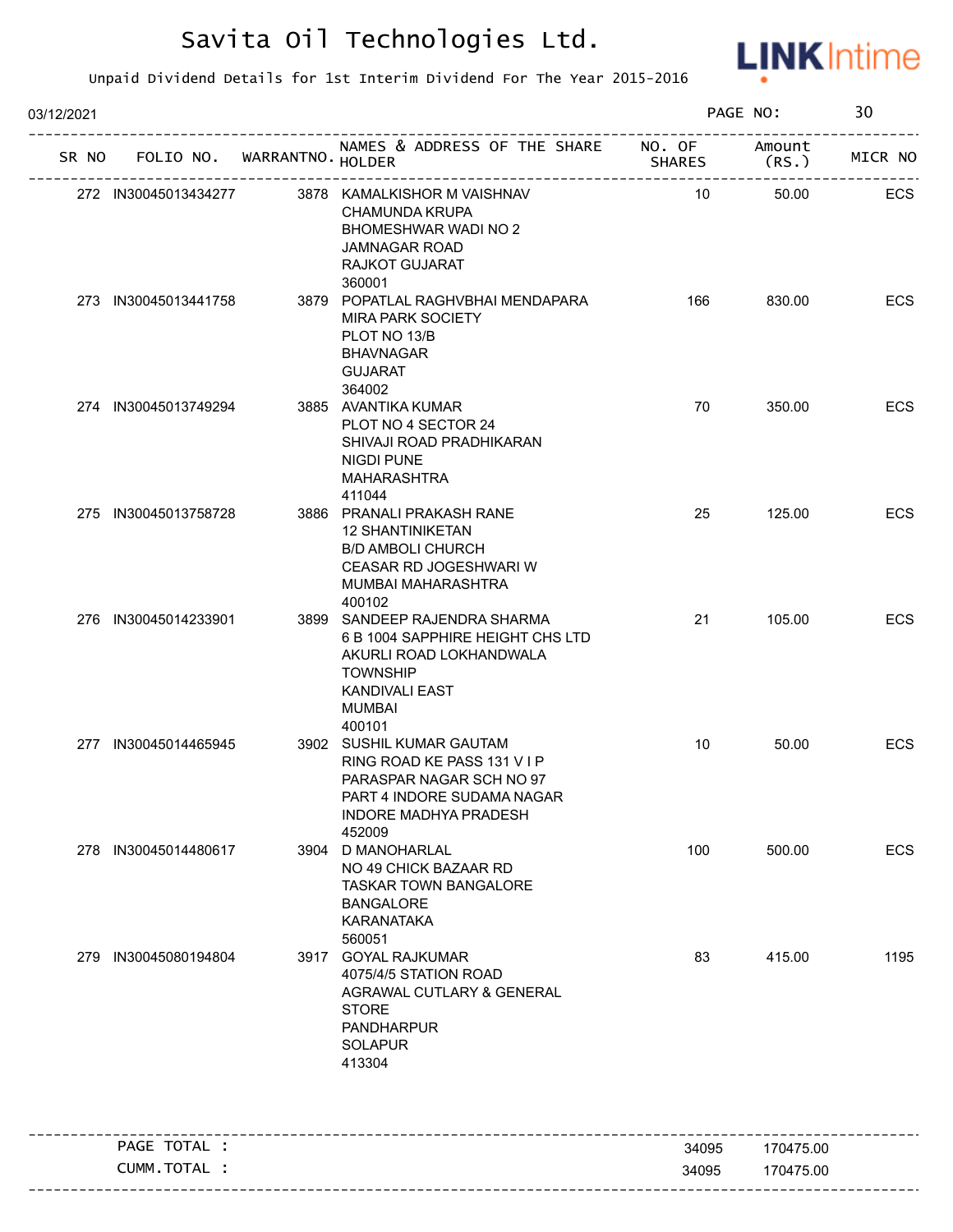

| 03/12/2021 |                      |                                   |                                                                                                                                                             |               | PAGE NO:  | 31      |
|------------|----------------------|-----------------------------------|-------------------------------------------------------------------------------------------------------------------------------------------------------------|---------------|-----------|---------|
|            |                      | SR NO FOLIO NO. WARRANTNO. HOLDER | NAMES & ADDRESS OF THE SHARE NO. OF Amount                                                                                                                  | <b>SHARES</b> | (RS.      | MICR NO |
|            | 280 IN30045080274434 |                                   | 3921 SANJAY GAJANAN DHUMAL<br>NIRMALA RAJE NAGAR PLOT NO-168<br><b>GOLIBAR MAIDAN PHALTAN</b><br><b>DIST SATARA</b><br><b>PHALTAN</b>                       | 16            | 80.00     | 1210    |
|            | 281 IN30045080332190 |                                   | 415523<br>3924 SANDEEP WAMAN JOSHI<br>C O SACHIN WAMAN JOSHI<br>303 IPSIT APT 21 NEELKAMAL HSG<br><b>SOC</b><br><b>KARVE NAGAR</b><br><b>PUNE</b><br>411052 | 166           | 830.00    | ECS     |
|            | 282 IN30045080369722 |                                   | 3926 RAMLING AWATE<br>MATHURA NIWAS PLOT NO 30<br><b>GIRIJASHANKAR HSG SOC</b><br><b>DHANKAVADI</b><br><b>PUNE</b>                                          | 5             | 25.00     | ECS     |
|            | 283 IN30045080390754 |                                   | 411043<br>3929 SHILPA MAKARAND BIBIKAR<br>FLAT NO 26 GANGA BLDG<br>SIDHIVINAYAK PRASTHA SEC NO 26<br>PCNTDANIGDI<br><b>PUNE</b><br>411044                   | 5             | 25.00     | ECS     |
|            | 284 IN30047640193872 |                                   | 3976 GOVINDBHAI BABABHAI PATEL<br>C/38 UTSAV BUNGLOWS<br><b>SUKHA PARA</b><br><b>MEHSANA</b><br>384002                                                      | 166           | 830.00    | 683     |
|            | 285 IN30047640878673 |                                   | 4000 SUNIL TEUNRAM PARSANI<br>C - 18, 5TH FLOOR<br>KONARK SPLENDOUR<br><b>WADGAON SHERI</b><br>PUNE<br>411014                                               | 100           | 500.00    | 1174    |
|            | 286 IN30047641500572 |                                   | 4008 JAYESH JAGADISHCHANDRA SHAH<br>48/487 LIG 1<br>OPP GUNJAN CINEMA GIDC<br><b>VAPI</b><br>396195                                                         | 141           | 705.00    | 892     |
| 287        | IN30047641967954     |                                   | 4020 OMPRAKASH RAMKUMAR JALAN<br>FLAT NO 55 8TH FLR MADHUBAN<br><b>WORLI HILL RD</b><br><b>WORLI</b><br><b>MUMBAI</b><br>400018                             | 166           | 830.00    | 977     |
| 288        | IN30047643280353     |                                   | 4041 SANKET JAIN<br>G2, PLOT NO 169, SHWETHA APPT<br>KALYAN NAGAR, ESI,<br><b>HYDERABAD</b><br>500038                                                       | 8             | 40.00     | 1412    |
|            | PAGE TOTAL :         |                                   |                                                                                                                                                             | 34868         | 174340.00 |         |
|            | CUMM.TOTAL :         |                                   |                                                                                                                                                             | 34868         | 174340.00 |         |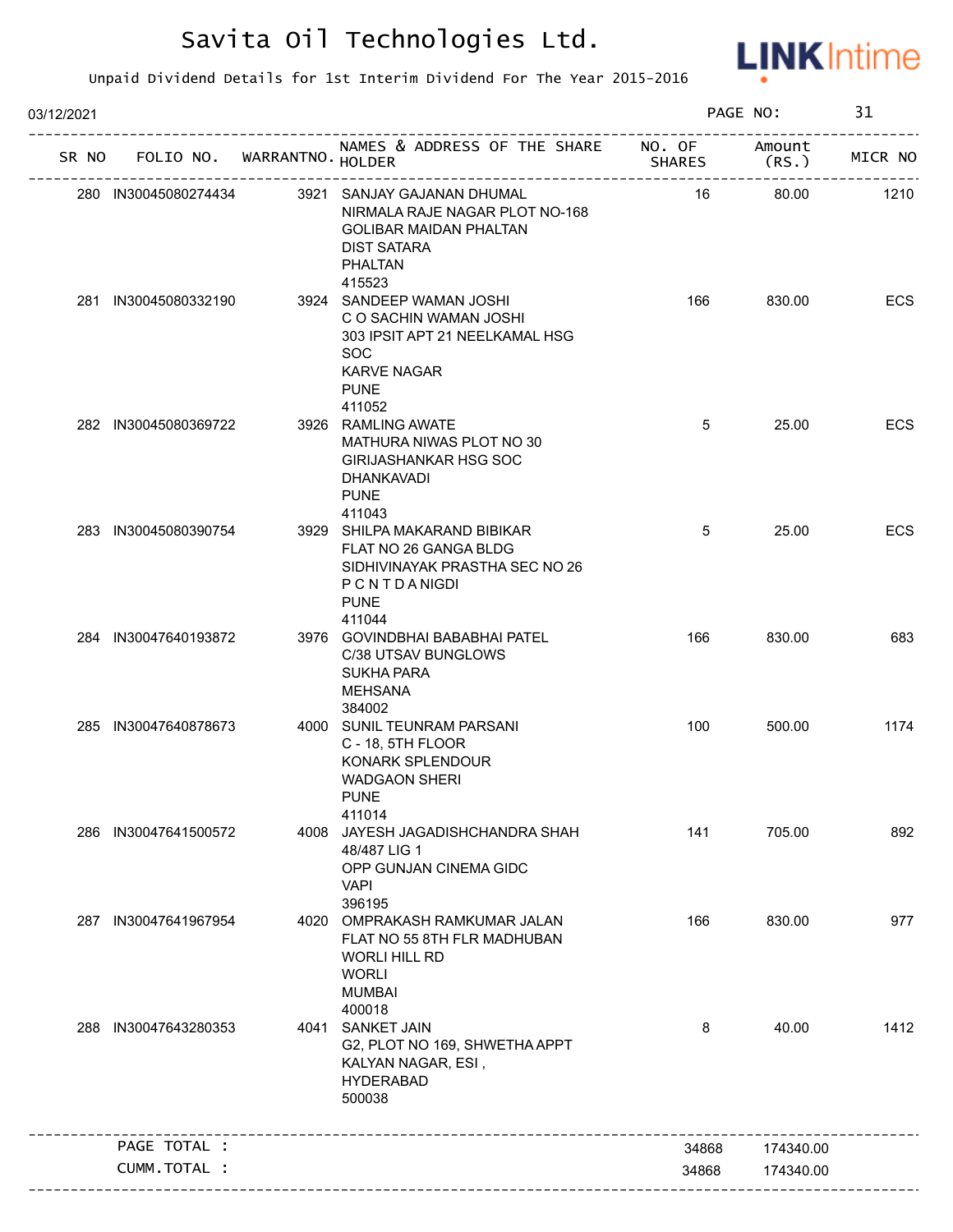

| 03/12/2021 |                      |                                   |                                                                                                                                                                    |                                      | PAGE NO:       | 32      |
|------------|----------------------|-----------------------------------|--------------------------------------------------------------------------------------------------------------------------------------------------------------------|--------------------------------------|----------------|---------|
|            |                      | SR NO FOLIO NO. WARRANTNO. HOLDER | NAMES & ADDRESS OF THE SHARE NO. OF                                                                                                                                | <b>SHARES</b><br>___________________ | Amount<br>(RS. | MICR NO |
|            |                      |                                   | 289 IN30047643358434 4043 JAGDISH BALKRISHNA PANDYA<br><b>BALAJI GARDEN HSG BLDG 6</b><br><b>FLAT 202</b><br><b>KOPAR KHAIRANE</b><br><b>NAVI MUMBAI</b><br>400709 | 166                                  | 830.00         | 1147    |
|            | 290 IN30051310202794 |                                   | 4212 SANJAY D SHAH<br>C/401 ADARSH GALAXY<br>ADARSH VIHAR COMPLAX<br>OFF MARVE ROAD MALAD (W)<br><b>MUMBAI</b><br>400064                                           | 166                                  | 830.00         | ECS     |
|            | 291 IN30051310472050 |                                   | 4217 SELLAIDS PUBLICATIONS (I) LTD<br>160 KALYANDAS UDYOG BHAVAN<br>CENTURY BAZAR LANE<br><b>PRABHADEVI</b><br><b>MUMBAI</b><br>400025                             | 166                                  | 830.00         | ECS     |
|            | 292 IN30051311180196 |                                   | 4239 VIVEK PHATAK<br><b>COL VIVEK PHATAK</b><br>591 SUB GROUP<br>C/O 56 APO<br>453441                                                                              | 35                                   | 175.00         | ECS     |
|            | 293 IN30051313323119 |                                   | 4280 HETAL NAIK<br>104 KASTURI CO HSG<br>NR HALAR JAKAT NAKA<br><b>VALSAD</b><br><b>GUJARAT</b><br>396001                                                          | 28                                   | 140.00         | 887     |
|            | 294 IN30051313697373 |                                   | 4286 RADHAKRISHNA MURTHY GHANTA<br>TEJAS JNRA 79<br>PATTATHANAM EAST<br><b>KOLLAM</b><br><b>KERALA</b><br>691021                                                   | 100                                  | 500.00         | 1683    |
|            | 295 IN30051314865388 |                                   | 4301 DIPAKKUMAR GORDHANBHAI<br><b>MUNJANI</b><br>37 SACHIN SOCIETY<br>NR RAMNATH MANDIR<br>PETLAD<br><b>GUJARAT</b><br>388450                                      | 10                                   | 50.00          | 773     |
| 296        | IN30051317152022     |                                   | 4318 SHAIKH IQBAL ABBAS<br>ROOM 301 BLDG X4 GEETA NAGAR<br><b>PHASE</b><br>IV NAYA NAGAR MIRA RD<br><b>THANE</b><br>MAHARASHTRA<br>401107                          | 8                                    | 40.00          | ECS     |

| PAGE TOTAL | 35547 | ------------------<br>177735.00 |
|------------|-------|---------------------------------|
| CUMM.TOTAL | 35547 | 177735.00                       |
|            |       |                                 |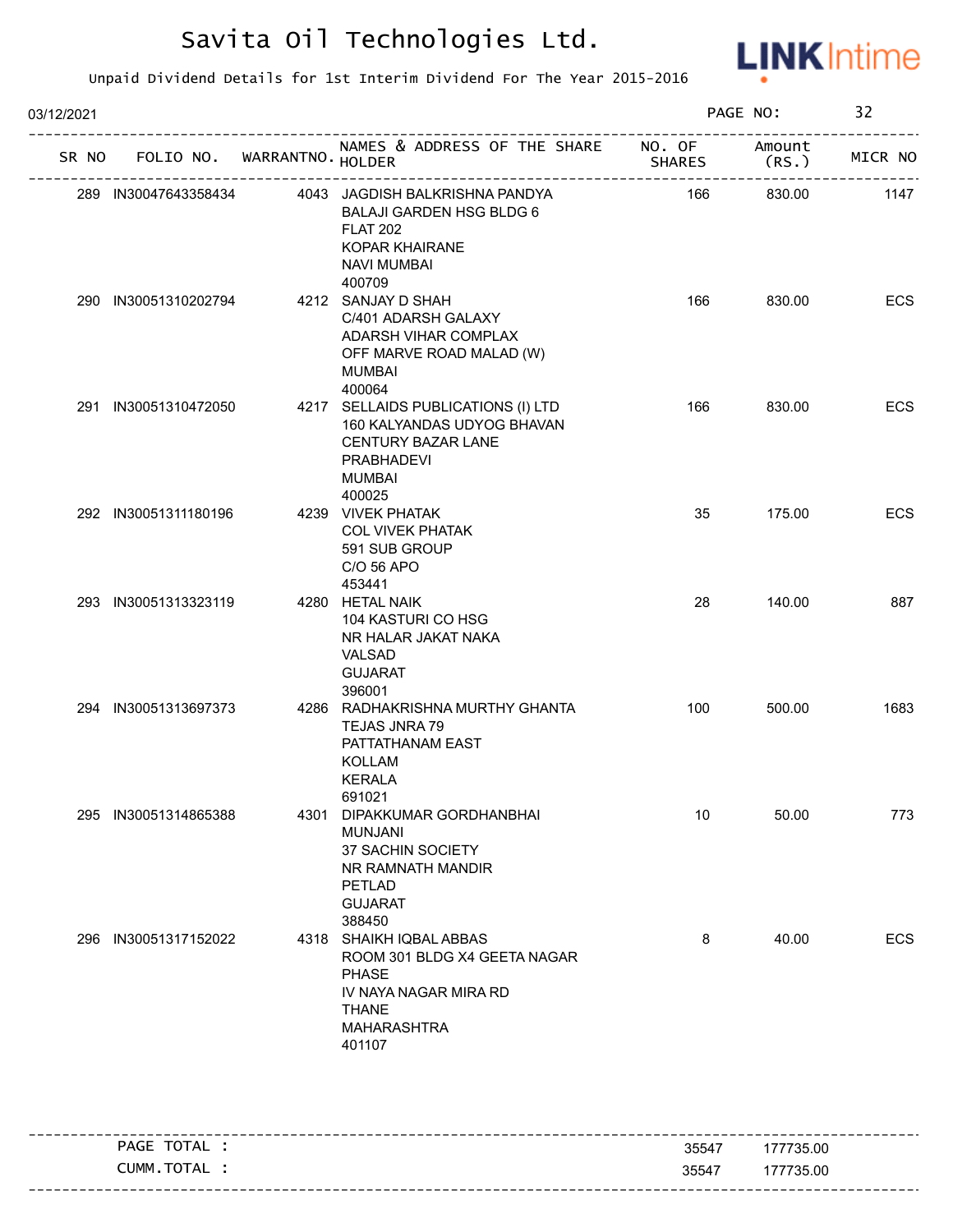

| 03/12/2021 |       |                      |                             |                                                                                                                                                                         |               | PAGE NO:        | 33      |
|------------|-------|----------------------|-----------------------------|-------------------------------------------------------------------------------------------------------------------------------------------------------------------------|---------------|-----------------|---------|
|            | SR NO |                      | FOLIO NO. WARRANTNO. HOLDER | NAMES & ADDRESS OF THE SHARE NO. OF                                                                                                                                     | <b>SHARES</b> | Amount<br>(RS.) | MICR NO |
|            |       |                      |                             | 297 IN30051318925012 4342 PREETA VARSHNEY<br>W/O RAJEEV MOHAN GUPTA<br>SM 6 AVADH AVAS COLONY<br><b>UDAIPUR KHAS BAREILLY</b><br>BAREILLY UTTAR PRADESH INDIA<br>243001 | 40            | 200.00          | 247     |
|            |       | 298 IN30058910145996 |                             | 4430 SANJAY KUMAR AGARWALLA<br>C/O SRI GANGA PRASAD<br><b>AGARWALLA</b><br>VILL AND PO - GAURISAGAR<br><b>DISTT SIVASAGAR</b><br><b>ASSAM</b><br>785664                 | 66            | 330.00          | 1751    |
|            |       | 299 IN30058910170509 |                             | 4431 CHHOTAN PRASAD<br>AT RAJAULI<br>PO RAJAULI<br>DIST NAWADA<br><b>BIHAR</b><br>805125                                                                                | 166           | 830.00          | 1760    |
|            |       | 300 IN30059710128672 |                             | 4441 KAMAL KANT GROVER<br>C3/397, GROUND FLOOR,<br><b>JANAK PURI,</b><br><b>NEW DELHI</b><br>110058                                                                     | 203           | 1015.00         | 87      |
|            |       | 301 IN30061010488078 |                             | 4466 KOMATI SATYANARAYANA<br>H NO. 16-3-180,<br>PERUKAWADA<br>WARANGAL<br>506002                                                                                        | 166           | 830.00          | 1429    |
|            |       | 302 IN30061010968081 |                             | 4473 AJAY KEERTHI V<br><b>TILAK TELECOM</b><br><b>SIDLAGHATTA</b><br>562105                                                                                             | 83            | 415.00          | 1529    |
|            |       | 303 IN30061011041782 |                             | 4474 R M SALAM<br>S/O R M JAFFAR SAB<br>D NO 26-4-806<br>TAYAGRAJNAGAR<br><b>HINDUPUR</b><br>515201                                                                     | 10            | 50.00           | 1436    |
|            |       | 304 IN30063610070571 |                             | 4481 HAMIDABEN VHORA<br>AT & PO. ADAS<br>TA.ANAND<br>388305                                                                                                             | 75            | 375.00          | 764     |
|            |       | 305 IN30063620051658 |                             | 4489 KIRANBEN DHOBI<br><b>HOLI CHAKLA</b><br><b>DESAI VAGO</b><br><b>NADIAD</b><br>387001                                                                               | 3             | 15.00           | 741     |
|            | 306   | IN30070810426387     |                             | 4552 BAL RAM SINGH BISHNOI<br>21 PATEL NAGAR<br>MUZAFFAR NAGAR UP<br>251001                                                                                             | $\mathbf{1}$  | 5.00            | 274     |
|            |       | PAGE TOTAL :         |                             |                                                                                                                                                                         | 36360         | 181800.00       |         |
|            |       | CUMM.TOTAL :         |                             |                                                                                                                                                                         | 36360         | 181800.00       |         |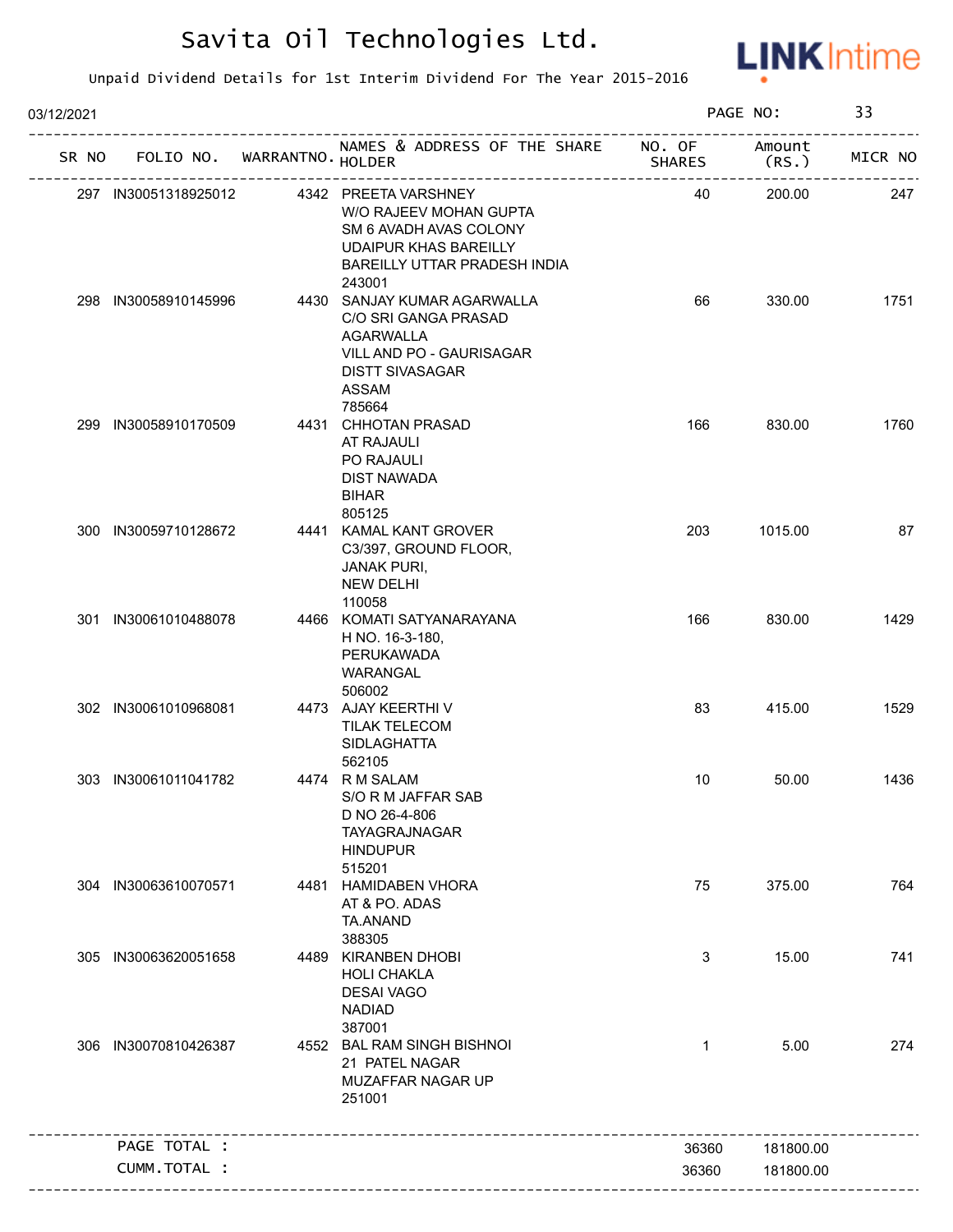

| 03/12/2021 |                                       |                                                                                                                                                                     |               | PAGE NO:  | 34         |
|------------|---------------------------------------|---------------------------------------------------------------------------------------------------------------------------------------------------------------------|---------------|-----------|------------|
|            | SR NO FOLIO NO. WARRANTNO. HOLDER     | NAMES & ADDRESS OF THE SHARE NO. OF Amount<br>SHAI<br>.__________________________________                                                                           | <b>SHARES</b> | (RS. )    | MICR NO    |
|            | 307 IN30074910385529 4588 ABDUL BAQUI | 5, LOKHANDWALA BLDG,<br>67, NISHAN PADA ROAD,<br>DONGRI,<br><b>MUMBAI</b><br>400009                                                                                 | 16            | 80.00     | ECS        |
|            | 308 IN30075710896022                  | 4663 NATWARSINGH BALWANTSINGH<br>VAGHELA<br>1/10 GOMTIPUR<br>POLICE LINE<br>AHMEDABAD<br>380021                                                                     | 66            | 330.00    | ECS        |
|            | 309 IN30075711468868                  | 4692 RAJESHKUMAR RANCHHODLAL<br><b>THAKKAR</b><br>A/15 BAPUKAKA SOCIETY<br>AT MAHEMDABAD<br>DIST KHEDA<br>AHMEDABAD<br>387130                                       | 66            | 330.00    | <b>ECS</b> |
|            | 310 IN30088813583385                  | 4894 RAJENDRA KUMAR AGARWALA<br>R 10 MEDICAL COLLEGE<br><b>MEERUT</b><br>MEERUT<br>250004                                                                           | 13            | 65.00     | 270        |
|            | 311 IN30088814061157                  | 4908 ASHA RANI<br>H. NO. 132/123<br>LODHA MANDI GURUDWARA ROAD<br>JWALAPUR,<br><b>HARIDWAR</b><br>249407                                                            | 160           | 800.00    | 263        |
|            | 312 IN30088814118484                  | 4910 JAI SHEEL OBEROI<br>RALLIS INDIA LTD<br>21 D SUKHADWALA MARG<br><b>MUMBAI</b><br>400001                                                                        | 166           | 830.00    | 907        |
|            | 313 IN30088814266638                  | 4918 MANOJ N KOTHARI<br>101 POONAM APTM MANSILAL PLOT<br>OPP IMA HALL<br><b>AMRAVATI</b><br><b>AMRAVATI</b><br>123456                                               | 166           | 830.00    | 114        |
|            | 314 IN30094010113076                  | 4988 POONAM PURI<br>$JD-4-C$<br><b>SFS FLATS</b><br>PITAM PURA<br><b>DELHI</b><br>110088                                                                            | 83            | 415.00    | ECS        |
|            | 315 IN30097410525128                  | 5029 RAJESHBHAI SHANTIBHAI TANK<br>BHAKTINAGAR, PLOT NO. 45,<br>VARSADA ROAD,<br>NEAR SENT ZEVIOURS SCHOOL,<br>AMRELI.<br>365601<br>_______________________________ | 65            | 325.00    | 519        |
|            | PAGE TOTAL :                          |                                                                                                                                                                     | 37161         | 185805.00 |            |
|            | CUMM.TOTAL :                          |                                                                                                                                                                     | 37161         | 185805.00 |            |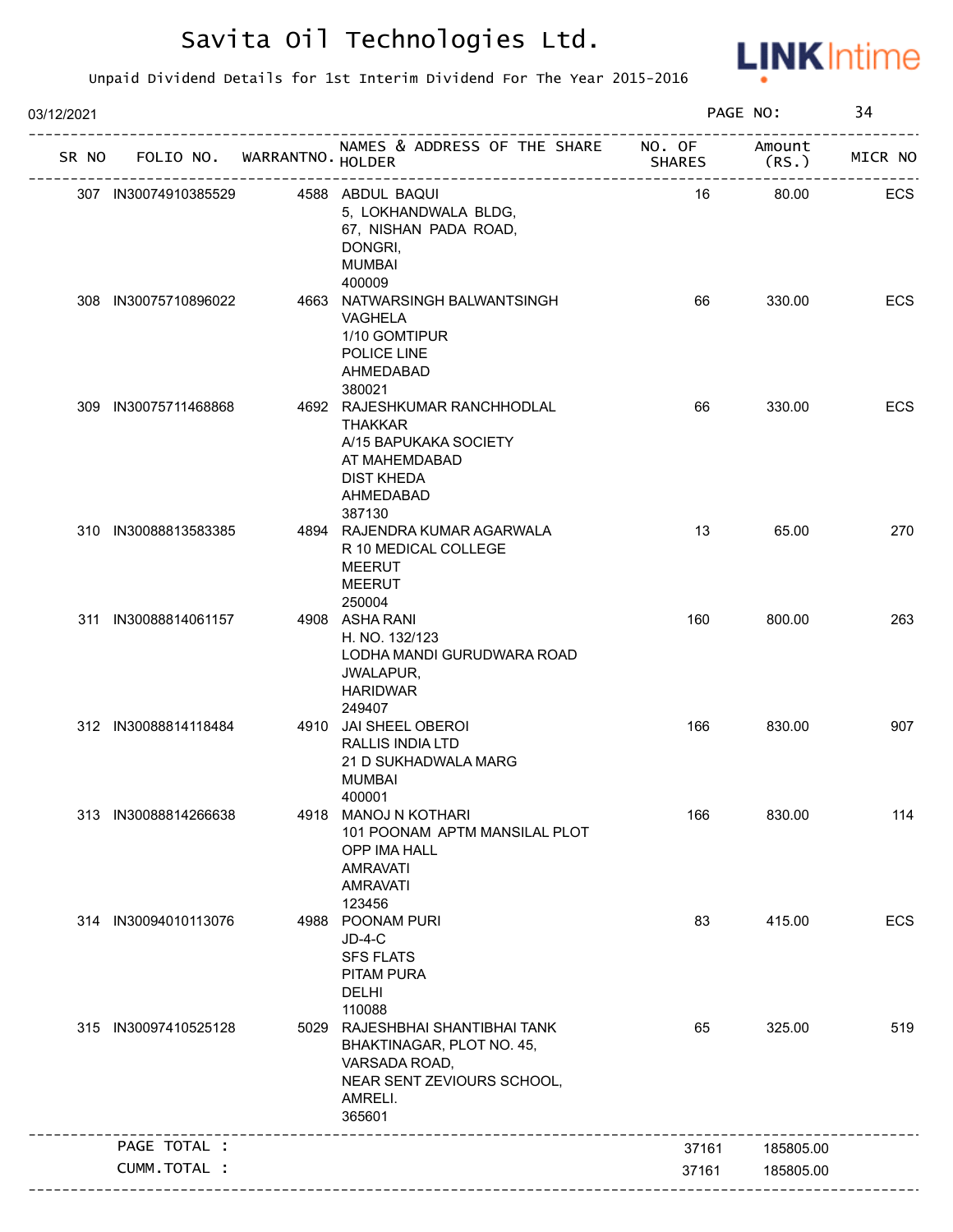

| 03/12/2021 |                      |                                   |                                                                                                                                                                             |                  | PAGE NO:        | 35      |
|------------|----------------------|-----------------------------------|-----------------------------------------------------------------------------------------------------------------------------------------------------------------------------|------------------|-----------------|---------|
|            |                      | SR NO FOLIO NO. WARRANTNO. HOLDER | NAMES & ADDRESS OF THE SHARE                                                                                                                                                | NO. OF<br>SHARES | Amount<br>(RS.) | MICR NO |
|            | 316 IN30097411041215 |                                   | 5043 PRAVINBHAI PARSHOTTAMBHAI<br><b>PATEL</b><br>4 - VIJAY COMPLEX,<br>102, ANKUR SOCIETY,<br>A. K. ROAD,<br>SURAT.<br>395008                                              | 20               | 100.00          | 878     |
|            | 317 IN30102221115377 |                                   | 5150 BUDIDA SRIHARI<br>D NO 2 12 24 (11)<br>AVANTHI WARE HOUSING SERVICES<br><b>LTD</b><br>OPP TELEPHONE EXCHANGE<br><b>RAILWAY STAT</b><br><b>TADEPALLIGUDEM</b><br>534101 | 83               | 415.00          | 1485    |
|            | 318 IN30102221120190 |                                   | 5151 V SURENDER REDDY<br>H NO 1 6 174/5/2<br>ARUNA CO OP HOUSING SOCIETY<br>BAPUJI NAGAR MUSHEERABAD<br><b>HYDERABAD</b><br>500048                                          | 166              | 830.00          | 1413    |
|            | 319 IN30108022035334 |                                   | 5231 S SANKAR<br>116 METTU STREET<br>AYANAVARAM<br><b>CHENNAI</b><br><b>CHENNAI</b><br>600023                                                                               | 73               | 365.00          | 1603    |
|            | 320 IN30108022526340 |                                   | 5255 N. KAMALUDEEN<br>NO 6/18 S VELANKUDI<br>A VELANKUDI<br>TIRUPPATTUR (TK)<br>SIVAGANGA (DIST)<br>630203                                                                  | 33               | 165.00          | 1642    |
|            | 321 IN30112715009274 |                                   | 5279 KAMLESH SINGHAL<br>390 /7 C MIRAZAPUR ROAD<br><b>NAINI</b><br>ALLAHABAD<br>211008                                                                                      | 166              | 830.00          | 219     |
|            | 322 IN30112715136289 |                                   | 5284 SATISH KUMAR TIWARI<br>1/299 VIKAS NAGAR<br><b>LUCKNOW</b><br>226020                                                                                                   | 166              | 830.00          | 241     |
|            | 323 IN30112715965212 |                                   | 5320 VIKAS JAIN<br>AARAMACHINE ROAD<br>NEAR SBI COLONY<br>RAJNANDGAON (CG),<br>491441                                                                                       | 166              | 830.00          | 1377    |

| TOTAL<br><b>PAGE</b> | 38034 | 190170.00                           |
|----------------------|-------|-------------------------------------|
| TOTAL<br>CUMM.       | 38034 | 190170.00                           |
|                      |       | ------------------------------<br>. |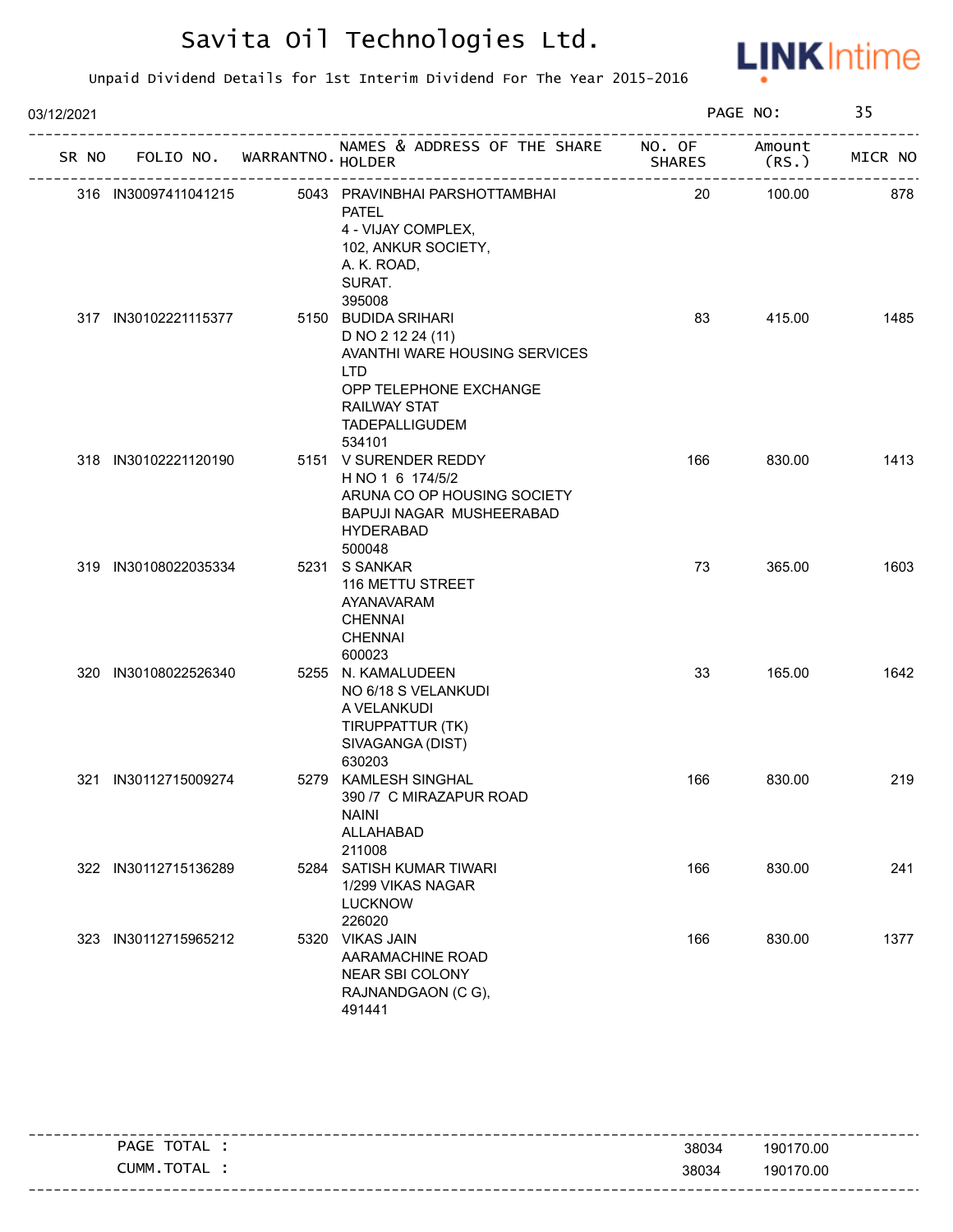

| NAMES & ADDRESS OF THE SHARE NO. OF<br>FOLIO NO. WARRANTNO. HOLDER<br>SR NO<br>SHARES<br>5334 MOHAN PRABHAKAR BAILOOR<br>3<br>324 IN30112716610596<br>FLAT NO 18 SAVERA CO OP HSG<br>SOC LTD<br>PLOT NO 4 KASTUR PARK SHIMPOLI<br><b>ROAD</b><br><b>BORIVALI WEST</b><br><b>MUMBAI</b><br>400092<br>325 IN30112716648806<br>5336 PARAMJEET KAUR<br>166<br>39/23<br><b>MESTON ROAD</b><br><b>MESTON ROAD</b><br><b>KANPUR</b><br>208001<br>326 IN30112716910974<br>5339 SATISH CHAND AGARWAL<br>166<br>PREM IRON STORE<br>G T ROAD<br>KHATAULI<br>KHATAULI<br>251201<br>2<br>327 IN30113526704026<br>5376 LALITHAMBA G<br>NO 63 KAIKONDARAHALLI<br><b>CARMELRAM POST</b><br><b>SURJAPUR ROAD</b><br><b>BANGALORE</b><br>560035<br>5389 DALJIT ARORA<br>328 IN30114310378407<br>91<br>H NO 260<br>ST <sub>NO</sub> 2<br>KUNDAN NAGAR ICHEWALA ROAD<br>FEROZEPUR CITY PUNJAB<br>152002<br>5646 PATEL DHARMISHTHABEN<br>329 IN30123310332880<br>26<br><b>HITESHKUMAR</b><br><b>KALYANPURA</b><br>B/H. UMIYA MATA TEMPLE<br><b>UNJHA</b><br>384170<br>50<br>330 IN30125015298480<br>5656 ASIM KUMAR CHAKRABARTY<br>NTPC/TSTPP QTR NO C 168 PTS | PAGE NO:        | 36      |
|-------------------------------------------------------------------------------------------------------------------------------------------------------------------------------------------------------------------------------------------------------------------------------------------------------------------------------------------------------------------------------------------------------------------------------------------------------------------------------------------------------------------------------------------------------------------------------------------------------------------------------------------------------------------------------------------------------------------------------------------------------------------------------------------------------------------------------------------------------------------------------------------------------------------------------------------------------------------------------------------------------------------------------------------------------------------------------------------------------------------------------------------|-----------------|---------|
|                                                                                                                                                                                                                                                                                                                                                                                                                                                                                                                                                                                                                                                                                                                                                                                                                                                                                                                                                                                                                                                                                                                                           | Amount<br>(RS.) | MICR NO |
|                                                                                                                                                                                                                                                                                                                                                                                                                                                                                                                                                                                                                                                                                                                                                                                                                                                                                                                                                                                                                                                                                                                                           | 15.00           | ECS     |
|                                                                                                                                                                                                                                                                                                                                                                                                                                                                                                                                                                                                                                                                                                                                                                                                                                                                                                                                                                                                                                                                                                                                           | 830.00          | ECS     |
|                                                                                                                                                                                                                                                                                                                                                                                                                                                                                                                                                                                                                                                                                                                                                                                                                                                                                                                                                                                                                                                                                                                                           | 830.00          | 279     |
|                                                                                                                                                                                                                                                                                                                                                                                                                                                                                                                                                                                                                                                                                                                                                                                                                                                                                                                                                                                                                                                                                                                                           | 10.00           | 1507    |
|                                                                                                                                                                                                                                                                                                                                                                                                                                                                                                                                                                                                                                                                                                                                                                                                                                                                                                                                                                                                                                                                                                                                           | 455.00          | 156     |
|                                                                                                                                                                                                                                                                                                                                                                                                                                                                                                                                                                                                                                                                                                                                                                                                                                                                                                                                                                                                                                                                                                                                           | 130.00          | ECS     |
| P O DEEPSIKHA<br>DT ANGUL<br>759147                                                                                                                                                                                                                                                                                                                                                                                                                                                                                                                                                                                                                                                                                                                                                                                                                                                                                                                                                                                                                                                                                                       | 250.00          | 1734    |
| 331 IN30131320212645<br>5710 MANNU MOOTHA<br>166<br>39/1 HEERALHAND<br>LAYOUT COXTOWN<br>JEEVANHALLI<br><b>BANGALORE</b><br>560005                                                                                                                                                                                                                                                                                                                                                                                                                                                                                                                                                                                                                                                                                                                                                                                                                                                                                                                                                                                                        | 830.00          | 1497    |

|                |       | -----------------------           |
|----------------|-------|-----------------------------------|
| TOTAL<br>PAGE  | 38704 | 193520.00                         |
| TOTAL<br>CUMM. | 38704 | 193520.00                         |
|                |       | --------------------------------- |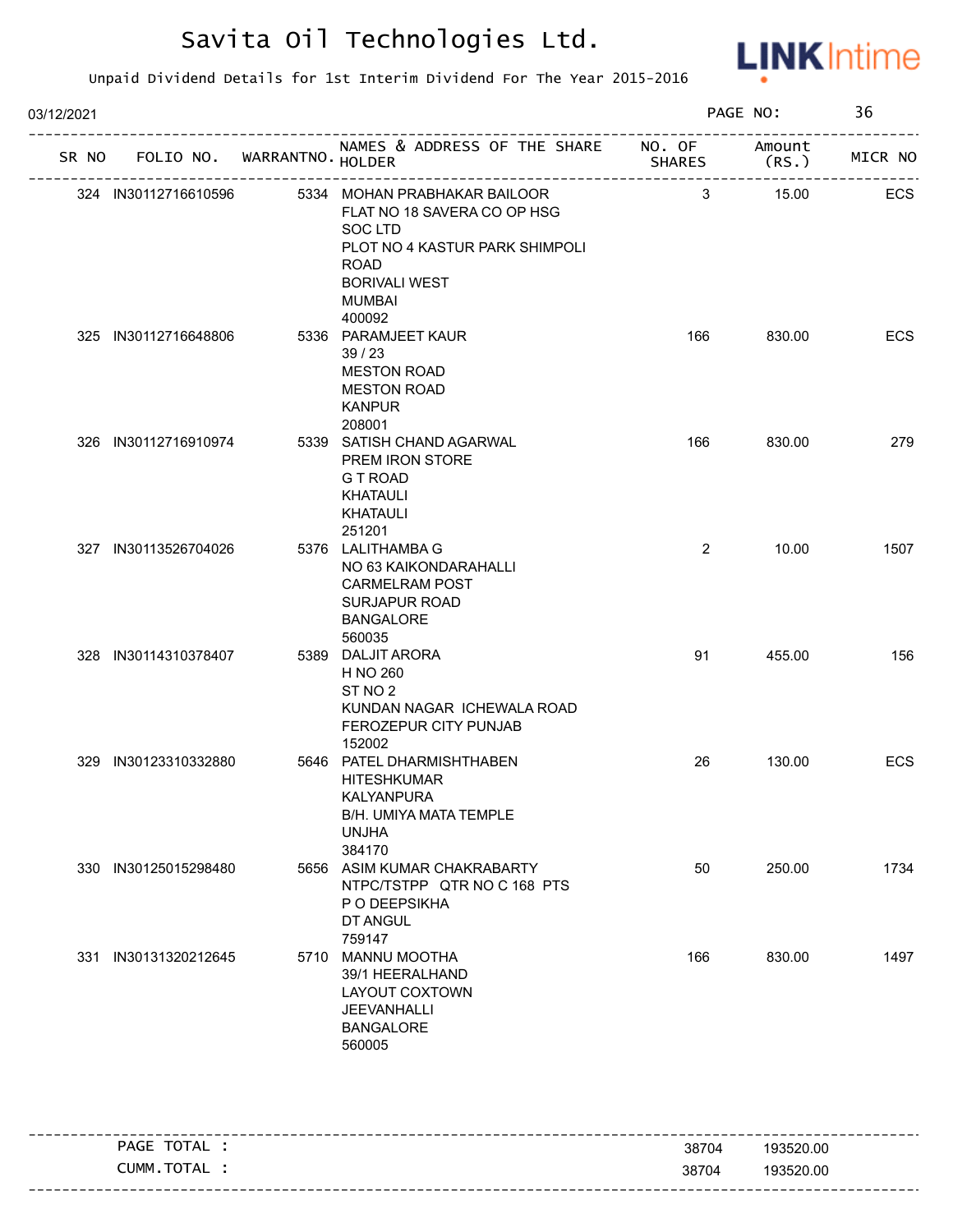

| 03/12/2021 |                      |                                   | PAGE NO:                                                                                                                                        |               | 37                          |         |
|------------|----------------------|-----------------------------------|-------------------------------------------------------------------------------------------------------------------------------------------------|---------------|-----------------------------|---------|
|            |                      | SR NO FOLIO NO. WARRANTNO. HOLDER | NAMES & ADDRESS OF THE SHARE NO. OF Amount                                                                                                      | <b>SHARES</b> | (RS.)<br>------------------ | MICR NO |
|            |                      | ----------------------            | 332 IN30131321600493 5800 REENA RAJESH<br>501 A5 RAHEJA RESIDENCY<br>3 BLOCK<br>KORAMANGALA<br><b>BANGALORE</b>                                 | 73            | 365.00                      | ECS     |
|            | 333 IN30132110698791 |                                   | 560034<br>5970 SHANTABEN ISHWARBHAI PATEL<br><b>NEAR BANK SOCIETY</b><br>OPP. AMBAJI MANDIR<br>COLLEGE COMPOUND<br><b>PALANPUR</b><br>385001    | 166           | 830.00                      | 720     |
|            | 334 IN30133017285123 |                                   | 5981 RAJESH KUMAR AGARWAL<br><b>TEMPLE ROAD</b><br>PURANA BAZAR<br>DHANBAD,<br><b>DHANBAD</b><br>826001                                         | 166           | 830.00                      | 1762    |
|            | 335 IN30133017605138 |                                   | 5991 SUMAN GUPTA<br>C/O SATISH CHANDRA GUPTA<br>R/5 KHANDELWAL COMPLEX<br>NEAR SUVIDHA HOSPITAL<br>MAHANADDA<br>JABALPUR (M.P)<br>482001        | 14            | 70.00                       | 1367    |
|            | 336 IN30133018022178 |                                   | 6004 SANDEEP SWARUPCHAND<br><b>BHANDARI</b><br>104 GURUWAR PETH<br><b>TASGAON</b><br><b>DIST SANGLI</b><br>416312                               | 166           | 830.00                      | 1216    |
|            | 337 IN30133018408006 |                                   | 6010 SURESH KUMAR AGGARWAL<br>H.NO.4261<br>WARD NO.21<br>AGGARWAL STREET<br><b>BATHINDA</b><br>151001                                           | 10            | 50.00                       | 155     |
|            | 338 IN30133019140467 |                                   | 6025 BINDU AVASTHI<br>$J - 2/32$<br>APNA GHAR SHALIMAR<br><b>TIJARA ROAD</b><br><b>ALWAR</b><br>301001                                          | 5             | 25.00                       | ECS     |
|            | 339 IN30133020208685 |                                   | 6056 PURSHOTTAM LAL GUPTA<br>H NO 1329<br>NAPIER TOWN DAYANAND<br><b>SARASWATI WARD</b><br>OPP MAHARASHI GIRLS COLLEGE<br>JABALPUR MP<br>482002 | 16            | 80.00                       | 1369    |
|            | PAGE TOTAL :         |                                   |                                                                                                                                                 | 39320         | 196600.00                   |         |
|            | CUMM.TOTAL :         |                                   |                                                                                                                                                 | 39320         | 196600.00                   |         |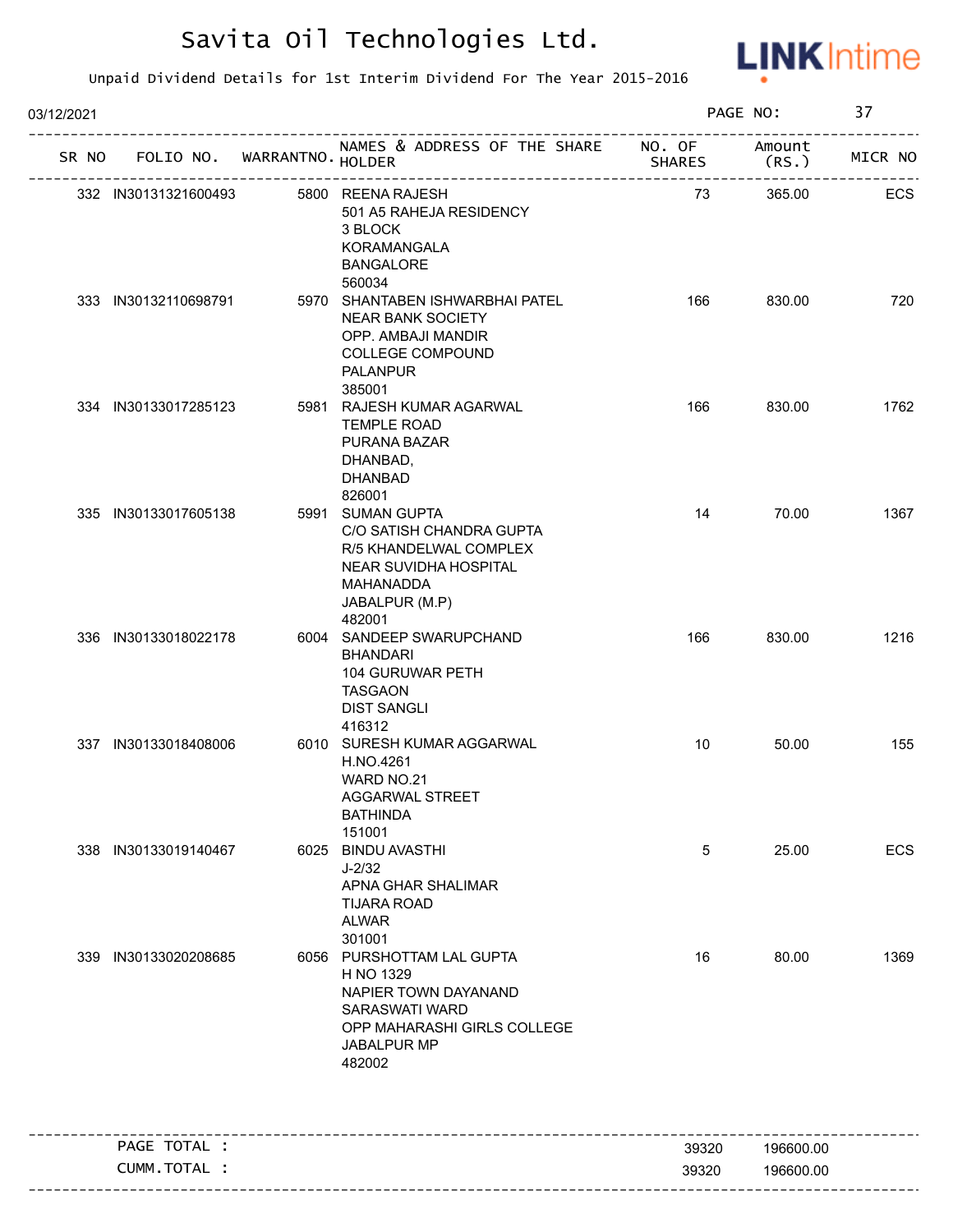

| 03/12/2021 |                      |                                   |                                                                                                                                     |               | PAGE NO:        | 38      |
|------------|----------------------|-----------------------------------|-------------------------------------------------------------------------------------------------------------------------------------|---------------|-----------------|---------|
|            |                      | SR NO FOLIO NO. WARRANTNO. HOLDER | NAMES & ADDRESS OF THE SHARE NO. OF<br>ימונט<br>---------------------------------                                                   | <b>SHARES</b> | Amount<br>(RS.) | MICR NO |
|            | 340 IN30133020857044 |                                   | 6074 PREM WATI<br>R 10<br>MEDICAL COLLEGE<br><b>MEERUT</b><br>250004                                                                | 4             | 20.00           | 271     |
|            | 341 IN30147720041468 |                                   | 6169 VINOD KUMAR<br>294/1D, GATE ANAND BHAWAN<br><b>BAGH KESHO DASS</b><br>MUZAFFARNAGAR<br>251001                                  | 40            | 200.00          | 275     |
|            | 342 IN30148510678194 |                                   | 6191 DHARMENDRA INDUBHAI SHAH<br>14/B, PRABHUKRUPA<br>NEAR L.B. AVENUE<br>TIRUPATI SOCIETY, COLLEGE ROAD<br><b>NADIAD</b><br>387001 | 50            | 250.00          | 742     |
|            | 343 IN30155710211973 |                                   | 6505 MAHESH BABU GUPTA<br>MOH NARAYAN TOLA<br><b>BAHJOI</b><br><b>MORADABAD</b><br>202410                                           | 100           | 500.00          | 178     |
|            | 344 IN30155710852169 |                                   | 6509 SAVITRI DEVI<br>D 5 SECTOR F<br>KAPOORTHALAL BAGH<br><b>LUCKNOW</b><br>226024                                                  | 15            | 75.00           | 243     |
|            | 345 IN30155711447148 |                                   | 6510 ANIL CHAUHAN<br>VILL-DAUDPURA<br>POST- BABAIL BUZURG<br>SAHARANPUR<br>247120                                                   | 73            | 365.00          | 258     |
|            | 346 IN30155721707157 |                                   | 6520 VEENA GARG<br>166 BAZARIA<br><b>LASHKAR</b><br><b>GWALIOR</b><br>474001                                                        | 166           | 830.00          | ECS     |
|            | 347 IN30155721708053 |                                   | 6521 ANIL KUMAR ARORA<br><b>FLAT I 1091</b><br><b>GAUR GREEN CITY</b><br><b>INDIRAPURAM</b><br><b>GHAZIABAD</b><br>201010           | 66            | 330.00          | 172     |
|            | 348 IN30155721867969 |                                   | 6523 HARJEET SINGH<br>1443, CIVIL LINE NO-2<br><b>KURWAR NAKA</b><br><b>SULTANPUR</b><br>228001                                     | 66            | 330.00          | 244     |
|            | 349 IN30163741071389 |                                   | 6610 SHANMUGAM C<br>3/62 MAIN ROAD<br><b>THIRUVALI</b><br><b>SIRKALI</b><br><b>TAMILNADU</b><br>609110                              | 60            | 300.00          | 1620    |
|            | PAGE TOTAL :         |                                   |                                                                                                                                     | 39960         | 199800.00       |         |
|            | CUMM.TOTAL :         |                                   |                                                                                                                                     | 39960         | 199800.00       |         |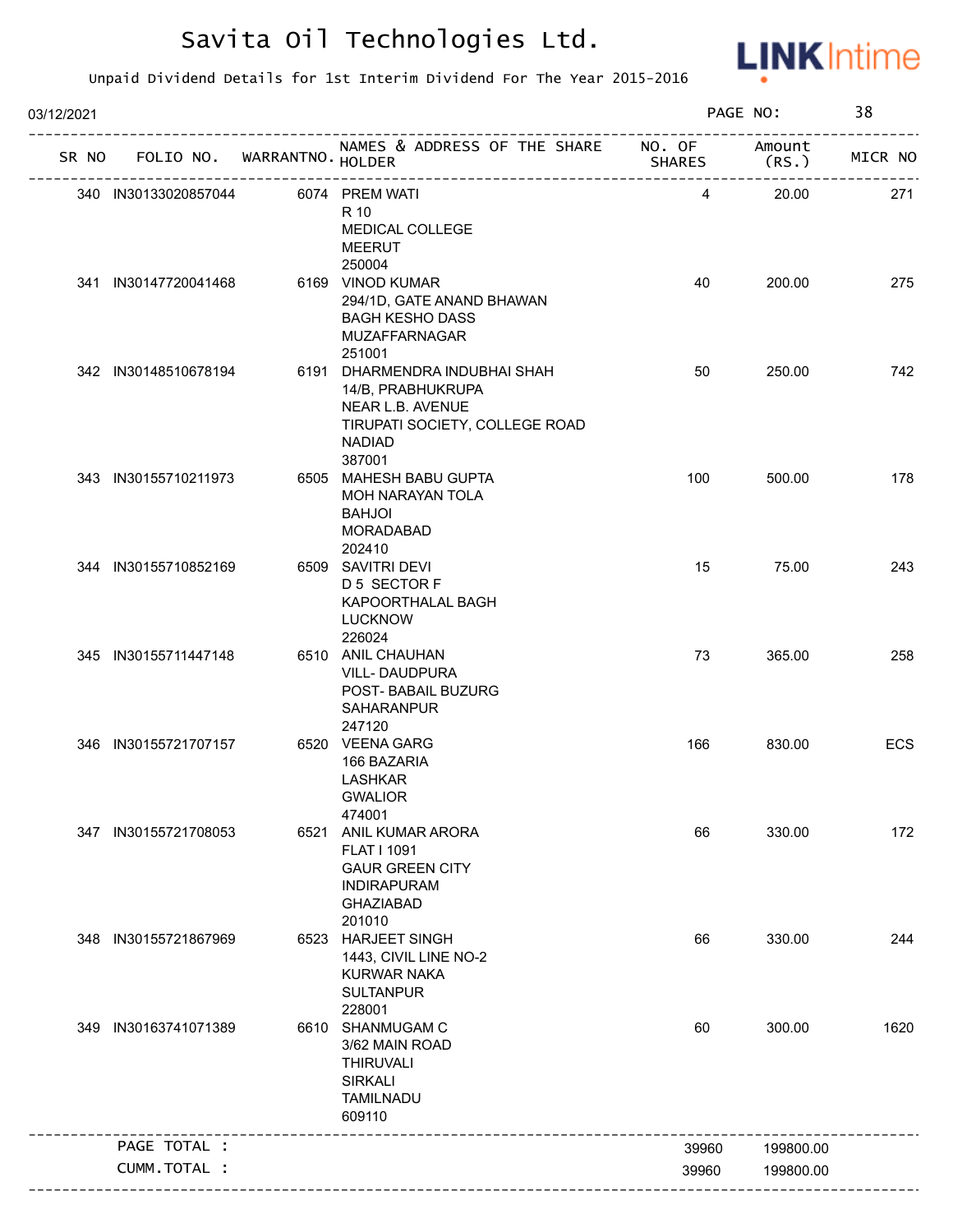

| 03/12/2021 | SR NO FOLIO NO. WARRANTNO. HOLDER |  |  |                                                                                                                                   |        | PAGE NO:        |         |
|------------|-----------------------------------|--|--|-----------------------------------------------------------------------------------------------------------------------------------|--------|-----------------|---------|
|            |                                   |  |  | NAMES & ADDRESS OF THE SHARE NO. OF                                                                                               | SHARES | Amount<br>(RS.) | MICR NO |
|            | 350 IN30169611077412              |  |  | 6675 TREZA FERNANDES<br><b>4TH MAIN</b><br><b>GOPALAPURA</b><br><b>SANTHEKATTE</b><br><b>UDUPI TALUK AND DISTRICT</b>             | 50     | 250.00          | 1546    |
|            | 351 IN30177413874876              |  |  | 576105<br>6709 SHYAMSUNDER MITTHULAL<br><b>KACHOLIYA</b><br>NEAR SUNDER XEROX<br><b>KATIWESH</b><br><b>WASHIM</b>                 | 201    | 1005.00         | 1306    |
|            | 352 IN30177416868364              |  |  | 444505<br>6728 KRISHNA RAJAN A<br>NO 11/34<br><b>WEST STREET</b><br>NALUMAVADI<br>THOOTHUKKUDI<br>628211                          | 15     | 75.00           | 1639    |
|            | 353 IN30177417063395              |  |  | 6731 MEERA KHANDELWAL<br>3703<br><b>MAIN ROAD</b><br><b>CHAWRI BAZAR</b><br><b>NEW DELHI</b><br>110006                            | 66     | 330.00          | ECS     |
|            | 354 IN30189510010029              |  |  | 6775 ARATTUKADAVIL KURUVILLA<br>ABRAHAM<br>ARATTUKADAVIL<br>CHINGAVANAM PO<br><b>KOTTAYAM</b><br>KERALA.                          | 50     | 250.00          | 1674    |
|            | 355 IN30189511089347              |  |  | 686531<br>6783 KURIAN NIRAVATH JOSEPH<br><b>NIRAVATH HOUSE</b><br>P O PERUMBALLOOR<br>MUVATTUPUZHA<br>ERNAKULAM, KERALA<br>686673 | 20     | 100.00          | 1675    |
|            | 356 IN30191810014281              |  |  | 6784 VIKRAM KUMAR<br>A3<br><b>GREEN PARK EXTENSION</b><br><b>NEW DELHI</b><br>110016                                              | 114    | 570.00          | 48      |
| 357        | IN30192630635479                  |  |  | 6798 VINOD V SHANBHAG<br><b>SYNDICATE BANK</b><br>I A F HQTC (U)<br><b>HEBBAL J C NAGAR</b><br><b>BANGALORE</b><br>560006         | 31     | 155.00          | ECS     |
|            | 358 IN30198310019682              |  |  | 6807 AMRIT MEHTA<br>96, SETH JI KA BAZAR,<br>RATLAM (M.P.)<br>457001                                                              | 582    | 2910.00         | 1934    |
|            | PAGE TOTAL :                      |  |  |                                                                                                                                   | 41089  | 205445.00       |         |
|            | CUMM.TOTAL :                      |  |  |                                                                                                                                   | 41089  | 205445.00       |         |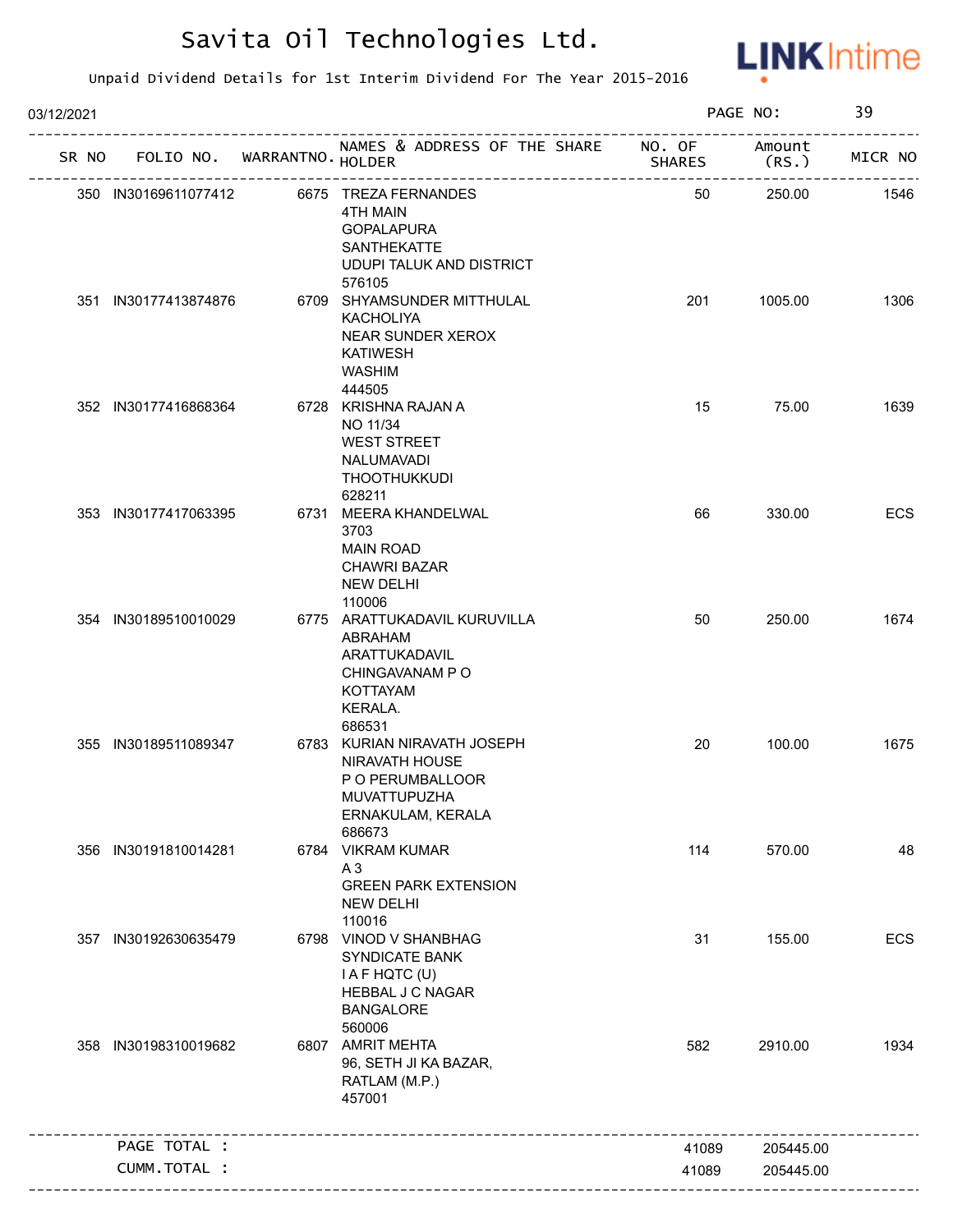

| 03/12/2021 |                      |                                   | PAGE NO:                                                                                                                    |                  | 40              |         |
|------------|----------------------|-----------------------------------|-----------------------------------------------------------------------------------------------------------------------------|------------------|-----------------|---------|
|            |                      | SR NO FOLIO NO. WARRANTNO. HOLDER | NAMES & ADDRESS OF THE SHARE                                                                                                | NO. OF<br>SHARES | Amount<br>(RS.) | MICR NO |
|            | 359 IN30199110745041 |                                   | 6837 TRUPTIBEN P. PANDYA<br>A/3, SUKRUTI APPARTMENT<br>OPP. PRERNA SOCIETY<br><b>TITHAL ROAD</b><br>VALSAD                  | 50               | 250.00          | 888     |
|            | 360 IN30202534038149 |                                   | 396001<br>6847 RUCHI MEHROTRA<br><b>SRI RAM BHAWAN</b><br><b>LOHAR BAGH</b>                                                 | 15               | 75.00           | 282     |
|            |                      |                                   | <b>SITAPUR</b><br>UP<br>261001                                                                                              |                  |                 |         |
|            | 361 IN30211310017630 |                                   | 6879 KUM KUM AGARWAL<br>388 SADAR DAL MANDI<br>MEERUT CANTT.<br><b>MEERUT</b><br>UP<br>250001                               | 200              | 1000.00         | 265     |
|            | 362 IN30214810322038 |                                   | 6889 MADHUMATI A SHAH<br>21, MUNIRAMANNA LANE<br>2ND FLOOR<br><b>COTTONPET CROSS</b><br><b>BANGALORE</b><br>560053          | 100              | 500.00          | 1517    |
|            | 363 IN30214810447582 |                                   | 6894 SUJATHA ANANTHARAJ<br>II MAIN OPP MUNCIPAL BOREWELL<br>SADASIVANAGAR<br><b>KUNIGAL RAOD</b><br><b>TUMKUR</b><br>572102 | 8                | 40.00           | 1537    |
|            | 364 IN30214810697193 |                                   | 6908 SURESH KUMAR<br><b>C/O MAXELL TIMES</b><br>NO 256 K S COMPLEX<br>A S CHARSTREET<br><b>BANGALORE</b><br>560053          | 50               | 250.00          | 1518    |
|            | 365 IN30216410277843 |                                   | 6931 V SELVARAJ<br>P/143, DEVAR STREET<br>BACK OF AYYAR THOTTAM<br>K. K. NAGAR POST<br><b>TRICHY</b><br>620021              | 17               | 85.00           | ECS     |
|            | 366 IN30220110237139 |                                   | 6939 JASUMATIBEN MAFATLAL NAYAK<br>10, NUTAN SOCIETY<br>T B ROAD<br><b>MEHSANA</b><br>384002                                | 100              | 500.00          | 685     |
|            | 367 IN30220111225786 |                                   | 6952 TAPENDU SAHA<br>C/O ANIL KR SAHA<br>NR POWER HOUSE MORE<br>SBI DINHATA BRANCH, DINHATA<br>DIST - COOCH BEHAR<br>736135 | 5                | 25.00           | 1723    |
|            | PAGE TOTAL :         |                                   |                                                                                                                             | 41634            | 208170.00       |         |
|            | CUMM.TOTAL :         |                                   |                                                                                                                             | 41634            | 208170.00       |         |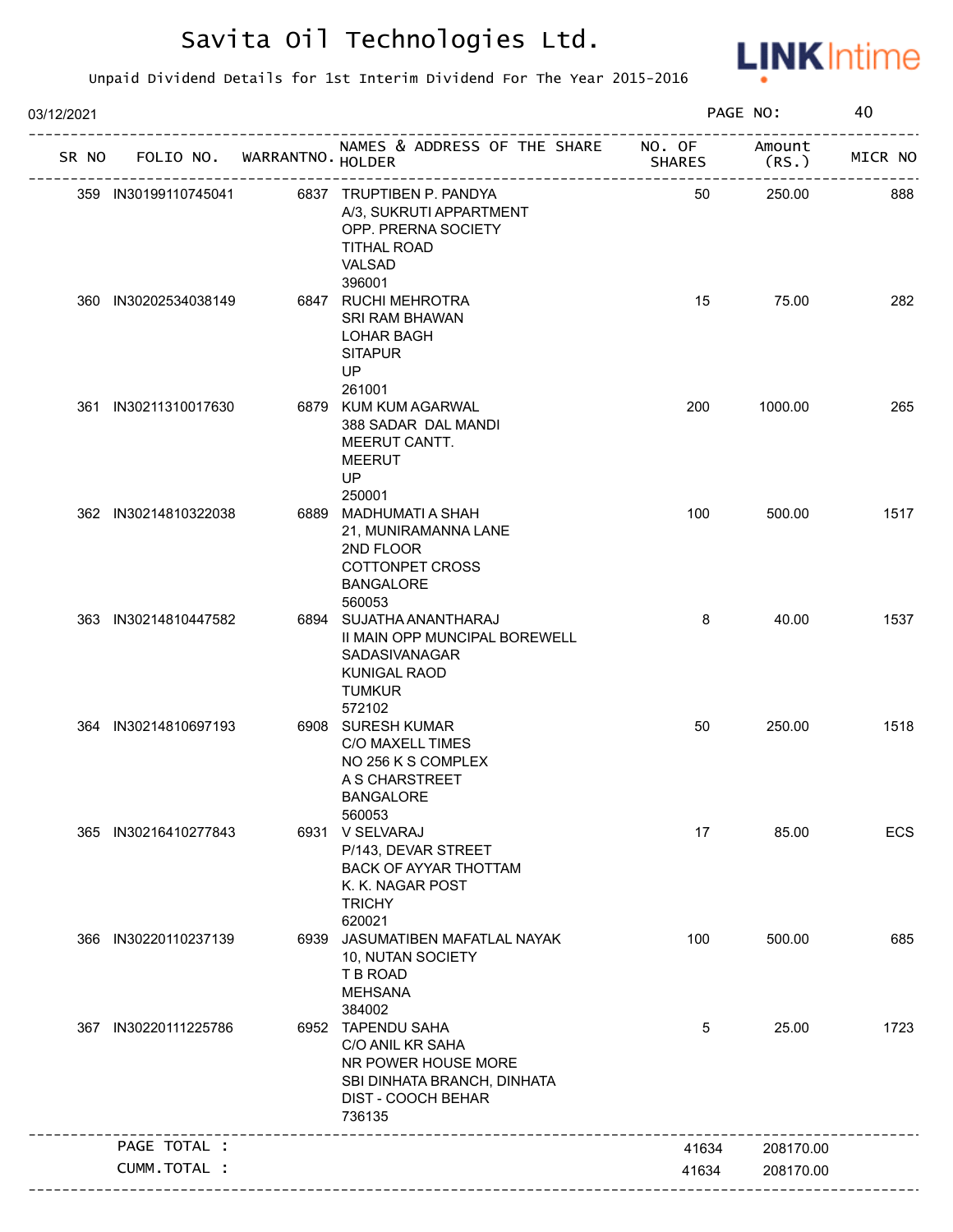

| 03/12/2021 |       |                      |  | PAGE NO:                   |                                                                                                                                       | 41                      |                 |         |
|------------|-------|----------------------|--|----------------------------|---------------------------------------------------------------------------------------------------------------------------------------|-------------------------|-----------------|---------|
|            | SR NO |                      |  | FOLIO NO. WARRANTNO HOLDER | NAMES & ADDRESS OF THE SHARE                                                                                                          | NO. OF<br><b>SHARES</b> | Amount<br>(RS.) | MICR NO |
|            |       | 368 IN30223610007222 |  |                            | 6959 RAJESH P<br>JAYA VIHAR NO.178, MANJERI<br>PATTAM ROAD, KARUVAMPRAM(P.O.)<br><b>MALAPPURAM</b><br><b>KERALA</b><br>676123         | $\overline{7}$          | 35.00           | ECS     |
|            |       | 369 IN30223610486505 |  |                            | 6963 MOHAN MURALIDHAR KALISETTI<br>776<br>SU AIR FORCE STATION<br><b>BIHTA PATNA DIST</b><br><b>BIHAR</b><br>801103                   | 16                      | 80.00           | 1757    |
|            |       | 370 IN30226911524654 |  |                            | 6994 CHANDRIKA DEEPAK SHAH<br>BHAGAWAN MANSION,<br>ROOM NO 4, CINEMA RD,<br>DHOBI TALAV, MUMBAI,<br>MAHARASHTRA<br>400020             | 25                      | 125.00          | ECS     |
|            |       | 371 IN30226913862462 |  |                            | 7018 VARUN SHARMA<br>V-221, TOP FLR,<br>SECTOR-12,<br>NOIDA,<br>UTTAR PRADESH<br>201301                                               | 84                      | 420.00          | ECS     |
|            |       | 372 IN30234910010244 |  |                            | 7057 OM PRAKASH GUPTA<br>A-1, 284A<br>Lawrence Road<br>Delhi<br>110035                                                                | 83                      | 415.00          | 77      |
|            |       | 373 IN30246110086863 |  |                            | 7075 KAIVAN UPENDRAKUMAR SANGHAVI<br>G 5 SOHAM APPARTMENT<br>OPP ASHOKA BUILDING<br>MITHAKHALI<br>AHMEDABAD<br>380006                 | 40                      | 200.00          | ECS     |
|            |       | 374 IN30246110168832 |  |                            | 7078 NAIMUDDIN NASIR ALI SHAIKH<br>85, MOCHI OLE<br>NR, JAMALPUR GATE<br>AHMEDABAD<br>380001                                          | 5                       | 25.00           | ECS     |
|            |       | 375 IN30286310025576 |  |                            | 7440 PARUCHURI SUDHA RAMU<br>YASODA PEARL<br>POLT NO-507<br><b>MADINAGUDA</b><br><b>HYDERABAD</b><br>500854                           | 116                     | 580.00          | ECS     |
|            |       | 376 IN30302861237668 |  |                            | 7925 KUMBHAKERN BHAWNA VINAYAK<br>WALMIKI NAGAR BARSHI ROAD<br><b>LATUR</b><br><b>LATUR</b><br>,LATUR<br>MAHARASHTRA, INDIA<br>413512 | 25                      | 125.00          | 1196    |
|            |       | PAGE TOTAL :         |  |                            |                                                                                                                                       | 42035                   | 210175.00       |         |
|            |       | CUMM.TOTAL :         |  |                            |                                                                                                                                       | 42035                   | 210175.00       |         |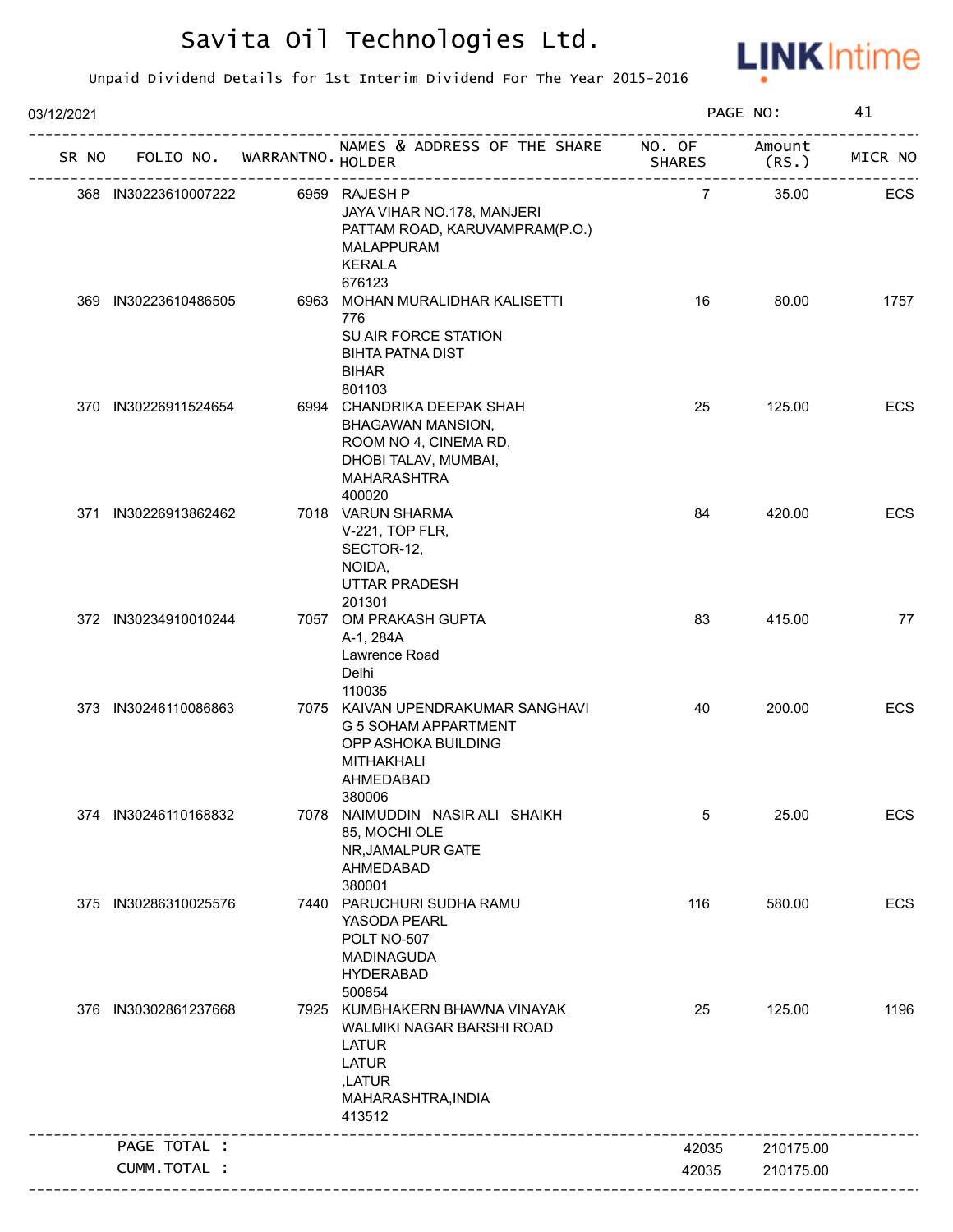

| 03/12/2021 |                      |                                   | PAGE NO:                                                                                                                          |               | 42              |         |
|------------|----------------------|-----------------------------------|-----------------------------------------------------------------------------------------------------------------------------------|---------------|-----------------|---------|
|            |                      | SR NO FOLIO NO. WARRANTNO. HOLDER | NAMES & ADDRESS OF THE SHARE NO. OF                                                                                               | <b>SHARES</b> | Amount<br>(RS.) | MICR NO |
|            | 377 IN30305210503503 |                                   | 7957 NEELABEN DHIRUBHAI PATEL<br>SHRI RAM SOCIETY<br><b>VIJAPUR</b><br>DIST-MEHSANA<br>382870                                     | 55            | 275.00          | 675     |
|            | 378 IN30305210503608 |                                   | 7958 KOKILABEN RAJNIKANTBHAI PATEL<br>9, MAHALAXMI SOCIETY<br>T.B. ROAD<br><b>VIJAPUR</b><br>DIST-MEHSANA<br>382870               | 56            | 280.00          | 676     |
|            | 379 IN30311610224495 |                                   | 7986 PRAVINCHANDRA G MEHTA<br>B A 103 1ST FLOOR SAURABH APT<br>JAIN MANDIR ROAD<br><b>MULUND WEST</b><br>MUMBAI<br>400080         | 700           | 3500.00         | ECS     |
|            | 380 J00011           |                                   | 8064 J N GAGAI<br><b>VILL NARAKASUR</b><br>P O KAHILIPARA<br><b>GUWAHATI</b><br>781019                                            | 83            | 415.00          | 1747    |
|            | 381 J00017           |                                   | 8065 JOSEPH VINCENTE FLORIANO<br><b>FERNANDES</b><br><b>DINSHAW MAHAL</b><br>2ND FLOOR ROOM NO 137<br>DHOBITALAO BOMBAY<br>400002 | 83            | 415.00          | 913     |
|            | 382 J00018           |                                   | 8066 JOSHI VIKAS VASANT<br><b>MAHALAKSHMI NAGAR</b><br>NEAR SANTOSHIMATA TEMPLE<br>AMBERNATH E<br>999999                          | 41            | 205.00          | 1796    |
|            | 383 J00557           |                                   | 8070 JAGDISH PRASAD RAHOTAGI<br><b>G-89 KARMYOGI ENCLAVE</b><br>P O DAYALBAGH<br>AGRA<br>282005                                   | 166           | 830.00          | 303     |
|            | 384 J00600           |                                   | 8075 JAI PRAKASH<br>D-25 DEVI DAYAL APARTMENTS<br><b>G T ROAD SAHIBABAD</b><br><b>GHAZIABAD U P</b><br>999999                     | 166           | 830.00          | 1797    |
|            | 385 J00605           |                                   | 8076 JAI PRAKASH THUKRAL<br>$C-63$<br><b>RAJOURI GARDEN</b><br><b>NEW DELHI</b><br>110027                                         | 166           | 830.00          | 63      |
|            | 386 J00636           |                                   | 8079 JAMIL AHMED<br>STATE BANK OF BIKANER & JAIPUR<br><b>FATEHPUR</b><br><b>SEKHAWATI SIKAR</b><br>332301                         | 166           | 830.00          | 389     |
|            | PAGE TOTAL :         |                                   |                                                                                                                                   | 43717         | 218585.00       |         |
|            | CUMM.TOTAL :         |                                   |                                                                                                                                   | 43717         | 218585.00       |         |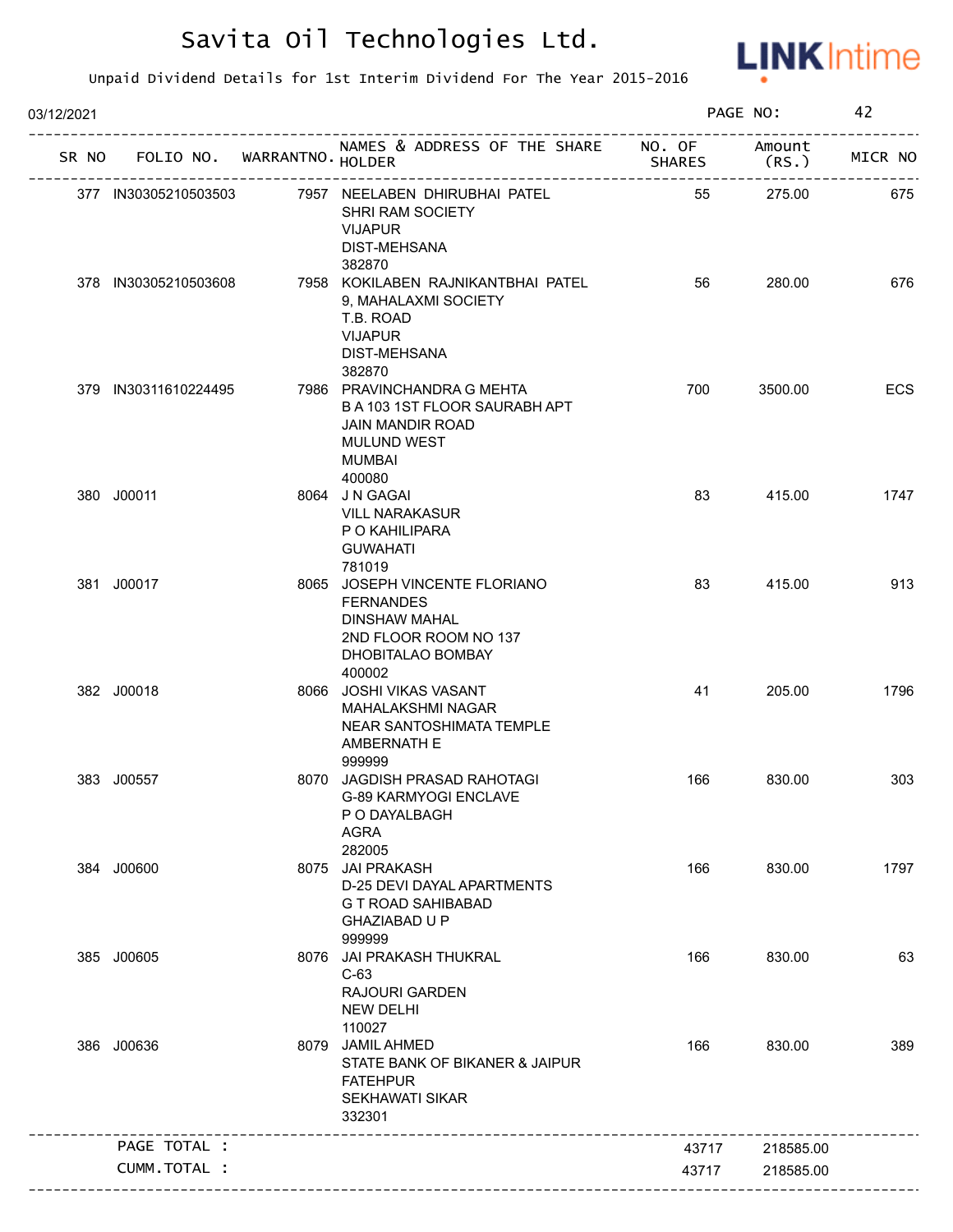

| 03/12/2021 |              |                   |                                                                                                                     | PAGE NO:      |                | 43      |  |
|------------|--------------|-------------------|---------------------------------------------------------------------------------------------------------------------|---------------|----------------|---------|--|
| SR NO      | FOLIO NO.    | WARRANTNO. HOLDER | NAMES & ADDRESS OF THE SHARE NO. OF                                                                                 | <b>SHARES</b> | Amount<br>(RS. | MICR NO |  |
|            | 387 J00691   |                   | 8081 JASUBEN V SANAVDA<br>AT PO BARWALA<br><b>TA MORBI</b><br><b>DIST RAJKOT</b><br>363636                          | 166           | 830.00         | 497     |  |
|            | 388 J00748   |                   | 8084 JAYANDRA M WAGHELA<br>VAMEHTA & COCA<br>338 NARSHI NATHA 1ST FLR<br><b>MASJID BUNDER BOMBAY</b><br>400009      | 166           | 830.00         | 958     |  |
|            | 389 J00754   |                   | 8085 JAYANT KUMAR JAIN<br>26B CAMAC STREET<br><b>3A FLAT NEELKANTH</b><br><b>CALCUTTA</b><br>700016                 | 100           | 500.00         | 1701    |  |
|            | 390 J00760   |                   | 8086 JAYANTI PARIDA<br>C/O DEBENDRA PATRA<br>AT MATHASAHI CHAULIAGANJ<br>PO NAYABAZAR CUTTACK ORISSA<br>753004      | 166           | 830.00         | 1730    |  |
|            | 391 J00815   |                   | 8087 JAYESH C RATHI<br>4/6 NEMANI BLDG 3RD FLR<br>3RD PHOPHAL WADI BHULESHWAR<br><b>BOMBAY</b><br>400002            | 166           | 830.00         | 914     |  |
|            | 392 J00816   |                   | 8088 JAYESH CHAMPANERI<br>8039 NEAR KOTHARI STORES<br><b>INSIDE DELHI GATE</b><br>AHMEDABAD<br>380001               | 166           | 830.00         | 534     |  |
|            | 393 J00866   |                   | 8097 JAYSHREE M DESAI<br>21-DIVYAVASUNDRA COM HOUSE<br>OPP NEW CIVIL COURT MIRZAPUR<br>AHMEDABAD<br>380001          | 166           | 830.00         | 1986    |  |
|            | 394 J00901   |                   | 8098 JESSI RATHOD<br>NEAR VARTEJ RAILWAY STATION<br>BESIDE BONE FACTORY VARTEJ<br><b>BHAVNAGAR</b><br>364060        | 166           | 830.00         | 512     |  |
|            | 395 J00912   |                   | 8100 JIGISHA RAMANLAL PATEL<br><b>S-3 MANGLAM FLATS</b><br>OPP BAPUS DARGAH GORVA<br>REFINERY ROAD BARODA<br>390016 | 166           | 830.00         | 817     |  |
|            | 396 J00913   |                   | 8101 JIGNA SHANKARLAL PATEL<br>4 BHAGVATI NAGAR SOCIETY<br>NEAR BUS STAND PATAN<br>DIST MEHSANA N GUJ<br>384265     | 66            | 330.00         | 698     |  |
|            | PAGE TOTAL : |                   |                                                                                                                     | 45211         | 226055.00      |         |  |
|            | CUMM.TOTAL : |                   |                                                                                                                     | 45211         | 226055.00      |         |  |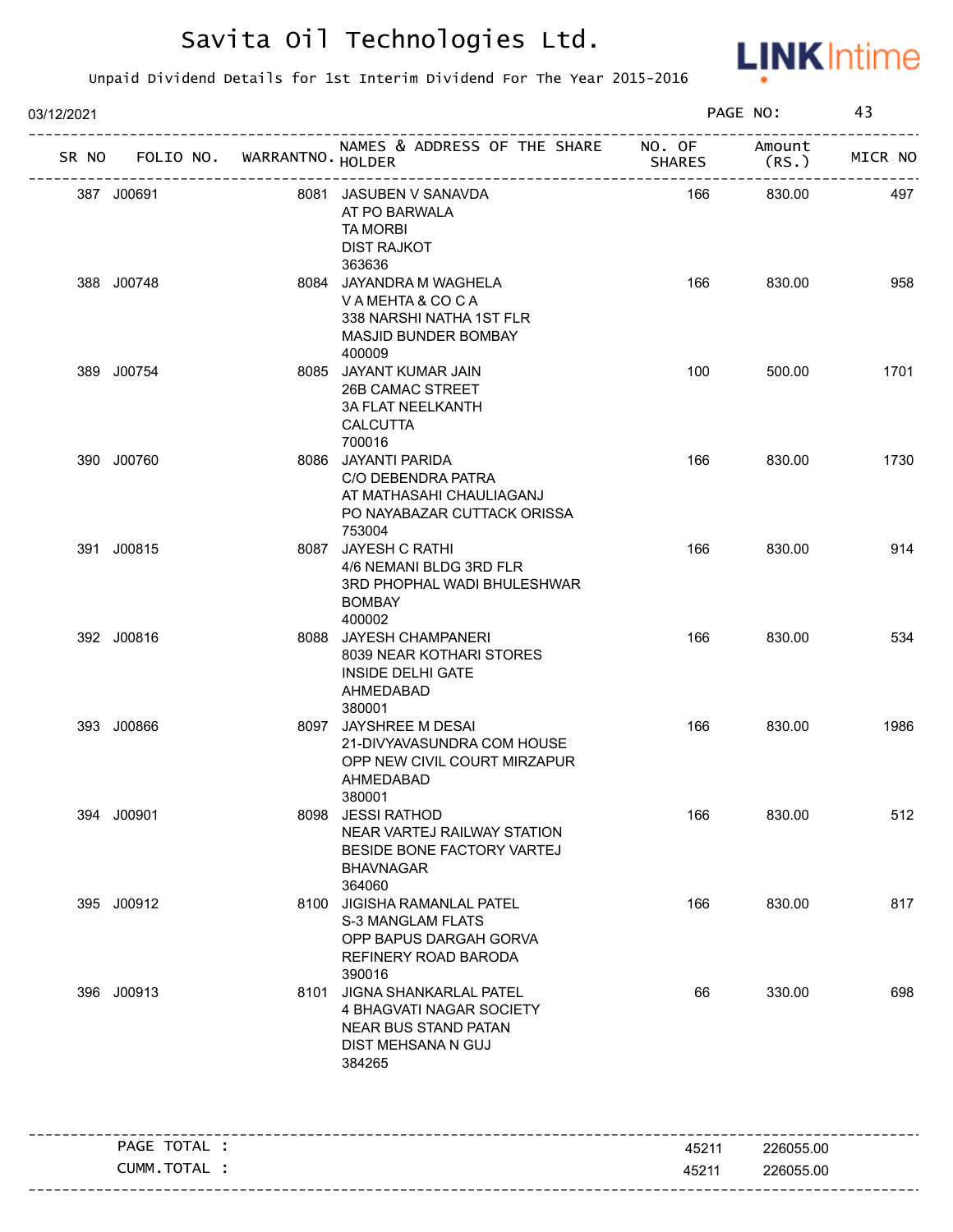

| 03/12/2021   |                             |                                                                                                                                |               | PAGE NO:        | 44      |
|--------------|-----------------------------|--------------------------------------------------------------------------------------------------------------------------------|---------------|-----------------|---------|
| SR NO        | FOLIO NO. WARRANTNO. HOLDER | NAMES & ADDRESS OF THE SHARE NO. OF                                                                                            | <b>SHARES</b> | Amount<br>(RS.) | MICR NO |
| 397 J00935   |                             | 8103 JINESH JAIN<br><b>J K CONSULTANTS</b><br><b>CLOTH MARKET ALWAR</b><br><b>RAJASTHAN</b><br>301001                          | 166           | 830.00          | 312     |
| 398 J00949   |                             | 8104 JITENDRA KUMAR<br>5-D-84 N I T<br><b>FARIDABAD</b><br>121001                                                              | 166           | 830.00          | 107     |
| 399 J00951   |                             | 8105 JITENDRA KUMAR SINHA<br><b>3A HARMONY APARTMENT</b><br><b>DEPUTY PARA</b><br>KUTCHERY CHOWK<br>RANCHI JHARKHAND<br>834001 | 100           | 500.00          | 1773    |
| 400 J00957   |                             | 8107 JITENDRA PAREKH<br>30 SATYAM APT<br>M G X RD NO 3 KANDIVALI W<br><b>BOMBAY</b><br>400067                                  | 333           | 1665.00         | 1915    |
| 401 J00983   |                             | 8109 JITUBHAI V SHAH<br>5/A/5 MUNICIPAL QUARTERS<br>OPP NR PRIMARY SCHOOL<br>OFF C G ROAD ELLISH BRIDGE<br>AHMEDABAD<br>380006 | 166           | 830.00          | 561     |
| 402 J01013   |                             | 8111 JOYTINDRA H PATEL<br>C/O M D PATEL<br>5 MANGAL PARK SOCIETY<br>GAJARWADI BARODA GUJARAT<br>390017                         | 100           | 500.00          | 819     |
| 403 J01022   |                             | 8112 JULALSING RATHOD<br><b>MAMTA</b><br>SANE GURUJI NAGAR<br>CHALISGAON<br>424101                                             | 166           | 830.00          | 1256    |
| 404 J01052   |                             | 8115 JYOTI KESWANI<br>P NO 807 A ASHOK CHOWK<br><b>ADARSH NAGAR</b><br><b>JAIPUR</b><br>302004                                 | 166           | 830.00          | 330     |
| 405 J01128   |                             | 8117 JAFFER KHAN<br><b>NO 17 NEW NO 6</b><br>COOKS ROAD A STREET<br><b>BANGALORE</b><br>560001                                 | 166           | 830.00          | 1488    |
| 406 J01229   |                             | 8122 JITENDRA B RATHOD<br>276/3 SOMWAR PETH<br><b>NEAR KHADI</b><br><b>KA MAIDAN</b><br><b>PUNE</b><br>411011                  | 166           | 830.00          | 1172    |
| PAGE TOTAL : |                             |                                                                                                                                | 46906         | 234530.00       |         |
|              | CUMM.TOTAL :                |                                                                                                                                | 46906         | 234530.00       |         |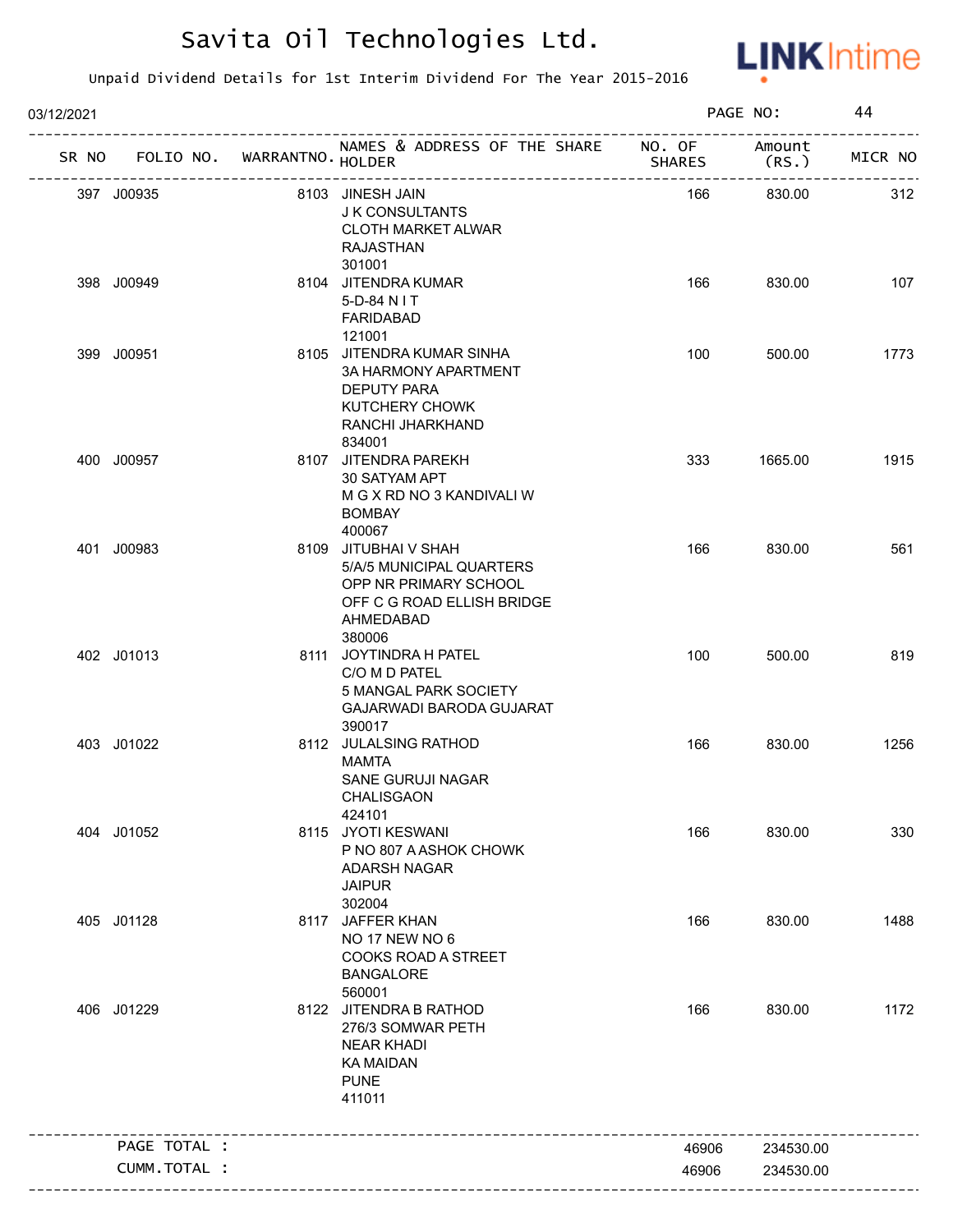

| 03/12/2021                        |                                                                                                                                    | PAGE NO:      |                 | 45      |  |
|-----------------------------------|------------------------------------------------------------------------------------------------------------------------------------|---------------|-----------------|---------|--|
| SR NO FOLIO NO. WARRANTNO. HOLDER | NAMES & ADDRESS OF THE SHARE NO. OF                                                                                                | <b>SHARES</b> | Amount<br>(RS.) | MICR NO |  |
| 407 J01237                        | 8124 JAYANTILAL KHIYASHI GANGAR<br>A/18 HINDMATA CHS<br>DR B AMBEDKAR ROAD<br>OPP HINDMATA CINEMA DADAR<br><b>BOMBAY</b><br>400014 | 166           | 830.00          | 968     |  |
| 408 J01265                        | 8126 J JAYANTH REDDY<br>H NO 2-4-89<br><b>BRAHMAN WADI</b><br>NARAYANPET<br>509210                                                 | 166           | 830.00          | 1434    |  |
| 409 J01267                        | 8127 JAIN (RM) FINANCE INDIA PVT LTD<br>7 BASEMENT<br><b>JANPATH MARKET</b><br>HAZRATGANJ<br><b>LUCKNOW</b><br>226001              | 166           | 830.00          | 1840    |  |
| 410 J01616                        | 8135 JAIN MAHAVIR SHANTILAL<br>A P 602 RUNWAL PLAZA<br>POKHRAN ROAD NO 1<br>THANE (W)<br>400606                                    | 166           | 830.00          | 1133    |  |
| 411 K00059                        | 8144 KEKI JEHANGIR LAWYER<br>74 A MEHER APARTMENTS<br><b>ANSTEY ROAD</b><br><b>BOMBAY</b><br>400026                                | 50            | 250.00          | 999     |  |
| 412 K00575                        | 8149 KAILASH BEN V PATEL<br>AT & PO VASNA SAIYED<br>TA DIST BARODA<br>390015                                                       | 166           | 830.00          | 815     |  |
| 413 K00583                        | 8150 KAILASH CHANDRA VEERWAL<br>979 SEC NO 4<br><b>HIRAN MAGARI</b><br><b>UDAIPUR</b><br>313001                                    | 166           | 830.00          | 367     |  |
| 414 K00600                        | 8151 KALAVATI N PATEL<br>RCL/A/1/12 OLD COLONY<br>VALIA ROAD GIDC ANKLESHWAR<br>393002                                             | 166           | 830.00          | 855     |  |
| 415 K00610                        | 8154 KALIDAS KACHARADAS PATEL<br>SAJJANPURA MANSA<br>TA VIJAPUR DIST MEHSANA NG<br>382845                                          | 166           | 830.00          | 671     |  |
| 416 K00619                        | 8156 KALPANA H JAIN<br>115 A TULSIWADI ROOM NO 87<br>MATHARPAKHADI ROAD MAZGAON<br><b>BOMBAY</b><br>400010                         | 166           | 830.00          | 962     |  |

| TOTAL<br>PAGE  | 48450 | 242250.00 |
|----------------|-------|-----------|
| TOTAL<br>CUMM. | 48450 | 242250.00 |
|                |       |           |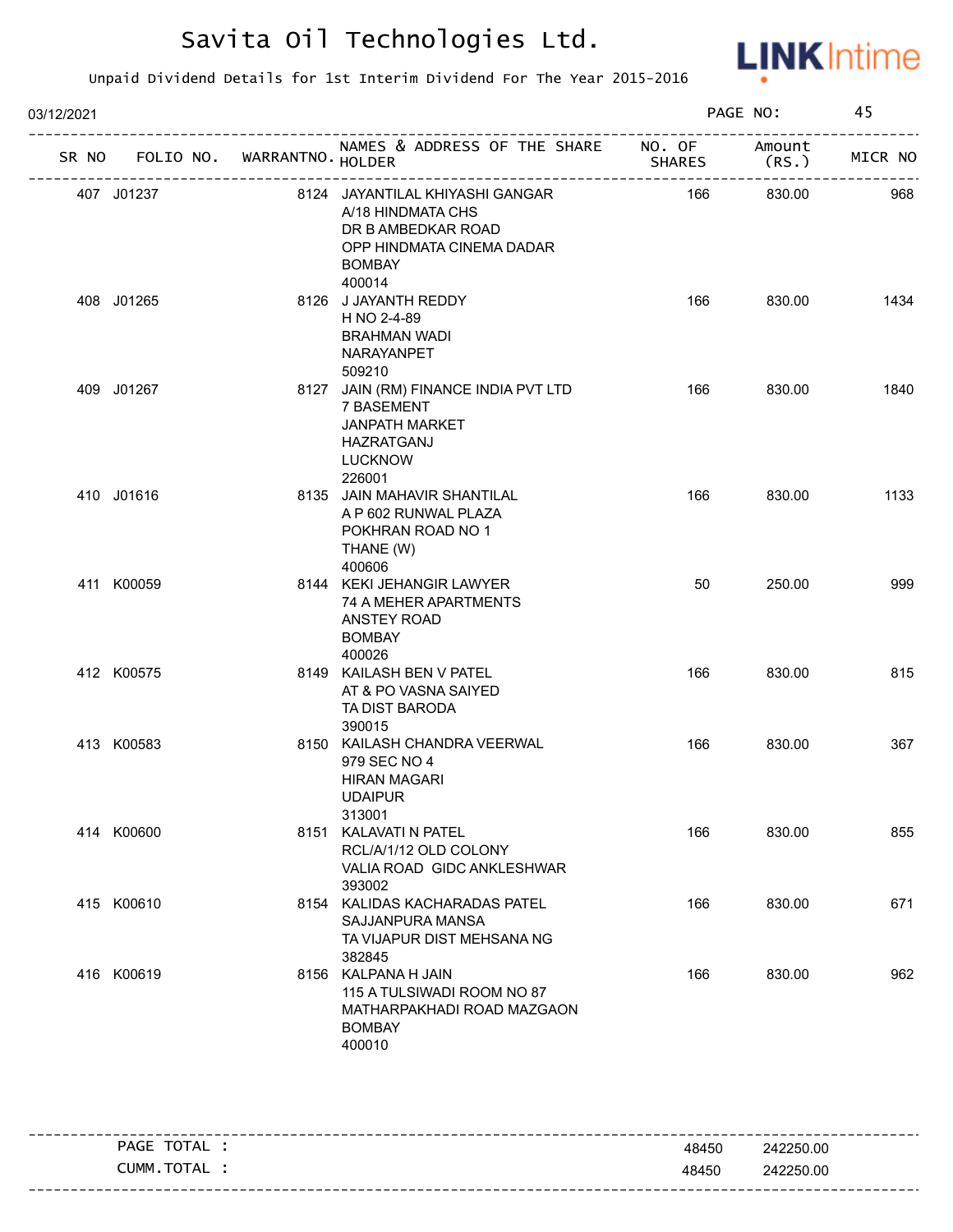

| 03/12/2021 |                                   |                                                                                                                     | PAGE NO:      |           | 46      |  |
|------------|-----------------------------------|---------------------------------------------------------------------------------------------------------------------|---------------|-----------|---------|--|
|            | SR NO FOLIO NO. WARRANTNO. HOLDER | NAMES & ADDRESS OF THE SHARE NO. OF Amount                                                                          | <b>SHARES</b> | (RS.)     | MICR NO |  |
|            | 417 K00652                        | 8158 KAMAL KUMAR BANSAL<br><b>BANKE TRADING CO</b><br>JIWAJI GANJ MORENA<br><b>MORENA M P</b><br>476001             | 166           | 830.00    | 1364    |  |
|            | 418 K00663                        | 8159 KAMAL PRASAD AGARWAL<br>SATYA NARAYAN AGARWAL<br>POST-MOHUDA<br>DIST-DHANBAD<br>828305                         | 166           | 830.00    | 1767    |  |
|            | 419 K00668                        | 8160 KAMALA DEVI GUPTA<br>C/O SRI JAGADAMBA OIL MILL<br>60 B T ROAD CHUNNI BABU MARKET<br><b>CALCUTTA</b><br>700002 | 166           | 830.00    | 1689    |  |
|            | 420 K00688                        | 8161 KAMLA DEVI KHATRI<br>C\O CHAMPA LAL BHEEMRAJ<br>PO CHOHTAM DIST BARMER RAJ<br>344702                           | 166           | 830.00    | 400     |  |
|            | 421 K00728                        | 8165 KAMLESH M BHATT<br><b>GIRNARA ST</b><br><b>MUNDRA KUTCH</b><br>370421                                          | 166           | 830.00    | 531     |  |
|            | 422 K00737                        | 8166 KAMLESH SONI<br><b>CHOVRAHA BAZAR</b><br>CHHABRA GUGOR BARAN<br>RAJASTHAN<br>325220                            | 166           | 830.00    | 383     |  |
|            | 423 K00761                        | 8167 KANCHAN DEVI MOONDRA<br>KOTHARI'S STREET WARD NO 8<br>POST GANGAPUR BHL<br>311801                              | 166           | 830.00    | 361     |  |
|            | 424 K00762                        | 8168 KANCHAN JAIN<br>NARAYAN WADI LAXMI BLDG<br>R NO 16 STATION ROAD<br><b>KALYAN</b><br>421301                     | 66            | 330.00    | 1238    |  |
|            | 425 K00777                        | 8171 KANCHANBEN PRAMUKHLAL SONI<br>1139/A DEVAJI SARAIYAS POLE<br>SANKADI SERI MANEK CHOWK<br>AHMEDABAD<br>380001   | 166           | 830.00    | 535     |  |
|            | 426 K00906                        | 8180 KARUNANDER KUMAR GUPTA<br>76/162 HALSEY ROAD<br><b>KANPUR</b><br>208001                                        | 166           | 830.00    | 187     |  |
|            | 427 K00919                        | 8181 KASHMIRA NATHWANI<br>ARYA SADAN<br>DR YAGNIK RD<br>OPP JAGNAT POLICE STATION<br><b>RAJKOT</b><br>360001        | 166           | 830.00    | 411     |  |
|            | PAGE TOTAL :                      |                                                                                                                     | 50176         | 250880.00 |         |  |
|            | CUMM.TOTAL :                      |                                                                                                                     | 50176         | 250880.00 |         |  |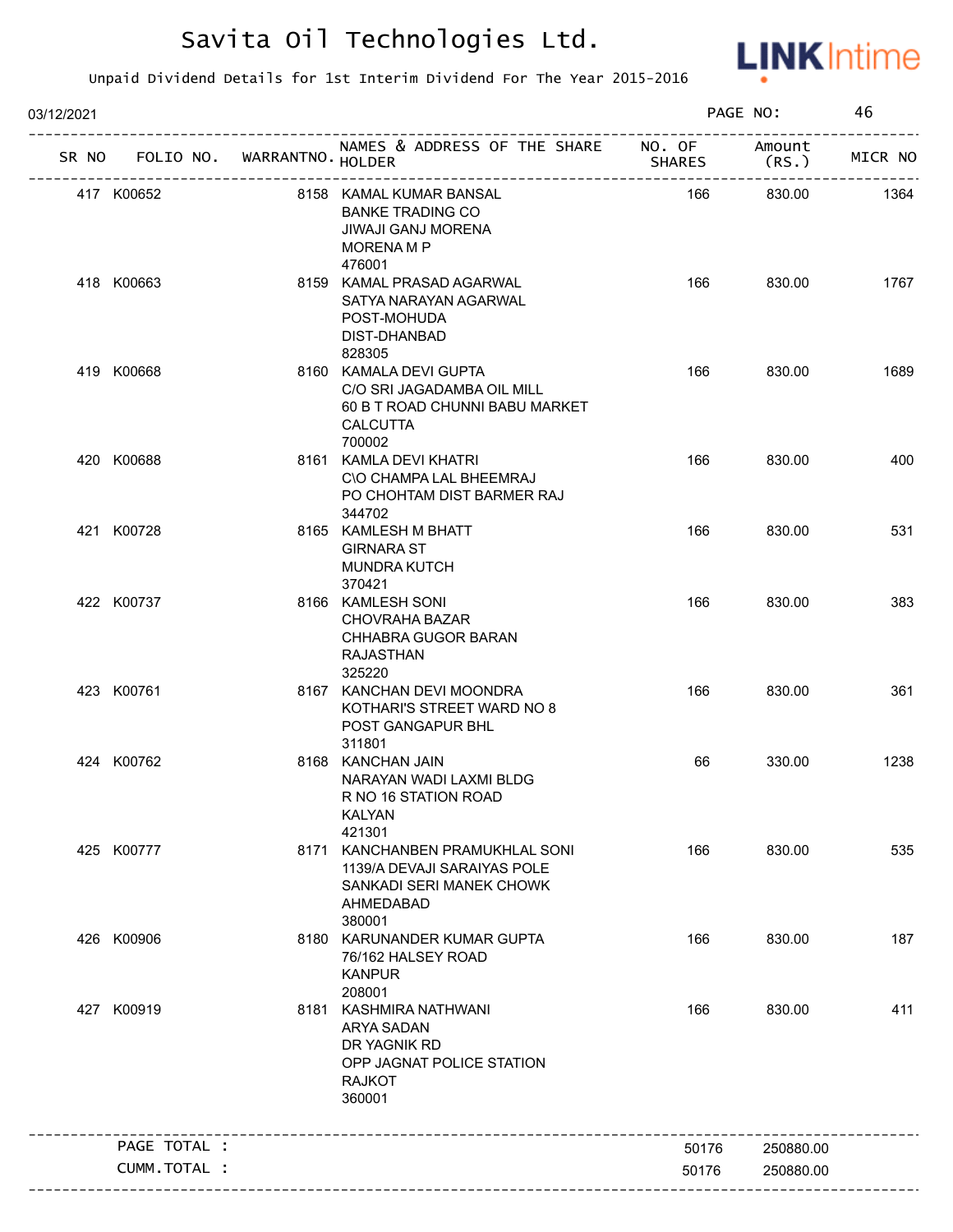

| 03/12/2021 |            |                             | PAGE NO:                                                                                                                           |               | 47             |         |
|------------|------------|-----------------------------|------------------------------------------------------------------------------------------------------------------------------------|---------------|----------------|---------|
| SR NO      |            | FOLIO NO. WARRANTNO. HOLDER | NAMES & ADDRESS OF THE SHARE NO. OF                                                                                                | <b>SHARES</b> | Amount<br>(RS. | MICR NO |
|            | 428 K00947 |                             | 8184 KAVITA DUGAR<br>M/S MANIKCHAND CHATTAR SINGH<br>111 P T PURUSHOTTAM ROY ST<br><b>CALCUTTA</b><br>700007                       | 166           | 830.00         | 1696    |
|            | 429 K00968 |                             | 8185 KEERTHI INVESTMENTS<br>OPP ANDHRA BANK<br>PAMIDI<br>ANANTAPUR DI<br>515775                                                    | 166           | 830.00         | 1444    |
|            | 430 K00976 |                             | 8188 KESAR SINGH<br>ROAD NO 42 HOUSE NO 73A<br>PUNJABI BAGH<br><b>NEW DELHI</b><br>110026                                          | 166           | 830.00         | 60      |
|            | 431 K01068 |                             | 8194 KIRAN GOLCHHA<br>CHANDANMAL SANTOKCHAND<br>DINBAZAR JALPAIGURI<br>735101                                                      | 166           | 830.00         | 1722    |
|            | 432 K01070 |                             | 8195 KIRAN JAIN<br><b>BALAJI PLOT</b><br><b>KHAMGAON</b><br>444303                                                                 | 166           | 830.00         | 1304    |
|            | 433 K01111 |                             | 8198 KIRPAL KAUR<br>CD 12 MALIBU TOWN<br>SOHNA ROAD<br><b>GURGAON</b><br><b>HARYANA</b>                                            | 166           | 830.00         | 9       |
|            | 434 K01199 |                             | 8200 KOSHLYADEVI CHITHLANGYA<br>SWAMI APPARTMENT B NO 2<br>R NO 6 JAWAHAR NAGAR<br>ICHALKARANJI<br>416117                          | 166           | 830.00         | 1215    |
|            | 435 K01244 |                             | 8205 KRISHNA RAO D<br>C/O GEETA SHARES<br>6/2 ARUNDELPET<br><b>GUNTUR</b><br>522002                                                | 166           | 830.00         | 1463    |
|            | 436 K01253 |                             | 8206 KRISHNACHANDRA MATHUR<br>93/19 MANSAROVER AGARWAL<br><b>FARM</b><br><b>JAIPUR</b><br>302020                                   | 166           | 830.00         | 344     |
|            | 437 K01264 |                             | 8207 KRUNAL JAYENDRA THAKKAR<br>JAYENDRA NATVERLAL THAKKAR<br>5 SHAH APP VAKIL VADI<br>L G CORNER MANINAGAR<br>AHMEDABAD<br>380008 | 166           | 830.00         | 575     |

| TOTAL<br><b>PAGE</b> | 51836 | 259180.00 |
|----------------------|-------|-----------|
| CUMM.TOTAL :         | 51836 | 259180.00 |
|                      |       |           |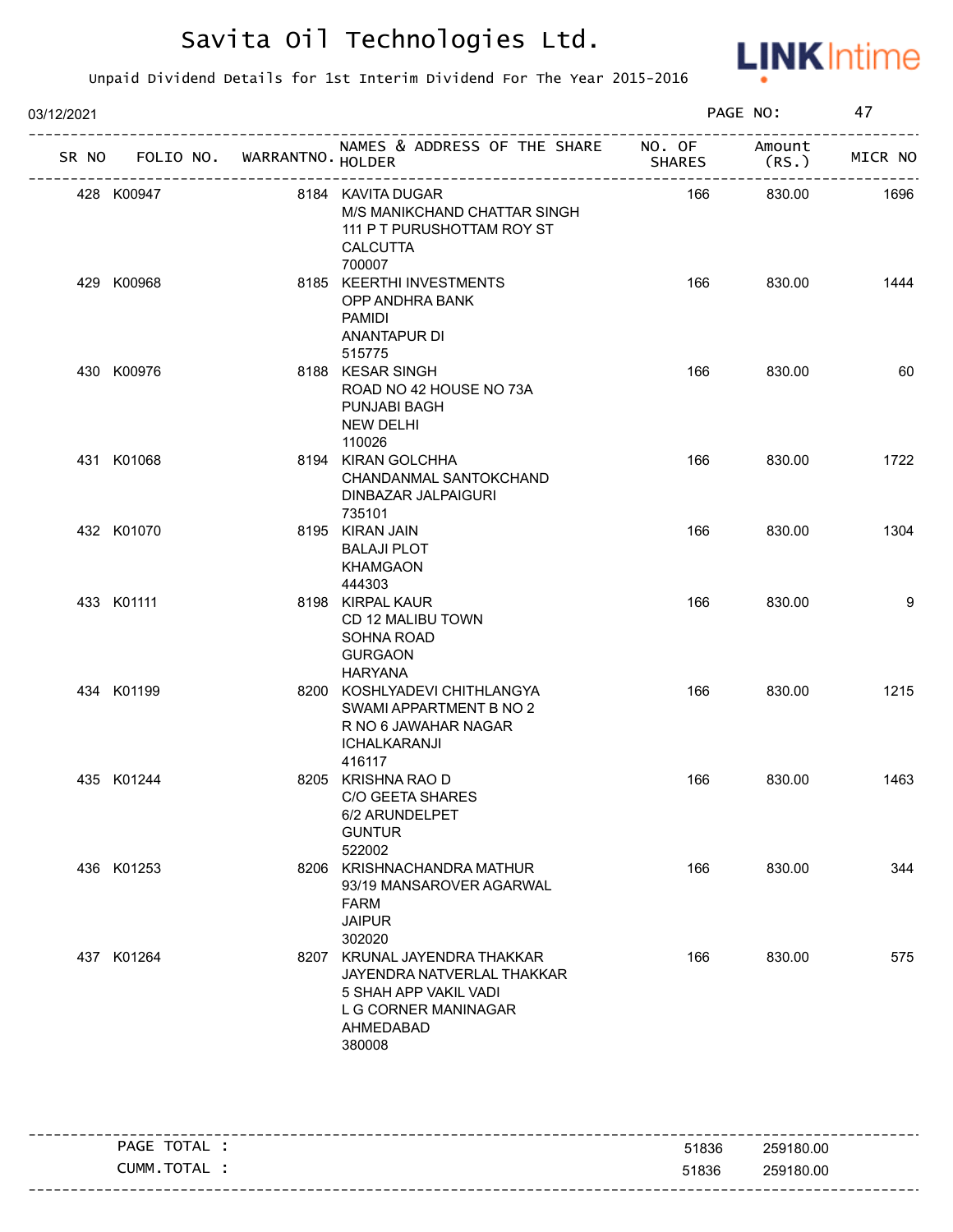

| NAMES & ADDRESS OF THE SHARE NO. OF<br>Amount<br>SR NO FOLIO NO. WARRANTNO. HOLDER<br><b>SHARES</b><br>(RS. )<br>__________________<br>438 K01278<br>8210 KULDIP JAIN<br>166<br>830.00<br>H NO 9/1846 GALI NO 2<br>KAILASH NAGAR<br><b>DELHI</b><br>110031<br>8214 K V V SATYANARAYANA<br>166<br>439 K01379<br>830.00<br>UTI AGENT P 51977<br>54-12 DWARAKA NAGAR<br>NIZAMABAD<br>503003<br>440 K01501<br>8216 KALAMBIR SINGH POSWAL<br>166<br>830.00<br><b>VILLAGE KAILASH</b><br>POST OFFICE TIKRI<br><b>TIKRI KARNAL</b><br>132001<br>441 K01570<br>8217 KRISHAN KUMAR GOYAL<br>100<br>500.00<br>DHARODI WALE WARD NO 7<br>PATRAM NAGAR<br>NARWANA 126116<br><b>HARYANA</b><br>126116<br>442 K01579<br>8218 K KAMESHWARI<br>166<br>830.00<br>FLAT NO 603 NESTLE I<br>P B MARG WORLI<br><b>BOMBAY</b><br>400013<br>443 K01722<br>166<br>8224 KANAN H PATEL<br>830.00<br><b>B/2 NEW SANJAY FLATS</b><br>NR GULBAI TEKRA PANCHWATI<br><b>IIND LANE</b><br>AHMEDABAD<br>380009<br>8229 KUNTA DEVI<br>125<br>444 K01841<br>625.00<br>KU-49 PITAMPURA<br>DELHI<br>110034<br>8230 KUSUM PRAVIN ZAVERI<br>200<br>445 K01896<br>1000.00<br>GIRIRAJ 150FT RING ROAD<br>6 AFRICA COLONY<br>OPP RAJYA TELE EXCHANGE<br><b>RAJKOT</b><br>360007<br>8232 KAMALABEN N TANDEL<br>446 K01949<br>333<br>1665.00<br>MISSION COMPOUND<br>AHWA<br><b>DIST DANGS</b><br><b>GUJARAT</b><br>394710<br>447 K02347<br>8235 K G SUBRAMANIAM<br>100<br>500.00<br>C/O UCO BANK<br>NO 83 M G ROAD<br><b>BANGALORE</b><br>560001 | 03/12/2021 |  |  | PAGE NO: | 48      |
|------------------------------------------------------------------------------------------------------------------------------------------------------------------------------------------------------------------------------------------------------------------------------------------------------------------------------------------------------------------------------------------------------------------------------------------------------------------------------------------------------------------------------------------------------------------------------------------------------------------------------------------------------------------------------------------------------------------------------------------------------------------------------------------------------------------------------------------------------------------------------------------------------------------------------------------------------------------------------------------------------------------------------------------------------------------------------------------------------------------------------------------------------------------------------------------------------------------------------------------------------------------------------------------------------------------------------------------------------------------------------------------------------------------------------------------------------------------------------------------------------|------------|--|--|----------|---------|
|                                                                                                                                                                                                                                                                                                                                                                                                                                                                                                                                                                                                                                                                                                                                                                                                                                                                                                                                                                                                                                                                                                                                                                                                                                                                                                                                                                                                                                                                                                      |            |  |  |          | MICR NO |
|                                                                                                                                                                                                                                                                                                                                                                                                                                                                                                                                                                                                                                                                                                                                                                                                                                                                                                                                                                                                                                                                                                                                                                                                                                                                                                                                                                                                                                                                                                      |            |  |  |          | 68      |
|                                                                                                                                                                                                                                                                                                                                                                                                                                                                                                                                                                                                                                                                                                                                                                                                                                                                                                                                                                                                                                                                                                                                                                                                                                                                                                                                                                                                                                                                                                      |            |  |  |          | 1424    |
|                                                                                                                                                                                                                                                                                                                                                                                                                                                                                                                                                                                                                                                                                                                                                                                                                                                                                                                                                                                                                                                                                                                                                                                                                                                                                                                                                                                                                                                                                                      |            |  |  |          | 125     |
|                                                                                                                                                                                                                                                                                                                                                                                                                                                                                                                                                                                                                                                                                                                                                                                                                                                                                                                                                                                                                                                                                                                                                                                                                                                                                                                                                                                                                                                                                                      |            |  |  |          | 120     |
|                                                                                                                                                                                                                                                                                                                                                                                                                                                                                                                                                                                                                                                                                                                                                                                                                                                                                                                                                                                                                                                                                                                                                                                                                                                                                                                                                                                                                                                                                                      |            |  |  |          | 967     |
|                                                                                                                                                                                                                                                                                                                                                                                                                                                                                                                                                                                                                                                                                                                                                                                                                                                                                                                                                                                                                                                                                                                                                                                                                                                                                                                                                                                                                                                                                                      |            |  |  |          | 580     |
|                                                                                                                                                                                                                                                                                                                                                                                                                                                                                                                                                                                                                                                                                                                                                                                                                                                                                                                                                                                                                                                                                                                                                                                                                                                                                                                                                                                                                                                                                                      |            |  |  |          | 71      |
|                                                                                                                                                                                                                                                                                                                                                                                                                                                                                                                                                                                                                                                                                                                                                                                                                                                                                                                                                                                                                                                                                                                                                                                                                                                                                                                                                                                                                                                                                                      |            |  |  |          | 430     |
|                                                                                                                                                                                                                                                                                                                                                                                                                                                                                                                                                                                                                                                                                                                                                                                                                                                                                                                                                                                                                                                                                                                                                                                                                                                                                                                                                                                                                                                                                                      |            |  |  |          | 1891    |
|                                                                                                                                                                                                                                                                                                                                                                                                                                                                                                                                                                                                                                                                                                                                                                                                                                                                                                                                                                                                                                                                                                                                                                                                                                                                                                                                                                                                                                                                                                      |            |  |  |          | 1489    |
| PAGE TOTAL :<br>267620.00<br>53524                                                                                                                                                                                                                                                                                                                                                                                                                                                                                                                                                                                                                                                                                                                                                                                                                                                                                                                                                                                                                                                                                                                                                                                                                                                                                                                                                                                                                                                                   |            |  |  |          |         |
| CUMM.TOTAL :<br>53524<br>267620.00                                                                                                                                                                                                                                                                                                                                                                                                                                                                                                                                                                                                                                                                                                                                                                                                                                                                                                                                                                                                                                                                                                                                                                                                                                                                                                                                                                                                                                                                   |            |  |  |          |         |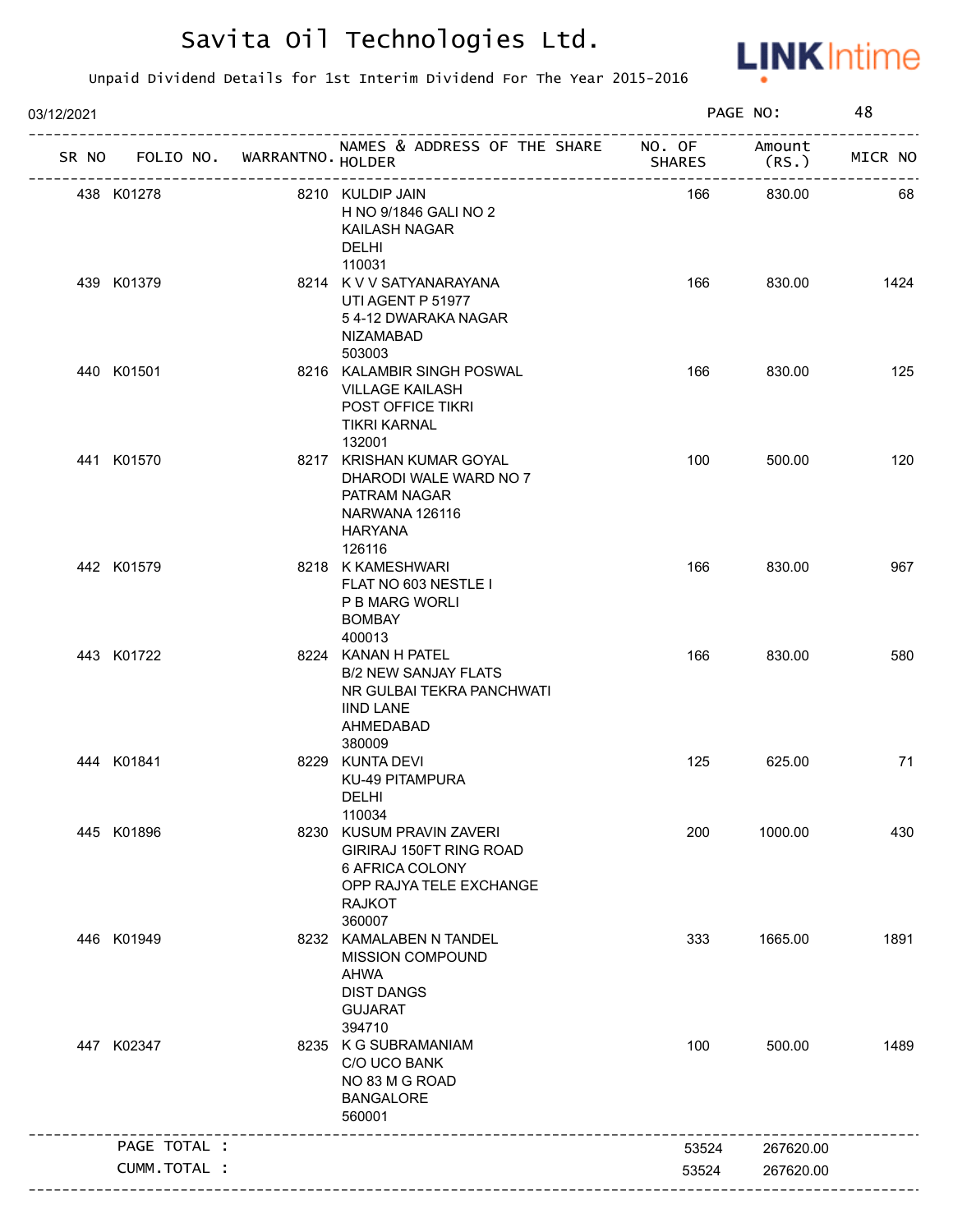

| 03/12/2021 |                                   |                                                                                                                 |               | PAGE NO:  | 49      |
|------------|-----------------------------------|-----------------------------------------------------------------------------------------------------------------|---------------|-----------|---------|
|            | SR NO FOLIO NO. WARRANTNO. HOLDER | NAMES & ADDRESS OF THE SHARE NO. OF Amount                                                                      | <b>SHARES</b> | (RS.      | MICR NO |
|            | 448 L00501                        | 8239 LC SINGHVI<br>1-182/1/7&8<br><b>FATHENAGAR</b><br><b>HYDERABAD</b><br>500018                               | 166           | 830.00    | 1406    |
|            | 449 L00502                        | 8240 LDAGARWAL<br><b>B N 72 SHALIMAR BAGH</b><br>WEST<br><b>NEW DELHI</b><br>110052                             | 100           | 500.00    | 81      |
|            | 450 L00515                        | 8242 LACHHMANDAS MORDANI<br>A-1/9 MANDAP BHWAR KRUPA CHS<br>S V P ROAD BORIVALI WEST<br><b>BOMBAY</b><br>400103 | 166           | 830.00    | 1125    |
|            | 451 L00525                        | 8243 LAJWANTI MOTWANI<br>C/O C C MOTWANI 1ST FLOOR<br>DHARAMDAS & CO DAL BAZAR<br><b>GWALIOR M P</b><br>474009  | 166           | 830.00    | 1361    |
|            | 452 L00579                        | 8244 LALITA KUMAR<br>E 1/16 VIKRAM NAGAR<br>AMBLI ROAD<br>AHMEDABAD<br>380051                                   | 66            | 330.00    | 628     |
|            | 453 L00584                        | 8246 LALITABEN D SHAH<br>RAJASTHAN ICE CREAM<br>NEAR PADSHA POLE RELIEF ROAD<br>AHMEDABAD<br>380001             | 166           | 830.00    | 536     |
|            | 454 L00648                        | 8248 LEELA SRIVASTAVA<br><b>B-7 PWD COLONY</b><br>MACROBERT GANJ<br><b>KANPUR</b><br>208001                     | 166           | 830.00    | 189     |
|            | 455 L00677                        | 8249 LIYAKAT ALI MODI<br>C/O SAIFY MEDICAL STORE<br>SABJI MANDI ROAD<br><b>BANSWARA RAJASTHAN</b><br>327001     | 166           | 830.00    | 386     |
| 456 L00679 |                                   | 8250 LLOYOS FINANCE LTD<br>601 RAHEJA CENTRE<br><b>NARIMAN POINT</b><br><b>BOMBAY</b><br>400021                 | 66            | 330.00    | 1851    |
|            | 457 L00736                        | 8252 LEENA VASUDEVA<br>56-A FLAT NO 12<br><b>BRINDABAN COMPLEX</b><br><b>THANE</b><br>400601                    | 166           | 830.00    | 1127    |
|            | PAGE TOTAL :                      |                                                                                                                 | 54918         | 274590.00 |         |
|            | CUMM.TOTAL :                      |                                                                                                                 | 54918         | 274590.00 |         |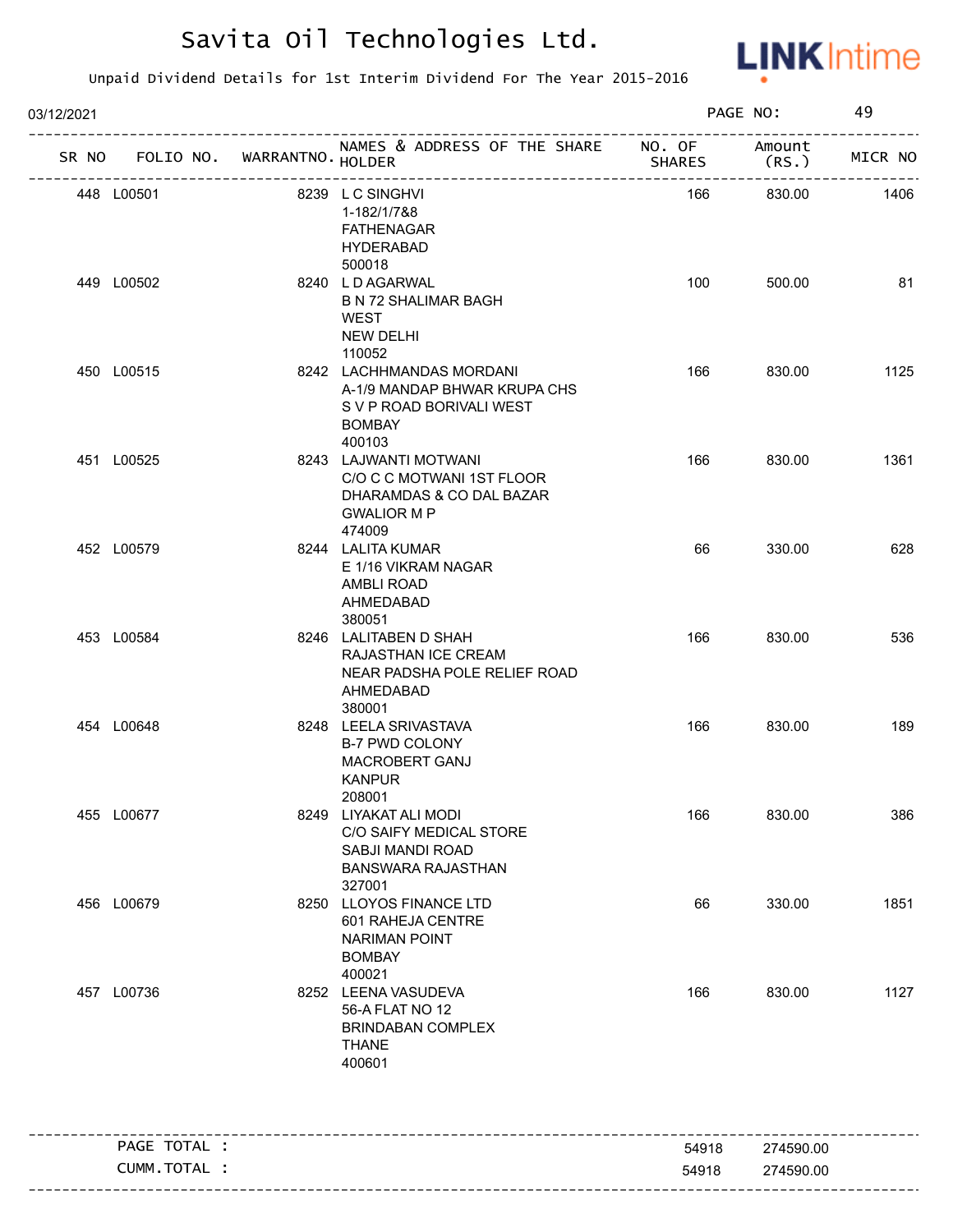

| 03/12/2021 |              |                             |                                                                                                                                                      |                         | PAGE NO:        | 50      |
|------------|--------------|-----------------------------|------------------------------------------------------------------------------------------------------------------------------------------------------|-------------------------|-----------------|---------|
| SR NO      |              | FOLIO NO. WARRANTNO. HOLDER | NAMES & ADDRESS OF THE SHARE                                                                                                                         | NO. OF<br><b>SHARES</b> | Amount<br>(RS.) | MICR NO |
|            | 458 L00744   |                             | 8253 LASHYA FISCAL SERVICES (P) LTD<br>45 RED CROSS ROAD<br>OPP ST URSULA HIGH SCHOOL<br>CIVIL LINES<br><b>NAGPUR</b>                                | 333                     | 1665.00         | 1967    |
|            | 459 L00758   |                             | 999999<br>8254 LALCHAND VISWAKARMA<br>AJIT GLASS GALA NO 25<br>RAGAVENDR MANDHI ROAD<br>YADAV NAGAR JOGESHWARI<br><b>MUMBAI</b><br>400102            | 100                     | 500.00          | 1124    |
|            | 460 M00012   |                             | 8257 M SUDHAKARAN<br>D4-1 2 SECTOR 6<br><b>NERUL</b><br><b>NEW BOMBAY</b><br>400706                                                                  | 83                      | 415.00          | 1143    |
|            | 461 M00015   |                             | 8258 MADHAVI RAMAKANT SALVI<br>A MATRUPREM V P RD<br>NR JOSHI HIGH SCHOOL<br>DOMBIVLI E DIST THANE<br>421201                                         | 166                     | 830.00          | 1230    |
|            | 462 M00024   |                             | 8259 MATHEWKUTTY JOHN<br>402 GAURI CO OP HSG SOC LTD<br>NEXT TO HOLY FAMILY CONVENT<br><b>SCHOOL</b><br>LAL CHAKKI DAS CHAWL RD<br><b>ULHASNAGAR</b> | 83                      | 415.00          | 1225    |
|            | 463 M00526   |                             | 421004<br>8262 M PRAKASH<br>11/445 PUTHAN VEETIL HOUSE<br>NELLIKUNNU RD PARAVATTANI<br><b>THRISSUR</b><br>680005                                     | 66                      | 330.00          | 1669    |
|            | 464 M00530   |                             | 8263 M RAJAKUMAR<br>K 3/17 KAMARAJAPURAM<br><b>BHEL TOWNSHIP</b><br><b>TRICHY</b><br>620014                                                          | 166                     | 830.00          | 1624    |
|            | 465 M00556   |                             | 8266 MADAN LAL DHALL<br>WZ 120 SHIV NAGAR<br><b>NEW DELHI</b><br>110058                                                                              | 166                     | 830.00          | 88      |
|            | 466 M00591   |                             | 8271 MADHU GUPTA<br>C/O SRI N L GUPTA<br>18/65 PAKKI SARAI<br>ALIGARH U P<br>202001                                                                  | 166                     | 830.00          | 176     |
|            | 467 M00594   |                             | 8272 MADHU JAIN<br>$B/8-C$<br>SIDHARTHA EXTEN<br><b>NEW DELHI</b><br>110014                                                                          | 100                     | 500.00          | 47      |
|            | PAGE TOTAL : |                             |                                                                                                                                                      | 56347                   | 281735.00       |         |
|            | CUMM.TOTAL : |                             |                                                                                                                                                      | 56347                   | 281735.00       |         |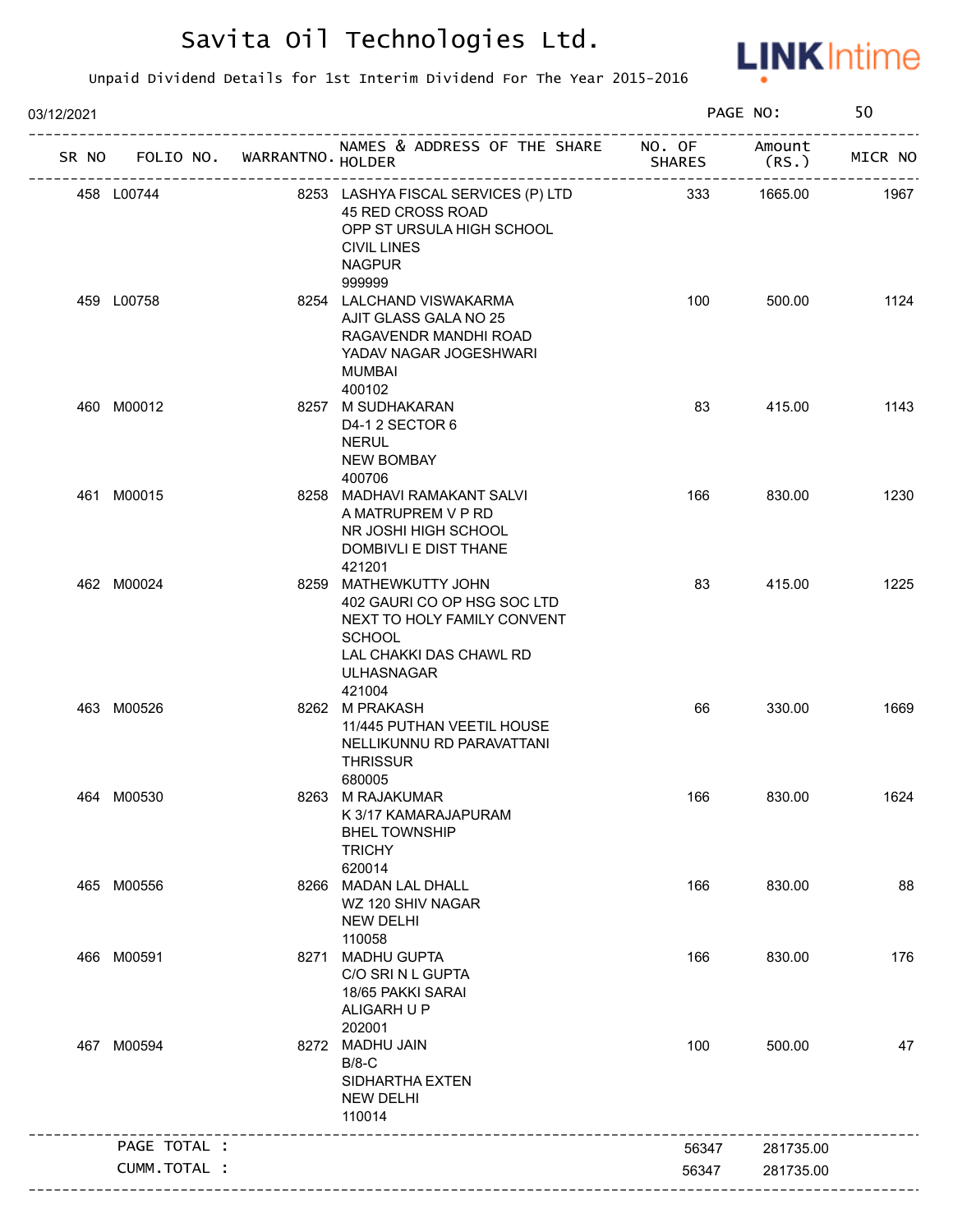

| 03/12/2021 |                                   |                                                                                                                                        |               | PAGE NO:       | 51      |
|------------|-----------------------------------|----------------------------------------------------------------------------------------------------------------------------------------|---------------|----------------|---------|
|            | SR NO FOLIO NO. WARRANTNO. HOLDER | NAMES & ADDRESS OF THE SHARE NO. OF                                                                                                    | <b>SHARES</b> | Amount<br>(RS. | MICR NO |
|            | 468 M00689                        | 8275 MAHAVEER SANKLECHA<br><b>B 63 SECOND FLOOR</b><br><b>VIVEK VIHAR</b><br>PHASE II<br>DELHI                                         | 166           | 830.00         | 104     |
|            | 469 M00703                        | 110095<br>8276 MAHENDI MOHAMAD PANJVANI<br><b>BHANJI DEVJIBHAI</b><br>PARA BAZAR<br><b>RAJKOT</b><br>360001                            | 166           | 830.00         | 412     |
|            | 470 M00735                        | 8278 MAHENDRA KUMAR<br>RAMESH KUMAR MOTILAL 57<br>GURUWAR WARD VAVIKAR LANE<br>MALEGOAN<br>423203                                      | 166           | 830.00         | 1252    |
|            | 471 M00744                        | 8279 MAHENDRA M JAIN<br>C/O BHUROBA SILK MILLS<br>90/92 VITALWADI SHIVALDAS BLDG<br>4TH FLOOR BOMBAY<br>400002                         | 166           | 830.00         | 916     |
|            | 472 M00757                        | 8280 MAHENDRA PRASAD<br>C-100 SECTOR-IV<br><b>NOIDA</b><br>DIST GAZIABAD UP<br>201301                                                  | 166           | 830.00         | 174     |
|            | 473 M00778                        | 8282 MAHESH CHAND GUPTA<br>C/O SH O N BANSAL<br>20 STATE BANK COLONY<br>JAIPUR HOUSE AGRA<br>282010                                    | 166           | 830.00         | 306     |
|            | 474 M00779                        | 8283 MAHESH CHAND GUPTA<br><b>MOH CHAMUNDA</b><br>MANDI DHANAURA MORADABAD<br>UP.<br>244231                                            | 166           | 830.00         | 251     |
|            | 475 M00833                        | 8287 MAHINDER KAUR BATRA<br>C/O R S BATRA<br>31 RAILWAY BOARD BLDG<br>THE MALL SHIMLA<br>171003                                        | 166           | 830.00         | 165     |
|            | 476 M00841                        | 8288 MAINA SOMANI<br>C/O KAMAL STEEL IND<br>142 SHOPING CENTRE<br><b>KOTA RAJ</b><br>324007                                            | 166           | 830.00         | 381     |
|            | 477 M00871                        | 8289 MALTIBEN BHATT<br>C/O G M SAKHIYA PLOT NO 52A<br>SHREE COLONY MARG NO 4<br>NR PANCHVATI<br><b>B/H AAKAR BLDG RAJKOT</b><br>360004 | 166           | 830.00         | 422     |
|            | PAGE TOTAL :                      |                                                                                                                                        | 58007         | 290035.00      |         |
|            | CUMM.TOTAL :                      |                                                                                                                                        | 58007         | 290035.00      |         |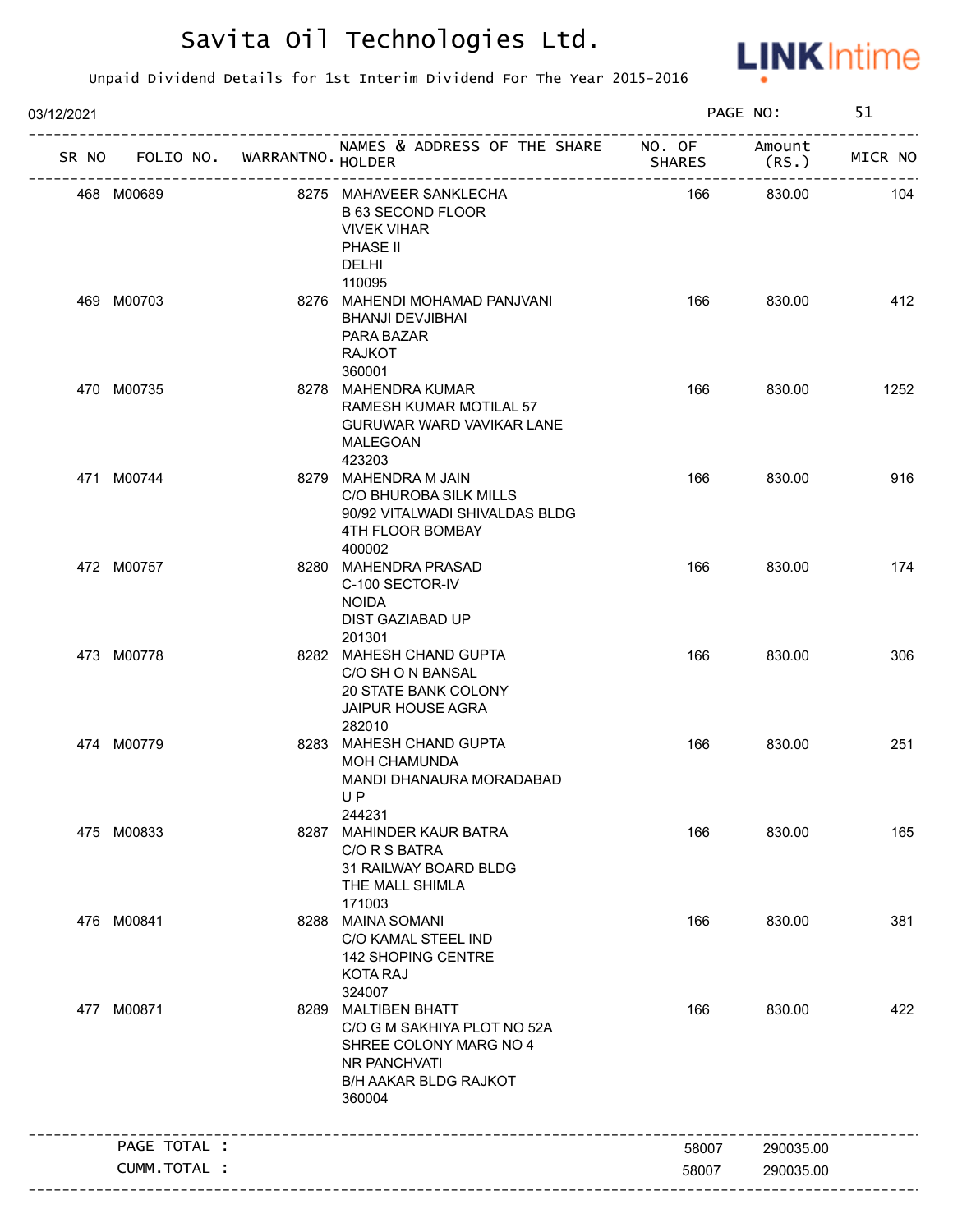

| 03/12/2021   |                             |                                                                                                                                     |               | PAGE NO:        | 52      |
|--------------|-----------------------------|-------------------------------------------------------------------------------------------------------------------------------------|---------------|-----------------|---------|
| SR NO        | FOLIO NO. WARRANTNO. HOLDER | NAMES & ADDRESS OF THE SHARE NO. OF<br>---------------------                                                                        | <b>SHARES</b> | Amount<br>(RS.) | MICR NO |
| 478 M00903   |                             | 8291 MANDAKINI T GAWANDE<br>18 ANAND COOP HSG SOC<br>NR PARSIK TUNNEL MUMBRA<br>DIST THANA<br>400612                                | 166           | 830.00          | 1136    |
| 479 M00915   |                             | 8292 MANGILAL<br>MAMTA TEXTILES AGENCY NO 11<br>3RD FLR OPP NAMBOOR MARKET<br>TN SETTY XLANE CHICKPET<br><b>BANGALORE</b><br>560053 | 66            | 330.00          | 1519    |
| 480 M00930   |                             | 8293 MANIBEN CHAMANLAL SANKHLA<br>C/O JAI JAGDISH COLD STORAGE<br><b>SARDAR BAGE</b><br><b>DEESA BK</b><br>385535                   | 100           | 500.00          | 729     |
| 481 M00959   |                             | 8295 MANISH GUPTA<br>122 GALI BANDOOK WALI<br><b>AJMERI GATE</b><br><b>DELHI</b><br>110006                                          | 166           | 830.00          | 33      |
| 482 M00968   |                             | 8296 MANISH KUMAR<br>CHANODA LAL & SONS MOTI<br>DUNGARI ROAD JAIPUR<br><b>JAIPUR</b><br>302004                                      | 100           | 500.00          | 331     |
| 483 M00995   |                             | 8298 MANISHA N CHAUHAN<br><b>HAKMAJI NI CHALI</b><br><b>JAWAHAR CHOWK SABARMATI</b><br>AHMEDABAD<br>380005                          | 166           | 830.00          | 552     |
| 484 M01047   |                             | 8300 MANJU SINGHAL<br><b>GAJA NAND HARI RAM</b><br><b>CLOTH MERCHANT SUBHASH</b><br><b>CHOWK</b><br>MAHENDRA GARH HARYANA<br>123029 | 166           | 830.00          | 111     |
| 485 M01068   |                             | 8302 MANJULA VORA<br><b>16B SWATI SOCIETY</b><br>ST XAVIERS HIGH SCHOOL ROAD<br>AHMEDABAD<br>380014                                 | 66            | 330.00          | 602     |
| 486 M01226   |                             | 8308 MEENA DEVI<br>C/O GANPAT LAL S B B J<br><b>I E BALOTRA</b><br>RAJ<br>344022                                                    | 166           | 830.00          | 398     |
| 487 M01241   |                             | 8311 MEENA KUMARI PUNJABI<br>CHAWLA KAPAD BHANDAR<br>PO BAVLA TA DHOLKA<br><b>DIST AHMEDABAD</b><br>382220                          | 166           | 830.00          | 647     |
| PAGE TOTAL : |                             |                                                                                                                                     | 59335         | 296675.00       |         |
|              | CUMM. TOTAL :               |                                                                                                                                     | 59335         | 296675.00       |         |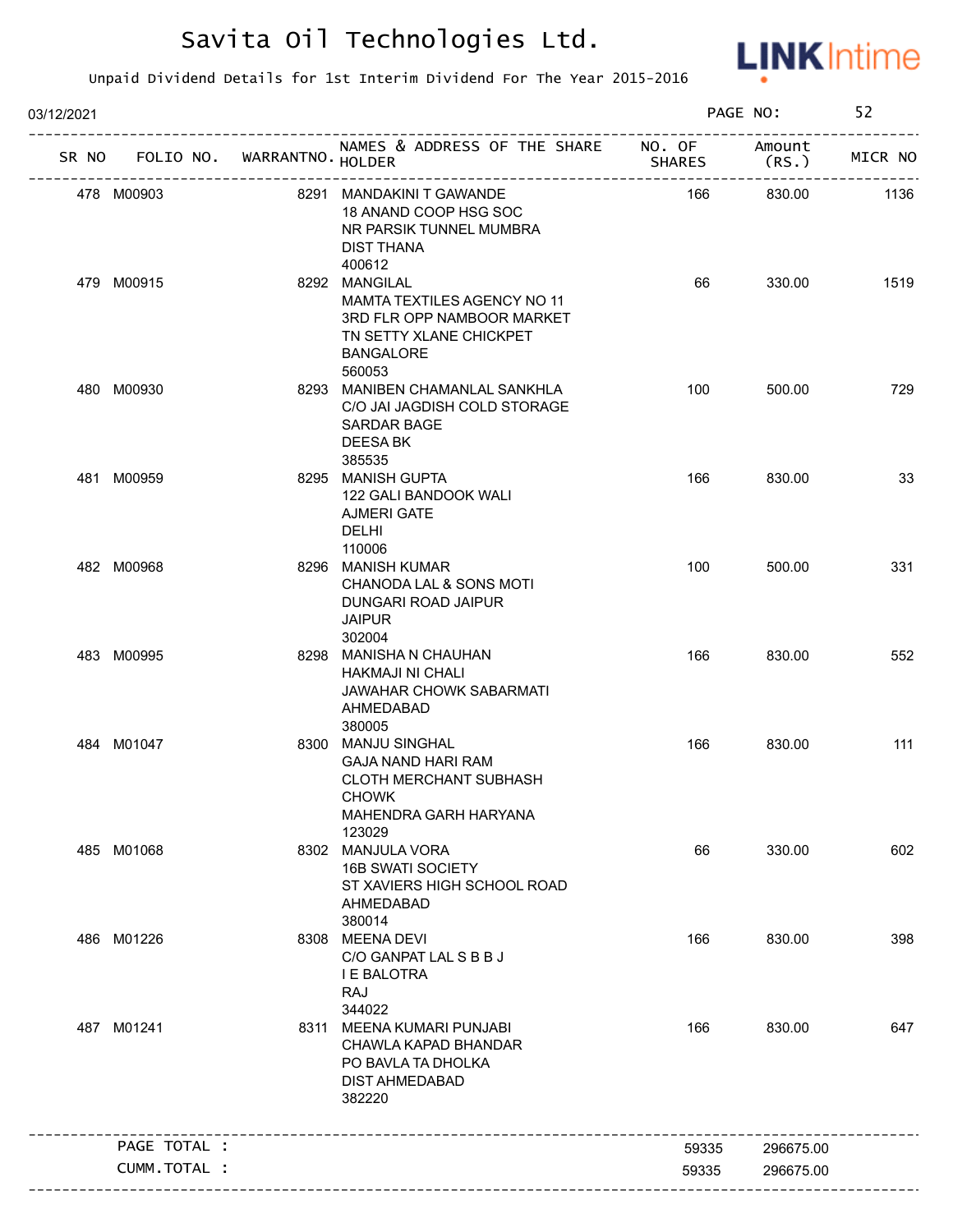

| 03/12/2021   |                             |                                                                                                                          |               | PAGE NO:        | 53      |
|--------------|-----------------------------|--------------------------------------------------------------------------------------------------------------------------|---------------|-----------------|---------|
| SR NO        | FOLIO NO. WARRANTNO. HOLDER | NAMES & ADDRESS OF THE SHARE NO. OF                                                                                      | <b>SHARES</b> | Amount<br>(RS.) | MICR NO |
| 488 M01243   |                             | 8312 MEENA LEVA<br>C/O RAKESH LEVA CENTRAL BANK<br>OF INDIA ADALAJ DIST<br><b>GANDHINAGAR</b><br>382421                  | 166           | 830.00          | 655     |
| 489 M01282   |                             | 8315 MEETA JAIN<br><b>MANISH &amp; CO</b><br><b>HOPE CIRCUS</b><br>ALWAR RAJ<br>301001                                   | 166           | 830.00          | 313     |
| 490 M01339   |                             | 8320 MINABEN SHAH<br>2 PARTH SOCITY NR RAJESHWARI<br><b>ISAN PUR KANS ROAD</b><br>MANI NAGAR AHMEDABAD<br>380008         | 66            | 330.00          | 576     |
| 491 M01352   |                             | 8321 MINAXIBEN MODI<br><b>B/2 KUNDAN APPARTMENTS</b><br>SECTION-1 B/H ANJLI CINEMA<br>VASNA AHMEDABAD<br>380007          | 166           | 830.00          | 569     |
| 492 M01380   |                             | 8323 MITHLESH BHARDWAJ<br>LD 108/C OLD RDSO COLONY<br>LUCKNOW U P<br>226001                                              | 166           | 830.00          | 229     |
| 493 M01408   |                             | 8327 MOHAN LAL GUPTA<br>HAZARI KA MOHALLA<br>ALWAR RAJ<br>301001                                                         | 166           | 830.00          | 314     |
| 494 M01414   |                             | 8328 MOHAN RAO NALLI<br>H NO MIG 97<br>A P HOUSING BOARD COLONY<br>RAJAHMUNDRY E GODAVARI DT AP<br>533106                | 166           | 830.00          | 1483    |
| 495 M01439   |                             | 8329 MOHD ALTAF RANGOONWALA<br>16/28 AHILYA PALTON<br>IQBAL COLONY NEAR LILY SCHOOL<br><b>INDORE</b><br>452006           | 66            | 330.00          | 1331    |
| 496 M01452   |                             | 8330 MOHINI TANDON<br>ROOM NO 110 MOTI BUILDING<br><b>COLLECTOR GANJ</b><br><b>KANPUR</b><br>208001                      | 166           | 830.00          | 1981    |
| 497 M01471   |                             | 8334 MONIKA WAHI<br>SUNTEX TRADING CO<br><b>GOVERDHAN DAS MKT</b><br>SHASTRI MARKET AMRITSAR<br>143001                   | 166           | 830.00          | 137     |
| 498 M01509   |                             | 8336 MUFADDAL KANCHWALA<br><b>JABIR H/W PRODUCTS</b><br>SHED NO 462/463 SHANKAR TAIKRI<br>UDHYOGNAGAR JAMNAGAR<br>361004 | 166           | 830.00          | 449     |
| PAGE TOTAL : |                             |                                                                                                                          | 60961         | 304805.00       |         |
|              | CUMM. TOTAL :               |                                                                                                                          |               |                 |         |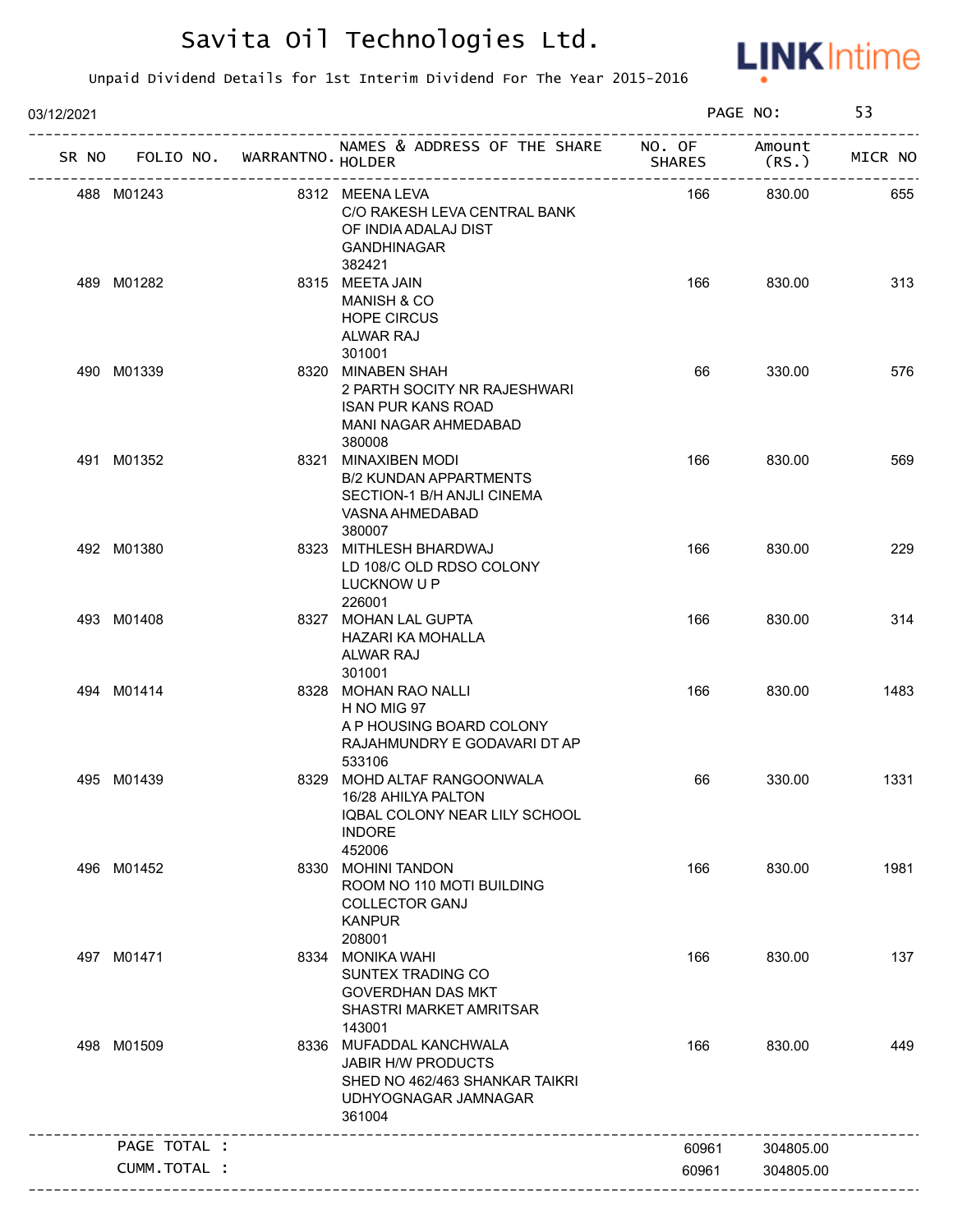

| 03/12/2021 |                             |                                                                                                                    |               | PAGE NO:                                          | 54      |
|------------|-----------------------------|--------------------------------------------------------------------------------------------------------------------|---------------|---------------------------------------------------|---------|
| SR NO      | FOLIO NO. WARRANTNO HOLDER  | NAMES & ADDRESS OF THE SHARE NO. OF                                                                                | <b>SHARES</b> | Amount<br>(RS.<br>------------------------------- | MICR NO |
| 499 M01531 | --------------------------- | 8337 MUKESH KUMAR<br>H NO-B-18 POLICE COLONY<br><b>SARASWATI VIHAR</b><br><b>DELHI</b><br>110034                   | 166           | 830.00                                            | 72      |
| 500 M01551 |                             | 8340 MUKESH SHAH<br>10/A NATWARNAGAR SOCIETY<br>OPP VRUNDAVAN BUS STOP<br>WAGHODIA ROAD BARODA<br>390019           | 166           | 830.00                                            | 828     |
| 501 M01612 |                             | 8342 MUTHUKARUPPAN RAMASAMY<br>18-A LAKSHMI AMMAN KOIL STREET<br>PERAMBUR<br><b>MADRAS</b><br>600011               | 166           | 830.00                                            | 1599    |
| 502 M01619 |                             | 8343 MANJU LATA<br>4-5 FIRST FLOOR<br><b>RAM BAZAR</b><br><b>CHOWK</b><br><b>LUCKNOW</b><br>226003                 | 166           | 830.00                                            | 231     |
| 503 M01622 |                             | 8344 MEDIKONDA RAMA MOHAN RAO<br>59-10-3<br><b>GAYATRINAGAR</b><br>POLYTECHNIC POST<br>VIJAYAWADA<br>520008        | 166           | 830.00                                            | 1457    |
| 504 M01623 |                             | 8345 MADANLAL L RATHI<br><b>RATHI BROTHERS</b><br>H 16 MADHUPURA MARKET<br><b>SHAHIBAUG</b><br>AHMEDABAD<br>380004 | 166           | 830.00                                            | 548     |
| 505 M01701 |                             | 8347 MITA BHATT<br>C/O YANA TRIVEDI<br>A-8 TAGORE APPT<br>OPP SBS TAGORE ROAD<br><b>RAJKOT</b><br>360002           | 166           | 830.00                                            | 418     |
| 506 M01736 |                             | 8349 MEETA AGRAWAL<br>101 M G ROAD<br>MAHESH AND COMPANY<br>DHAR (MP)<br>454001                                    | 166           | 830.00                                            | 1339    |
| 507 M02016 |                             | 8359 MANJU AGARWALA<br>C/O DR R K AGARWALA<br>R-11 MEDICAL COLLEGE<br><b>MEERUT</b><br>250004                      | 100           | 500.00                                            | 272     |

| TOTAL<br><b>PAGE</b> | 62389 | 311945.00 |
|----------------------|-------|-----------|
| TOTAL<br>Cumm        | 62389 | 311945.00 |
|                      |       |           |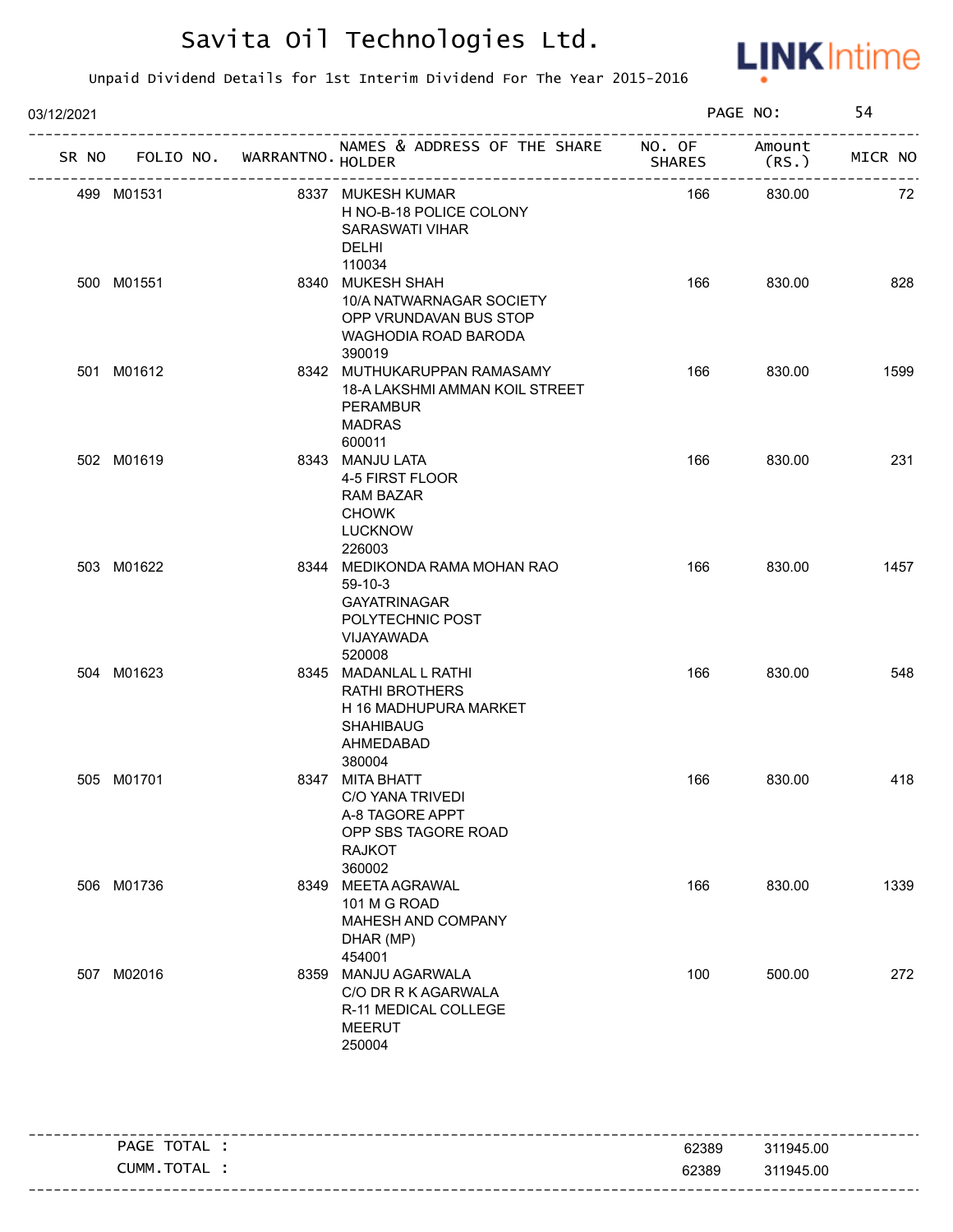

| 03/12/2021 |              |                             |                                                                                                                                                                |               | PAGE NO:       | 55      |
|------------|--------------|-----------------------------|----------------------------------------------------------------------------------------------------------------------------------------------------------------|---------------|----------------|---------|
| SR NO      |              | FOLIO NO. WARRANTNO. HOLDER | NAMES & ADDRESS OF THE SHARE NO. OF                                                                                                                            | <b>SHARES</b> | Amount<br>(RS. | MICR NO |
|            | 508 M02036   |                             | 8361 MATHEWKUTTY JOHN<br>402 GAURI CO OP HSG SOC LTD<br>NEXT TO HOLY FAMILY CONVENT<br><b>SCHOOL</b><br>LAL CHAKKI DAS CHAWL RD<br><b>ULHASNAGAR</b><br>421004 | 166           | 830.00         | 1226    |
|            | 509 M02118   |                             | 8363 MEERA PANDEY<br>VASANT VALLEY ERICA 705<br>7TH FLOOR WAYALE NAGAR ROAD<br>NEAR KHADAK PADA<br><b>GANDHARE KALYAN WEST</b><br>421301                       | 166           | 830.00         | 1240    |
|            | 510 M02179   |                             | 8364 MANOJ KUMAR SINGH<br>C/O STATE BANK OF INDIA<br>A D B IGLAS<br><b>DIST ALIGARH</b><br>UP<br>202124                                                        | 333           | 1665.00        | 1872    |
|            | 511 M02964   |                             | 8376 MAMTA KHANDELWAL<br>N 4 332 NAYAPALLI<br><b>IRC VILLAGE</b><br><b>BHUBANESHWAR</b><br><b>ORISSA</b><br>751015                                             | 80            | 400.00         | 1728    |
|            | 512 M02994   |                             | 8379 MONICA A AWARE<br>S S TYPE III<br>ROOM NO 79<br><b>SECTOR-II</b><br>VASHI NAVI MUMBAI<br>999999                                                           | 166           | 830.00         | 1800    |
|            | 513 N00541   |                             | 8388 NAINA RAMNIK SHAH<br>64 KAKED KUNJ DWARKESH PARK<br>POISAR SAIBABA RD BORIVALI W<br>BOMBAY<br>400092                                                      | 166           | 830.00         | 1115    |
|            | 514 N00580   |                             | 8390 NAND KISHORE SHARMA<br>HANUMAN MISHTAN BHANDAR<br>A 26 BAJAJ NAGAR<br><b>JAIPUR</b><br><b>RAJASTHAN</b><br>302017                                         | 166           | 830.00         | 340     |
|            | 515 N00595   |                             | 8391 NANDKISHORE SAWADATKAR<br>C/O ANAND ELECTRONICS<br><b>CHIKHLI BULDHANA</b><br>443201                                                                      | 166           | 830.00         | 1286    |
|            | 516 N00615   |                             | 8393 NARASIMHA<br>KISHORESONS DETERGENTS PVT<br><b>LTD</b><br>REG OFF 14-6-86 CHUDI BAZAR<br><b>HYDERABAD</b><br>500012                                        | 166           | 830.00         | 1398    |
|            | PAGE TOTAL : |                             |                                                                                                                                                                | 63964         | 319820.00      |         |
|            | CUMM.TOTAL : |                             |                                                                                                                                                                | 63964         | 319820.00      |         |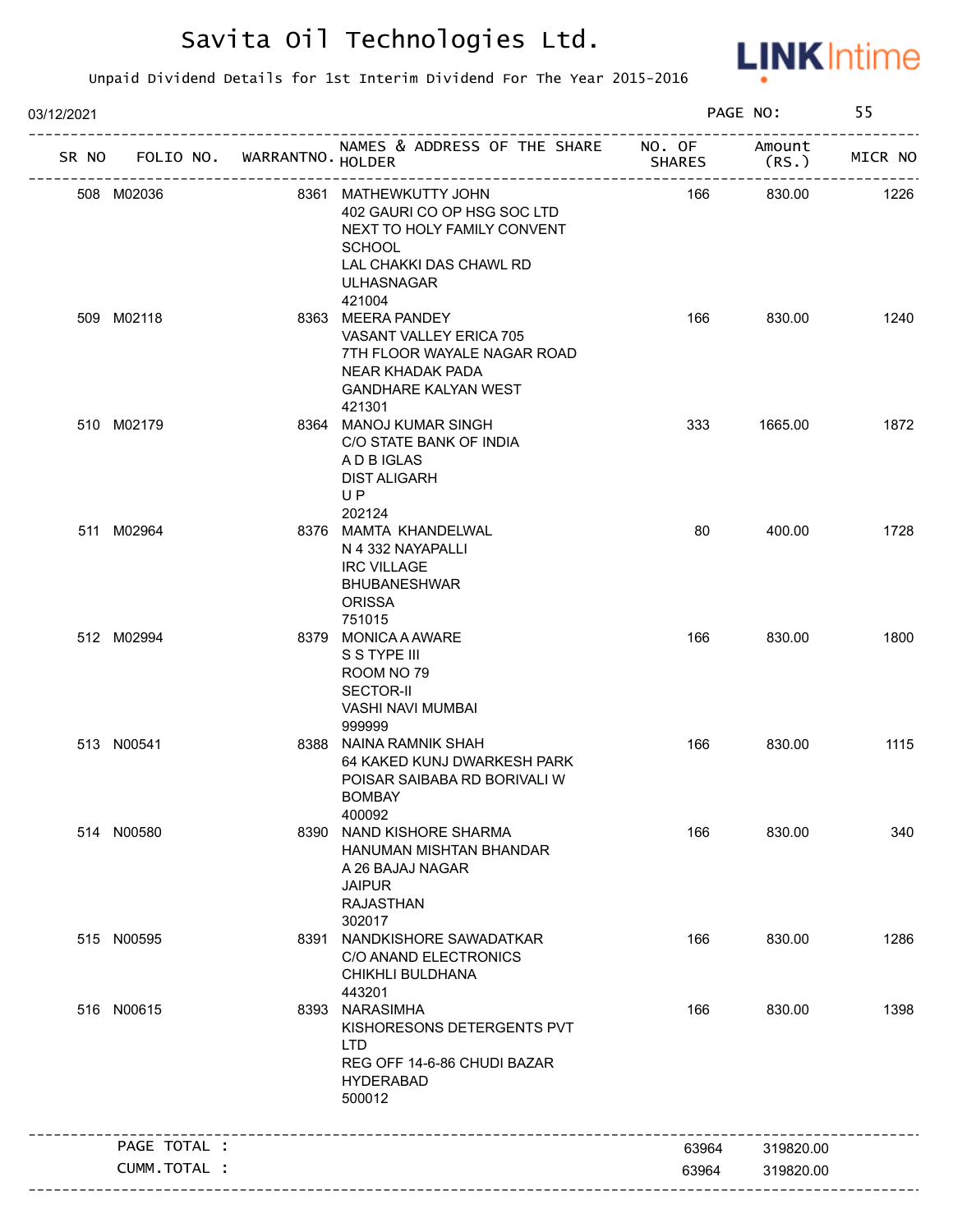

| 03/12/2021 |                                   |                                                                                                                    |               | PAGE NO:        | 56      |
|------------|-----------------------------------|--------------------------------------------------------------------------------------------------------------------|---------------|-----------------|---------|
|            | SR NO FOLIO NO. WARRANTNO. HOLDER | NAMES & ADDRESS OF THE SHARE NO. OF                                                                                | <b>SHARES</b> | Amount<br>(RS.) | MICR NO |
|            | 517 N00618                        | 8394 NARASIMHARAO ARAMALLA<br>C/O K RAVINDRA ANANTAVARAPADU<br>PO VATTICHERUKURU<br>MANDAL GUNTUR DT A P<br>522014 | 166           | 830.00          | 1466    |
|            | 518 N00643                        | 8398 NARENDRA B PATEL<br>VAV BAZAR COURT ROAD<br>MEHMADABAD DIST KHEDA<br><b>GUJRAT</b><br>387730                  | 166           | 830.00          | 749     |
|            | 519 N00649                        | 8399 NARENDRA DARJI<br>230/D PARMAR NAGAR<br><b>FATIMA NAGAR</b><br><b>PUNE</b><br>411013                          | 166           | 830.00          | 1173    |
|            | 520 N00653                        | 8400 NARENDRA J MARFATIA<br>2 GURU NANAK CLOTH MARKET<br>PANCH KUWA AHMEDABAD<br>380002                            | 66            | 330.00          | 543     |
|            | 521 N00654                        | 8401 NARENDRA JETHMAL<br><b>NEW ANJUMAN BLDG</b><br>DAHANU ROAD<br>401602                                          | 166           | 830.00          | 1154    |
|            | 522 N00692                        | 8404 NARESH CHANDRA SAXENA<br><b>INDIA CYCLE STORE</b><br>MORADABAD GATE<br><b>CHANDAUSI</b><br>202412             | 166           | 830.00          | 179     |
|            | 523 N00713                        | 8406 NARESH KUMAR SADANA<br>KAKA RAM TOLA RAM<br>NAI BAZAR PO PURANI BASTI<br>BASTI U P<br>272002                  | 166           | 830.00          | 286     |
|            | 524 N00747                        | 8409 NASEEM JHAVERI<br>337 GRANT ROAD<br>ZAITOON CASTLE 1ST FLOOR<br><b>BOMBAY</b><br>400007                       | 166           | 830.00          | 953     |
|            | 525 N00793                        | 8413 NAVAL MEHTA<br>C/O KANAKMAL MEHTA<br>KARJUWALA BLDG FORT ROAD<br><b>MANDSAUR MP</b><br>458002                 | 166           | 830.00          | 1349    |
|            | 526 N00847                        | 8414 NAVNIDHI GUPTA<br>C/O SARVESHWAR RICE MILLS<br><b>BELOW GUMAT JAMMU TAWI</b><br>J AND K<br>180001             | 66            | 330.00          | 167     |
|            | 527 N00854                        | 8415 NAWAL KISHORE MEHTA<br>177 JANTA FLATES<br><b>NAND NAGRI</b><br>DELHI<br>110093                               | 166           | 830.00          | 103     |
|            | PAGE TOTAL :                      | -------------------------------                                                                                    | 65590         | 327950.00       |         |
|            | CUMM.TOTAL :                      |                                                                                                                    | 65590         | 327950.00       |         |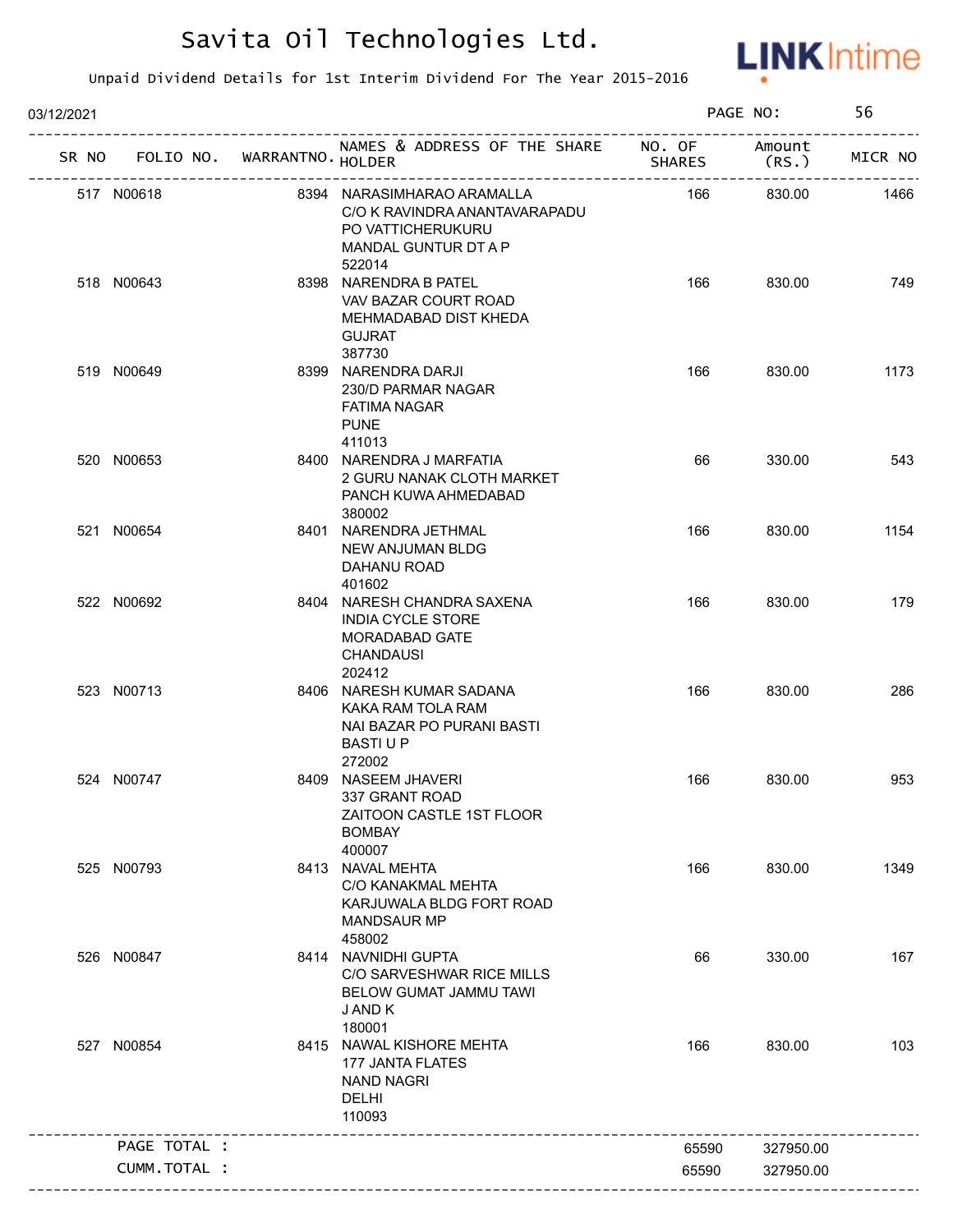

| 03/12/2021 |                             |                                                                                                                                       |               | PAGE NO:        | 57      |
|------------|-----------------------------|---------------------------------------------------------------------------------------------------------------------------------------|---------------|-----------------|---------|
| SR NO      | FOLIO NO. WARRANTNO. HOLDER | NAMES & ADDRESS OF THE SHARE NO. OF                                                                                                   | <b>SHARES</b> | Amount<br>(RS.) | MICR NO |
|            | 528 N00859                  | 8416 NAYAN BALA JAIN<br>31/688 PORWAL JI KI BARI<br>NEAR AYED BRIDGE ASHOK NAGAR<br>UDAIPUR RAJ<br>313001                             | 166           | 830.00          | 368     |
|            | 529 N00879                  | 8419 NEDIYINKAL SREENIVASAN<br>PARA MESWARAN IYER GU/301<br>POONAM KIRTI POONAM NAGAR<br><b>OFF</b><br>MAHAKALI CAVES RD ANDHERI E    | 66            | 330.00          | 1117    |
|            | 530 N00951                  | 400093<br>8421 NEETABEN MAHENDRAKUMAR<br><b>PATEL</b><br>13 OM CO OP SOCIETY<br>NEAR NARAYAN NAGAR<br><b>GORWA VADODARA</b><br>390016 | 166           | 830.00          | 818     |
|            | 531 N00989                  | 8423 NIKITA DESAI<br>BHAISHANKAR 21-A<br>KHDILKAR ROAD C P TANK<br><b>BOMBAY</b><br>400004                                            | 166           | 830.00          | 934     |
|            | 532 N00990                  | 8424 NIKITA PORWAL<br>C/O SHA VEERACHAND SOBAKMAL<br><b>FLOWER STREET</b><br><b>BELLARY</b><br>583101                                 | 166           | 830.00          | 1579    |
|            | 533 N00991                  | 8425 NIKITA RAMESHKUMAR OSTWAL<br><b>B-4 SUNRISE PARK SOC</b><br>OPP CHETANYA NAGAR SOCIETY<br>SHAHIBAGH AHMEDABAD<br>380004          | 166           | 830.00          | 549     |
|            | 534 N01018                  | 8427 NILESH M AHIR<br><b>C/O RAJESH AGENCIES</b><br>OPP BOM GRAIN MARKET<br><b>JAMNAGAR</b><br>361001                                 | 166           | 830.00          | 446     |
|            | 535 N01061                  | 8430 NIRANJAN RAMJIBHAI KAMDAR<br>E-7 AVADHUT CO-OP HSG SOCIETY<br>JAGDISHA NAGAR GOLIBAR ROAD<br>GHATKOPAR (W) B-BAY<br>400086       | 166           | 830.00          | 1999    |
|            | 536 N01074                  | 8432 NIRJHAR NATH<br>C/O BINAPANI NATH OFFICE OF DM<br>TELEPHONE BORA SERVICE<br><b>ULUBARI GUWAHATI</b><br>781007                    | 166           | 830.00          | 2020    |
|            | 537 N01100                  | 8433 NIRMALA DEVI SHUKLA<br>V P O CHHINCH<br><b>DISTT BANSWARA</b><br>RAJ<br>327603                                                   | 166           | 830.00          | 388     |
|            | PAGE TOTAL :                |                                                                                                                                       | 67150         | 335750.00       |         |
|            | CUMM. TOTAL :               |                                                                                                                                       | 67150         | 335750.00       |         |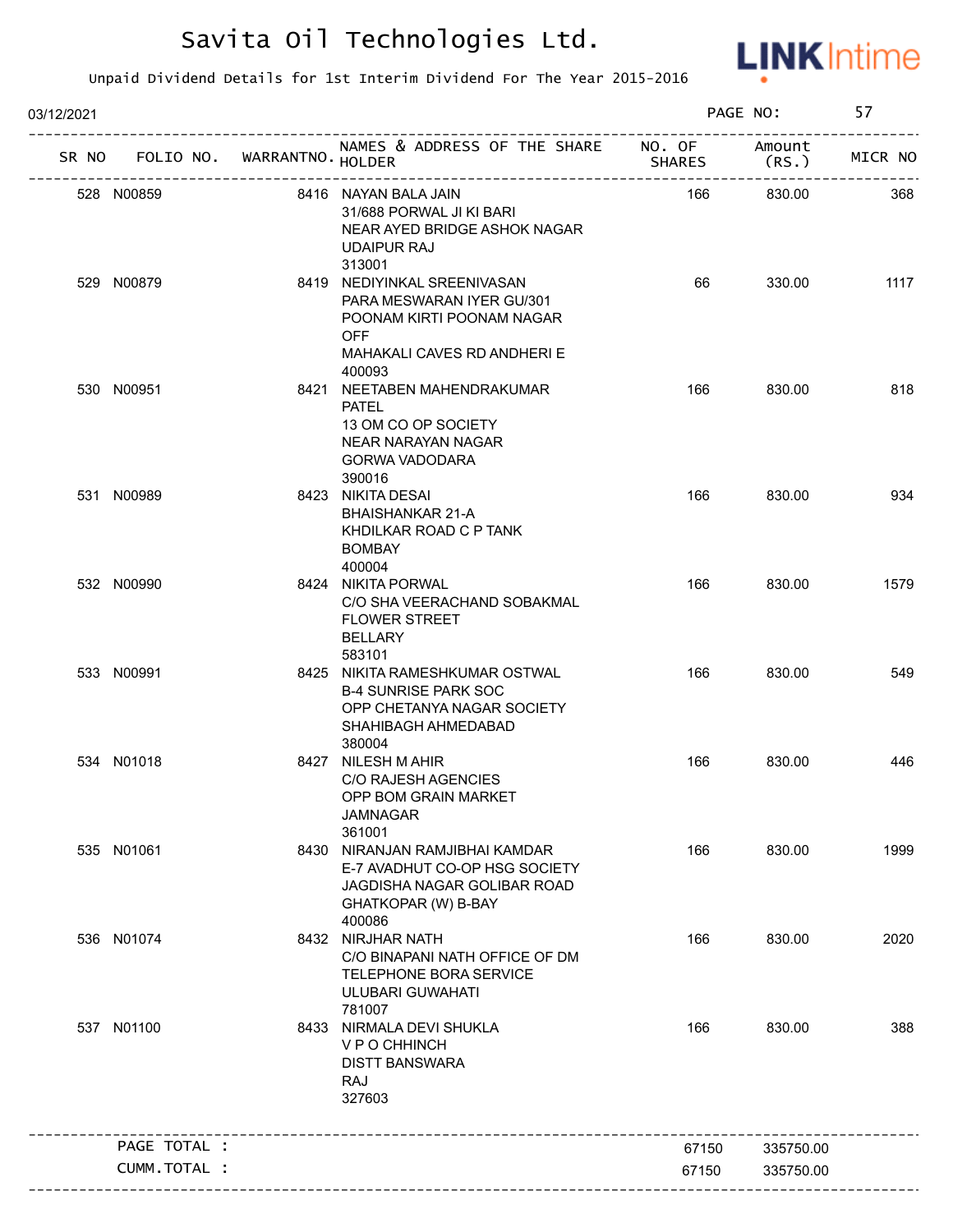

| 03/12/2021 |            |                      |                                                                                                                      |        | PAGE NO:           | 58      |
|------------|------------|----------------------|----------------------------------------------------------------------------------------------------------------------|--------|--------------------|---------|
| SR NO      | FOLIO NO.  | WARRANTNO. HOLDER    | NAMES & ADDRESS OF THE SHARE NO. OF                                                                                  | SHARES | Amount<br>(RS.     | MICR NO |
|            | 538 N01146 | -------------------- | 8435 NISHIT SHAH<br><b>6 SHANTI NIKETAN PARK</b><br><b>BPC ROAD ALKAPURI</b><br><b>BARODA</b><br>390005              | 166    | --------<br>830.00 | 804     |
|            | 539 N01228 |                      | 8439 NIKHIL SATISH BORA<br>M/S BORA AGENCIES<br>AT-POST SHRIGONDA<br>DIST AHMEDNAGAR<br><b>SHRIGONDA</b><br>413701   | 166    | 830.00             | 1197    |
|            | 540 N01252 |                      | 8441 NITIN VIRKAR<br>SHRIKANT APARTMENT<br>205 SHRI NAGAR MAIN<br><b>INDORE</b><br>(M P)<br>452001                   | 166    | 830.00             | 1320    |
|            | 541 N01271 |                      | 8442 NARASIMHA KALKUR<br>STATE BANK OF MYSORE<br><b>THIRTHAHALLY</b><br><b>SHIMOGA DIST</b><br>577432                | 166    | 830.00             | 1567    |
|            | 542 N01322 |                      | 8443 NA GARAJAPPA B V<br>SPECIAL ASSISTANT<br><b>CANARA BANK</b><br>MARTHAHALLY BRANCH<br><b>BANGALORE</b><br>560037 | 166    | 830.00             | 1510    |
|            | 543 N01465 |                      | 8449 NIRMAL KUMAR SALAMPURIA<br>M/S MEDICOS NSB ROAD<br>PO RANIGAJ<br><b>DIST BURDWAN</b><br>WB<br>713347            | 100    | 500.00             | 1719    |
|            | 544 O00535 |                      | 8460 OM PRAKASH SINGHAL<br>M/S RAMA NAND MAKHAN LAL<br><b>DHANAURA</b><br><b>DIST MORADABAD</b><br>244231            | 166    | 830.00             | 252     |
|            | 545 O00554 |                      | 8462 OSCAR DRUGS PRIVATE LIMITED<br>X-62 OKHLA INDUSTRIAL AREA<br>PHASE II<br><b>NEW DELHI</b><br>110020             | 100    | 500.00             | 1839    |
|            | 546 O00556 |                      | 8463 OSCAR HOLDINGS PRIVATE LIMITED<br>FLAT NO 23-24 DEEPAK BUILDING<br>13 NEHRU PLACE<br><b>NEW DELHI</b><br>110019 | 66     | 330.00             | 1838    |

| TOTAL<br>PAGE | 68412 | 342060.00 |
|---------------|-------|-----------|
| CUMM.TOTAL    | 68412 | 342060.00 |
|               |       |           |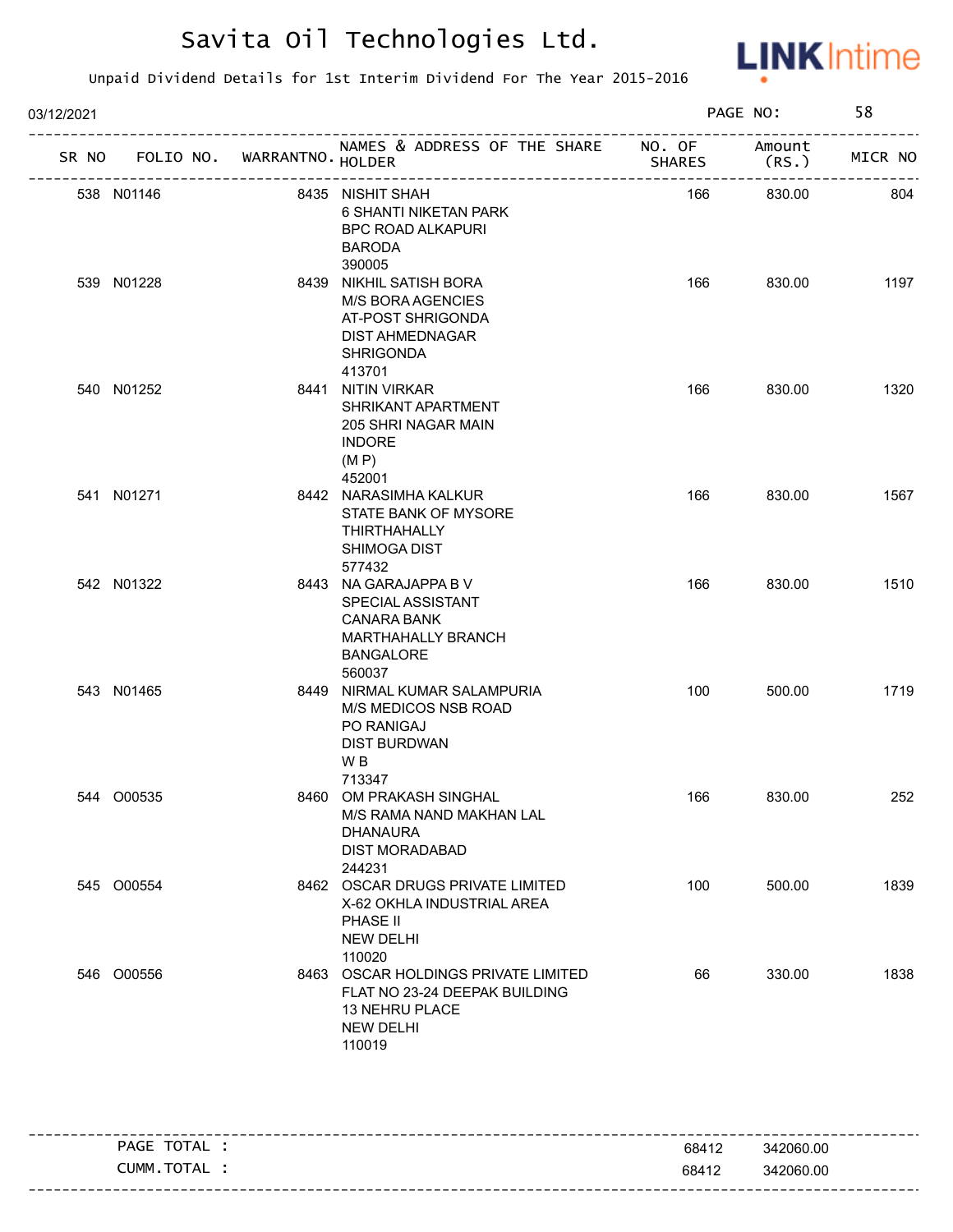

| 03/12/2021 |                                   |                                                                                                          |               | PAGE NO:        | 59      |
|------------|-----------------------------------|----------------------------------------------------------------------------------------------------------|---------------|-----------------|---------|
|            | SR NO FOLIO NO. WARRANTNO. HOLDER | NAMES & ADDRESS OF THE SHARE NO. OF                                                                      | <b>SHARES</b> | Amount<br>(RS.) | MICR NO |
|            | 547 P00520                        | 8472 P LOGANATHAN<br>KONNAIYAR POST<br>ELACHIPALAYAM VIA<br><b>SALEM DT</b>                              | 166           | 830.00          | 1655    |
|            | 548 P00525                        | 637202<br>8473 P NAVARATHAN MULL JAIN<br><b>GANDHI CHOWK</b><br>ANDERSONPET<br>K G F KARNATAKA<br>563113 | 166           | 830.00          | 1530    |
|            | 549 P00526                        | 8474 PPSINGH<br>Q NO 14/A STREET 21<br>SECTOR 2 BHILAI M P<br>490001                                     | 166           | 830.00          | 1374    |
|            | 550 P00529                        | 8475 P RANGAPRASAD<br>C/O VIGNESH INVESTMENTS<br>NO 28/3 B S S KOIL STREET<br>VELLORE<br>632004          | 166           | 830.00          | 1645    |
|            | 551 P00545                        | 8476 PACIFIC GRANITES LTD<br><b>VILLAGE BEDLA</b><br><b>UDAIPUR</b><br>RAJ<br>318001                     | 100           | 500.00          | 1842    |
|            | 552 P00595                        | 8486 PANKAJ AHEER<br><b>BHAGWATI TRADERS</b><br>S M YARD<br>GONDAL<br>360311                             | 166           | 830.00          | 435     |
|            | 553 P00670                        | 8490 PARESH DOSHI<br>507 VAISHALI APARTMENTS<br>PAREKH STREET PRARTHAMSAMUJ<br><b>BOMBAY</b><br>400004   | 166           | 830.00          | 935     |
|            | 554 P00686                        | 8493 PARESHKUMAR PATEL<br>9 TRIVENI PARK<br>KAPADWANJ<br>387620                                          | 166           | 830.00          | 748     |
|            | 555 P00743                        | 8497 PARVEEN SYED<br>203B HALIMA APARTMENT<br>95 MORLAND ROAD<br><b>BOMBAY</b><br>400008                 | 166           | 830.00          | 957     |
|            | 556 P00807                        | 8501 PAWANKUMAR AGARWAL<br>C/O SAJJAN KUMAR AGARWAL<br>POST AND DIST SAHIBGANJ<br><b>BIHAR</b><br>816109 | 166           | 830.00          | 1761    |
|            | 557 P00815                        | 8502 PHOOLARAM RAMESHA<br>POLICE THANA<br><b>BAGRA DIST-JALORE</b><br><b>RAJASTHAN</b><br>343025         | 166           | 830.00          | 396     |
|            | PAGE TOTAL :                      |                                                                                                          | 70172         | 350860.00       |         |
|            | CUMM.TOTAL :                      |                                                                                                          | 70172         | 350860.00       |         |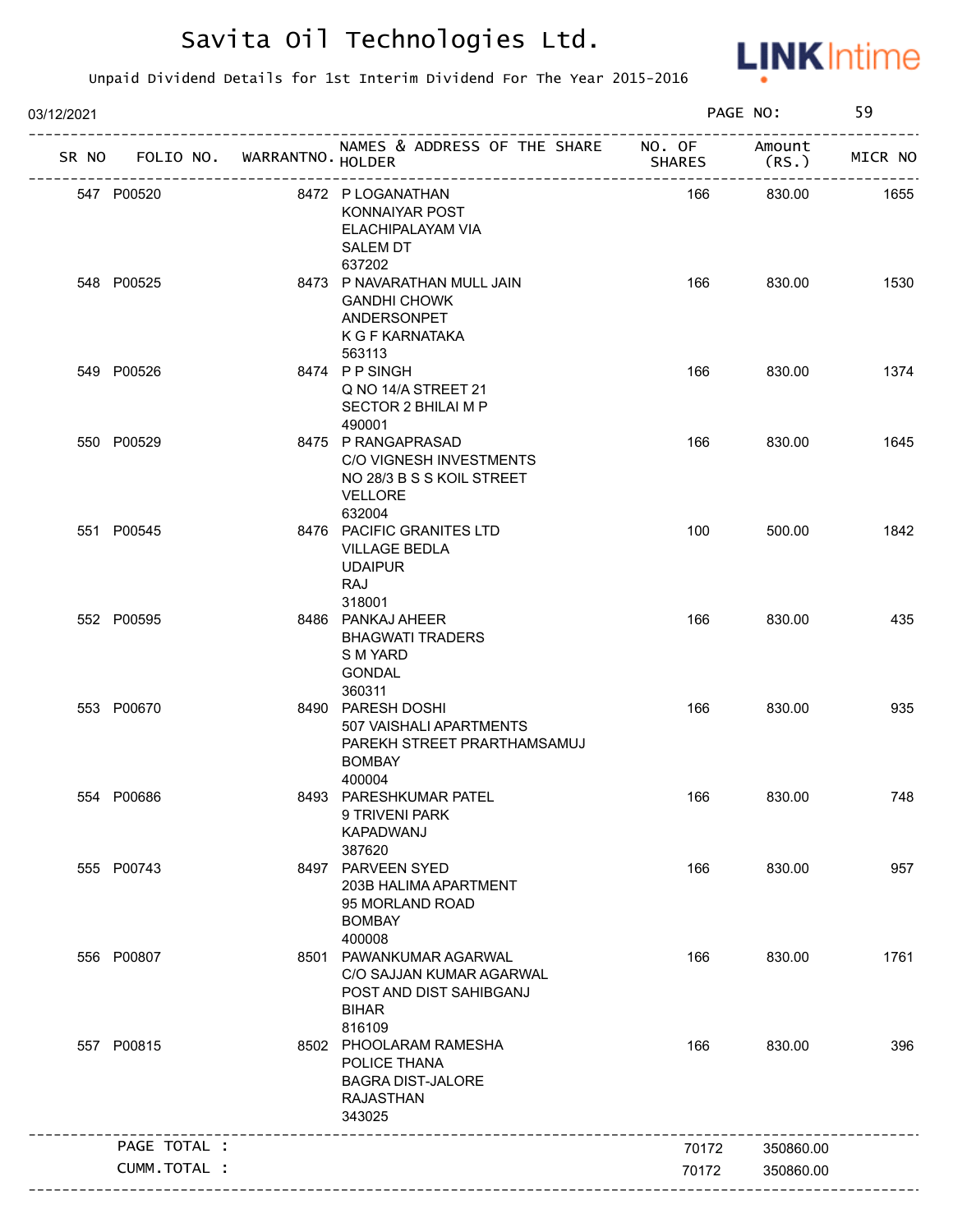

| 03/12/2021 |                 |                   |                                                                                                                                           |               | PAGE NO:       | 60      |
|------------|-----------------|-------------------|-------------------------------------------------------------------------------------------------------------------------------------------|---------------|----------------|---------|
|            | SR NO FOLIO NO. | WARRANTNO. HOLDER | NAMES & ADDRESS OF THE SHARE NO. OF                                                                                                       | <b>SHARES</b> | Amount<br>(RS. | MICR NO |
|            | 558 P00817      |                   | 8503 PINA JITENDRA KUMAR GANDHI<br>1016 VITRAG FLATS<br>P T COLLEGE ROAD PALDI<br>AHMEDABAD<br>380007                                     | 166           | 830.00         | 570     |
|            | 559 P00863      |                   | 8507 POOJA TALWAR<br>B/7/72<br><b>GOYAL INTERCITY</b><br><b>B/H DRIVE-IN-CINEMA</b><br>AHMEDABAD<br>380054                                | 166           | 830.00         | 630     |
|            | 560 P00879      |                   | 8508 POONAM TALWAR<br>D II 138 KAKA NAGAR<br>NEW DELHI<br>110003                                                                          | 166           | 830.00         | 27      |
|            | 561 P00894      |                   | 8509 PRABHA KHIVASARA<br>C/O MAHILA STORES<br>NEHRU ROAD<br>JALNA M S<br>431217                                                           | 166           | 830.00         | 1269    |
|            | 562 P00895      |                   | 8510 PRABHA KUMARI SHRIVASTAVA<br>C/O JWALA PATI SAHAI<br><b>SAHAI KUTI</b><br>DIWAN MOHALLA PANDARIBA LANE<br>PATNA CITY PATNA<br>800008 | 166           | 830.00         | 1756    |
|            | 563 P00914      |                   | 8512 PRABODH PATEL<br>S NO 51 5253 AMRAPALI SOCIETY<br>FLAT NO 14 SANTNAGAR<br>ARENESHWAR PUNE<br>411009                                  | 166           | 830.00         | 1170    |
|            | 564 P00922      |                   | 8513 PRADEEP GADODIA<br>S K AGENCIES<br>HINDUSTAN BHAWAN MAIN ROAD<br>RANCHI<br>834001                                                    | 166           | 830.00         | 1774    |
|            | 565 P00940      |                   | 8516 PRADEEP SINGH RAMSINGHANI<br>H B 35/2<br><b>PIMPRI</b><br><b>PUNE</b><br>411017                                                      | 166           | 830.00         | 1176    |
|            | 566 P00968      |                   | 8517 PRAFULBHAI B HARAKHANI<br>28 SHREE KRUPA IND<br><b>B/H PARAS SERVICE STATION</b><br>VARACHHA ROAD SURAT<br>395006                    | 166           | 830.00         | 875     |
|            | 567 P01153      |                   | 8529 PRAVIN H CHAUHAN<br><b>HAKMAJI NI CHALI</b><br><b>JAWAHAR CHWOK SABARMATI</b><br>AHMEDABAD<br>380005                                 | 166           | 830.00         | 554     |
|            | PAGE TOTAL :    |                   |                                                                                                                                           | 71832         | 359160.00      |         |
|            | CUMM.TOTAL :    |                   |                                                                                                                                           | 71832         | 359160.00      |         |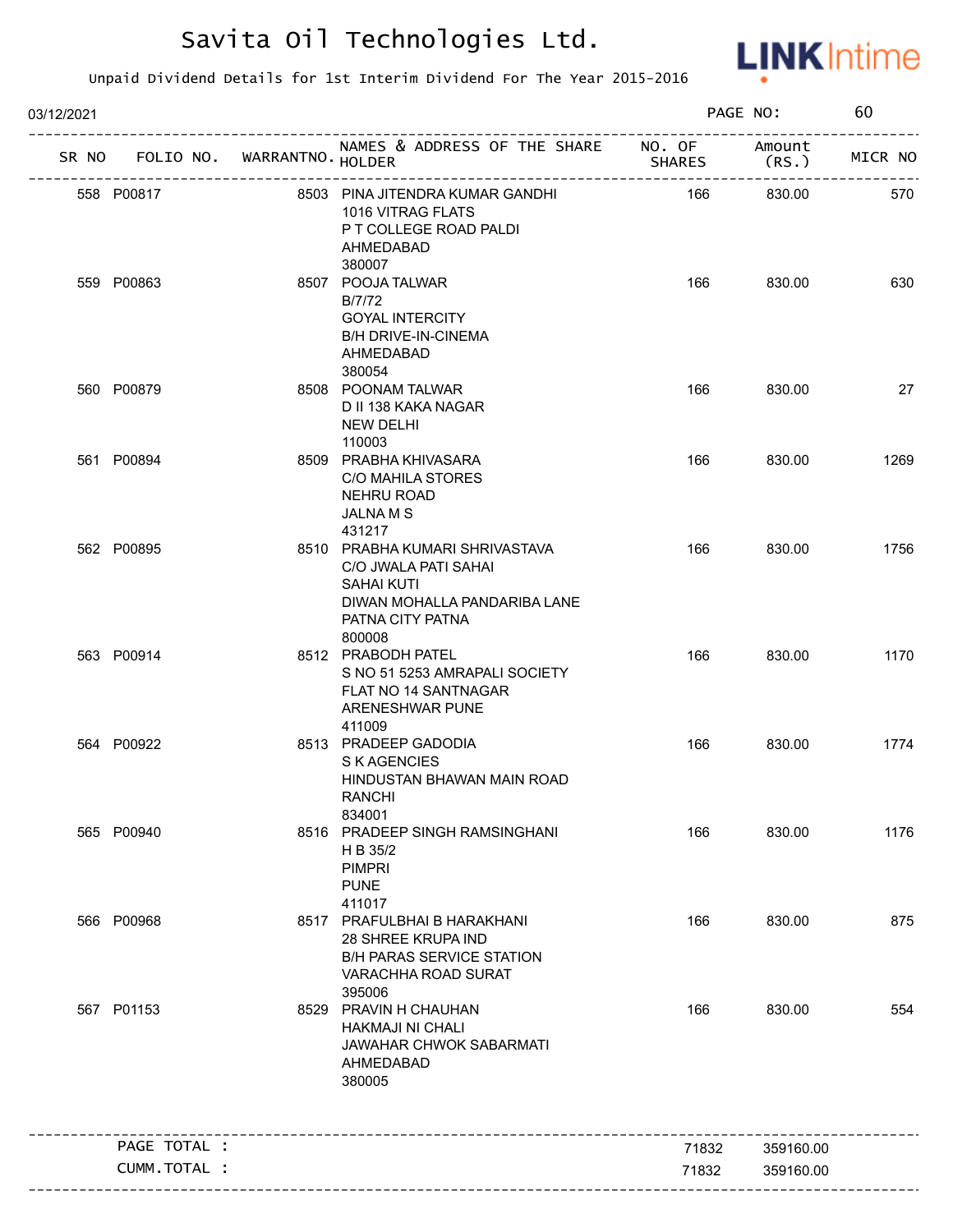

| 03/12/2021 |                                                      |  |                                                                                                                  | PAGE NO: |                            | 61      |
|------------|------------------------------------------------------|--|------------------------------------------------------------------------------------------------------------------|----------|----------------------------|---------|
|            | SR NO FOLIO NO. WARRANTNO. HOLDER                    |  | . _ _ _ _ _ _ _ _ _ _<br>NAMES & ADDRESS OF THE SHARE NO. OF Amount                                              | SHARES   | (RS.)                      | MICR NO |
|            | --------------------------------------<br>568 P01215 |  | 8535 PRAYAGDEVI GINDODIYA<br>C/O SUKHDEV JODHRAJ SARAF<br>NEHRU ROAD<br>JALNA<br>431203                          | 100      | ----------------<br>500.00 | 1268    |
|            | 569 P01241                                           |  | 8536 PREM KISHORE GUPTA<br>PREM COAL COMPANY<br>DHAN MANDI BALOTRA<br>RAJ<br>344022                              | 166      | 830.00                     | 399     |
|            | 570 P01254                                           |  | 8538 PREM LATA MAHESHWARI<br>65 T I T ROAD<br>RATLAM M P<br>457001                                               | 166      | 830.00                     | 1343    |
|            | 571 P01299                                           |  | 8539 PREYASH KUMAR DASADIA<br>P P DASADIA PALACE ROAD<br>LAKHTAR DIST SURENDRA NAGAR<br><b>GUJARAT</b><br>382775 | 166      | 830.00                     | 667     |
|            | 572 P01302                                           |  | 8540 PRITAM MALUKANI<br>SAI KUNJ B 324<br><b>MALVIYA NAGAR</b><br><b>JAIPUR</b><br>302017                        | 166      | 830.00                     | 341     |
|            | 573 P01323                                           |  | 8541 PRITIMA KARDAM<br>RLY BR T-7-C DELAI SARAI<br>ROHITAK NEW ROHTAK ROAD<br><b>NEW DELHI</b><br>110005         | 166      | 830.00                     | 29      |
|            | 574 P01339                                           |  | 8542 PRIYANKA PATNAIK<br><b>VILL POST CHANAHATTA</b><br><b>DIST KHURDA</b><br><b>ORISSA</b><br>752102            | 166      | 830.00                     | 1729    |
|            | 575 P01374                                           |  | 8544 PUNJAB & SIND BANK<br>HO ACCTT & AUDIT DEPTT<br>38-39 IND AREA NARAINA<br><b>NEW DELHI</b><br>110028        | 333      | 1665.00                    | 1959    |
|            | 576 P01433                                           |  | 8550 PUSHPA KHANDELWAL<br>R-27 BAJRANG COLONY<br><b>JHOTWARA</b><br><b>JAIPUR</b><br>999999                      | 166      | 830.00                     | 1805    |
|            | 577 P01459                                           |  | 8553 PUSHPABEN OZA<br>18 AMARTARA SOCEITY 3RD FLR<br>CARTER ROAD NO 5<br><b>BORIVLI EAST</b><br>999999           | 166      | 830.00                     | 1806    |

|                |       | -----------------------           |
|----------------|-------|-----------------------------------|
| TOTAL<br>PAGE  | 73593 | 367965.00                         |
| TOTAL<br>CUMM. | 73593 | 367965.00                         |
|                |       | --------------------------------- |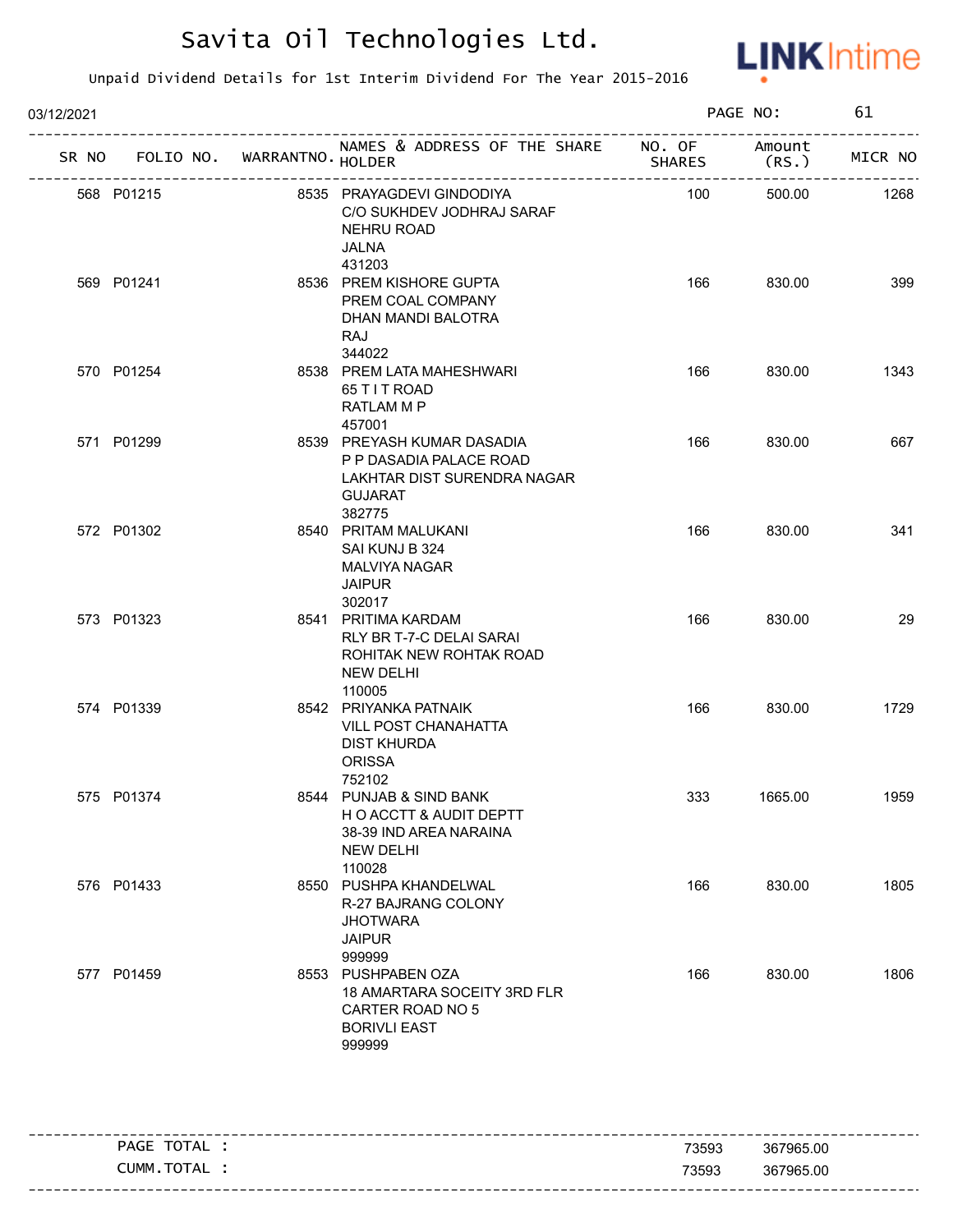

| 03/12/2021 |                                   |  |                                                                                                                                                              |               | PAGE NO:       |         |
|------------|-----------------------------------|--|--------------------------------------------------------------------------------------------------------------------------------------------------------------|---------------|----------------|---------|
|            | SR NO FOLIO NO. WARRANTNO. HOLDER |  | NAMES & ADDRESS OF THE SHARE NO. OF                                                                                                                          | <b>SHARES</b> | Amount<br>(RS. | MICR NO |
|            | 578 P01513                        |  | 8556 PREMA KRISHNAN<br>C/O S RAMANATHAN<br><b>12 AJANTA</b><br>CHHEDANAGAR CHEMBUR<br><b>MUMBAI</b><br>400089                                                | 66            | 330.00         | 1110    |
|            | 579 P01549                        |  | 8557 PRADEEP CHANDRAKANT PRADHAN<br>C/O RAMAKANT KESHAR PRADHAN<br>PURNIMA APT RM 2 MANORPADA<br>OPP BABUBHAI PETROL PUMP<br>E S I BLDG THANE WEST<br>400601 | 166           | 830.00         | 1128    |
|            | 580 P01601                        |  | 8559 PRAFUL KUMAR CHAUHAN<br>R B CONSULTANTS<br>M G ROAD<br>POST JEYPORE 764001<br>DIST KORAPUT ORISSA<br>764001                                             | 166           | 830.00         | 1736    |
|            | 581 P01643                        |  | 8564 PREM SHANKER GUPTA<br>1048 GANDHI GALI<br><b>FATEH PURI</b><br>DELHI<br>110006                                                                          | 66            | 330.00         | 35      |
|            | 582 P01681                        |  | 8566 PRAKASH VASSUMAL SAWNANI<br>TAX 30 ABIPUR<br><b>KUTCHI</b><br>370205                                                                                    | 333           | 1665.00        | 1882    |
|            | 583 P01711                        |  | 8567 PRAKASH V SAWNANI<br><b>TAX 30</b><br><b>ADIPUR</b><br><b>KUTCH</b><br><b>PIN</b><br>390205                                                             | 166           | 830.00         | 833     |
|            | 584 P01795                        |  | 8570 PUSHPA SHRIDHAR<br>572/1 PANA UDYAN NARELA<br><b>DELHI</b><br>110040                                                                                    | 166           | 830.00         | 78      |
|            | 585 P01880                        |  | 8572 P SUDHIR RAO<br>8-2-594/D ROAD NO 10<br><b>BAUJARA HILLS</b><br><b>HYDERABAD</b><br>500004                                                              | 166           | 830.00         | 1393    |
|            | 586 P01937                        |  | 8576 PRASANNA KUMAR AGRAWAL<br>MIGI-1<br><b>NEHARU NAGAR</b><br><b>BILASPUR</b><br>M <sub>P</sub><br>495001                                                  | 166           | 830.00         | 1388    |

| TOTAL<br><b>PAGE</b>         | 75054 | 375270.00                |
|------------------------------|-------|--------------------------|
| <b>TOTA</b><br>_UMM<br>I AL. | 75054 | 375270.00                |
|                              |       | -------------------<br>. |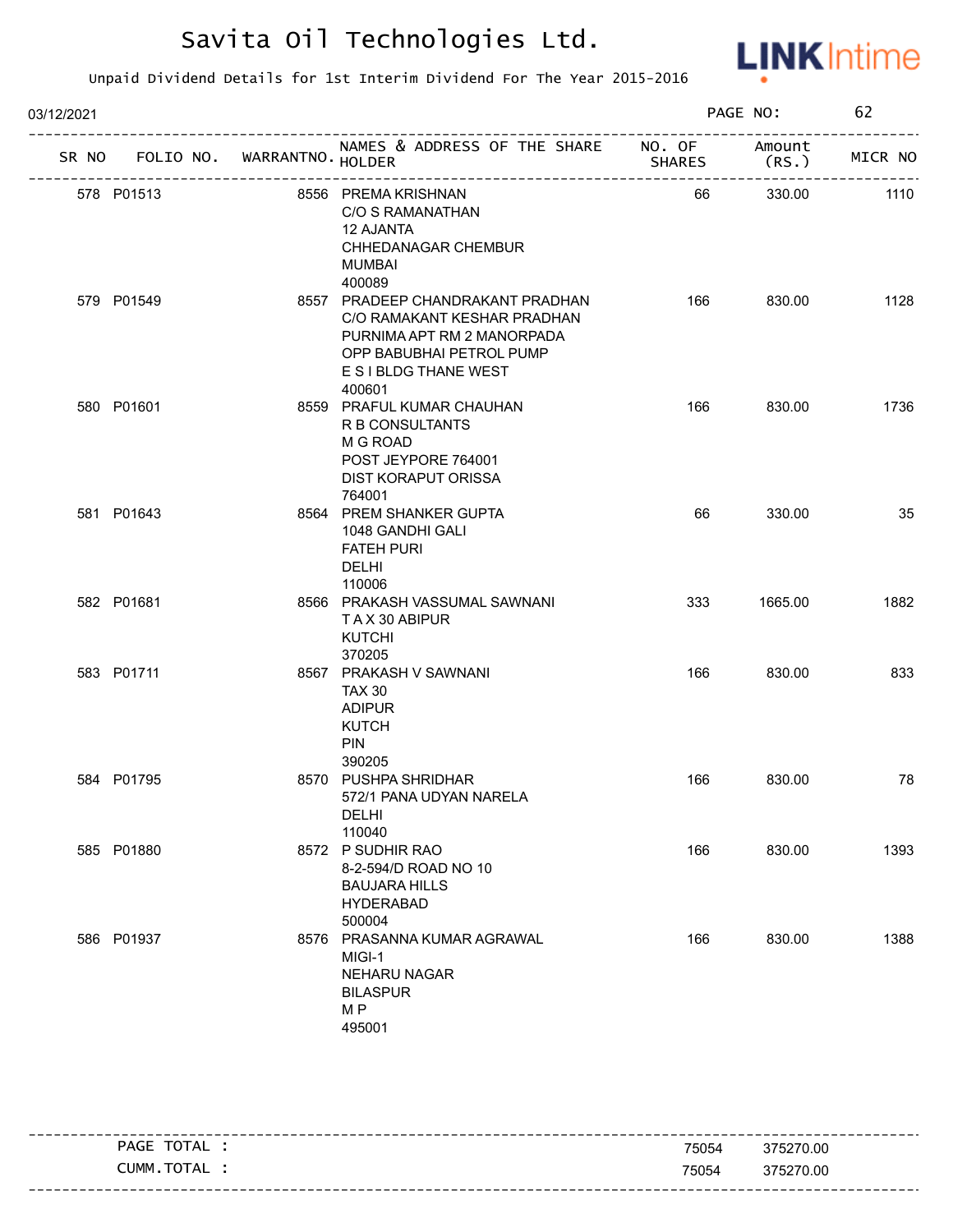

| 03/12/2021 |                                   |                                                                                                             |               | PAGE NO:        | 63      |
|------------|-----------------------------------|-------------------------------------------------------------------------------------------------------------|---------------|-----------------|---------|
|            | SR NO FOLIO NO. WARRANTNO. HOLDER | NAMES & ADDRESS OF THE SHARE NO. OF<br>---------------------------                                          | <b>SHARES</b> | Amount<br>(RS.) | MICR NO |
|            | 587 P02020                        | 8577 PROBODH CHITTORIA<br>126-A POCKET-D<br>DEEP ENCLAVE PHASE-3<br>ASHOK VIHAR<br>DELHI<br>110052          | 166           | 830.00          | 82      |
|            | 588 P02331                        | 8582 PUSHPA AGARWAL<br>C/O M/S MAHALAXMI ENTERPRISES<br>AGRA ROAD<br><b>JAIPUR</b>                          | 100           | 500.00          | 12      |
|            | 589 P02399                        | 8583 PADMABAI VIJAYKUMAR ZAMAD<br><b>KIRANA MERCHANT</b><br><b>TILAK CHOWK</b><br>WANI<br>YEOTMAL<br>445304 | 166           | 830.00          | 1309    |
|            | 590 P02602                        | 8584 PREETI AGARWAL<br>3714 BABU KA TIBA<br><b>SURAJ POLE BAZAR</b><br><b>JAIPUR</b><br>999999              | 100           | 500.00          | 1807    |
|            | 591 R00531                        | 8603 R PRAKSH GANDHI<br>7-2-402/2 ASHOK NAGAR<br><b>TAKKAR BASTI</b><br>SECUNDERABAD<br>500003              | 166           | 830.00          | 1391    |
|            | 592 R00535                        | 8604 R PREMLATHA<br>52 POORTUGUESE CHURCH STREET<br><b>MADRAS</b><br>600001                                 | 166           | 830.00          | 1594    |
|            | 593 R00538                        | 8605 R RAVINDRAN<br>A-3 TELEPHONE QTRS<br>TAYLOR'S RD KILPAUK<br><b>MADRAS</b><br>600010                    | 166           | 830.00          | 1598    |
|            | 594 R00543                        | 8606 R SUBRAMANYAM<br>19 SHANTI NIVAS SUBASH NAGAR<br><b>KARWAR ROAD</b><br><b>HUBLI</b><br>580024          | 166           | 830.00          | 1572    |
|            | 595 R00565                        | 8608 RADHA RANGA<br>C/O RANGA SUBRAMANYAM & SONS<br><b>CHIRALA</b><br>523155                                | 100           | 500.00          | 1470    |
|            | 596 R00617                        | 8609 RAHUL KUMAR<br>NO 85 M G ROAD<br><b>BANGALORE</b><br>560001                                            | 166           | 830.00          | 1490    |
|            | 597 R00648                        | 8611 RAJ KUMAR GUPTA<br>CARE ANIL KUMAR GUPTA & BROS<br>P O BIHTA<br><b>DIST PATNA</b><br>801103            | 166           | 830.00          | 1758    |
|            | PAGE TOTAL :                      |                                                                                                             | 76682         | 383410.00       |         |
|            | CUMM.TOTAL :                      |                                                                                                             | 76682         | 383410.00       |         |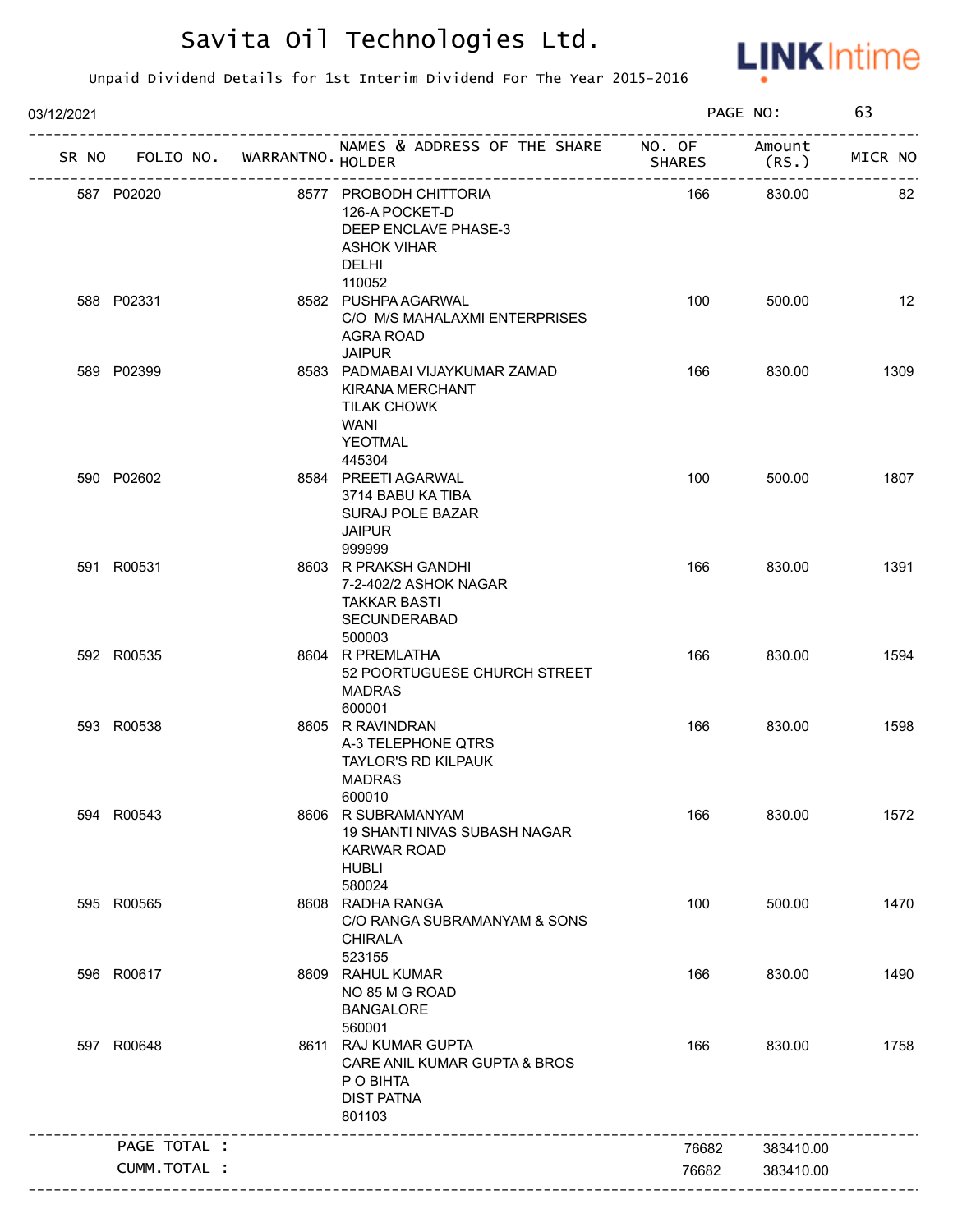

| 03/12/2021 |                                   |                                                                                                                    |               | PAGE NO:       | 64      |
|------------|-----------------------------------|--------------------------------------------------------------------------------------------------------------------|---------------|----------------|---------|
|            | SR NO FOLIO NO. WARRANTNO. HOLDER | NAMES & ADDRESS OF THE SHARE NO. OF                                                                                | <b>SHARES</b> | Amount<br>(RS. | MICR NO |
|            | 598 R00688                        | 8613 RAJANI PRABHA<br>HOUSE OF RAMASHANKAR RAI<br>JAUHARI BZR HAJIPUR<br>844101                                    | 166           | 830.00         | 1776    |
|            | 599 R00719                        | 8616 RAJENDER KUMAR<br>C/O NARESH KUMAR DINESH KUMAR<br>KHAIRTHAL MANDI<br><b>ALWAR RAJ</b><br>301404              | 166           | 830.00         | 318     |
|            | 600 R00765                        | 8623 RAJENDRA PRASAD CHIMBILI<br>EENADU OFFICE P B NO 45<br><b>BANGALORE ROAD</b><br>ANANTAPUR A P<br>515001       | 100           | 500.00         | 1435    |
|            | 601 R00831                        | 8627 RAJESH KUMAR MISHRA<br>C/O SAMPATLAL ASSOCIATES<br>11 CLIVE ROW 2ND FLR RM NO 13<br><b>CALCUTTA</b><br>700001 | 166           | 830.00         | 1686    |
|            | 602 R00865                        | 8631 RAJESHKUMAR M THAKKAR<br>C/O PRAKASH DHUDALAL SHAH<br>1 VARDHMAN SOCIETY<br>DEESA BK GUJ<br>385535            | 166           | 830.00         | 731     |
|            | 603 R00870                        | 8632 RAJESWARI GANNI<br>23 12 4 SRIRAM NAGAR<br><b>RAJAHMUNDRY</b><br>533105                                       | 166           | 830.00         | 1482    |
|            | 604 R00878                        | 8633 RAJINDER KUMAR AHUJA<br>C-9 RASHMI APARTMENTS<br><b>HARSH VIHAR</b><br><b>DELHI</b><br>110034                 | 166           | 830.00         | 74      |
|            | 605 R00902                        | 8635 RAJIVI MANJESHWAR<br>B 501 ATMA RAM TOWER<br>LINK RD C COLONY<br><b>BORIVLI W</b><br>400103                   | 166           | 830.00         | 1126    |
|            | 606 R00920                        | 8637 RAJKUMAR NANDA<br>HOUSE NO-2505 SECTOR-D<br>POCKET-2 VASANT KUNJ<br>N DELHI<br>110030                         | 166           | 830.00         | 67      |
|            | 607 R00962                        | 8639 RAJUBHAI S THAKKAR<br><b>17 RAMNATH SOCIETY</b><br><b>BORSAD</b><br>388540                                    | 166           | 830.00         | 777     |
|            | 608 R01010                        | 8645 RAKESH SHARMA<br>364 RAKESH BHAVAN<br>BEHIND POORAM CINEMS CH DADRI<br><b>DIST BHIWANI</b><br>123306          | 166           | 830.00         | 112     |
|            | PAGE TOTAL :                      |                                                                                                                    | 78442         | 392210.00      |         |
|            | CUMM.TOTAL :                      |                                                                                                                    | 78442         | 392210.00      |         |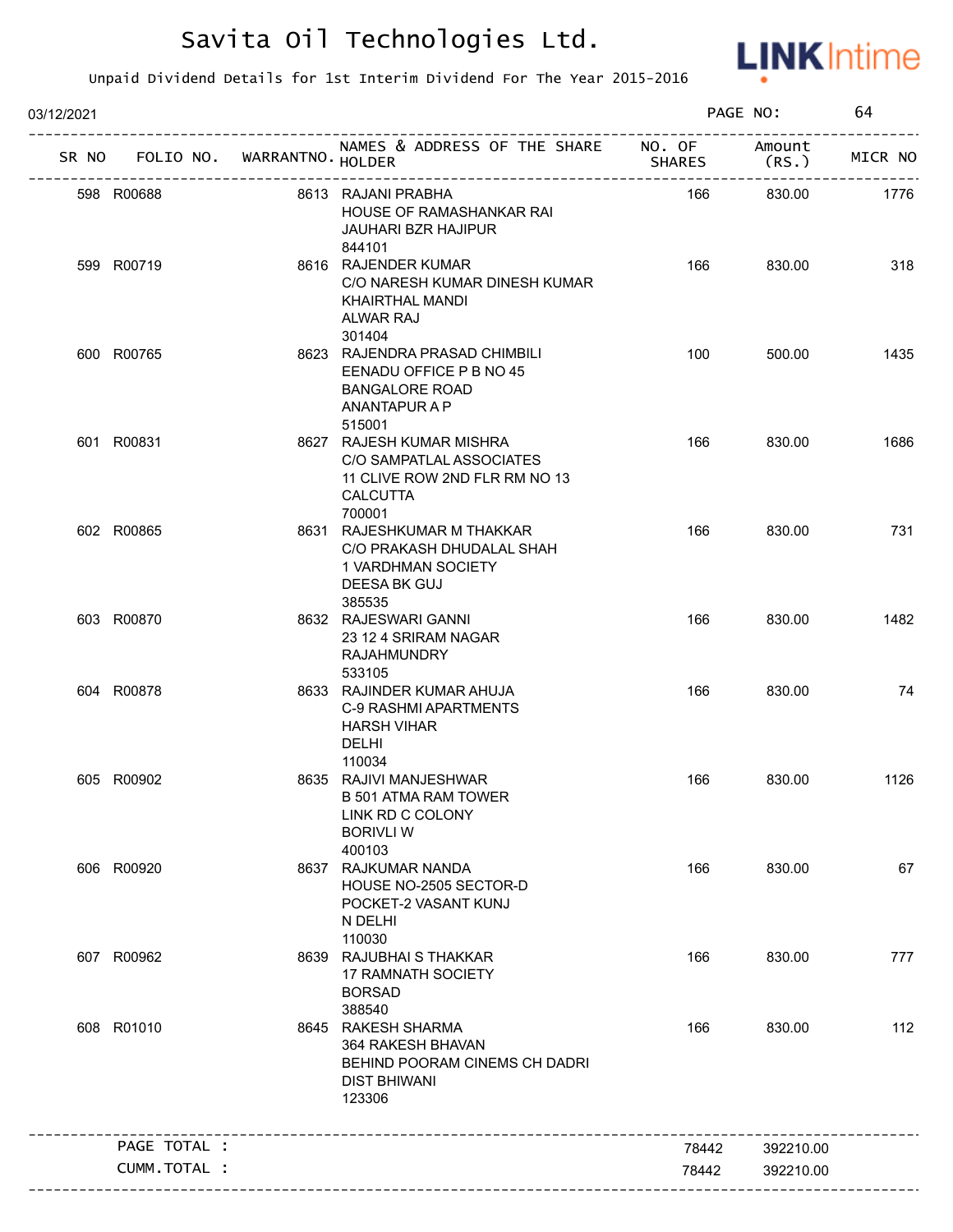

| 03/12/2021 |              |                            |                                                                                                                       |        | PAGE NO:                       | 65      |
|------------|--------------|----------------------------|-----------------------------------------------------------------------------------------------------------------------|--------|--------------------------------|---------|
| SR NO      |              | FOLIO NO. WARRANTNO HOLDER | NAMES & ADDRESS OF THE SHARE NO. OF                                                                                   | SHARES | Amount<br>(RS.                 | MICR NO |
| 609 R01013 |              | -------------------------  | 8646 RAKHI BHATIA<br>MURLI DHAM III FIRST FLOOR<br>FLAT NO 101 C BLOCK<br><b>SHYAM NAGAR</b>                          | 166    | --------------------<br>830.00 | 13      |
| 610 R01027 |              |                            | <b>KANPUR</b><br>8647 RAM GOPAL KOSTA<br>111A/381<br>ASHOK NAGAR<br><b>KANPUR</b>                                     | 66     | 330.00                         | 1982    |
| 611 R01028 |              |                            | 208012<br>8648 RAM GOPAL MEHRA<br>RAM GOPAL MEHRA<br>2/6 TULSI MANS MANDIR COLONY<br>VARANASI<br>999999               | 66     | 330.00                         | 1811    |
| 612 R01042 |              |                            | 8651 RAM NIWAS AGRAWAL<br>KRISHNA HARDWARE STORES<br><b>BAMUNI MAIDAN</b><br><b>GUWAHATI</b><br>781021                | 166    | 830.00                         | 1748    |
| 613 R01045 |              |                            | 8652 RAM NOTANEY<br><b>B 21 NEHA APTS</b><br>SANTACRUZ WEST<br><b>MUMBAI</b><br>400049                                | 100    | 500.00                         | 1016    |
| 614 R01124 |              |                            | 8657 RAMESH CHAND<br>E/1235<br>NETAJI NAGAR<br><b>NEW DELHI</b><br>110023                                             | 166    | 830.00                         | 58      |
| 615 R01225 |              |                            | 8659 RAMESHCHANDRA M PATEL<br>RAJA RANCHHOD NEAR WADI<br><b>TOWER</b><br><b>BARODA</b><br>390017                      | 166    | 830.00                         | 820     |
| 616 R01258 |              |                            | 8662 RAMMURTI NANDLAL GUPTA<br>104 HARIGANGA MARKET<br><b>RANIGUNJ</b><br>SECUNDERABAD<br>500003                      | 166    | 830.00                         | 1392    |
| 617 R01299 |              |                            | 8665 RANJANBEN K GANDHI<br>C/O KISHOR AMRUTLAL GANDHI<br><b>BAZAR STREET BILIMORA</b><br><b>DIST VALSAD</b><br>396321 | 166    | 830.00                         | 896     |
| 618 R01322 |              |                            | 8666 RASHI TRADING COMPANY LTD<br>85-A MITTAL COURT<br>224 NARIMAN POINT<br><b>BOMBAY</b><br>400021                   | 166    | 830.00                         | 1854    |
|            | PAGE TOTAL : |                            |                                                                                                                       | 79836  | 399180.00                      |         |
|            | CUMM.TOTAL : |                            |                                                                                                                       | 79836  | 399180.00                      |         |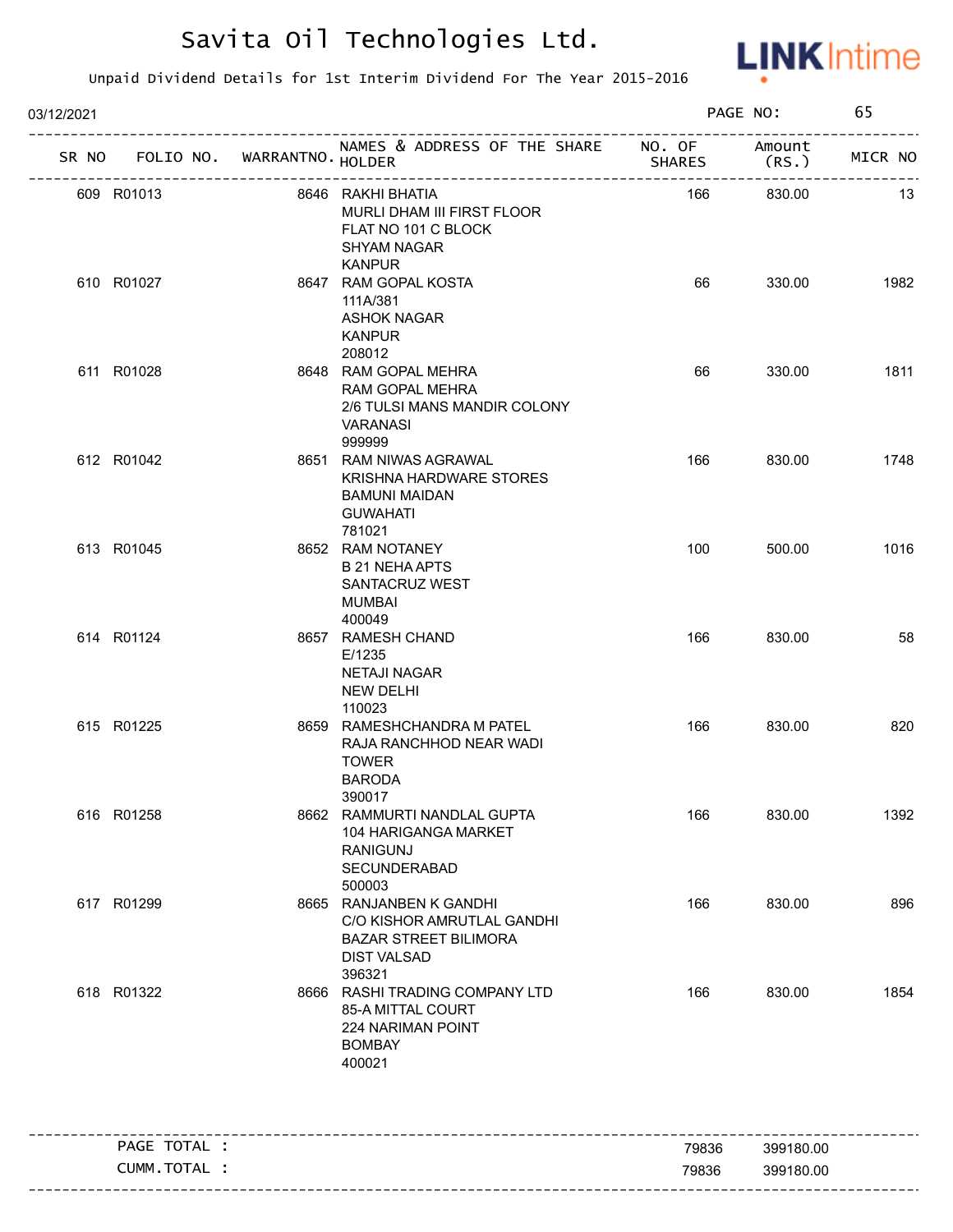

| 03/12/2021      |                   |                                                                                                            |               | PAGE NO:        | 66      |
|-----------------|-------------------|------------------------------------------------------------------------------------------------------------|---------------|-----------------|---------|
| SR NO FOLIO NO. | WARRANTNO. HOLDER | NAMES & ADDRESS OF THE SHARE NO. OF                                                                        | <b>SHARES</b> | Amount<br>(RS.) | MICR NO |
| 619 R01323      | ----------------  | 8667 RASHIDA M PITHAPURWALA<br>3849 ABBASI MANZIL<br>SAIFEE STREET GUJARAT<br><b>DAHOD</b><br>389151       | 166           | 830.00          | 786     |
| 620 R01338      |                   | 8669 RASHMI M DOSHI<br>C/O KAHAN DIAMOND CO<br>9 SUBBARAYA NAICKA LANE<br>N-S-C BOSE ROAD MADRAS<br>600079 | 166           | 830.00          | 1605    |
| 621 R01349      |                   | 8671 RASHMIKA PATEL<br>7-A SHREE RAM SOC<br>ODHAVPURA RACE COURSE<br><b>BARODA</b><br>390007               | 166           | 830.00          | 809     |
| 622 R01397      |                   | 8672 RATANBEN BEDWAWALA<br>NR BHARTI TALKIES<br>M G ROAD<br><b>BHARUCH</b><br>392001                       | 166           | 830.00          | 845     |
| 623 R01495      |                   | 8677 REKHA B OSWAL<br>540 GANPATI ALI<br>WAI<br><b>DIST SATARA</b><br>999999                               | 166           | 830.00          | 1812    |
| 624 R01545      |                   | 8681 REKHABEN RAVI PATEL<br>29/H KHOTACHI WADI 2ND FLOOR<br>R NO 4 GIRGAON<br><b>BOMBAY</b><br>400004      | 166           | 830.00          | 936     |
| 625 R01623      |                   | 8687 RITA D RAO<br>CO 213 POWER HOUSE QTR<br>DHARAM NAGAR SABARMATI<br>AHMEDABAD<br>380005                 | 66            | 330.00          | 555     |
| 626 R01647      |                   | 8689 RITABEN PATEL<br><b>BAHAI CENTRE</b><br>41 A SARDARKUNJ SOCIETY<br>SHAHPUR AHMEDABAD<br>380001        | 166           | 830.00          | 537     |
| 627 R01669      |                   | 8690 ROHIT GUPTA<br>C/O SARVESHWAR RICE MILLS<br>BELOW GUMAT JAMMU TAWI<br>J AND K<br>180001               | 66            | 330.00          | 168     |
| 628 R01685      |                   | 8691 RONAK TULSIDAS CHHABRIA<br>793 PURSHOTTAM NAGAR<br><b>NEW WADEJ</b><br>AHMEDABAD<br>380013            | 166           | 830.00          | 597     |
| PAGE TOTAL :    |                   |                                                                                                            | 81296         | 406480.00       |         |
| CUMM.TOTAL :    |                   |                                                                                                            | 81296         | 406480.00       |         |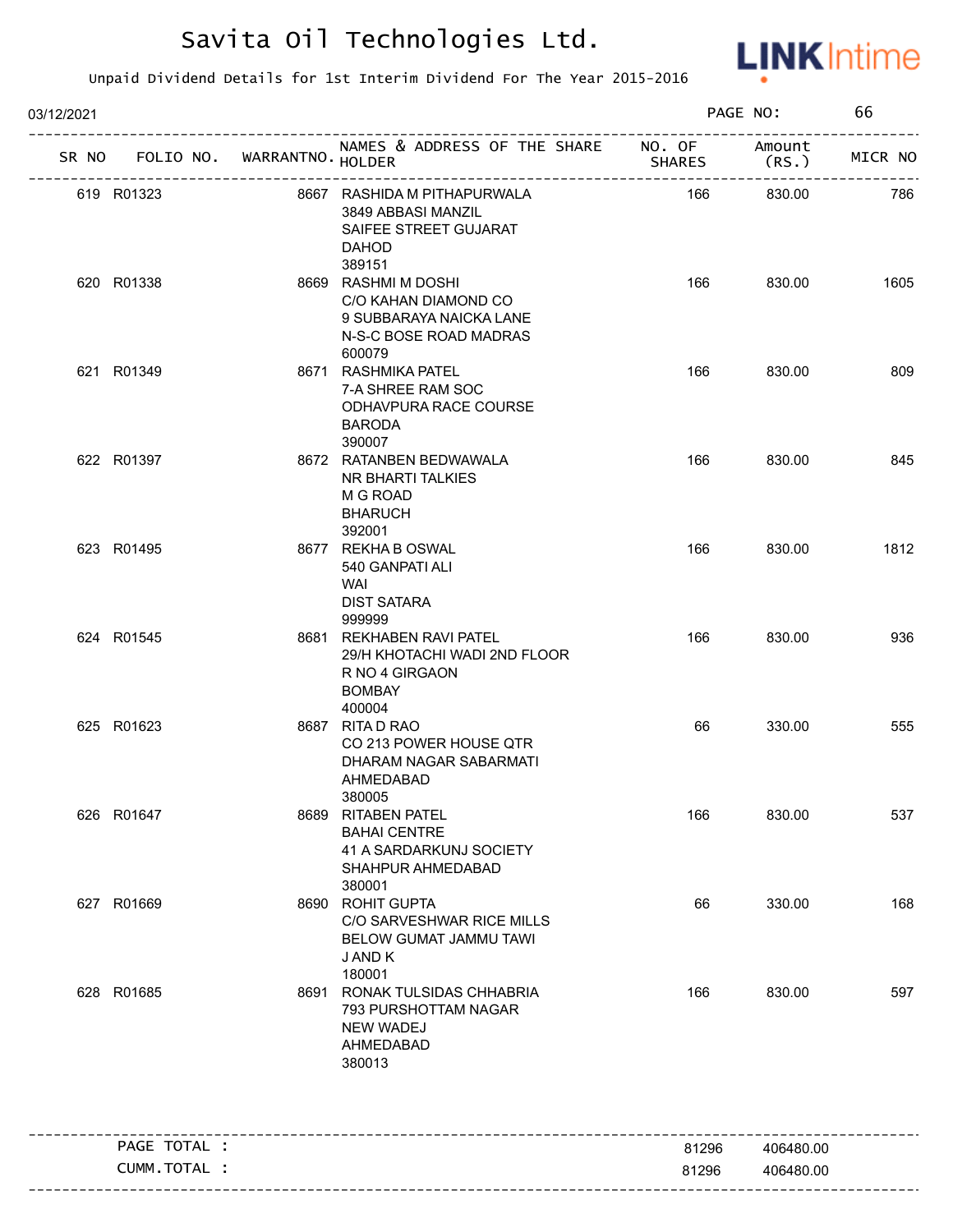

| 03/12/2021 |                                   |                                                                                                                                                                                           |               | PAGE NO:        | 67      |
|------------|-----------------------------------|-------------------------------------------------------------------------------------------------------------------------------------------------------------------------------------------|---------------|-----------------|---------|
|            | SR NO FOLIO NO. WARRANTNO. HOLDER | NAMES & ADDRESS OF THE SHARE NO. OF<br>____________________                                                                                                                               | <b>SHARES</b> | Amount<br>(RS.) | MICR NO |
|            | 629 R01709                        | 8694 RUKMANI DEVI LALWNAI<br>TILLUMAL GOPICHAND<br>NAWAPARA RAJIM<br>RAIPUR M P<br>493881                                                                                                 | 166           | 830.00          | 1386    |
|            | 630 R01806                        | 8697 RAJESH GUPTA<br>F 24/151/SECTOR 7<br><b>ROHINI</b><br><b>DELHI</b><br>110085                                                                                                         | 166           | 830.00          | 97      |
|            | 631 R01811                        | 8698 RAHMAT PARWEEN<br><b>BALAJEE INVESTMENT</b><br><b>VISHNU BHAWAN SAKCHI</b><br><b>MILLS AREA</b><br>JAMSHEDPUR 4<br>999999                                                            | 166           | 830.00          | 1813    |
|            | 632 R01903                        | 8702 RADHARANI ROY CHOWDHURY<br><b>HOUSE NO BB-21 BAGUIATI</b><br>P O DESHBANDHU NAGAR<br><b>CALCUTTA</b><br>700059                                                                       | 166           | 830.00          | 1716    |
|            | 633 R01908                        | 8703 RAJEEV JAIN<br>AK-42 SHALIMAR BAGH<br><b>DELHI</b><br>110052                                                                                                                         | 166           | 830.00          | 83      |
|            | 634 R01913                        | 8705 RASHMI THAKUR KEWALRAMANI<br>B/106 VRINDAVAN HEIGHT BUILDING<br>SHRUSHTI COMPLEX NEAR NEW<br>VIVA COLLEGE<br>OPP YASHWANT YASH BUILDING<br>VIRAR WEST TAL VASAI DIST THANE<br>401303 | 100           | 500.00          | 1152    |
|            | 635 R01971                        | 8706 RAJNI SHARMA<br>401-A GANDHI NAGAR<br>JAMMU<br>999999                                                                                                                                | 66            | 330.00          | 1814    |
|            | 636 R02006                        | 8709 RANI GUPTA<br>C/O S P GUPTA<br>133/339 NEW GANESH GANJ<br>OPP RAJ DHANI HOTEL<br><b>LUCKNOW</b><br>226018                                                                            | 100           | 500.00          | 239     |
|            | 637 R02041                        | 8712 RAVINDRA GANPATRAO DHAWANE<br>E-7 NUTAN NAGAR<br>KANJURMARG (E)<br><b>BOMBAY</b><br>400042                                                                                           | 166           | 830.00          | 1013    |
|            | 638 R02070                        | 8713 RAMESH JETHANI<br>C/O SHRI MOTI LAL JAIN<br>ADVOCATE BHIWAY KOTHI<br>JAIPUR ROAD AJMER<br>(RAJ)<br>305001                                                                            | 166           | 830.00          | 354     |
|            | PAGE TOTAL :                      |                                                                                                                                                                                           | 82724         | 413620.00       |         |
|            | CUMM.TOTAL :                      |                                                                                                                                                                                           | 82724         | 413620.00       |         |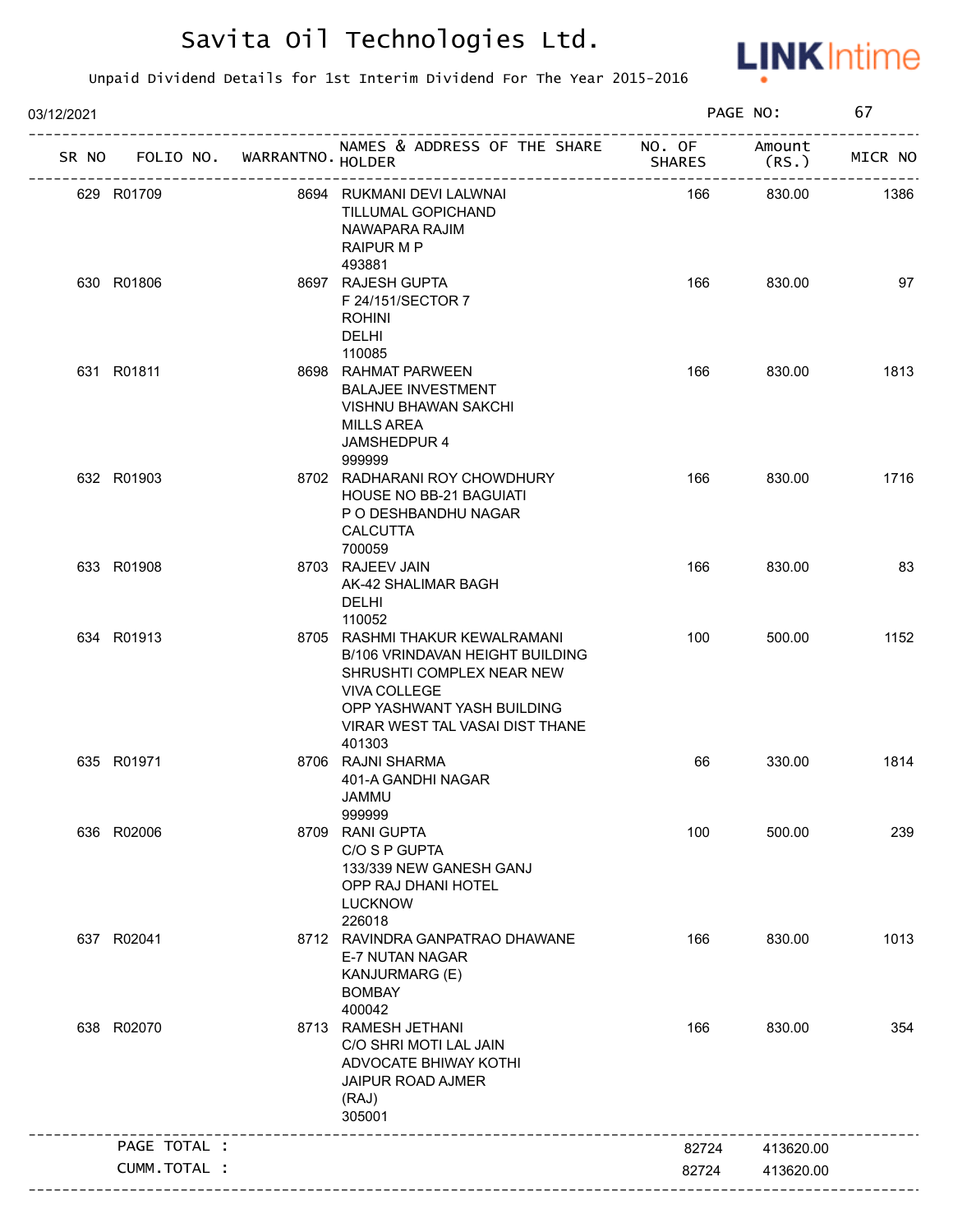

| 03/12/2021 |                                   |                                                                                                                       |               | PAGE NO:        | 68      |
|------------|-----------------------------------|-----------------------------------------------------------------------------------------------------------------------|---------------|-----------------|---------|
|            | SR NO FOLIO NO. WARRANTNO. HOLDER | NAMES & ADDRESS OF THE SHARE NO. OF                                                                                   | <b>SHARES</b> | Amount<br>(RS.) | MICR NO |
|            | 639 R02177                        | 8718 RAJEEV OBEROI<br>2 MANGAL PANDEY ROAD<br><b>SADAR</b><br><b>LUCKNOW</b><br>226002                                | 166           | 830.00          | 230     |
|            | 640 R02192                        | 8720 RAMLAL PATEL<br>S/O DEVI PRASAD PATEL<br><b>VILLAGE &amp; POST IMLAI</b><br><b>DIST DAMON</b><br>MP.             | 166           | 830.00          | 1357    |
|            | 641 R02196                        | 470661<br>8721 ROOPAM RASTOGI<br>2/223 SECTOR 2<br><b>JANKIPURAM EXTENSION</b><br><b>LUCKNOW</b><br>226021            | 100           | 500.00          | 242     |
|            | 642 R02220                        | 8722 RAJENDRA MEHTA<br>502 P J TOWERS<br>DALAL STREET<br><b>FORT</b><br><b>BOMBAY</b><br>400023                       | 100           | 500.00          | 993     |
|            | 643 R02266                        | 8725 RAJENDRA RANKA<br>703 GAURAV VILLA<br>PANCHSHEEL ENCLAVE<br>DHANUKARWADI KANDIVLI (W)<br><b>BOMBAY</b><br>400067 | 500           | 2500.00         | 1916    |
|            | 644 R02283                        | 8727 RAM KRIPAL RAI<br>AT & PO KUJAMA COLLIERY<br>VIA LODNA<br><b>DIST DHANBAD</b><br>828131                          | 166           | 830.00          | 1766    |
|            | 645 R02285                        | 8728 RAM MANOHAR<br>C/O SUB POST MASTER<br>PO SOHAWAL R S<br><b>DISTT FAIZABAD</b><br>224188                          | 166           | 830.00          | 225     |
|            | 646 R02288                        | 8729 RINKU M SHAH<br>UTTAMCHAND TRIBHOWANDAS<br>2/4801 NAVSARI BAZAR ROAD<br><b>SURAT</b><br>395002                   | 66            | 330.00          | 865     |
|            | 647 R02586                        | 8733 R M GOVINDAN<br>56 RAJA ANNAAMALAI ROAD<br>SAIBABA COLONY<br><b>COIMBATORE</b><br>641011                         | 166           | 830.00          | 2015    |
|            | 648 R02589                        | 8734 RAM KISHAN SONI<br>S/O JAGADISH PRASAD SONI<br>PULL BAZAR NR ASD HIGH SCHOOL<br><b>NARNAUL</b><br>123001         | 166           | 830.00          | 110     |
|            | PAGE TOTAL :                      |                                                                                                                       | 84486         | 422430.00       |         |
|            | CUMM.TOTAL :                      |                                                                                                                       | 84486         | 422430.00       |         |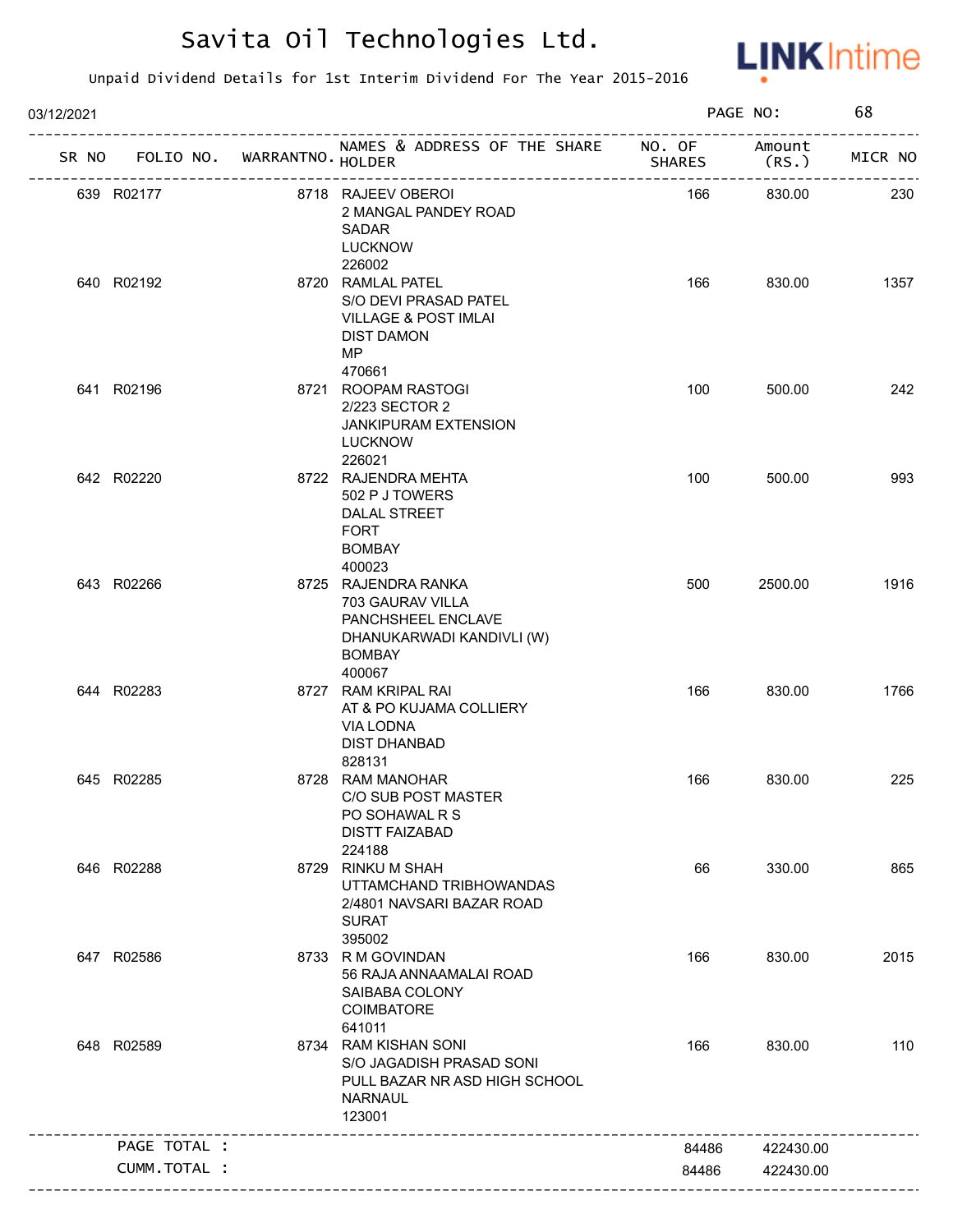

| 03/12/2021 |              |                       | PAGE NO:                                                                                                                           |               | 69                         |         |
|------------|--------------|-----------------------|------------------------------------------------------------------------------------------------------------------------------------|---------------|----------------------------|---------|
| SR NO      | FOLIO NO.    | WARRANTNO. HOLDER     | NAMES & ADDRESS OF THE SHARE NO. OF                                                                                                | <b>SHARES</b> | Amount<br>(RS.             | MICR NO |
|            | 649 R02653   | --------------------- | 8736 RICHA LALA<br>SECTOR NO 4<br>PLOT NO 31<br><b>VIDYADHAR NAGAR</b><br><b>JAIPUR</b><br>302012                                  | 166           | ----------------<br>830.00 | 1984    |
|            | 650 R02694   |                       | 8737 RAGHUNATH PANDURANG HUREKAR<br>16/10 S G DAVELE CHAWL<br>AMBEWADI<br>G D AMBEDKAR ROAD<br>KALACHOWKI MUMBAI<br>400033         | 166           | 830.00                     | 1009    |
|            | 651 R02818   |                       | 8739 REETA PRAKASH MARDIA<br>DHARM JIVAN<br>1 ARCHANA PARK<br>OPP SNEH SAGAR APARTMENT<br>UNIVERSITY ROAD RAJKOT<br>360005         | 166           | 830.00                     | 428     |
|            | 652 R03150   |                       | 8744 REKHA AGRAWAL<br>SANJAY H/W & MILLS STORE<br><b>BUJI BHOWAN CHOK</b><br><b>GURUDWARA ROAD</b><br><b>RAIGARH C G</b><br>999999 | 166           | 830.00                     | 1818    |
|            | 653 R03212   |                       | 8745 RUPASREE DAS<br>164/C/12<br><b>LAKE GARDENS</b><br>KOLKATA<br>700045                                                          | 66            | 330.00                     | 1712    |
|            | 654 R03242   |                       | 8746 ROHIT H SHAH<br>49/3 POPULAR VILLA<br>6TH GOLIBAR ROAD<br>SANTACRUZ EAST<br><b>MUMBAI</b><br>400055                           | 66            | 330.00                     | 1038    |
|            | 655 S00016   |                       | 8750 SANJAY MORRIS DAVIDSON<br>15/11-A CIVIL LINES<br><b>KANPUR</b><br><b>UTTAR PRADESH</b><br>208001                              | 83            | 415.00                     | 192     |
|            | 656 S00017   |                       | 8751 SANJEEV K SETH<br>C-3-8/B ONGC QUARTERS<br>CBD COLONEY SECTOR 1<br><b>NEW BOMBAY</b><br>999999                                | 83            | 415.00                     | 1819    |
|            | 657 S00022   |                       | 8752 SHAILENDRA KUMAR YODAV<br><b>GANESH NAGAR</b><br>MANPADA NEAR THE CHURCH<br><b>THANE WEST</b><br>999999                       | 83            | 415.00                     | 1820    |
|            | PAGE TOTAL : |                       |                                                                                                                                    | 85531         | 427655.00                  |         |
|            | CUMM.TOTAL : |                       |                                                                                                                                    | 85531         | 427655.00                  |         |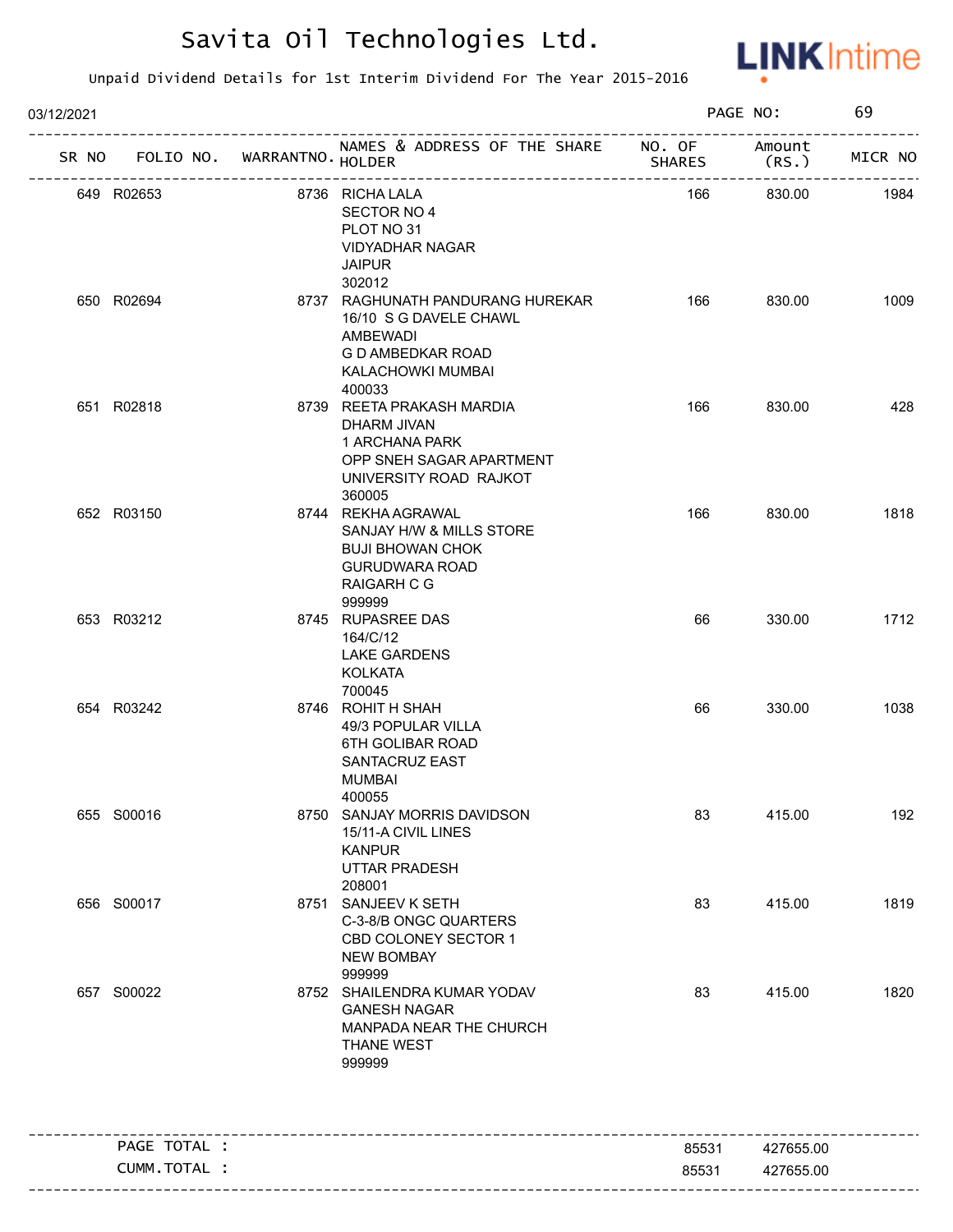

| 03/12/2021 |              |                                                 |                                                                                                                                                                      | PAGE NO:      |                | 70                     |
|------------|--------------|-------------------------------------------------|----------------------------------------------------------------------------------------------------------------------------------------------------------------------|---------------|----------------|------------------------|
| SR NO      | FOLIO NO.    | WARRANTNO HOLDER<br>--------------------------- | NAMES & ADDRESS OF THE SHARE NO. OF                                                                                                                                  | <b>SHARES</b> | Amount<br>(RS. | -----------<br>MICR NO |
|            | 658 S00061   |                                                 | 8761 SEEMA MUNJAL<br>206 LALJI SHOPPING CENTRE<br>S V ROAD BORIVLI W<br><b>BOMBAY</b>                                                                                | 83            | 415.00         | 1116                   |
|            | 659 S00068   |                                                 | 400092<br>8762 SHIVANI KHANNA<br>51 SOMERSET APTS<br>58 NARGIS DUTT RD PALI HILL<br><b>BANDRA BOMBAY</b><br>400050                                                   | 500           | 2500.00        | 1910                   |
|            | 660 S00083   |                                                 | 8764 SURINDER KUMAR MALHOTRA<br>S 235 GREATER KAILASH PART II<br><b>NEW DELHI</b><br>110048                                                                          | 100           | 500.00         | 56                     |
|            | 661 S00503   |                                                 | 8767 S B SHARMA<br>C/O LT COL S B SHARMA RM NO<br>103 B BLOCK HUTMENTS DIRECTOR<br><b>GENERAL OF EME (PRODUCTION)</b><br>ARMY HEADQUARTERS DHQ PO<br>DELHI<br>110011 | 166           | 830.00         | 45                     |
|            | 662 S00505   |                                                 | 8768 S B YADAVA<br>KENDRIYA VIDYALAYA NO 1<br>ARMAPORE UP<br><b>KANPUR</b><br>208009                                                                                 | 166           | 830.00         | 198                    |
|            | 663 S00508   |                                                 | 8769 S BHASKAR<br>C/O SUBAM SYNDICATE<br>13/1 BERI BAKKALI STREET<br>VELLORE<br>632004                                                                               | 166           | 830.00         | 1646                   |
|            | 664 S00510   |                                                 | 8770 S D MAKHIJANI<br>C/O UCO BANK<br>NO 83 M G ROAD<br>BANGALORE<br>560001                                                                                          | 66            | 330.00         | 1491                   |
|            | 665 S00515   |                                                 | 8771 SINDRA<br>NO 6 NOOR VEERASAMY LANE<br>NUNGAMBAKKAM<br><b>MADRAS</b><br>600034                                                                                   | 166           | 830.00         | 1604                   |
|            | 666 S00519   |                                                 | 8772 SK SETHI<br><b>QUARTER NUMBER F75</b><br>RAJPURA COLONY PATIALA<br><b>PUNJAB</b><br>147001                                                                      | 166           | 830.00         | 149                    |
|            | 667 S00560   |                                                 | 8777 S WADIA<br>A-103 ASHOK VIHAR-2<br><b>DELHI</b><br>110052                                                                                                        | 166           | 830.00         | 84                     |
|            | PAGE TOTAL : |                                                 |                                                                                                                                                                      | 87276         | 436380.00      |                        |
|            | CUMM.TOTAL : |                                                 |                                                                                                                                                                      | 87276         | 436380.00      |                        |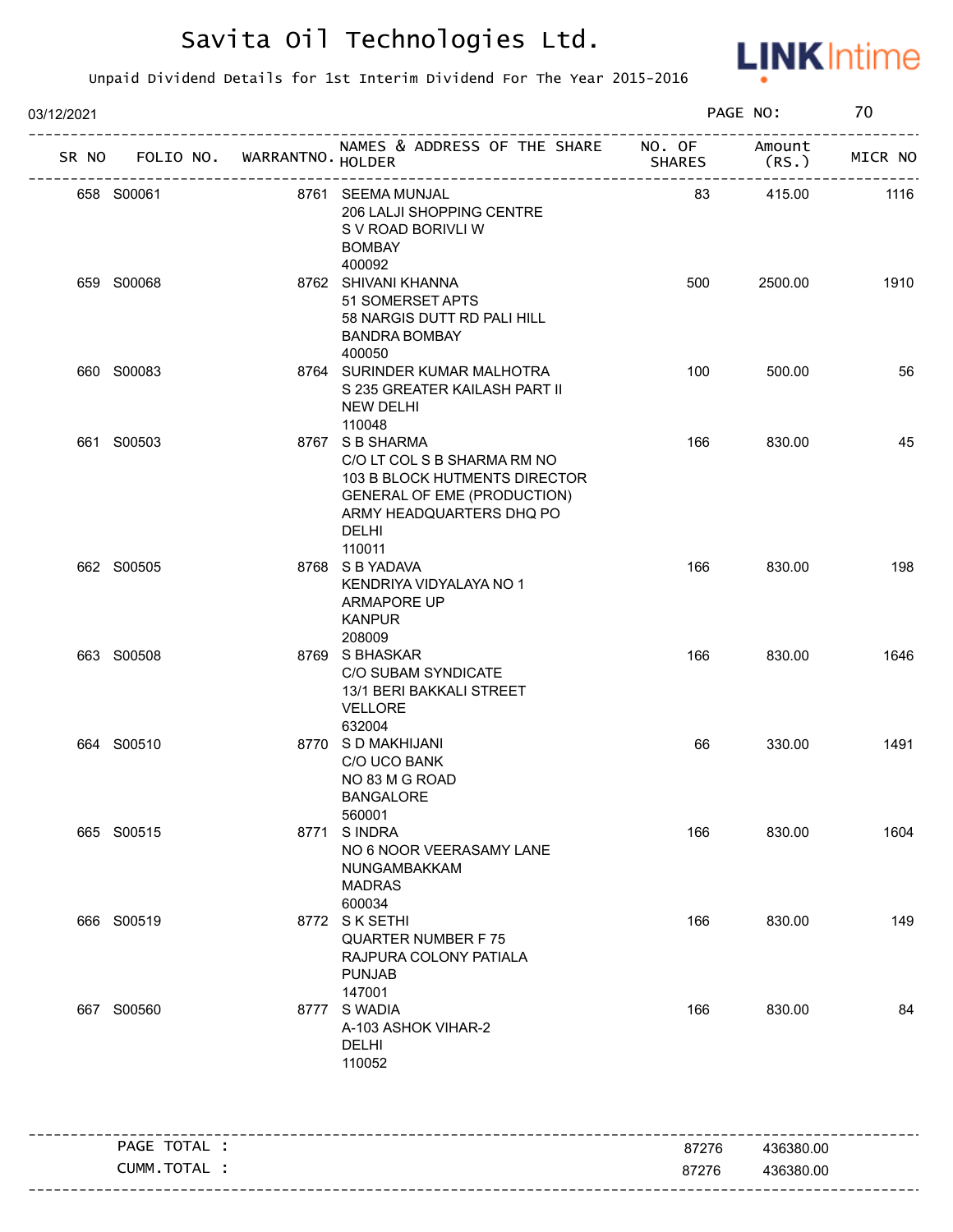

| 03/12/2021 |                                   |                                                                                                                                                                |        | PAGE NO:        | 71      |
|------------|-----------------------------------|----------------------------------------------------------------------------------------------------------------------------------------------------------------|--------|-----------------|---------|
|            | SR NO FOLIO NO. WARRANTNO. HOLDER | NAMES & ADDRESS OF THE SHARE NO. OF                                                                                                                            | SHARES | Amount<br>(RS.) | MICR NO |
|            | 668 S00608                        | 8779 SAKINA BANK WALA<br>828 KHATIWALA TANK<br><b>INDORE MP</b><br>452001                                                                                      | 166    | 830.00          | 1321    |
|            | 669 S00616                        | 8780 SALINI SANGHVI<br>C/O JAY ENTERPRISE<br><b>ARIHANT COMPLEX</b><br><b>BHACHAU</b>                                                                          | 166    | 830.00          | 530     |
|            | 670 S00629                        | 370140<br>8782 SAMIKSH INVESTMENT PVT LTD<br>A/14 TARAPUR GARDEN HSG SOC<br>NEW LINK RD ANDHERI WEST<br><b>BOMBAY</b><br>400061                                | 166    | 830.00          | 2038    |
|            | 671 S00649                        | 8783 SAMPATRAJ MULTANMAL<br>488/2/1/1 L K TRUST BLDG<br>NR RAILWAY PURA<br>REVADI BAZAR AHMEDABAD<br>380002                                                    | 166    | 830.00          | 544     |
|            | 672 S00664                        | 8785 SANDEEP KUMAR<br>90/6B PRAHLAD NAGAR<br>NEAR GEETA BHAWAN MANDIR<br>MEERUT CITY<br>250001                                                                 | 166    | 830.00          | 267     |
|            | 673 S00704                        | 8786 SANGEETA NARAINDAS MADHWANI<br>FLAT NO 91 DEVDEEP TOWER<br>SATYA MARG OFF JUDGES<br><b>BUNGLOW ROAD</b><br><b>BODAKDEV</b><br>AHMEDABAD GUJARAT<br>380015 | 66     | 330.00          | 612     |
|            | 674 S00757                        | 8791 SANJAY GARG<br>S/O SHRI OM PRAKASH GARG<br><b>GARG AUTOMOBILES BADAUN ROAD</b><br>CHANDAUSI U P<br>202412                                                 | 166    | 830.00          | 180     |
|            | 675 S00812                        | 8795 SANJEEV DEEPAK<br><b>BA 95 B</b><br><b>JANAK PURI</b><br><b>NEW DELHI</b><br>110058                                                                       | 166    | 830.00          | 89      |
|            | 676 S00846                        | 8797 SANTILAL BAFNA<br>LAXMI SALES CORPORATION<br><b>STATION ROAD</b><br><b>GADAG</b><br>582101                                                                | 166    | 830.00          | 1577    |
|            | 677 S00854                        | 8798 SANTOSH BOTHRA<br><b>C/O PARIDHAN</b><br><b>SARAFA LANE</b><br>KAWARDHA M P<br>491995                                                                     | 166    | 830.00          | 1378    |
|            | PAGE TOTAL :                      |                                                                                                                                                                | 88836  | 444180.00       |         |
|            | CUMM.TOTAL :                      |                                                                                                                                                                | 88836  | 444180.00       |         |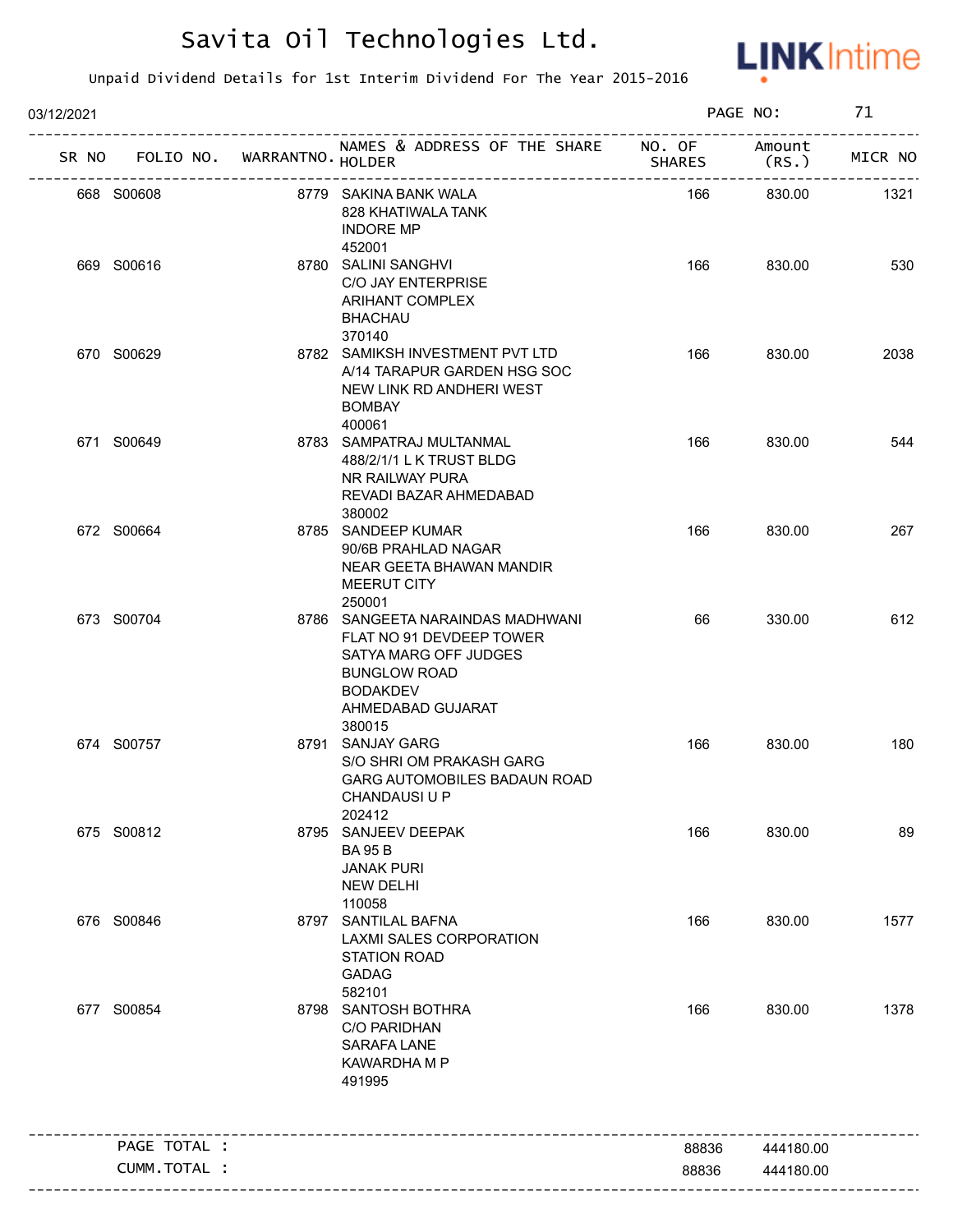

| 03/12/2021 |                                   |                              |                                                                                                                        |               | PAGE NO:        | 72      |
|------------|-----------------------------------|------------------------------|------------------------------------------------------------------------------------------------------------------------|---------------|-----------------|---------|
|            | SR NO FOLIO NO. WARRANTNO. HOLDER | ---------------------------- | NAMES & ADDRESS OF THE SHARE NO. OF                                                                                    | <b>SHARES</b> | Amount<br>(RS.) | MICR NO |
|            | 678 S00876                        |                              | 8799 SANTOSH KUMAR JAIN<br><b>BANK OF BARODA</b><br><b>GARHI</b><br><b>BAMSWARA</b><br>327022                          | 66            | 330.00          | 387     |
|            | 679 S00914                        |                              | 8802 SARB DAMAN PANDEY<br>STATE BANK COLONY F NO 11<br><b>B/H HOTEL BOBANA</b><br><b>GORAKHPUR U P</b><br>273001       | 166           | 830.00          | 287     |
|            | 680 S00923                        |                              | 8805 SARITA BHARDWAJ<br>D-7 HAUZ KHAS<br><b>NEW DELHI</b><br>110016                                                    | 166           | 830.00          | 50      |
|            | 681 S00938                        |                              | 8806 SARLA AHUJA<br>3 B/10<br>NEW STATE BANK STAFF QUARTERS<br>RAHEJA TOWNSHIP PLOT NO 4<br>MALAD (E) MUMBAI<br>400097 | 66            | 330.00          | 1120    |
|            | 682 S00982                        |                              | 8809 SAROJ NAIK<br>PUNJAB NATIONAL BANK<br>REGIONAL OFFICE RAJPUT PARA<br><b>RAJKOT</b><br>360001                      | 166           | 830.00          | 414     |
|            | 683 S01009                        |                              | 8813 SARSWATIBEN J KRISHNANI<br>KRISHNA SALES CORPORATION<br>NR GURUNANK MKT SINDHI MKT<br>AHMEDABAD<br>380002         | 166           | 830.00          | 545     |
|            | 684 S01016                        |                              | 8815 SASTRY SVS<br>10-3-300/6<br><b>HUMAYUN NAGAR</b><br><b>HYDERABAD</b><br>500028                                    | 166           | 830.00          | 1408    |
|            | 685 S01030                        |                              | 8818 SATISH CHAND JAIN<br><b>INTEX INTERNATIONAL</b><br>2/20 ANSARI ROAD DARYA GANJ<br><b>NEW DELHI</b><br>110002      | 2000          | 10000.00        | 1968    |
|            | 686 S01041                        |                              | 8819 SATISH KUMAR GUPTA<br>A-2 NEW FLATS<br><b>KRISHAN PURA</b><br><b>MODINAGAR</b><br>201204                          | 166           | 830.00          | 173     |
|            | 687 S01045                        |                              | 8820 SATISH KUMAR JHAMB<br>1/48<br><b>SUNDER VIHAR</b><br><b>NEW DELHI</b><br>110087                                   | 166           | 830.00          | 100     |
|            | PAGE TOTAL :                      |                              | ------------------------------------                                                                                   | 92130         | 460650.00       |         |
|            | CUMM.TOTAL :                      |                              |                                                                                                                        | 92130         | 460650.00       |         |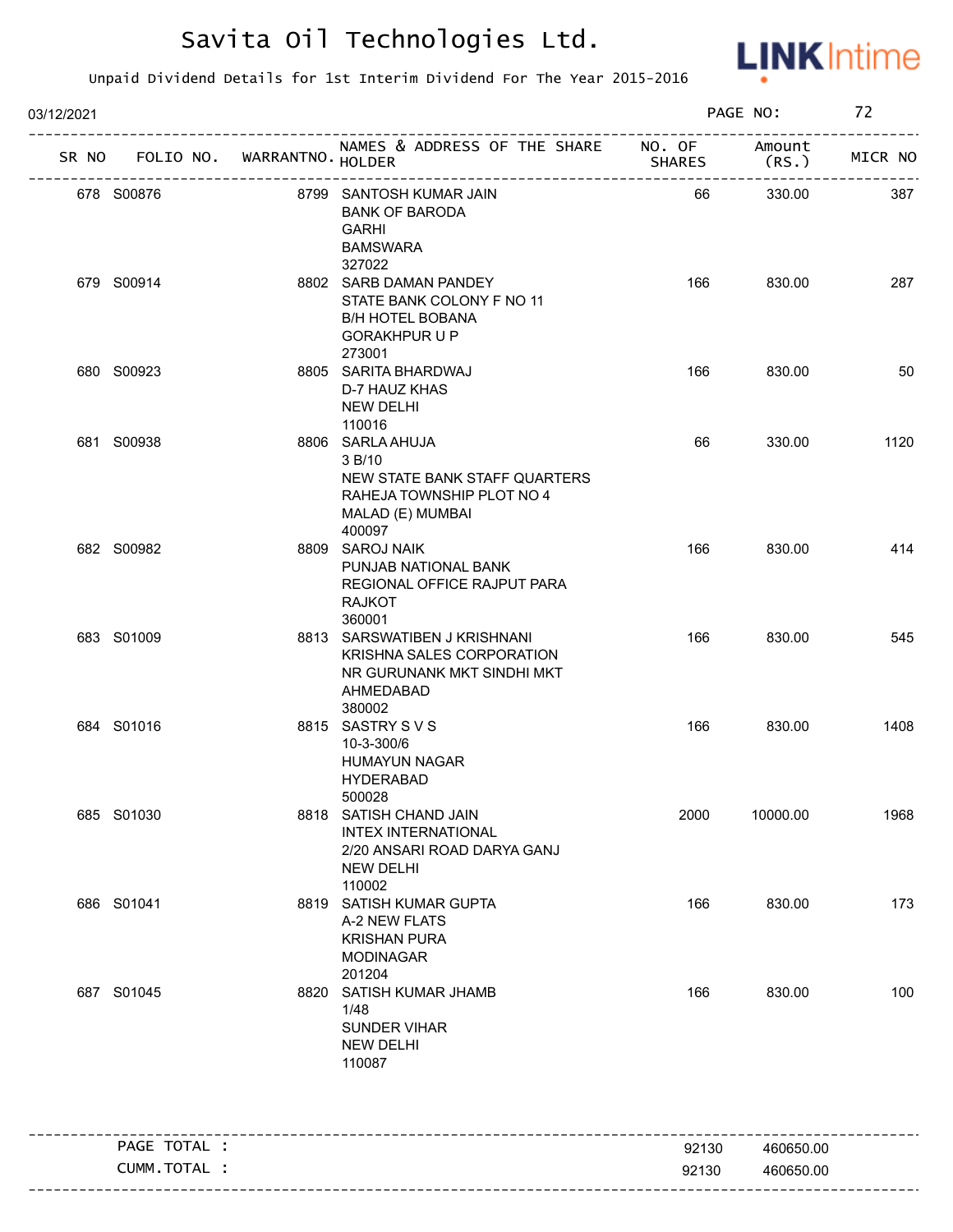

| 03/12/2021 |                                   |  |                                                                                                              | PAGE NO:      |                | 73      |  |
|------------|-----------------------------------|--|--------------------------------------------------------------------------------------------------------------|---------------|----------------|---------|--|
|            | SR NO FOLIO NO. WARRANTNO. HOLDER |  | NAMES & ADDRESS OF THE SHARE NO. OF                                                                          | <b>SHARES</b> | Amount<br>(RS. | MICR NO |  |
|            | 688 S01068                        |  | 8823 SATNAM KAUR BAGGA<br>8 DHAR ROAD<br>NEALR SUB CITY POST OFFICE<br><b>INDORE M P</b><br>452002           | 100           | 500.00         | 1327    |  |
|            | 689 S01074                        |  | 8824 SATWANT KAUR<br>368 NEW LAJPAT RAI MARKET<br><b>DELHI</b><br>110006                                     | 166           | 830.00         | 37      |  |
|            | 690 S01089                        |  | 8826 SATYA VIR SINGH DUHAN<br>C-21 RAJU PARK<br><b>DEVLI</b><br><b>NEW DELHI</b><br>110062                   | 166           | 830.00         | 91      |  |
|            | 691 S01121                        |  | 8827 SAVI KANT ABBI<br>C 24 LAXMAN PARK<br>NEAR CHANDER NAGAR<br>DELHI<br>110051                             | 166           | 830.00         | 80      |  |
|            | 692 S01163                        |  | 8829 SAVITABEN RATIBHAI PATEL<br>AT&PO KELIA VASNA NEAR DAIRY<br>TA DHOLKA<br>DT AHMEDABAD<br>387810         | 166           | 830.00         | 750     |  |
|            | 693 S01182                        |  | 8831 SAVITRI SAXENA<br>M G 10/9 K D A COLONY<br><b>GANGA VIHAR</b><br>JAJMAU KANPUR U P<br>208010            | 166           | 830.00         | 199     |  |
|            | 694 S01223                        |  | 8832 SETANSING S BARIA<br>TALUKA PANCHAYAT OFFICE<br>AT & PO CHHOTAUDEPUR<br>DIST BARODA GUJARAT<br>391165   | 166           | 830.00         | 837     |  |
|            | 695 S01251                        |  | 8836 SHAH RAMAN FULCHAND<br><b>STATION ROAD</b><br>AT SAPHALE POST UMBERWADA<br><b>TAL PALGHAR</b><br>401102 | 166           | 830.00         | 1149    |  |
|            | 696 S01256                        |  | 8837 SHAHBEGUM FARISHTA<br><b>HOTEL RADHIKA</b><br><b>JAI STAMBH CHOWK</b><br><b>RAIPUR MP</b><br>492001     | 66            | 330.00         | 1380    |  |
|            | 697 S01270                        |  | 8838 SHAILESH BABULAL PATEL<br>JAY VIJAY SOCIETY<br><b>UNJHA</b><br><b>NG</b><br>384170                      | 100           | 500.00         | 692     |  |

| TOTAL<br>PAGE | 93558 | 467790.00 |
|---------------|-------|-----------|
| CUMM.TOTAL :  | 93558 | 467790.00 |
|               |       |           |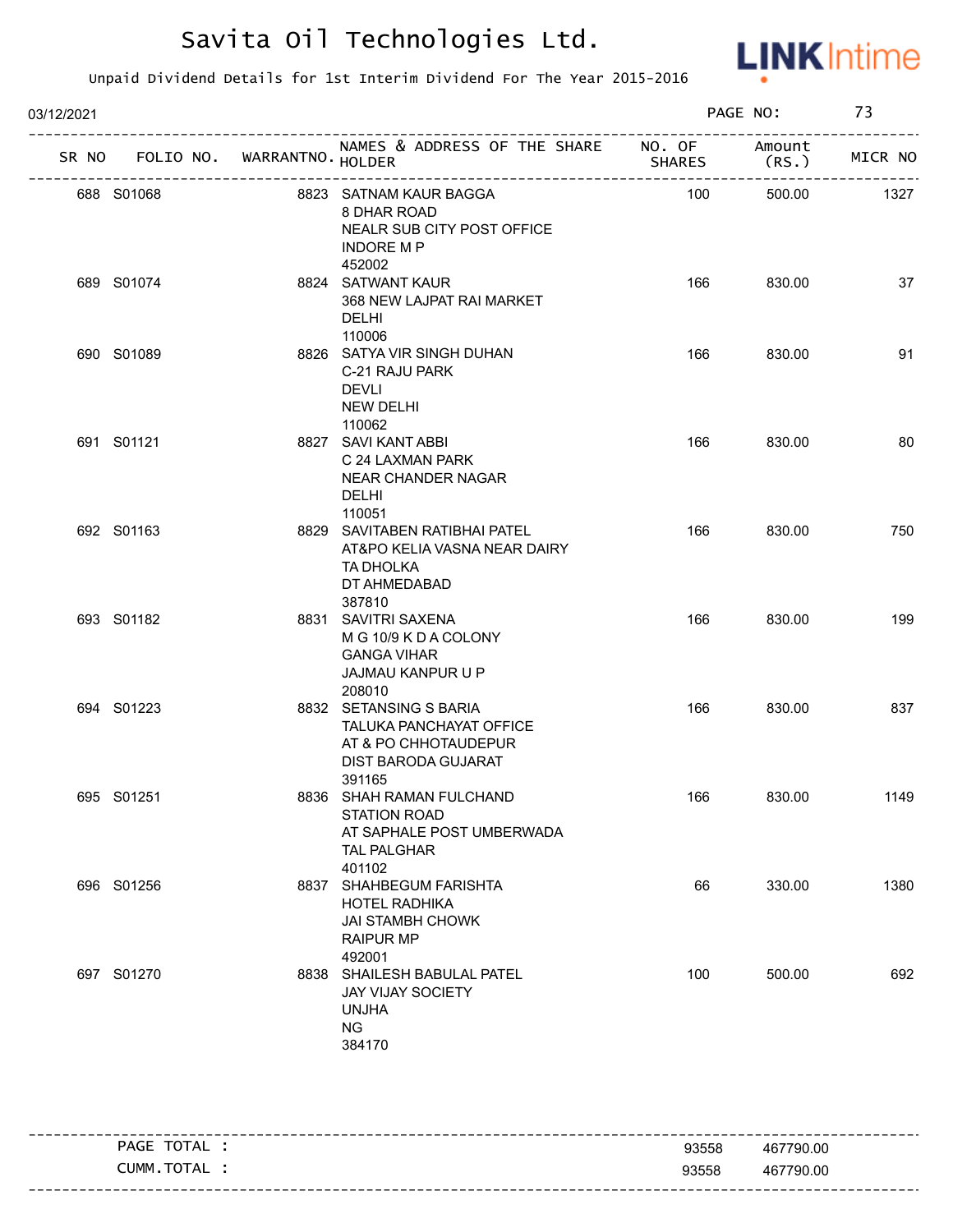

| 03/12/2021 |                                   |                                                                                                                                         |                | PAGE NO:               | 74      |
|------------|-----------------------------------|-----------------------------------------------------------------------------------------------------------------------------------------|----------------|------------------------|---------|
|            | SR NO FOLIO NO. WARRANTNO. HOLDER | NAMES & ADDRESS OF THE SHARE NO. OF                                                                                                     | <b>SHARES</b>  | Amount<br>(RS.)        | MICR NO |
|            | 698 S01279                        | 8839 SHAILESH LADHANI<br><b>BURDHAN CHOWK</b><br>DHORAM STREET<br><b>JAMNAGAR</b><br>361001                                             | 166            | 830.00                 | 448     |
|            | 699 S01452                        | 8845 SHARMILA HIRENDERNATH<br>PLOT NO 12 1ST MAIN ROAD<br>SHANTINAGAR<br><b>HYDERABAD</b><br>500028                                     | 166            | 830.00                 | 1409    |
|            | 700 S01535                        | 8850 SHESAPPA SALIAN<br>3/11 RAJPUT HOUSE<br>SR ANTHONYS STREET<br>SANTACRUZ EAST BOMBAY<br>400055                                      | 166            | 830.00                 | 1039    |
|            | 701 S01536                        | 8851 SHETH MASURKAR CONST PVT LTD<br>SHOP NO 5 MIDC COMMERCIAL<br>COMPLEX ESTATE L B S MARG<br><b>THANE</b><br>400604                   | 66             | 330.00                 | 1858    |
|            | 702 S01547                        | 8852 SHILA PATEL<br>6-1-3 MITRA MANDAL SOCIETY<br>OPP DARPAN ACEDEMY<br><b>USMANPURA</b><br>AHMEDABAD<br>380013                         | 166            | 830.00                 | 599     |
|            | 703 S01554                        | 8853 SHILPA HITESH SHAH<br>509 INDRAPRASTHA II C<br>RAHEJA TOWNSHIP<br>OPP JITENDRA ROAD MALAD E<br><b>BOMBAY</b><br>400097             | 166            | 830.00                 | 1121    |
|            | 704 S01570                        | 8854 SHIO JEE RAY<br>QR NO F 110 ROAD NO 26<br>POST PATRATU<br>THERMAL TOWER STATION<br>DIST HAZARIBAGH BIHAR<br>829119                 | 166            | 830.00                 | 1768    |
|            | 705 S01615                        | 8855 SHOBHA D JAIN<br>FLAT NO 14 SHREEMANT<br>MANGALMURTI KRUPA APARTMENT<br>NERA B U BHANDARI ACOLADE<br><b>KHARADI PUNE</b><br>411014 | 66             | 330.00                 | 1175    |
|            | 706 S01662                        | 8858 SHRIPAL JAIN<br>C/O MANGALDEEP BARTAN<br><b>BHANDAR</b><br><b>VPO-ASPUR RAJASTHAN</b><br>DIST-DUNGARPUR<br>314021                  | 166            | 830.00                 | 376     |
|            | PAGE TOTAL :                      |                                                                                                                                         |                |                        |         |
|            | CUMM.TOTAL :                      |                                                                                                                                         | 94852<br>94852 | 474260.00<br>474260.00 |         |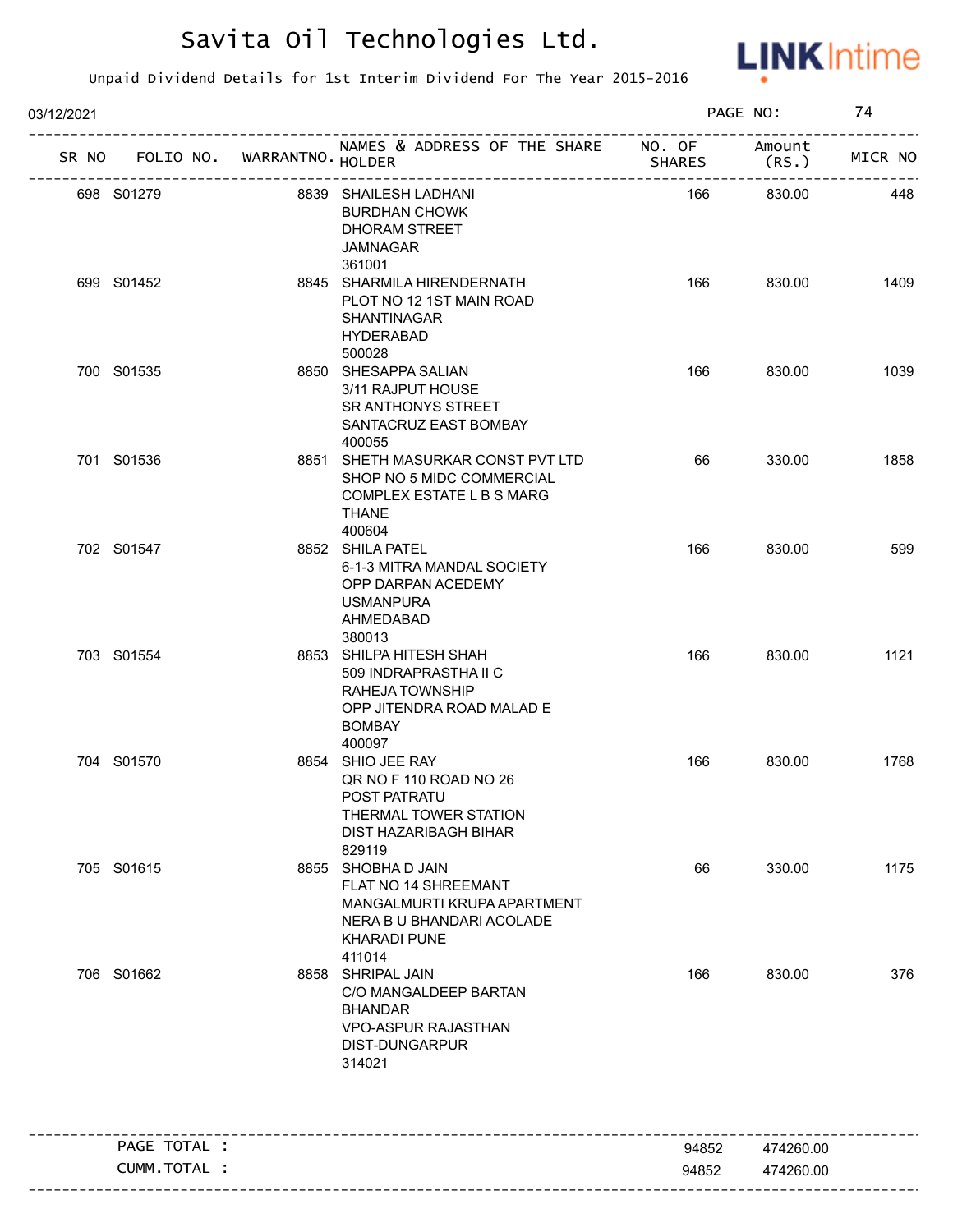

| 03/12/2021 |            |                   |                                                                                                                               | PAGE NO: |                                           | 75                      |  |
|------------|------------|-------------------|-------------------------------------------------------------------------------------------------------------------------------|----------|-------------------------------------------|-------------------------|--|
| SR NO      | FOLIO NO.  | WARRANTNO. HOLDER | NAMES & ADDRESS OF THE SHARE NO. OF                                                                                           | SHARES   | Amount<br>(RS.                            | ------------<br>MICR NO |  |
| 707 S01712 |            |                   | 8859 SHYAMA DEVI VAIDYA<br>C/O DR P S MANDAWAT<br>H NO 342 K ROAD BHUPALPURA<br><b>UDAIPUR RAJ</b><br>313001                  | 166      | -------------------------------<br>830.00 | 371                     |  |
| 708 S01758 |            |                   | 8860 SIYA AGRAWAL<br>194 ATARSUIYA<br>ALLAHABAD<br>211003                                                                     | 166      | 830.00                                    | 218                     |  |
| 709 S01774 |            |                   | 8861 SMITA UDAY NAGARKAR<br>N 5 E/42 1/4 GULMOHAR COLONY<br>CIDCO AURANGABAD<br>431003                                        | 166      | 830.00                                    | 1263                    |  |
| 710 S01853 |            |                   | 8864 SONU MAHESHWARI<br>2512 GOKUL GANJ<br><b>FIRST FLOOR</b><br>MHOW M P DIST-INDORE<br>453441                               | 166      | 830.00                                    | 1337                    |  |
|            | 711 S01857 |                   | 8865 SOUMEN BANERJEE<br>NEW BINDING CORNER<br><b>18 MNI COMMERCIAL ESTATE</b><br>MACHHANTALA PO DIST BANKURA<br>722101        | 166      | 830.00                                    | 1720                    |  |
| 712 S01859 |            |                   | 8866 SOUTHERN INDIA DEPOSITORY<br>SERVICES PVT L<br>203 EMCA HOUSE II FLOOR<br>289 S B S MARG FORT<br><b>BOMBAY</b><br>400001 | 1167     | 5835.00                                   | 2046                    |  |
| 713 S01879 |            |                   | 8869 SRIMATI DEVI JAIN<br>PRERANA TRADERS<br>STATION ROAD CIVIL LINE<br>LALITPUR U P<br>284403                                | 166      | 830.00                                    | 308                     |  |
| 714 S01892 |            |                   | 8870 STERLITE INDUSTRIES INDIA LTD<br>92 MAKER CHAMBERS III<br><b>NARIMAN POINT</b><br><b>BOMBAY</b><br>400021                | 333      | 1665.00                                   | 1962                    |  |
| 715 S01935 |            |                   | 8871 SUBODH AGARWAL<br>UNIVERSHAL PAPER CO<br>177/9 GUYANK ROAD<br><b>LUCKNOW</b><br>226016                                   | 166      | 830.00                                    | 237                     |  |
| 716 S01958 |            |                   | 8873 SUDESH KUMARI<br>C/O SANT CLOTH HOUSE 701 DIGO<br>A 7TH FLR SHIRLEY RAJAN<br>ROAD BANDRA W<br>400052                     | 166      | 830.00                                    | 1024                    |  |

| TOTAL<br><b>PAGE</b> | 97680 | 488400.00 |
|----------------------|-------|-----------|
| TOTAL<br>CUMM        | 97680 | 488400.00 |
|                      |       |           |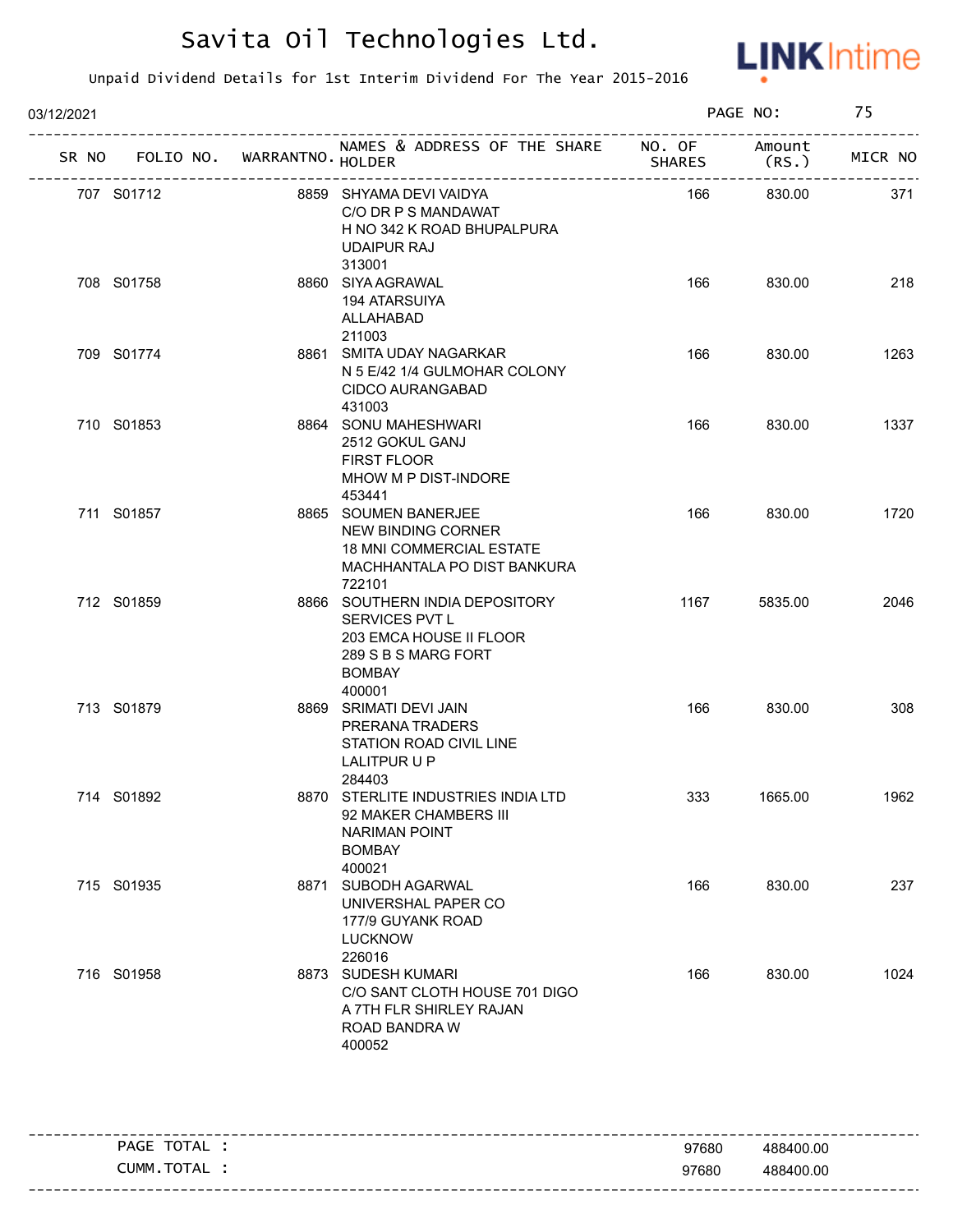

| 03/12/2021 |                                    |                             |                                                                                                                        |        | PAGE NO:                               | 76      |
|------------|------------------------------------|-----------------------------|------------------------------------------------------------------------------------------------------------------------|--------|----------------------------------------|---------|
| SR NO      | ---------------------------------- | FOLIO NO. WARRANTNO. HOLDER | NAMES & ADDRESS OF THE SHARE NO. OF Amount                                                                             | SHARES | (RS.                                   | MICR NO |
|            | 717 S01976                         |                             | 8875 SUDHA JAISWAL<br>C/O MAHENDRA ELECTRIC CO<br><b>CIVIL LINES</b><br><b>AZAMGARH</b>                                | 166    | ----------------------------<br>830.00 | 290     |
|            | 718 S02035                         |                             | 276001<br>8878 SUKRAM PAL<br>MARUTI UDYOG LTD<br>SPARE PARTS<br><b>GURGAON</b>                                         | 166    | 830.00                                 | 109     |
|            | 719 S02084                         |                             | 122015<br>8879 SUMIT SAGAR<br>QR NO T 7/5 P & T COLONY<br><b>LALPUR RANCHI</b><br><b>BIHAR</b><br>834001               | 166    | 830.00                                 | 1775    |
|            | 720 S02110                         |                             | 8881 SUNIL AGRAWAL<br>MAA SHAKAMBARI JEWELLER<br>SARAF LINE MURTIZAPUR<br>DT AKOLA<br>444107                           | 166    | 830.00                                 | 1301    |
|            | 721 S02116                         |                             | 8883 SUNIL CHAWLA<br>20 SHANTANU BUNGLOWS BEAT NO<br>$\overline{4}$<br>NARODA PO NARODA ROAD<br>AHMEDABAD              | 166    | 830.00                                 | 649     |
|            | 722 S02176                         |                             | 382325<br>8888 SUNITA GHAI<br>W/O ASHINANI GHAI<br>VILL CHUHUWAL<br><b>FRIENDS COLONY</b><br>NALAGARH DIST SOLAN (H P) | 166    | 830.00                                 | 166     |
|            | 723 S02192                         |                             | 174101<br>8890 SUNITA KOTHARI<br>58 GHORPURI BAZAR<br><b>PUNE</b><br>411049                                            | 166    | 830.00                                 | 1187    |
|            | 724 S02228                         |                             | 8892 SUREKHA CHIPPER<br>C/O ANIL MEDICAL STORE<br><b>MEERA NAGAR</b><br><b>CHITTORGARH RAJ</b><br>312001               | 166    | 830.00                                 | 362     |
|            | 725 S02267                         |                             | 8894 SURESH CHAND SINGHAL<br>MAHORE COLONY<br><b>MORENA</b><br>M <sub>P</sub><br>476001                                | 166    | 830.00                                 | 1365    |
|            | 726 S02364                         |                             | 8896 SUSHEELA JAIN<br>C/O JASWANT TEXTILE<br><b>MAHAVIR BAZAR</b><br><b>BEAWAR RAJ</b><br>305901                       | 166    | 830.00                                 | 355     |
|            | PAGE TOTAL :                       |                             |                                                                                                                        | 99340  | 496700.00                              |         |
|            | CUMM.TOTAL :                       |                             |                                                                                                                        | 99340  | 496700.00                              |         |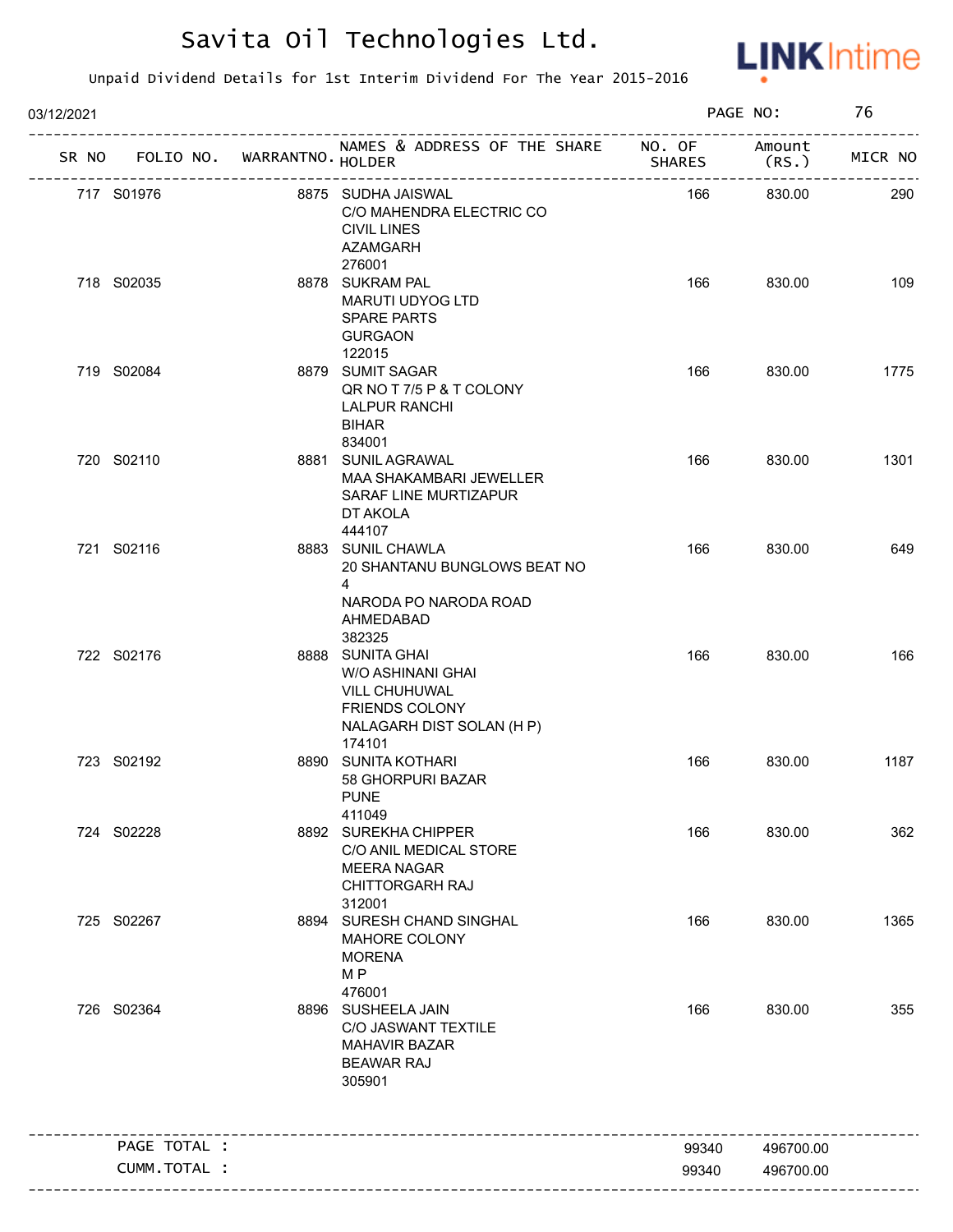

| 03/12/2021 |                                   |  |                                                                                                                                                  | PAGE NO:      | 77             |         |
|------------|-----------------------------------|--|--------------------------------------------------------------------------------------------------------------------------------------------------|---------------|----------------|---------|
|            | SR NO FOLIO NO. WARRANTNO. HOLDER |  | NAMES & ADDRESS OF THE SHARE NO. OF                                                                                                              | <b>SHARES</b> | Amount<br>(RS. | MICR NO |
|            | 727 S02367                        |  | 8897 SUSHIL AGRAWAL<br>ABHILASHA<br>DHARAMSHALA ROAD<br>PADRAUNA<br>274304                                                                       | 166           | 830.00         | 289     |
|            | 728 S02372                        |  | 8898 SUSHIL KUMAR<br>12/2 NARAYANA MUDALI STREET<br><b>MADRAS</b><br>600079                                                                      | 166           | 830.00         | 1607    |
|            | 729 S02463                        |  | 8901 SHEETAL MATHA<br>VIMAL 1ST FLOOR B P X ROAD 4<br>OFF D D ROAD MULUND (WEST)<br><b>BOMBAY</b><br>400080                                      | 100           | 500.00         | 1097    |
|            | 730 S02542                        |  | 8905 SAROJ UDAY SHAH<br>SHIVSHANKAR HOUSING SOCIETY<br>PLOT NO 2<br>DHAMANI ROAD<br>BEHIND WADIKAR MANGAL<br><b>KARYALAY</b><br>SANGLI<br>416416 | 166           | 830.00         | 1221    |
|            | 731 S02566                        |  | 8908 SAI KRISHNA K<br>C/O J PRAKASH<br>H NO 18-43 KAMALANAGAR<br><b>DILSUKH NAGAR</b><br><b>HYDERABAD</b>                                        | 166           | 830.00         | 14      |
|            | 732 S02583                        |  | 8910 SHEETAL M ATHA<br>VIMAL 1 FLOOR<br>B P X RD - 4 OFF D D ROAD<br><b>MULUND WEST</b><br><b>BOMBAY</b><br>400080                               | 100           | 500.00         | 1098    |
|            | 733 S02614                        |  | 8911 SANTOSH PODDAR<br>C/O M/S PODDAR INVESTMENT<br>P O NAUTANWA BAZAR<br>DIST MAHARAJ GANJ U P<br>999999                                        | 166           | 830.00         | 1826    |
|            | 734 S02691                        |  | 8914 SUSHILABEN G PATEL<br>AT-POR RAMDAS PARA<br><b>DISTT GANDHINAGAR</b><br><b>GUJARAT</b><br>382421                                            | 166           | 830.00         | 656     |
|            | 735 S02704                        |  | 8915 SUDHA AGARWAL<br>C/O SHIV TEXTLIES LTD<br>148 COTTON STREET<br><b>CALCUTTA</b><br>700007                                                    | 166           | 830.00         | 1700    |

| <b>PAGE</b> | <b>TOTA</b><br>. Δ.<br>$-1$ | 100702 | 503510.00             |
|-------------|-----------------------------|--------|-----------------------|
| CUMM        | TOTAL                       | 100702 | 503510.00             |
|             |                             |        | --------------------- |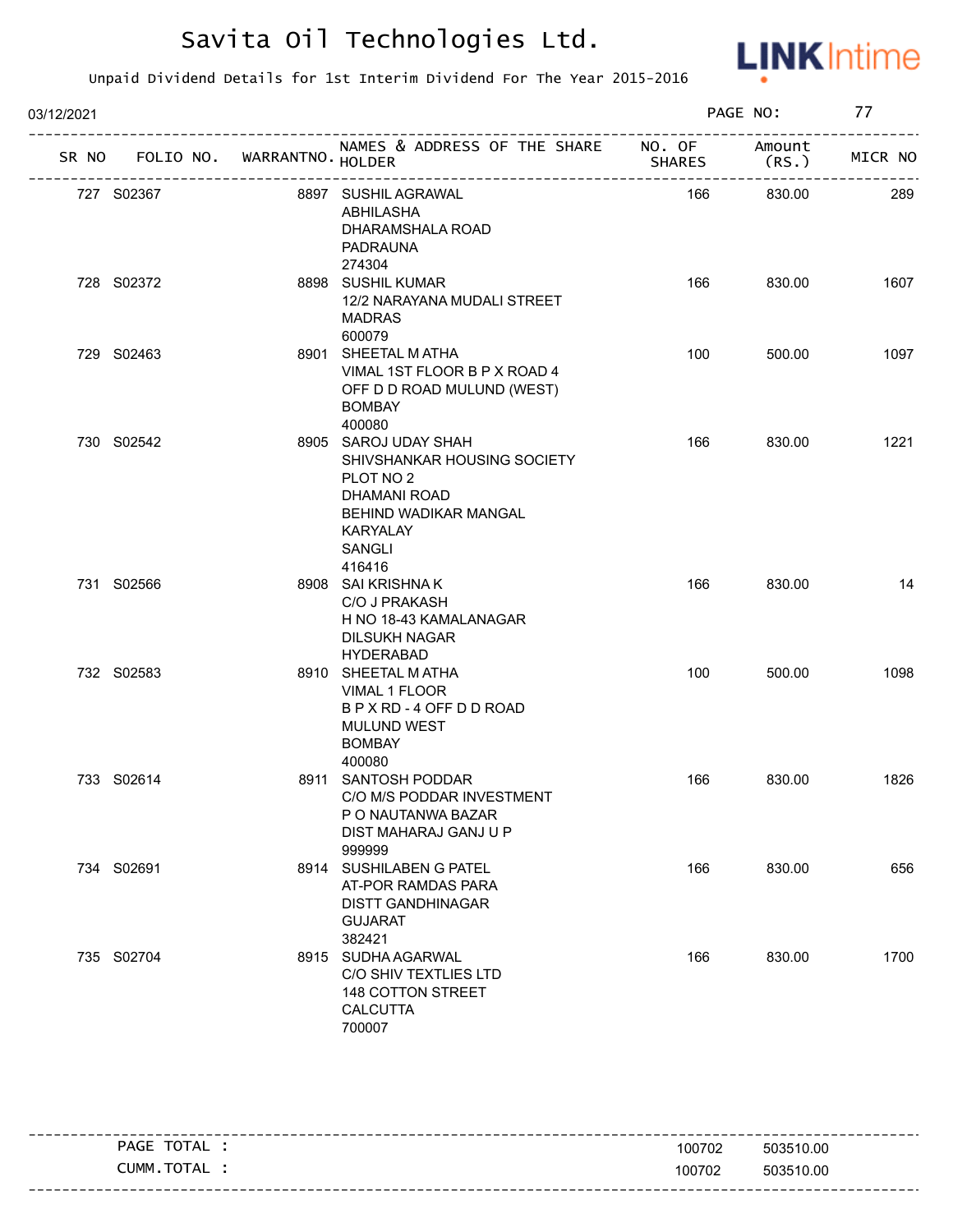

| 03/12/2021 |              |                   |                                                                                                                                  |               | PAGE NO:                                        | 78      |
|------------|--------------|-------------------|----------------------------------------------------------------------------------------------------------------------------------|---------------|-------------------------------------------------|---------|
| SR NO      | FOLIO NO.    | WARRANTNO. HOLDER | NAMES & ADDRESS OF THE SHARE NO. OF                                                                                              | <b>SHARES</b> | Amount<br>(RS.<br>----------------------------- | MICR NO |
|            | 736 S02705   |                   | 8916 SHARAD KUMAR BAGDAI<br>3/4 PRIYADARSHINI NAGAR<br><b>NEAR R T O</b><br><b>NAGPUR</b><br>(M S)                               | 166           | 830.00                                          | 1827    |
|            | 737 S02719   |                   | 999999<br>8918 SEDHMAL GUPTA<br>16 ROCK HOUSE<br><b>WORLI HILL ROAD</b><br><b>WORLI</b><br><b>MUMBAI</b><br>400018               | 333           | 1665.00                                         | 1900    |
|            | 738 S02722   |                   | 8919 SUNITA DEVI GUPTA<br>C/O BALAJEE MACHINARY<br>OPP ROSE PUBLIC SCHOOL<br>G N GANJ LAHERI ASARAI<br>DARBHANGA BIHAR<br>846001 | 166           | 830.00                                          | 1777    |
|            | 739 S02821   |                   | 8923 SUNANDA A SAHASRABHOJANEE<br>ZHEP<br>71 SHANKAR NAGAR<br><b>NAGPUR</b><br>999999                                            | 166           | 830.00                                          | 1829    |
|            | 740 S02896   |                   | 8925 SUVARSHA SATISH MAHAJAN<br>ARC GAURAV<br>A-2 WING FLAT NO 103<br>PISOLI-UNDRI ROAD S NO 32/7<br>PISOLI PUNE<br>411060       | 166           | 830.00                                          | 1189    |
|            | 741 S02897   |                   | 8926 SATISH VASANT MAHAJAN<br>ARC GAURAV<br>A 2 WING FLAT NO 103<br>PISOLI UNDRI RD S NO 32/7<br>PISOLI PUNE<br>411060           | 166           | 830.00                                          | 1190    |
|            | 742 S02959   |                   | 8927 SATISH CHHABRA<br>235 LAJPAT NAGAR<br><b>SCEME NO 2</b><br>ALWAR 301001<br>RAJ<br>301001                                    | 166           | 830.00                                          | 316     |
|            | 743 S02989   |                   | 8928 SAROJ K GUPTA<br>KRISHNA C-50 ROOM NO 188<br>II FLOOR SHIV COLONY<br>ULHASNAGAR 3<br>999999                                 | 166           | 830.00                                          | 2036    |
|            | 744 S03072   |                   | 8932 SR BANSAL<br>1973 GALI NEELAWALI<br><b>BAZAR SITA RAM</b><br>DELHI<br>110006                                                | 166           | 830.00                                          | 39      |
|            | PAGE TOTAL : |                   |                                                                                                                                  | 102363        | 511815.00                                       |         |
|            | CUMM.TOTAL : |                   |                                                                                                                                  | 102363        | 511815.00                                       |         |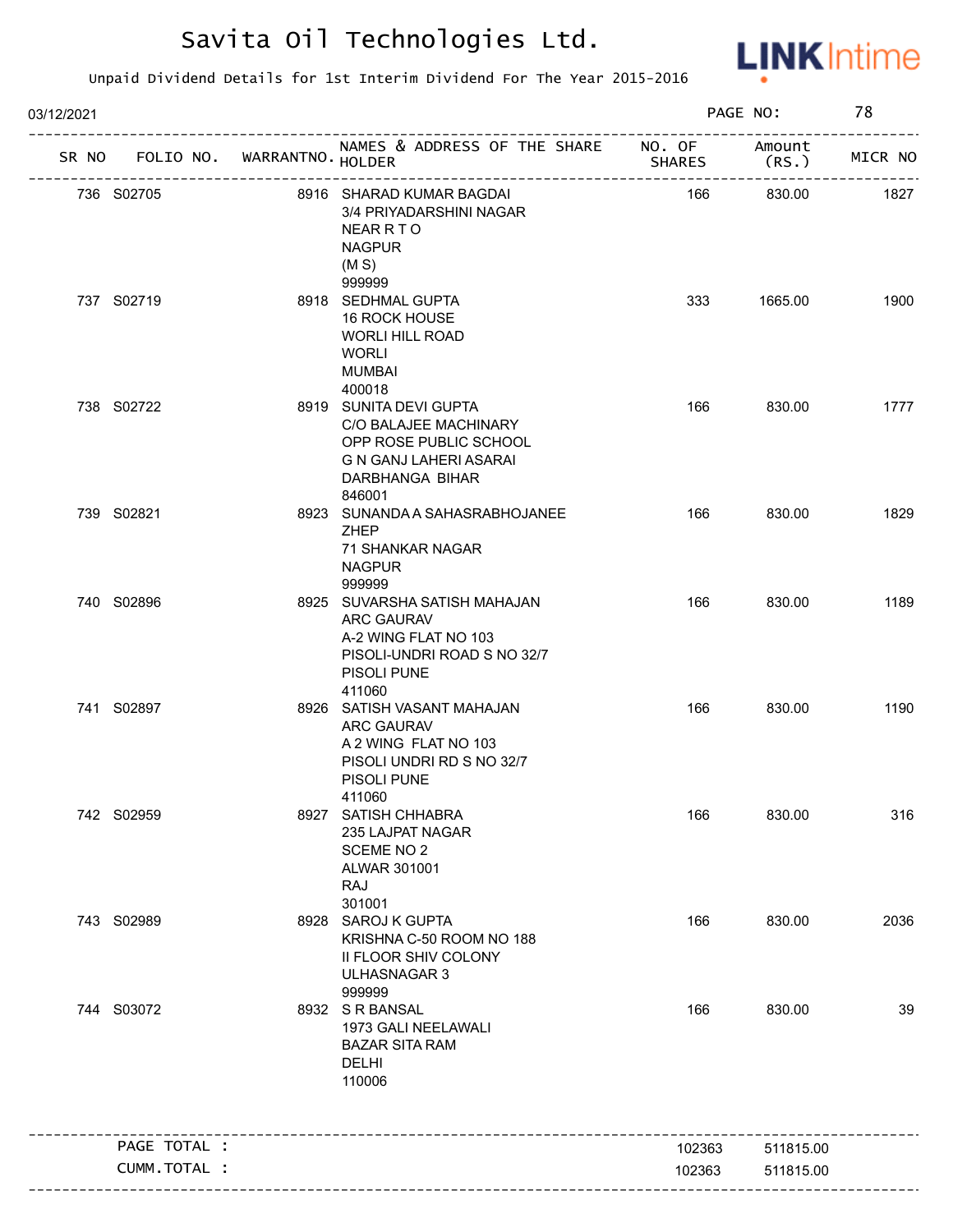

| 03/12/2021 |              |                                   |                                                                                                                                                            |               | PAGE NO:        | 79      |
|------------|--------------|-----------------------------------|------------------------------------------------------------------------------------------------------------------------------------------------------------|---------------|-----------------|---------|
|            |              | SR NO FOLIO NO. WARRANTNO. HOLDER | NAMES & ADDRESS OF THE SHARE NO. OF                                                                                                                        | <b>SHARES</b> | Amount<br>(RS.) | MICR NO |
| 745 S07298 |              |                                   | 8937 SANDHYA K DAVE<br>A/33 LOVE KUSH TOWER<br>THALTEJ CHAR RASTA<br>DRIVE IN ROAD<br>AHMEDABAD                                                            | 166           | 830.00          | 631     |
| 746 S07347 |              |                                   | 380054<br>8939 SHARATCHANDRA BHIMRAO<br><b>ATHANIKAR</b><br><b>C/O GURUKRUPA</b><br><b>NEW BAZAR</b><br><b>NEAR RAM MANDIR</b><br><b>BIJAPUR</b><br>586101 | 166           | 830.00          | 1584    |
| 747 S07424 |              |                                   | 8945 SUNIL KUMAR SHARMA<br>3 A SUNIL SADAN<br><b>VANASTHALI MARG</b><br><b>SL ROAD</b><br><b>JAIPUR</b><br>302001                                          | 166           | 830.00          | 322     |
| 748 S07487 |              |                                   | 8948 SHAH SUVARNA MADHUKANT<br>3-4/153 JAWAHAR NAGAR<br><b>GOREGAON WEST</b><br>MUMBAI<br>400062                                                           | 166           | 830.00          | 1050    |
| 749 S07500 |              |                                   | 8949 SATYA PRAKASH AGARWAL<br>KUSH-503 AGARSEN APARTMENT<br>66 I P EXT PATPARGANJ<br>DELHI<br>110092                                                       | 166           | 830.00          | 1978    |
| 750 S07570 |              |                                   | 8951 SRIRAM UNNAVA<br><b>B-102 VUDA APARTMENTS</b><br><b>H B COLONY POST</b><br><b>SEETHAMMADHARA</b><br>VISAKHAPATNAM AP<br>530022                        | 100           | 500.00          | 1477    |
| 751 S07621 |              |                                   | 8953 SHARD GULABCHANDJI SARDA<br>KALA HANUMAN THANA<br><b>BEED</b><br>431122                                                                               | 100           | 500.00          | 1265    |
| 752 S07853 |              |                                   | 8957 SURESH KUMAR<br>POCKET D-16<br>HOUSE NO 204<br>SECTOR-3 ROHINI<br><b>NEW DELHI</b><br>110085                                                          | 100           | 500.00          | 98      |
| 753 S08350 |              |                                   | 8965 SHEETAL B REDKAR<br>SAHAYOG APARTMENTS OWNERS<br>ASSOCIATION E1-30-C-9<br>SECTOR NO 10 PHASE-II<br>NERUL NAVI MUMBAI<br>400706                        | 333           | 1665.00         | 1926    |
|            | PAGE TOTAL : |                                   |                                                                                                                                                            | 103826        | 519130.00       |         |
|            | CUMM.TOTAL : |                                   |                                                                                                                                                            | 103826        | 519130.00       |         |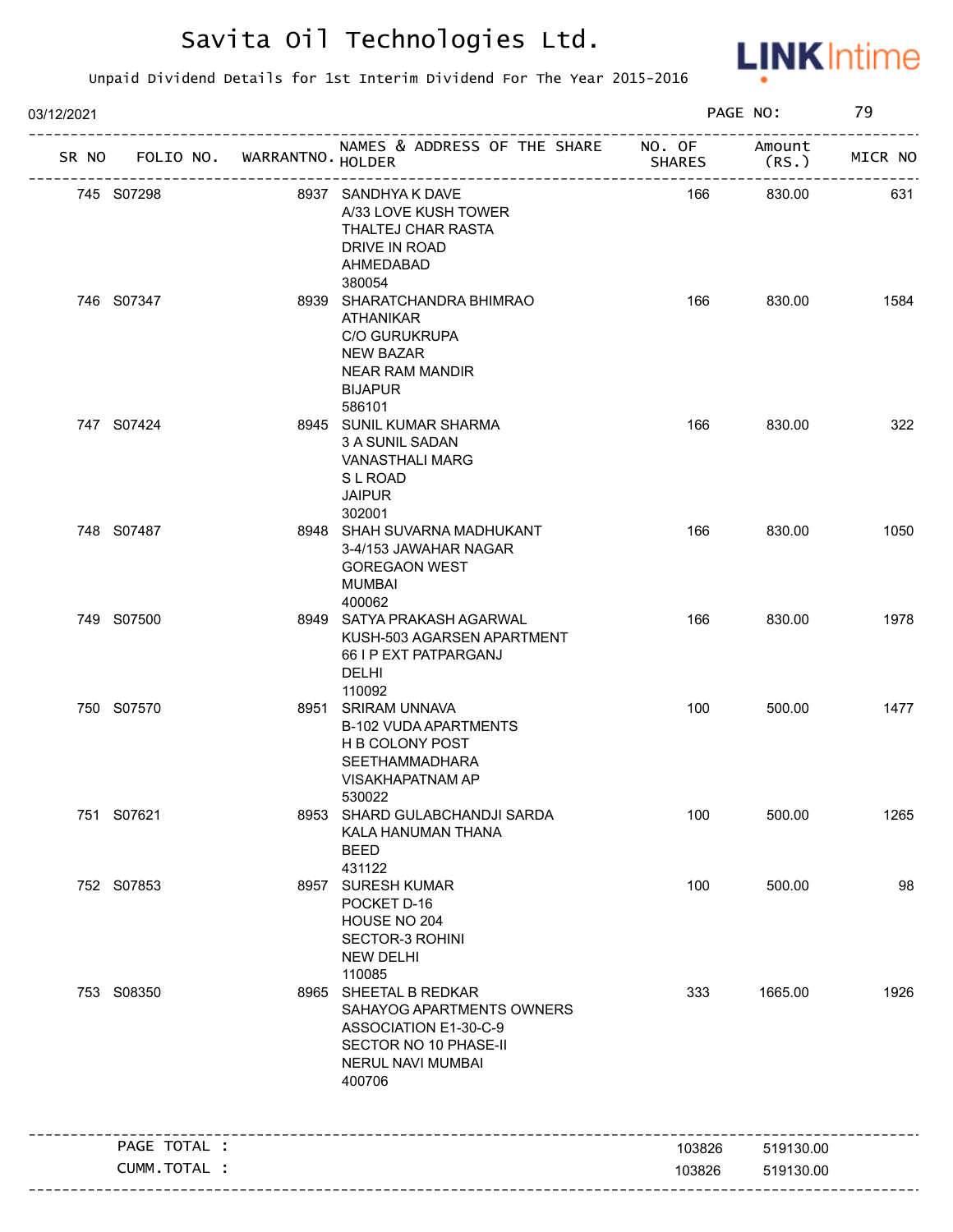

| 03/12/2021 |                                   |                          |                                                                                                                       |               | PAGE NO:  | 80      |
|------------|-----------------------------------|--------------------------|-----------------------------------------------------------------------------------------------------------------------|---------------|-----------|---------|
|            | SR NO FOLIO NO. WARRANTNO. HOLDER |                          | NAMES & ADDRESS OF THE SHARE NO. OF Amount                                                                            | <b>SHARES</b> | (RS.)     | MICR NO |
|            | 754 S08617                        | ------------------------ | 8969 SUBHASH RAMGOPAL BHARUKA<br>RAM GOPAL NIVAS<br><b>TILAK ROAD</b><br><b>KANNAL M S</b><br>999999                  | - 166         | 830.00    | 1831    |
|            | 755 S08768                        |                          | 8971 SUNIL KUMAR GOYAL<br><b>GURWALA BHAWAN</b><br>RAMGUNJ ALWAR<br>RAJ<br>301201                                     | 166           | 830.00    | 317     |
|            | 756 S08819                        |                          | 8973 SHYAM SUNDER DALAL<br>C/O RAM NATH KRISHNA GOPAL<br>53/2 NAYA GANJ<br><b>KANPUR</b><br>208001                    | 166           | 830.00    | 193     |
|            | 757 S08852                        |                          | 8975 SONALI AGRAWAL<br>JAWAHAR GANJ GALI NO 2<br><b>SENDHWA</b><br>M <sub>P</sub><br>451666                           | 300           | 1500.00   | 1315    |
|            | 758 S08882                        |                          | 8979 SHANTABEN SURESHBHAI DESAI<br><b>B 6 PAVITRAKUNJ SOCIETY</b><br>C T M AMRAIWADI<br>AHMEDABAD<br>380026           | 166           | 830.00    | 624     |
|            | 759 S08890                        |                          | 8981 SURENDRA PRASAD GUPTA<br>133/339 NEW GANESHGANJ<br>OPP RAJ DHANI HOTEL<br>GANESHGANJ<br><b>LUCKNOW</b><br>226018 | 66            | 330.00    | 240     |
|            | 760 S08925                        |                          | 8987 SAVITRI DEVI<br>375 CHITRA TAWEKJI SE<br>SHIVMOORTHY GALI<br>HARIDWAR<br>249401                                  | 66            | 330.00    | 262     |
|            | 761 S08926                        |                          | 8988 SANJAY MEHRA<br>143 JAWAHAR NAGAR EXTENSION<br><b>BHELUPUR</b><br><b>VARANASI</b><br>221010                      | 100           | 500.00    | 222     |
|            | 762 T00522                        |                          | 8990 TANBI VARSHNEY<br>W/O SRI G S VARSHNEY<br>19/149 PREMIER NAGAR<br><b>ALIGARH UP</b><br>202001                    | 166           | 830.00    | 177     |
|            | 763 T00535                        |                          | 8991 TARA R DUBE<br>R K DUBE<br><b>NEW MONDHA</b><br><b>HINGOLI</b><br>431513                                         | 166           | 830.00    | 1271    |
|            | PAGE TOTAL :                      |                          |                                                                                                                       | 105354        | 526770.00 |         |
|            | CUMM.TOTAL :                      |                          |                                                                                                                       | 105354        | 526770.00 |         |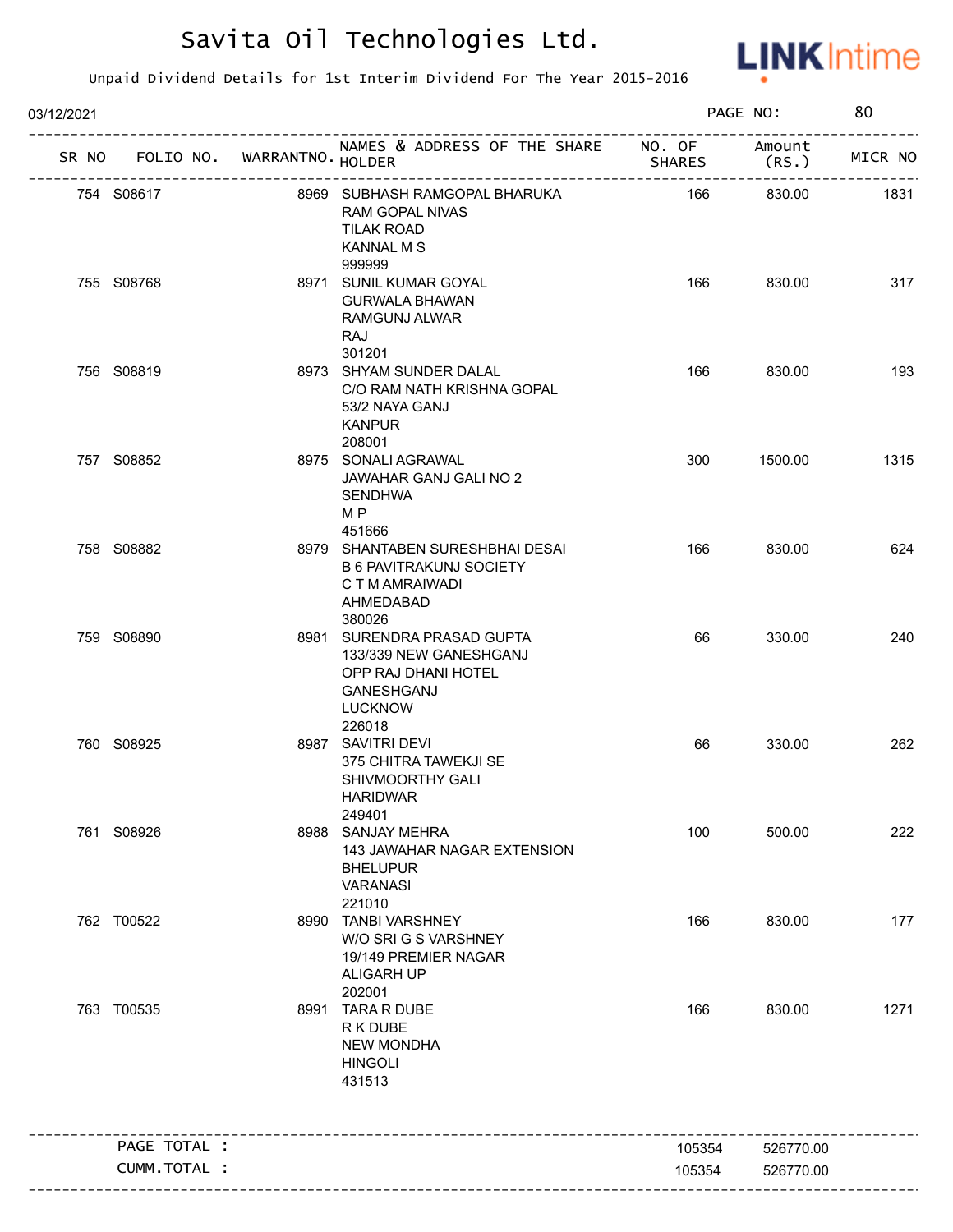

| 03/12/2021   |                                                                            |                                                                                                                                                             |        | PAGE NO:  | 81      |
|--------------|----------------------------------------------------------------------------|-------------------------------------------------------------------------------------------------------------------------------------------------------------|--------|-----------|---------|
|              | -------------------------------------<br>SR NO FOLIO NO. WARRANTNO. HOLDER | ----------<br>NAMES & ADDRESS OF THE SHARE NO. OF Amount<br>HOLDER (RS.)                                                                                    |        |           | MICR NO |
| 764 T00537   | 8992 TARA S PATEL                                                          | PATEL VAS AT & POST CHANDKHEDA<br>DIST GANDHINAGAR<br><b>GUJARAT</b><br>999999                                                                              | 166    | 830.00    | 1833    |
| 765 T00538   |                                                                            | 8993 TARABAI JAIN<br>SUGANCHAND INDORILAL<br><b>BADA BAZAR</b><br><b>UDAIPUR RAJ</b><br>313001                                                              | 166    | 830.00    | 372     |
| 766 T00592   |                                                                            | 8997 THE ARVIND MILLS LIMITED<br>RAILWAYPURA POST<br>NARODA ROAD<br>AHMEDABAD<br>380025                                                                     | 300    | 1500.00   | 1846    |
| 767 T00595   |                                                                            | 8998 THE VYSYA BANK LTD<br>THE VYSYA BANK LIMITED<br>ACCOUNT DEPT NO 9/2 4TH FLR<br>DHONDUSA COMPLEX RESIDENCY<br><b>RD</b><br>R CIRCLE BANGALORE<br>560025 | 166    | 830.00    | 1862    |
| 768 T00603   |                                                                            | 8999 TILAK RAJ GUPTA<br>56/8 MANSROVER<br><b>JAIPUR</b><br>302020                                                                                           | 166    | 830.00    | 345     |
| 769 T00637   |                                                                            | 9002 TRUPTI MANHAR BHAI DESAI<br>C 625 KRIBHCO NAGAR<br>PO KRIBHCO NAGAR<br><b>HAZIRA ROAD</b><br>DIST SURAT (GUJ)<br>394515                                | 166    | 830.00    | 858     |
| 770 T00652   |                                                                            | 9004 TUSHAR AGARWAL<br>388 KAMBAL WALA BAGH<br>RAMBAGH ROAD NAI MANDI<br>MUZAFFARNAGAR<br>251001                                                            | 166    | 830.00    | 276     |
| 771 U00574   |                                                                            | 9013 URMIL DEVI<br>MAKHAN LAL MOHINDER K SARFF<br><b>GANDHI CHOWK HISAR</b><br>115001                                                                       | 166    | 830.00    | 106     |
| 772 U00596   |                                                                            | 9015 URMILABEN B SONI<br>URMILA KUNJ C-43<br>AVINASH SOC HARNI ROAD<br><b>BARODA</b><br>390006                                                              | 100    | 500.00    | 807     |
| 773 U00682   |                                                                            | 9017 UTTAM DHALIA<br>H NO 1034 SECTOR 44 B<br><b>CHANDIGARH</b><br>160047                                                                                   | 166    | 830.00    | 162     |
| PAGE TOTAL : |                                                                            |                                                                                                                                                             | 107082 | 535410.00 |         |
| CUMM.TOTAL : |                                                                            |                                                                                                                                                             | 107082 | 535410.00 |         |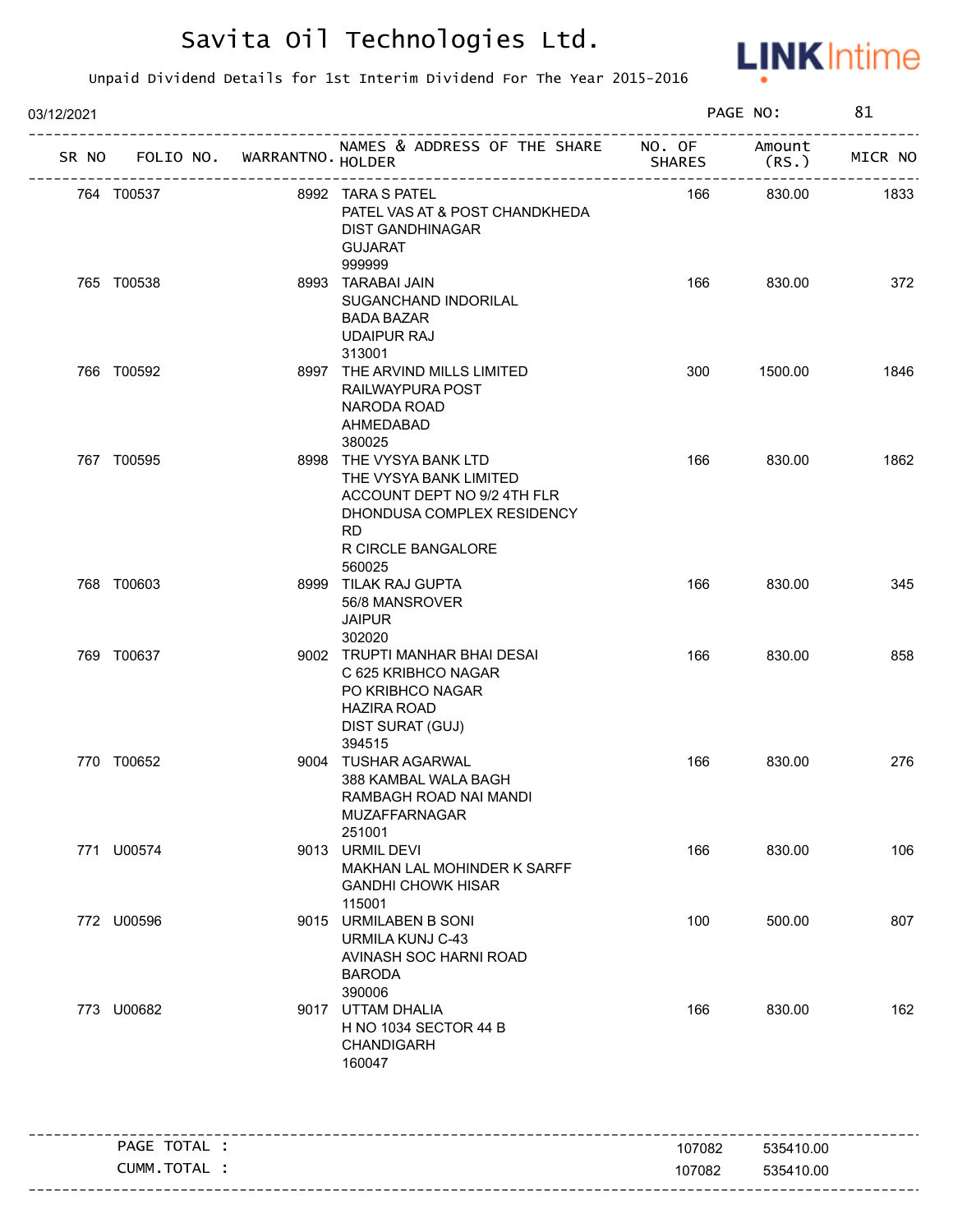

| 03/12/2021 |                                                                           |                                                                                                                                                         |        | PAGE NO:                                         | 82                      |
|------------|---------------------------------------------------------------------------|---------------------------------------------------------------------------------------------------------------------------------------------------------|--------|--------------------------------------------------|-------------------------|
|            | ------------------------------------<br>SR NO FOLIO NO. WARRANTNO. HOLDER | NAMES & ADDRESS OF THE SHARE NO. OF                                                                                                                     | SHARES | Amount<br>(RS.)<br>----------------------------- | ------------<br>MICR NO |
|            | 774 U00766                                                                | 9023 URMILA SHARMA<br>W/O SOHAN LAL SHARMA<br>D 6/118 CHITRAKOOT SCHEME<br>AJMER ROAD                                                                   | 166    | 830.00                                           | 16                      |
|            | 775 U00775                                                                | <b>JAIPUR RAJASTHAN</b><br>9024 USHA FERNANDES<br><b>PRINCIPAL</b><br>CENTRAL BANK OFFICERS TRAINING<br><b>COLLEGE</b><br>51 ARERA HILLS OPP GOVT PRESS | 166    | 830.00                                           | 17                      |
|            | 776 V00014                                                                | HOSHANGABAD ROAD BHOPAL<br>9030 V SURYA MOHAN<br>AL-5/14/9 SECTOR 16<br>AIROLI<br>N BOMBAY<br>400708                                                    | 83     | 415.00                                           | 1146                    |
|            | 777 V00018                                                                | 9032 VENKATESHPRASAD NARAYAN<br><b>PALEKAR</b><br>50 BHAVESHWAR BHUVAN<br>OPP PORTUGUESE CHURCH DADAR<br><b>BOMBAY</b><br>400028                        | 83     | 415.00                                           | 1004                    |
|            | 778 V00021                                                                | 9033 VIJAY R PATIL<br>SAVITA OIL TECHNOLOGIES LTD<br>17/17-A THANE BELAPUR ROAD<br>PO VASHI<br><b>NAVI MUMBAI</b>                                       | 166    | 830.00                                           | 1140                    |
|            | 779 V00519                                                                | 400703<br>9040 VSDHAKA<br>PLOT NO 179<br>SINDHU NAGAR<br>SIKAR ROAD MURLIPURA<br><b>JAIPUR</b><br>302023                                                | 166    | 830.00                                           | 346                     |
|            | 780 V00546                                                                | 9042 VALLABHA G PATEL<br>RANJIT NAGAR COLONY<br>BLOCK NO A/5/51<br>JAMNAGAR<br>361005                                                                   | 166    | 830.00                                           | 453                     |
|            | 781 V00565                                                                | 9043 VANDNA WADHWANI<br>8 PALSIKAR COLONY<br>MANIK BAGH ROAD<br><b>INDORE MP</b><br>452004                                                              | 166    | 830.00                                           | 1330                    |
|            | 782 V00585                                                                | 9044 VARSHA AGARWAL<br>86 CIVIL LINES<br>PATEL CHOWK<br><b>BAREILLY</b><br>999999                                                                       | 166    | 830.00                                           | 1834                    |
|            | PAGE TOTAL :                                                              |                                                                                                                                                         | 108410 | 542050.00                                        |                         |

| <b>PAGE</b> | ! ⌒∟                 | 108410 | 542050.00      |
|-------------|----------------------|--------|----------------|
|             | тот<br>CUMM.<br>TAL. | 108410 | 050.00<br>5420 |
| --------    |                      |        |                |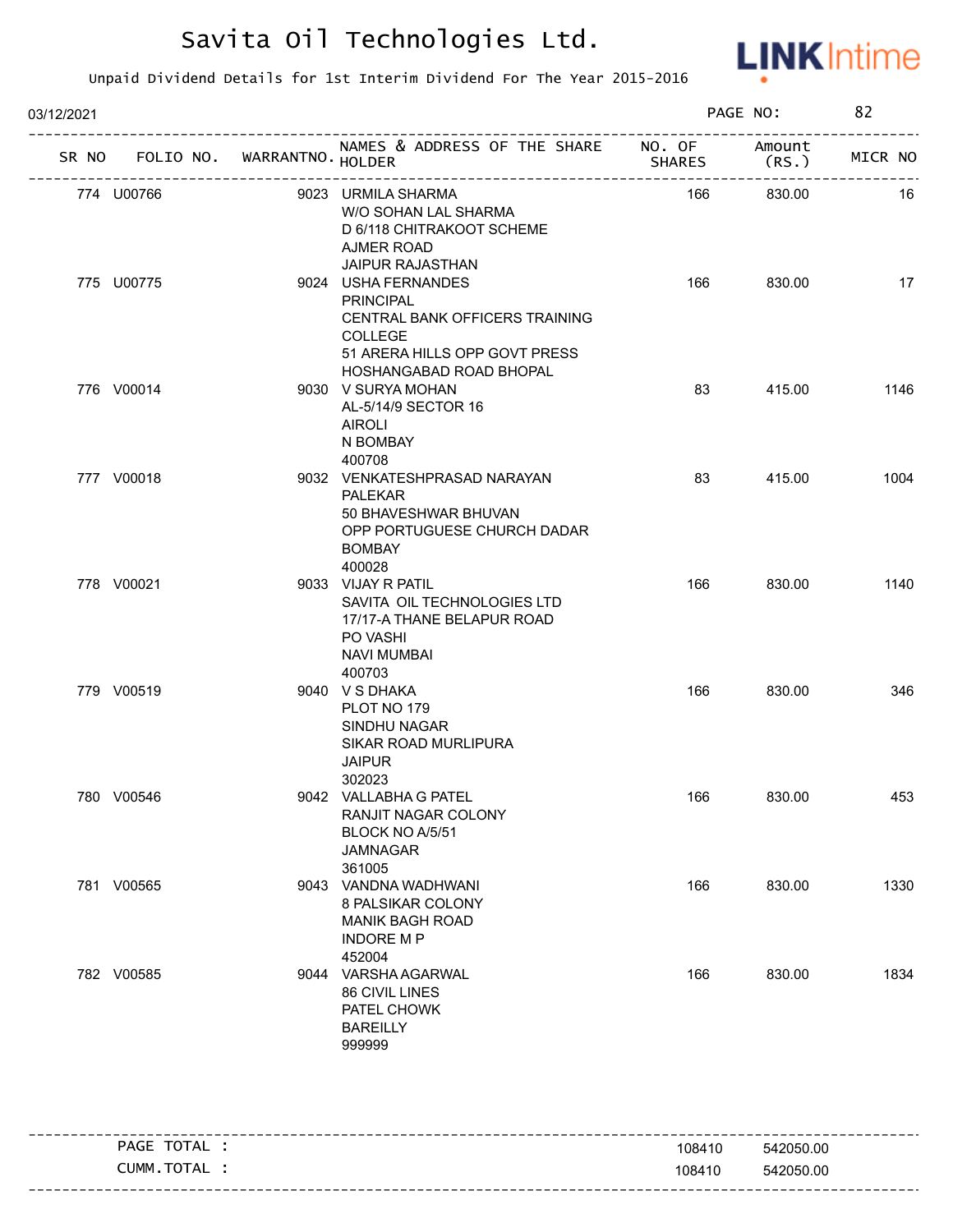

| 03/12/2021 |                                   |                                                                                                                              |               | PAGE NO:         | 83      |
|------------|-----------------------------------|------------------------------------------------------------------------------------------------------------------------------|---------------|------------------|---------|
|            | SR NO FOLIO NO. WARRANTNO. HOLDER | NAMES & ADDRESS OF THE SHARE NO. OF                                                                                          | <b>SHARES</b> | Amount<br>(RS. ) | MICR NO |
|            | 783 V00623                        | 9048 VASANTI VALLABHDAS<br>23 SADRIWALA MARKET<br><b>BARANPURI BHAGAL</b><br><b>SURAT</b>                                    | 166           | 830.00           | 871     |
|            | 784 V00668                        | 395003<br>9049 VEENA MISRI<br><b>B7/8DLF</b><br>PHASE-I<br><b>GURGAON</b><br>HARYANA                                         | 166           | 830.00           | 108     |
|            | 785 V00713                        | 122002<br>9053 VENKATESH GADAD<br>981/9<br><b>BUS STAND ROAD</b><br><b>BHAGATH SINGH NAGAR</b><br><b>DAVENGERE</b><br>577002 | 166           | 830.00           | 1562    |
|            | 786 V00828                        | 9060 VIJAYA PADAMAKAR LIMAYE<br>53E TUKARAM JAVJI ROAD<br>LIMAYE BLDG II FLOOR<br><b>GRANT RD BOMBAY</b><br>400007           | 166           | 830.00           | 954     |
|            | 787 V00846                        | 9061 VIJAYKUMAR SRIVASTAVA<br>18/51 INDIRA NAGAR<br><b>SECTOR 18</b><br><b>LUCKNOW</b><br>226016                             | 166           | 830.00           | 238     |
|            | 788 V00861                        | 9063 VIKAS GUPTA<br>C/O RADHE SHYAM GUPTA<br>KATH MANDI CHANDWASIA<br><b>CHARKHIDADRI</b><br>123306                          | 166           | 830.00           | 113     |
|            | 789 V00899                        | 9064 VIMAL LUNAWTH<br>26 GOVINDAPPA NAICKEN ST<br>MADRAS<br>600001                                                           | 100           | 500.00           | 2014    |
|            | 790 V00924                        | 9065 VINAY BINDROO<br>305-306 A CONCORD<br>LOKHANDWALA COMPLEX<br>ANDHERI W BOMBAY<br>400053                                 | 166           | 830.00           | 1030    |
|            | 791 V00929                        | 9067 VINAY KUMAR BIRLA<br>AC-4/50-A DDA FLATS<br>SHALIMAR BAGH<br><b>DELHI</b><br>110052                                     | 166           | 830.00           | 85      |
|            | 792 V00934                        | 9068 VINAYAK RADE<br>TPS COLONY D 25/146<br>PARALI VAIJNATH<br><b>DIST-BEED</b><br>431520                                    | 166           | 830.00           | 1272    |
|            | PAGE TOTAL :                      |                                                                                                                              | 110004        | 550020.00        |         |
|            | CUMM.TOTAL :                      |                                                                                                                              | 110004        | 550020.00        |         |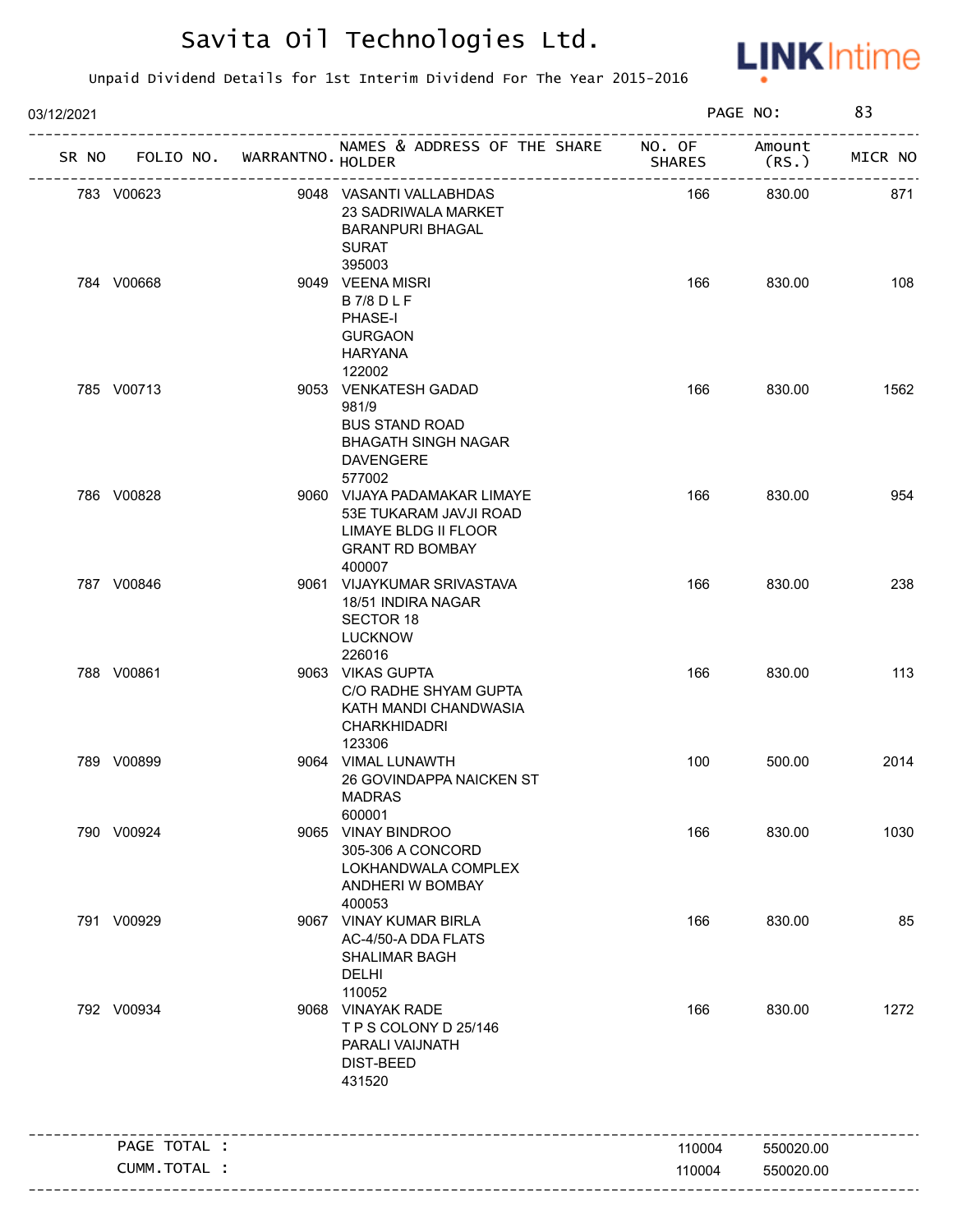

| 03/12/2021 |                                   |                                                                                                                         |        | PAGE NO:                            | 84      |
|------------|-----------------------------------|-------------------------------------------------------------------------------------------------------------------------|--------|-------------------------------------|---------|
|            | SR NO FOLIO NO. WARRANTNO. HOLDER | NAMES & ADDRESS OF THE SHARE NO. OF                                                                                     | SHARES | Amount<br>(RS.<br>----------------- | MICR NO |
|            | 793 V00957                        | 9069 VINOD BALA SINGH<br>C/O DR B K BAGGA<br>HOUSE NO 2336 SECTOR 9<br><b>FARIDABAD</b>                                 | 66     | 330.00                              | 19      |
|            | 794 V00967                        | 9070 VINOD KUMAR AHUJA<br>218 SHREE RAM MARKET<br><b>RING ROAD SURAT</b><br><b>SURAT</b><br>395002                      | 166    | 830.00                              | 866     |
|            | 795 V00991                        | 9071 VINOD PRANNATH AGARWAL<br>RIT SUNDER NAGAR SV ROAD<br>MALAD WEST BOMBAY<br>400064                                  | 166    | 830.00                              | 1062    |
|            | 796 V01059                        | 9077 VIRENDRA J PATEL<br>HIG 6 NEW TEMPLE<br><b>LAND HUDCO</b><br><b>HOSUR EAST</b><br>635109                           | 166    | 830.00                              | 1649    |
|            | 797 V01068                        | 9078 VIRENDRA SINGH BAHL<br><b>126 SHIVALIK APPT</b><br>ALKANANDA<br>NEW DELHI<br>110019                                | 100    | 500.00                              | 57      |
|            | 798 V01159                        | 9080 VISHAL RAMESHBHAI PATEL<br>AMBKANAGAR<br><b>VISANAGAR ROAD</b><br><b>UNJHA</b><br><b>DIST MAHESANA</b><br>384170   | 333    | 1665.00                             | 1890    |
|            | 799 V01226                        | 9083 VEENA GUPTA<br>C/O S C GUPTA<br>7 DEV KUNJ SANT VIHAR<br>T P NAGAR BAGHPAT ROAD<br>MEERUT CITY U P INDIA<br>250002 | 100    | 500.00                              | 269     |
|            | 800 V01325                        | 9086 VISHNUBHAI AMBALAL PATEL<br>AT PO UMRETH<br>TA ANAND DIST KHEDA<br><b>VANTA STREET</b><br>999999                   | 166    | 830.00                              | 1835    |
|            | 801 V01335                        | 9087 VIPIN KUMAR<br>C/O AGGARWAL TRADING CO<br>AMBER MANDI<br>KHATAULI (UP)<br>251201                                   | 166    | 830.00                              | 281     |
|            | 802 V01422                        | 9090 VIJAY KUMAR NEMA<br>SUBHAM COLONY NIRANJAN WARD<br>P O KARELI DIST NARSINGHPUR<br>M P<br>487221                    | 166    | 830.00                              | 1373    |
|            | PAGE TOTAL :                      |                                                                                                                         | 111599 | 557995.00                           |         |
|            | CUMM.TOTAL :                      |                                                                                                                         | 111599 | 557995.00                           |         |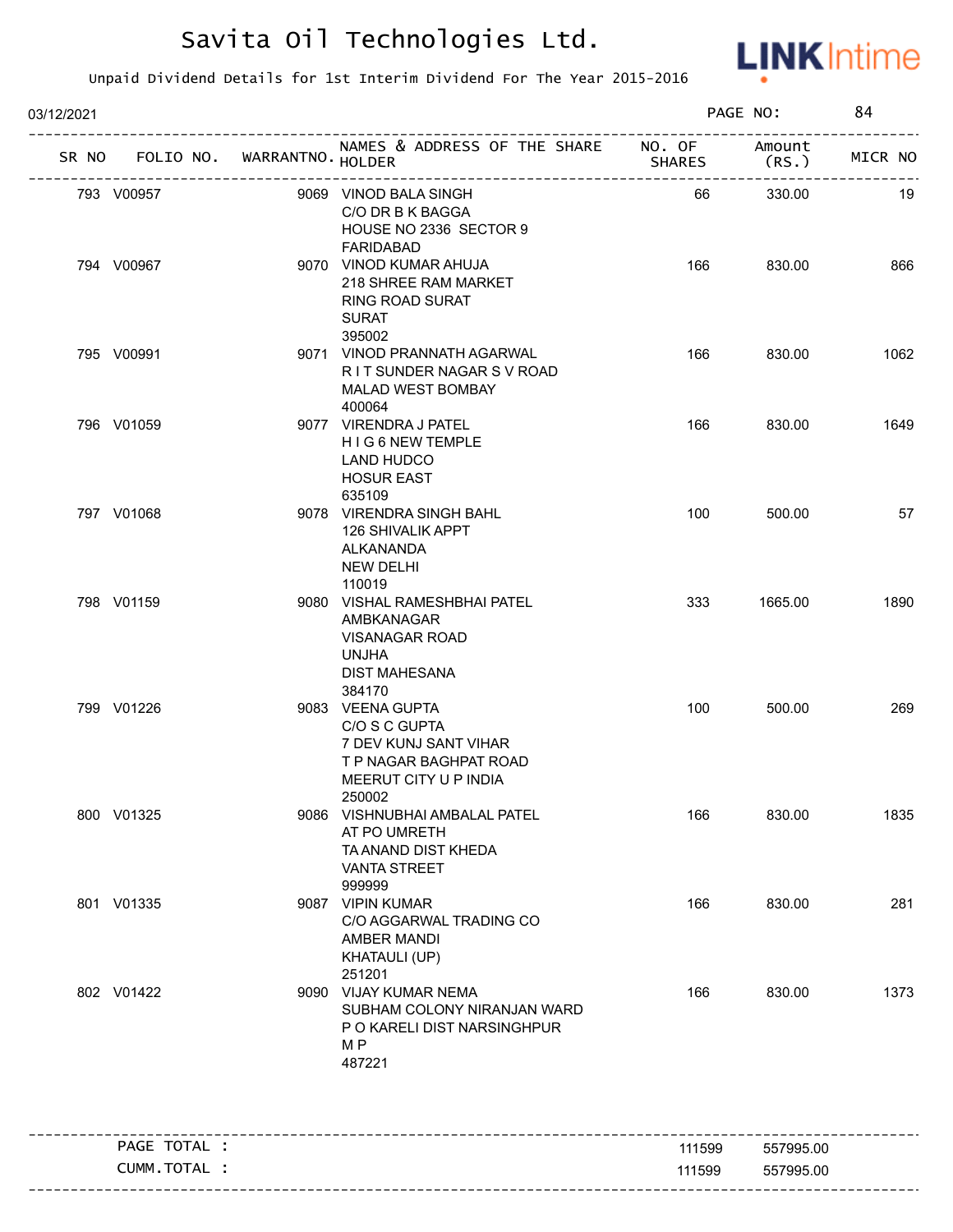

| 03/12/2021 |              |                             |                                                                                                                                                             |               | PAGE NO:        | 85      |
|------------|--------------|-----------------------------|-------------------------------------------------------------------------------------------------------------------------------------------------------------|---------------|-----------------|---------|
| SR NO      |              | FOLIO NO. WARRANTNO. HOLDER | NAMES & ADDRESS OF THE SHARE NO. OF<br>/SH<br>------------------------                                                                                      | <b>SHARES</b> | Amount<br>(RS.) | MICR NO |
|            | 803 V01431   |                             | 9091 VIJAY KUMAR SINGH<br>SHYAM PRESS COMPOUND<br>NR SHRI RAM HOSPITAL<br>ALIGARH ROAD<br>HATHRAS (UP)                                                      | 166           | 830.00          | 181     |
|            | 804 V01489   |                             | 204101<br>9094 VOMIN INVESTMENTS & FINANCE<br>PVT LTD<br>1 ASHOK BHARATI G H S L<br>PHEROZSHAH MEHTA ROAD<br><b>VILE PARLE E</b><br><b>MUMBAI</b><br>400057 | 166           | 830.00          | 1855    |
|            | 805 V01495   |                             | 9095 VISHVANATH BHASKAR KINI<br>AT & POST KELWA ROAD<br><b>TALUKA PALGHAR</b><br><b>DIST THANE</b><br>401401                                                | 166           | 830.00          | 1153    |
|            | 806 V01507   |                             | 9097 VIMAL KHANNA<br>ANGEL LAND<br>5TH FLOOR, 20/10<br>R.A.K.ROAD<br><b>BOMBAY</b><br>400031                                                                | 166           | 830.00          | 1008    |
|            | 807 V01598   |                             | 9101 VINODKUMAR SETHALAL PATEL<br><b>AMBICA ENTERPRISES</b><br>NEAR K D CHEMIST<br>PALANPUR B K<br>N G<br>385001                                            | 100           | 500.00          | 722     |
|            | 808 V01718   |                             | 9108 VASANT VAMAN KAMAT<br>3/119 NEHRU NAGAR<br><b>KURLA EAST</b><br><b>MUMBAI</b><br>400024                                                                | 100           | 500.00          | 996     |
|            | 809 V01769   |                             | 9110 VAISHALI VIKASRAO HINGE<br>19 MAYURESHWAR APARTMENTS<br>RASNE NAGAR SAVEDI<br>AHMEDNAGAR<br><b>MAHARASHTRA</b><br>414001                               | 166           | 830.00          | 1206    |
|            | 810 V01959   |                             | 9113 VANDANA VIDWANS<br>C/O SHRI VYANKATESH V JOSHI<br>4/93 RAMANAND SOCIETY<br><b>SUBHASH ROAD</b><br>VILE PARLE EAST MUMBAI<br>400057                     | 166           | 830.00          | 1043    |
|            | 811 V01964   |                             | 9114 VINOD N MANGE<br>AASHIRWAD<br>60 DIG PLOT<br><b>JAMNAGAR</b><br><b>GUJARAT</b><br>361005                                                               | 66            | 330.00          | 454     |
|            | PAGE TOTAL : |                             |                                                                                                                                                             | 112861        | 564305.00       |         |
|            | CUMM.TOTAL : |                             |                                                                                                                                                             | 112861        | 564305.00       |         |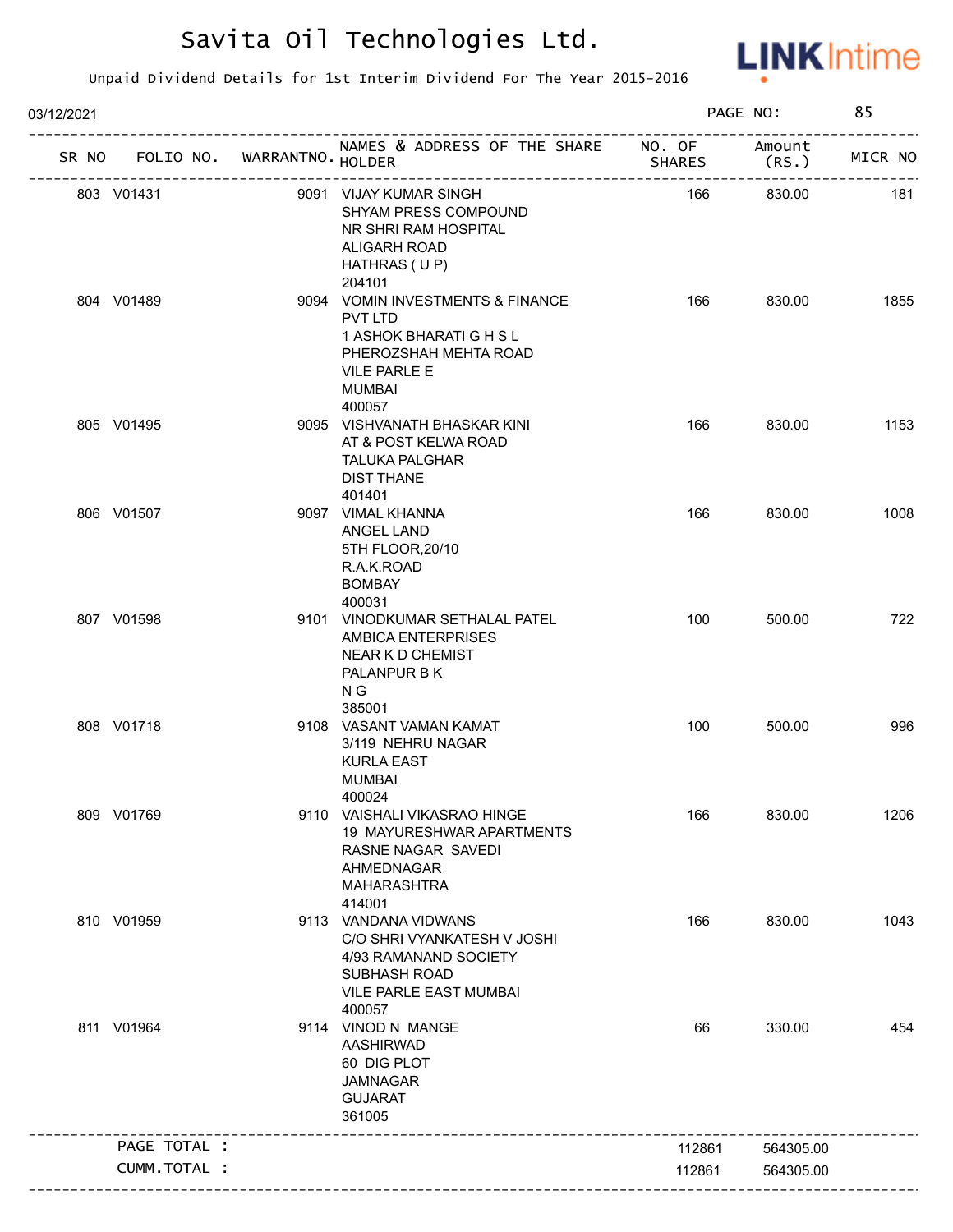

| 03/12/2021 |                                   |  |                                                                                                                                                                              |               | PAGE NO:<br>86  |         |
|------------|-----------------------------------|--|------------------------------------------------------------------------------------------------------------------------------------------------------------------------------|---------------|-----------------|---------|
|            | SR NO FOLIO NO. WARRANTNO. HOLDER |  | NAMES & ADDRESS OF THE SHARE NO. OF                                                                                                                                          | <b>SHARES</b> | Amount<br>(RS.) | MICR NO |
|            | 812 W00502                        |  | 9115 WAQUAR AHMED<br>C/O REYAZ AHMED<br><b>HAROON NAGAR</b><br>ROAD NO 10 SECTOR 2 P O<br>PHULWARI SHARIF<br><b>PATNA</b><br>801505                                          | 166           | 830.00          | 1759    |
|            | 813 Y00504                        |  | 9116 YAGNA NARAYANA BONNAGANTI<br>1-10-2/2/1 BEGUMPET<br><b>HYDERABAD</b><br>500016                                                                                          | 166           | 830.00          | 1404    |
|            | 814 Y00528                        |  | 9119 YOGENDRA KUMAR<br>FLAT NO 12 E/D BLDG SECTOR 3<br>PURTAP VIHAR<br><b>NEW DELHI</b><br>110017                                                                            | 166           | 830.00          | 51      |
|            | 815 Y00532                        |  | 9120 YOGESH CHANDULAL THAKKAR<br>SARVODAY SOCIETY MANDAL<br>ROAD DIST AHMEDABAD<br><b>VIRAMGAM</b><br>382150                                                                 | 100           | 500.00          | 645     |
|            | 816 Y00545                        |  | 9121 YOGESHWAR NATH GOEL<br>C/O DAULAT RAM GUPTA<br>536 OLD TEHSIL ROORKEE<br>247667                                                                                         | 166           | 830.00          | 259     |
|            | 817 Y00554                        |  | 9123 YUSUF HARIANAWALA<br>125 PAKMODIA ST<br>SARDHARYA CHAWL<br><b>BOMBAY</b><br>400003                                                                                      | 166           | 830.00          | 922     |
|            | 818 Y00568                        |  | 9124 YOGESH BHAUSAHEB JADHAV<br><b>SUN &amp; MOON SOCIETY</b><br>12/191 RAJENDRA NAGAR<br>DATTAPADA BORIVALI (EAST)<br>BOMBAY<br>400066                                      | 166           | 830.00          | 1070    |
|            | 819 Y00603                        |  | 9125 YOGESHBHAI S PATEL<br>AT & POST SAMLOD<br><b>GUJARAT</b><br>TA & DIST BHARUCH<br>392012                                                                                 | 166           | 830.00          | 849     |
|            | 820 Y00660                        |  | 9126 YOGESH JAIN<br>SHOP NO 5 SREE PREM SAGAR<br><b>APRT</b><br>OPP PRABHAT ICE CREAM BANDER<br><b>WADI</b><br>NAVGHAR ROAD BHAYANDAR EAST<br>DT THANE MAHARASHTRA<br>401105 | 100           | 500.00          | 1150    |

| PAGE TOTAL | 114223 | 571115.00 |
|------------|--------|-----------|
| CUMM.TOTAL | 114223 | 571115.00 |
|            |        |           |